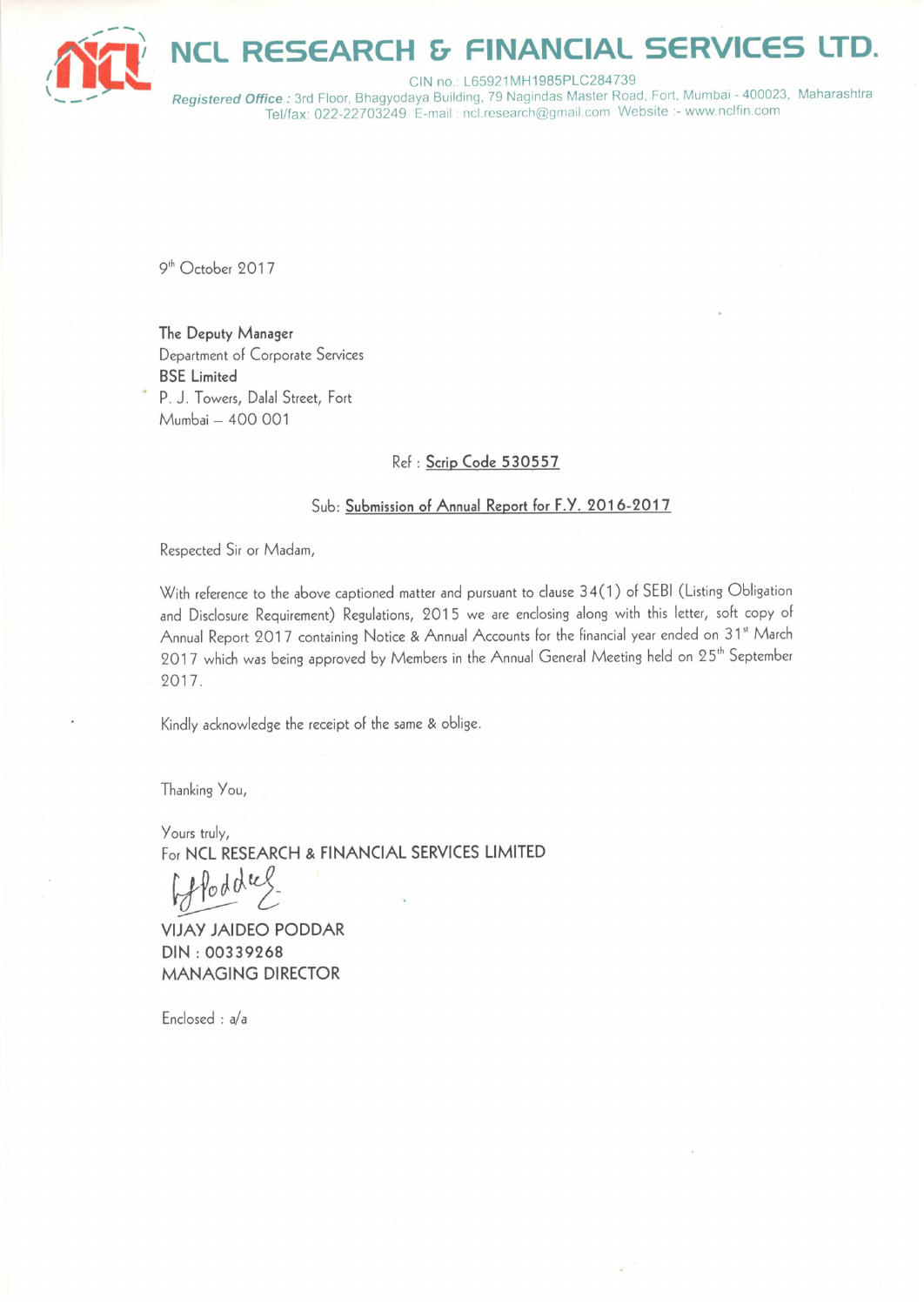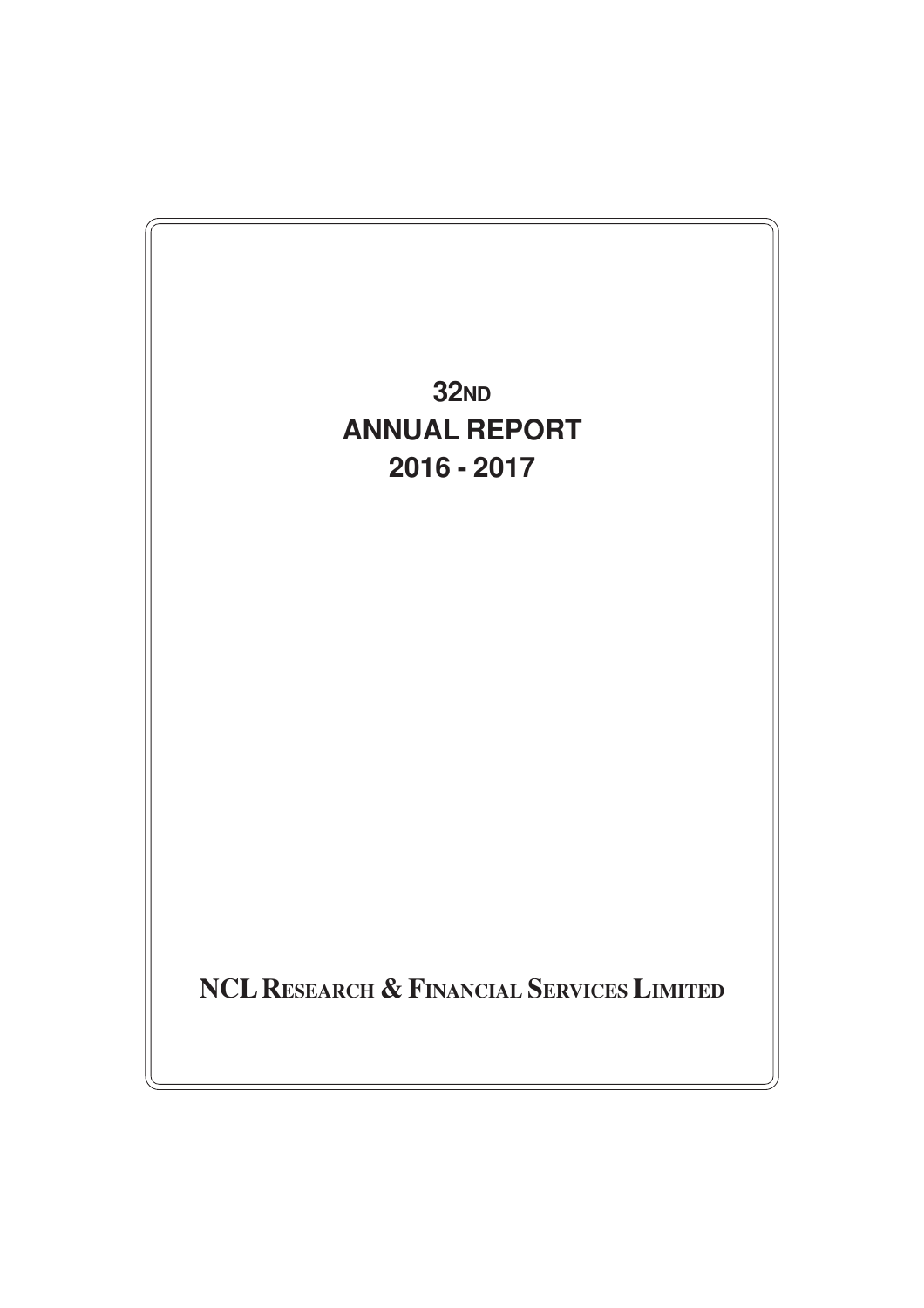32ND ANNUAL REPORT (1) NCL Research & Financial Services Limited **BOARD OF DIRECTORS** Vijay Jaideo Poddar Chairman & Managing Director Independent Director **COMPANY SECRETARY & COMPLIANCE OFFICER** Ms. Swati Agarwal **CHIEF FINANCIAL OFFICER** Mayank Singh **AUDITORS** DBS & Associates Chartered Accountants, Mumbai **BANKERS** ICICI Bank Ltd. Yes Bank Ltd. **REGISTERED OFFICE** Bhagyodaya Building, 3rd Floor 79, N. M. Road, Fort, Mumbai-400 023 **REGISTRAR & SHARE TRANSFER AGENT** ABS Consultants Pvt. Ltd. 99, Stephen House, 6th Floor 4, B.B.D. Bag (East), Kolkata-700 001 **ANNUAL GENERAL MEETING** Date : 25th September, 2017 Time : 11.30 A.M. Venue : Bhagyodaya Building, 3rd Floor 79, N. M. Road, Fort, Mumbai-400 023 NCL Research & Financial Services Limited **Members are requested to bring their copy of Annual Report at the time of Meeting CONTENTS** \* Notice Directors' Report \* Management Discussion & Analysis \* Secretarial Audit Report (MR-3) \* Extract of Annual Return (MGT-9) \* Report on Corporate **Governance** Auditors' Certificate on Corporate Governance \* Auditors' Report \* Balance Sheet \* Statement of Profit & Loss \* Statement of Cash Flow \* Notes on Financial Statements Proxy / Ballot Form (MGT-11) **32ND ANNUAL REPORT 2016 - 2017** Corporate Identification No. L65921MH1985PLC284739 Goutam Bose **Independent Director** Laxmi Narayan Sharma Independent Director Puspa Devi Saraswat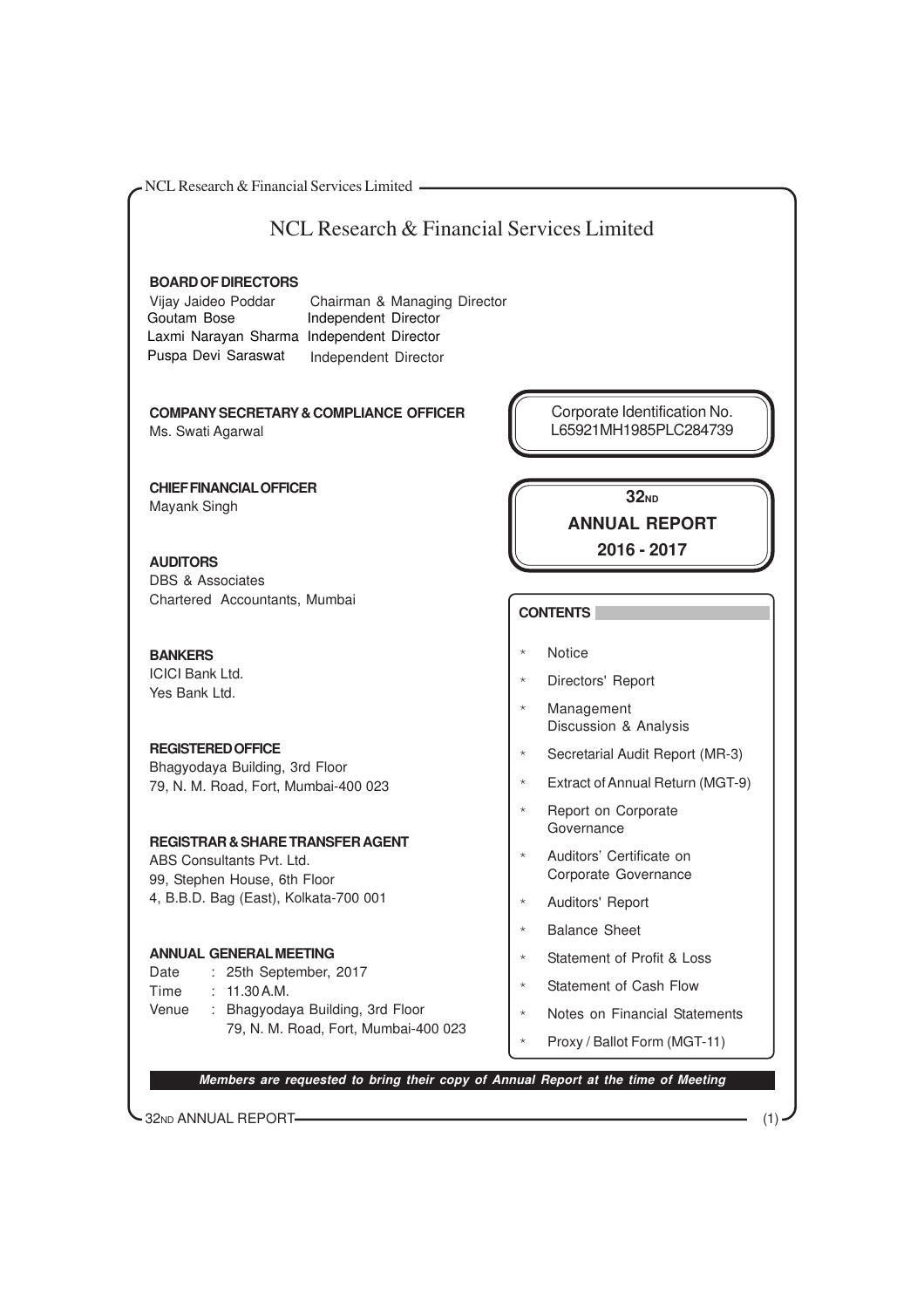# **NOTICE**

Notice is hereby given that the 32nd Annual General Meeting of the members of NCL RESEARCH AND FINANCIAL SERVICES LIMITED will be held on Monday, the 25th day of September, 2017 at 11.30 A.M. at Bhagyodaya Building, 3rd Floor, 79, N. M. Road, Fort, Mumbai-400 023 to transact the following business as :

#### **ORDINARY BUSINESS :**

- 1. To receive, consider and adopt the Directors' Report and Audited Statement of Accounts for the year ended 31st March 2017.
- 2. To consider and if thought fit, to pass, with or without modification(s), the following Resolution, as an Ordinary Resolution:

"**RESOLVED THAT** pursuant to the provisions of Section 139 read with the Companies (Audit and Auditor) Rules, 2014, 142 and other applicable provisions, if any, of the Companies Act, 2013 and their corresponding rules and based on the recommendations of the Audit Committee, M/s. DBS & Associates Chartered Accountants, Mumbai (FRN - 018627N), who have offered themselves for re- appointment and have confirmed their eligibility in terms of the provisions of Section 141 of the Companies Act, 2013 and Rule 4 of Companies (Audit and Auditors) Rules, 2014, be and are hereby re-appointed as Statutory Auditors of the Company, to hold office from the conclusion of the 32nd Annual General Meeting up to the conclusion of the 35th consecutive Annual General Meeting (subject to ratification by the members at every subsequent AGM) at a remuneration as may be decided by the Board of Directors of the Company."

"**RESOLVED FURTHER THAT** the Board of Directors of the Company be and are hereby severally authorized to do all acts and take all such steps as may be necessary, proper or expedient to give effect to this resolution."

#### **SPECIAL BUSINESS:**

3. To consider and if thought fit to pass with or without modifications the following resolution as an ordinary resolution :

"**RESOLVED THAT** pursuant to the provisions of Sections 2(54), 196, 197, 203 and all other applicable provisions, if any, of the Companies Act, 2013 (the Act) the Company hereby approves appointment of Mr. Vijay Jaideo Poddar (DIN : 00339268) as Chairman & Managing Director of the Company, for a period of 3 years commencing from October 1, 2017 up to September 30, 2020 upon the terms and conditions as set out in the Explanatory Statement and the Agreement submitted to this meeting, which Agreement is hereby specifically sanctioned with liberty to the Board of Directors (hereinafter referred to as "the Board" which term shall deemed to include any Committee of Directors for the time being authorized by the Board of Directors) to alter and vary the terms and conditions of the said appointment and/or Agreement in such manner as may be agreed to between the Board and Mr. Vijay Jaideo Poddar."

"**RESOLVED FURTHER THAT** the Board be and is hereby authorized to do all such acts, deeds and things as may be necessary to give effect to this resolution."

#### **Notes :**

1. The Statement pursuant to Section 102 of the Companies Act, 2013 with respect to the Special Business set out in the Notice is annexed.

(2) **32ND ANNUAL REPORT**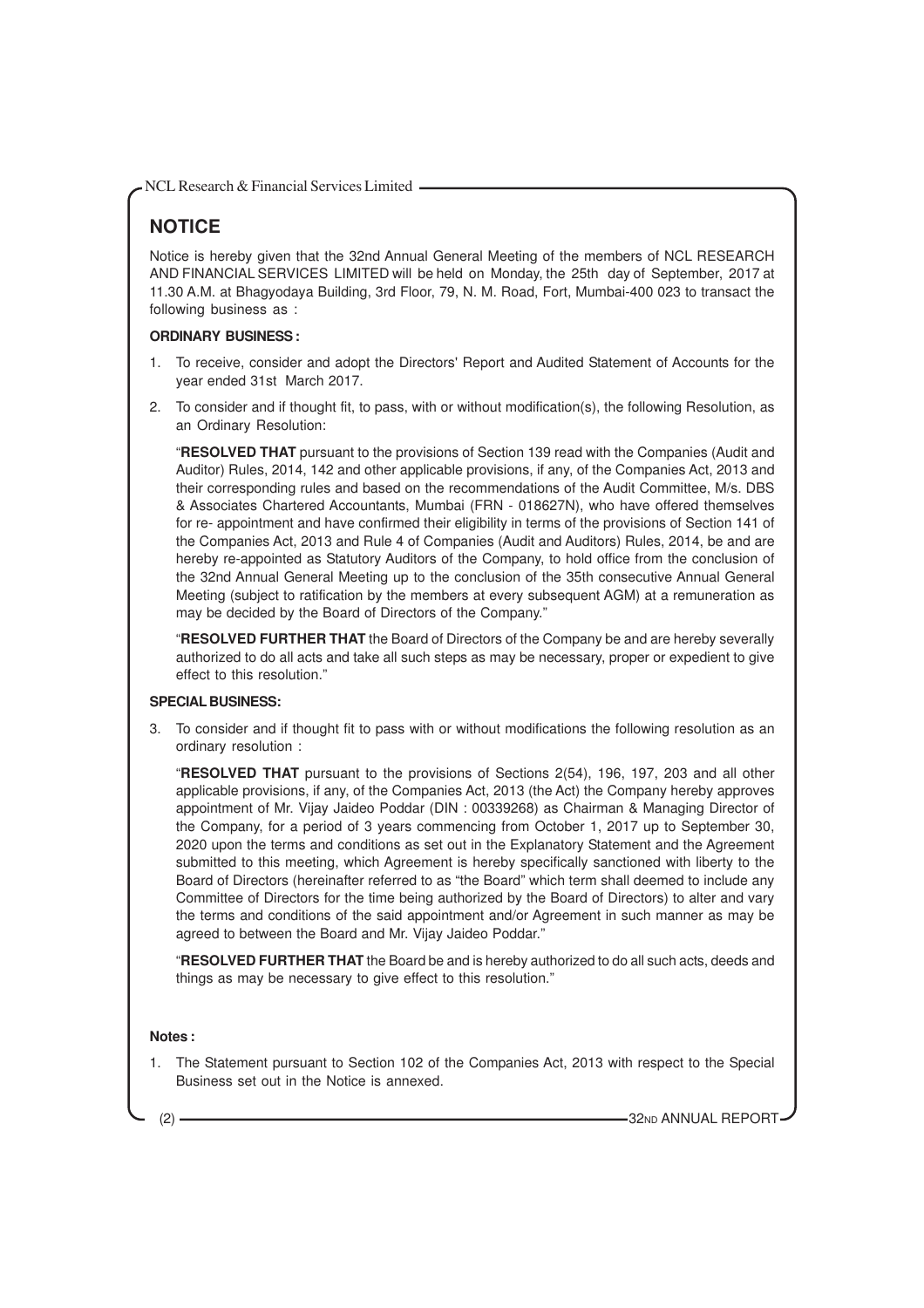2. A MEMBER ENTITLED TO ATTEND AND VOTE AT THE MEETING IS ENTITLED TO APPOINT A PROXY TO ATTEND AND VOTE INSTEAD OF HIMSELF/HERSELF AND A PROXY NEED NOT BE A MEMBER OF THE COMPANY. The instrument of Proxy, in order to be effective, must be received at the Company's Registered Office not less than forty-eight hours before the Meeting.

Pursuant to Section 105 of Companies Act, 2013, a person can act as a proxy on behalf of the members not exceeding fifty and holding in the aggregate not more than ten percent of the total share capital of the Company carrying voting rights. A member holding more than ten percent of the total Share capital of those carrying voting rights may appoint a single person as proxy and such person shall not act as a proxy for any person or shareholder.

- 3. The Register of Member and the Share Transfer Books of the Company will remain closed from 19th September 2017 to 25th September 2017 (both days inclusive).
- 4 The Register of Directors and Key Managerial Personnel and their shareholding, maintained under Section 170 of the Companies Act, 2013 will be available for inspection by the Members at the Annual General Meeting.
- 5. A detail of Director seeking appointment / re-appointment in this Annual General Meeting is attached separately to the notice.
- 6. Corporate Members intending to send their authorized representatives to attend the meeting pursuant to Section 113 of Companies Act, 2013 are requested to send to the Company a certified copy of relevant Board Resolution together with their respective specimen signatures authorizing their representative(s) to attend and vote on their behalf at the meeting.
- 7. Relevant documents referred to in the accompanying Notice and in the Explanatory Statements are open for inspection by the Members at the Company's Registered Office on all working days (except Saturdays, Sundays and Public Holidays) between 11.00 A.M. to 1.00 P.M. up to the date of this Annual General Meeting.
- 8 Shareholders/Investors are advised to send their queries/complaints through the dedicated email Id ncl.research@gmail.com for quick and prompt redressal of their grievances.
- 9. The Shares of the Company are mandated by the Securities & Exchange Board of India (SEBI) for trading in dematerialized form by all investors.
- 10. The identity/signature of Members holding shares in electronic/demat form is liable for verification with the specimen signatures furnished by NSDL/CDSL. Such Members are advised to bring the relevant identity card issued by the appropriate authorities; to the Annual General Meeting.
- 11. Members desirous of getting any information about the accounts of the Company, are requested to send their queries so as to reach at-least ten days before the meeting at the Registered Office of the Company, so that the information required can be made readily available at the meeting. Members are requested to intimate change in their address immediately to M/s ABS Consultants Pvt. Ltd., the Company's Registrar and Share Transfer Agents, at their office at 99, Stephen House, 6th Floor, 4, B.B.D. Bag (East), Kolkata-700 001.
- 12. Members are requested to intimate change in their address immediately to M/s ABS Consultants Pvt. Ltd., the Company's Registrar and Share Transfer Agents, at their office at 99, Stephen House, 6th Floor, 4, B.B.D. Bag (East), Kolkata-700 001.
- 13. Members holding shares in physical form in the same set of names under different folios are requested to apply for consolidation of such folios along with relevant Share Certificates to M/s ABS Consultants Pvt. Ltd., Registrar and Share Transfer Agents of the Company, at their address

32ND ANNUAL REPORT (3)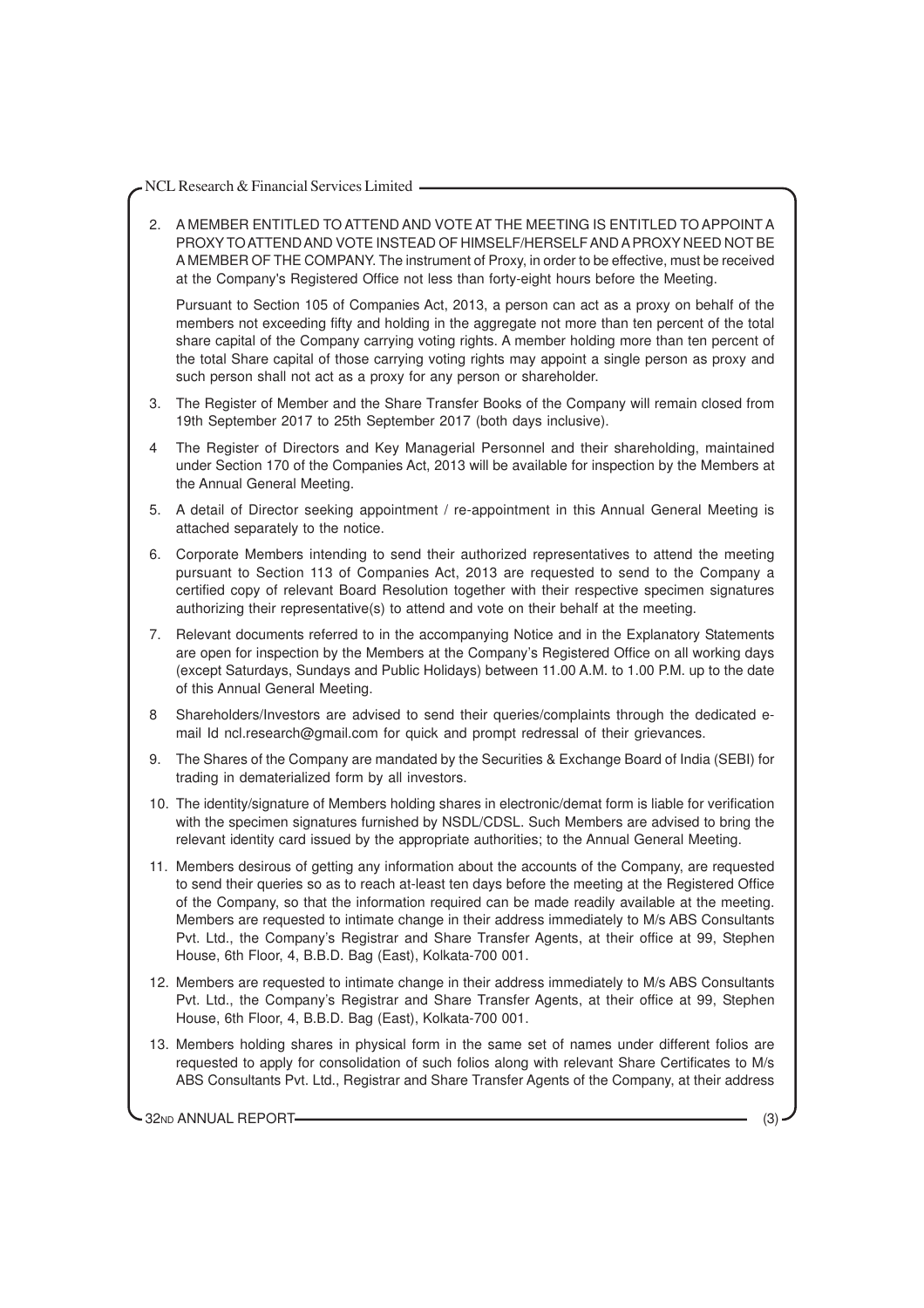given above.

14. The Securities and Exchange Board of India (SEBI) vide Circular ref. No. MRD/DOP/CIR-05/2007 dated April 27, 2007 made PAN mandatory for all securities market transactions and off market/ private transaction involving transfer of shares in physical form of listed Companies, it shall be mandatory for the transferee (s) to furnish copy of PAN Card to the Company/RTAs for the registration of such transfer of shares.

SEBI further clarified that it shall be mandatory to furnish a copy of PAN in the following cases:

- a) Deletion of name of the deceased shareholder (s), where the shares are held in the name of two / more shareholders.
- b) Transmission of shares to the legal heir(s), where deceased shareholder was the sole holder of shares.
- c) Transposition of shares when there is a change in the order of names in which physical shares are held jointly in the name of two or more shareholders.
- 15. Members holding shares in physical form and desirous of making a nomination in respect of their shareholdings in the Company, as permitted under Section 72 of the Companies Act, 2013 read with Rule 19 of Companies (Share Capital and Debentures) Rules, 2014, may fill SH-13 and send the same to the office of RTA of the Company. In case of shares held in dematerialized form, the nomination/change in nomination should be lodged with their DPs.
- 16. The Company is concerned about the environment and utilizes natural resources in a sustainable way. We request you to update your email address with your Depository Participants to enable us to send you the quarterly reports and other communication via email.
- 17. The Members who have not registered their email address, physical copies of Annual Report 2017 are being sent by the permitted mode.
- 18. Copies of Annual Report 2017 are being sent by electronic mode only to those members whose email address are registered with the Company's Depository Participant(s) for communication purposes unless any member has requested for a hard copy of the Annual Report. The Members who have not registered their email address, physical copies of Annual Report 2017 are being sent by the permitted mode.
- 19. The Notice for the 32nd AGM and instructions for e-voting, along with Attendance Slip and Proxy Form, is being sent by electronic mode to all members whose email addresses are registered with the Company / Depository Participant(s) unless a member has requested for a hard copy of the same. Members are requested to bring copies of Annual Report to the Annual General Meeting.
- 20. Members may also note that the Notice of the 32nd AGM and the Annual Report for 2016-2017 will also be available on the Company's website www.nclfin.com for their download. The physical copies of the aforesaid documents will also be available at the Company's Registered Office for inspection during all working days (except Saturday, Sunday and public holidays) between 11.00 AM to 1.00 PM up to the date of this AGM. Even after registering for e-communication, members are entitled to receive such in physical form, upon making a request for the same by post or email. For any communication, the Shareholders may also send requests to the Company's email id : ncl.research@gmail.com
- 21. A route map showing directions to reach the venue of the 32nd Annual General Meeting is given at the end of the Report.

(4) **32ND ANNUAL REPORT**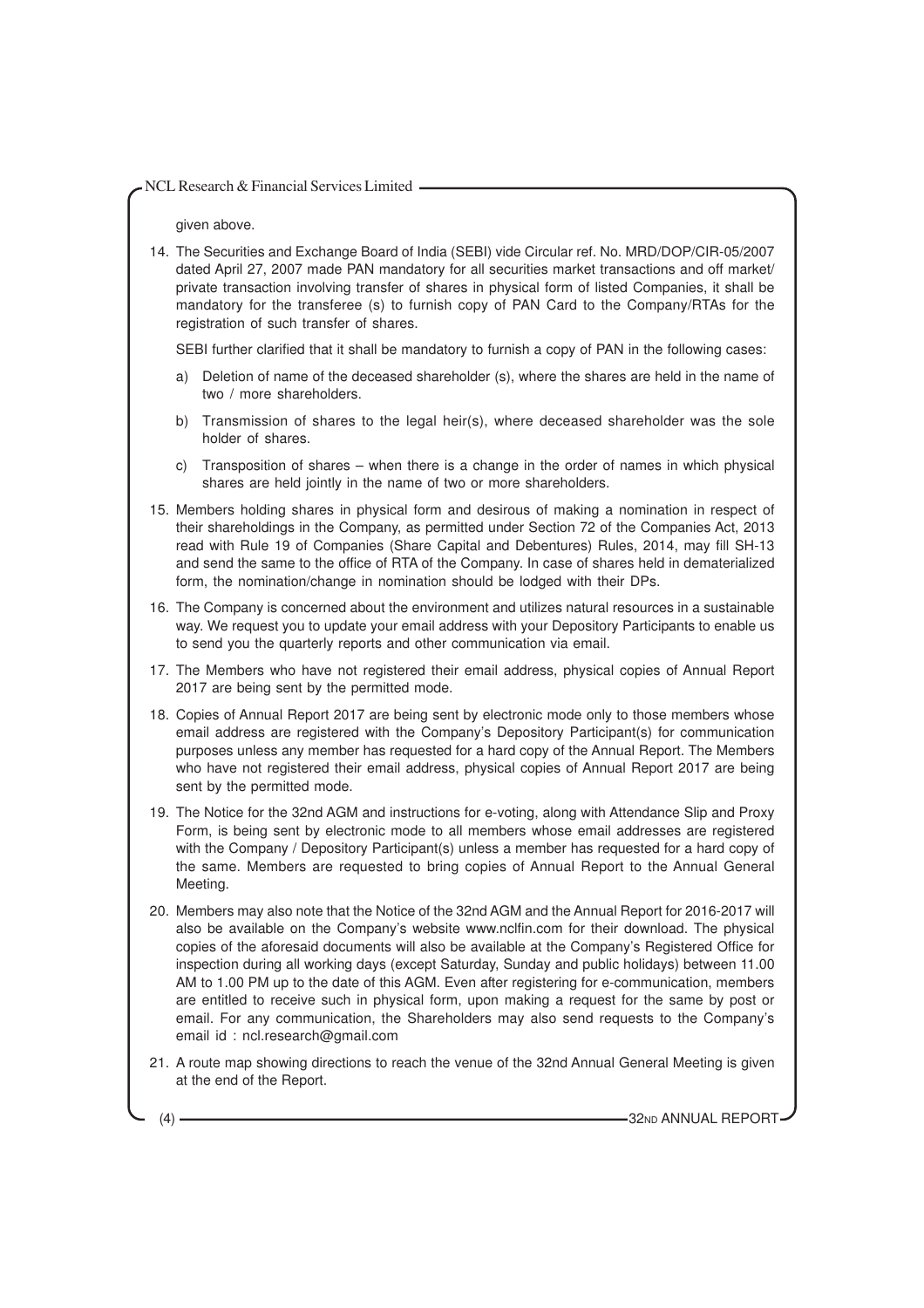- 22. Members can opt for one mode of voting i.e. either by physical ballot or through e-voting. If Members opt for e-voting then do not vote by Physical Ballot or vice-a-versa. However, in case Members cast their vote both by Physical Ballot and e-voting, then voting done through e-voting shall prevail and voting done by Physical Ballot will be treated as invalid.
- 23. In order to enable its members, who do not have access to e-voting facility, to send their assent or dissent in writing in respect of the resolutions as set out in this Notice, a Proxy cum Ballot Form is attached. Members desiring to exercise vote by Ballot are requested to carefully read the instructions printed in the form, to complete the Ballot Form with assent (for) or dissent (against) and send it to CA Sumit Kumar Verma, Scrutinizer, C/o ABS Consultants Private Limited, Unit: NCL Research & Financial Services Limited, 99, Stephen House, 6th Floor, 4, B. B. D. Bag (East), Kolkata-700 001, Tel. No: +91 33-2220 1043, Fax No: +91 33- 2243 0153, E-mail: absconsultant@vsnl.net so as to reach him on or before September 22, 2017 by 5.00 p.m. Any Ballot Form received after the said date and time, shall be treated as invalid.
- 24. In compliance with the provisions of Section 108 of the Companies Act, 2013 and Rule 20 of the Companies (Management and Administration) Rules, 2014, as amended from time to time, and Regulation 44 of SEBI LODR Regulations, 2015, the Company is pleased to provide to the members facility of "remote e-voting" (e-voting from place other than venue of the AGM) to exercise their votes at the 32nd AGM by electronic means and the business may be transacted through evoting services rendered by Central Depository Services (India) Limited (CDSL).
- 25. The facility of voting through ballot/polling paper shall also be made available at the venue of the 32nd AGM. The Members attending the AGM, who have not casted their vote till the time, through remote e-voting shall be able to exercise their voting rights at the AGM. The Members who have already casted their vote through remote e-voting may attend the AGM but shall not be entitled to cast their vote again at the AGM.
- 26. The results declared along with the Scrutinizer's Report shall be placed on the Company's website www.nclfin.com within two days of the passing of the Resolutions at the Annual General Meeting of the Company and will also be communicated to BSE Limited, where the shares of the Company are listed.
- 27. Members/Proxies should bring the attendance slip duly filed in and signed for attending the meeting.
- 28. The details for voting electronically are as under
	- a) Date and time of commencement of voting through electronic means: Friday, September 22, 2017 at 9.00 a. m.
	- b) Date and time of end of voting through electronic means beyond which voting will not be allowed: Sunday, September 24, 2017 at 5.00 p. m.
	- c) During this period shareholders' of the Company, holding shares either in physical form or in dematerialized form, as on the cut-off date September 18, 2017, may cast their vote electronically irrespective of mode of receipt of notice by the shareholder. The e-voting module shall be disabled by CDSL for voting thereafter.
	- d) Details of Website: www.evotingindia.com
	- e) Details of Scrutinizer: CA Sumit Kumar Verma, Practicing Chartered Accountant (Membership No. 302320), 86, Sharat Chatterjee Road, Kolkata-700 089. E-mail: sumitvermaca@yahoo.in
	- f) Once the vote on a resolution is cast by the shareholder, the shareholder shall not be allowed to change/ modify the vote subsequently.

32ND ANNUAL REPORT (5)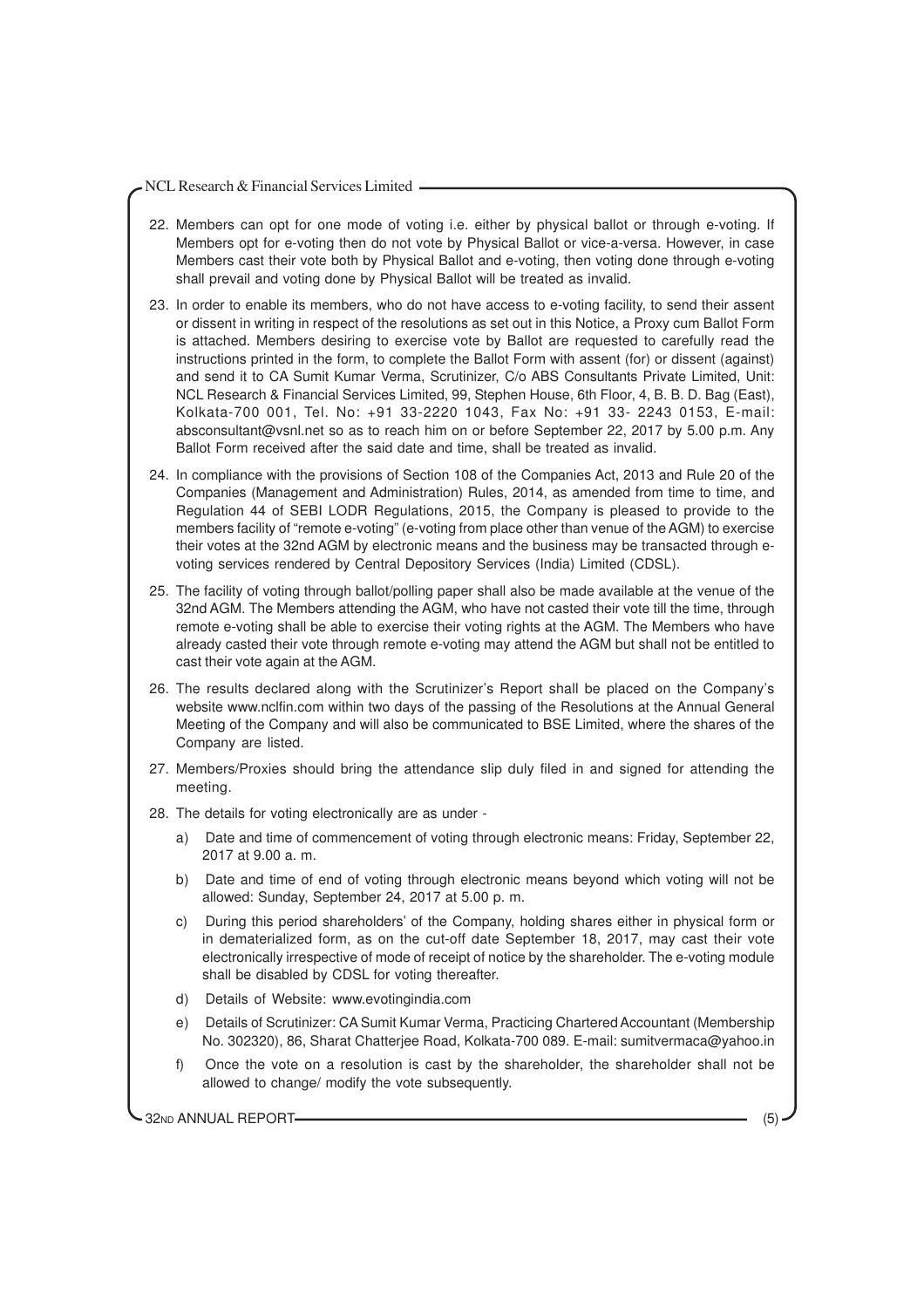29. The instructions for Members for e-voting are as under:

Applicable in all cases whether NOTICE is received by e-mail or in physical form:

- Log on to the e-voting website www.evotingindia.com during the voting period
- ii Click on "Shareholders" tab
- iii Now, select the Voting Sequence No. as mentioned in the Attendance Slip along with NCL RESEARCH & FINANCIAL SERVICES LIMITED from the drop down menu and click on "SUBMIT"
- iv Now Enter your User ID (as mentioned in the Attendance Slip)
	- a. For CDSL: 16 digits beneficiary ID,
	- b. For NSDL: 8 Character DP ID followed by 8 Digits Client ID,
	- c. Members holding shares in Physical Form should enter Folio Number registered with the Company.
- Next enter the Image Verification as displayed and Click on Login.
- vi If you are holding shares in demat form and had logged on to www.evotingindia.com and voted on an earlier voting of any company, then your existing password is to be used.
- vii If you are a first time user, please use the e-Voting particular provided in the

Attendance Slip and fill up the same in the appropriate boxes.

- viii After entering these details appropriately, click on "SUBMIT" tab.
- ix Members holding shares in physical form will then directly reach to the Company selection screen. However, members holding shares in demat form will now reach 'Password Creation' menu wherein they are required to mandatorily enter their login password in the new password field. Kindly note that this password is to be also used by the demat holders for voting for resolutions of any other company on which they are eligible to vote, provided that company opts for e-voting through CDSL platform. It is strongly recommended not to share your password with any other person and take utmost care to keep your password confidential.
- x For Members holding shares in physical form, the details can be used in Attendance Slip only for e-voting on the resolutions contained in this Notice.
- xi Click on the EVSN for NCL RESEARCH & FINANCIAL SERVICES LIMITED on which you choose to vote.
- xii On the voting page, you will see "Resolution Description" and against the same the option "YES/NO" for voting. Select the option YES or NO as desired. The option YES implies that you assent to the Resolution and option NO implies that you dissent to the Resolution.
- xiii Click on the "RESOLUTIONS FILE LINK" if you wish to view the entire Resolution details.
- xiv After selecting the resolution you have decided to vote on, click on "SUBMIT". A confirmation box will be displayed. If you wish to confirm your vote, click on "OK", else to change your vote, click on "CANCEL" and accordingly modify your vote.
- xv Once you "CONFIRM" your vote on the resolution, you will not be allowed to modify your vote.
- xvi You can also take out the print of the voting done by you by clicking on "Click here to print"

(6) **32ND ANNUAL REPORT**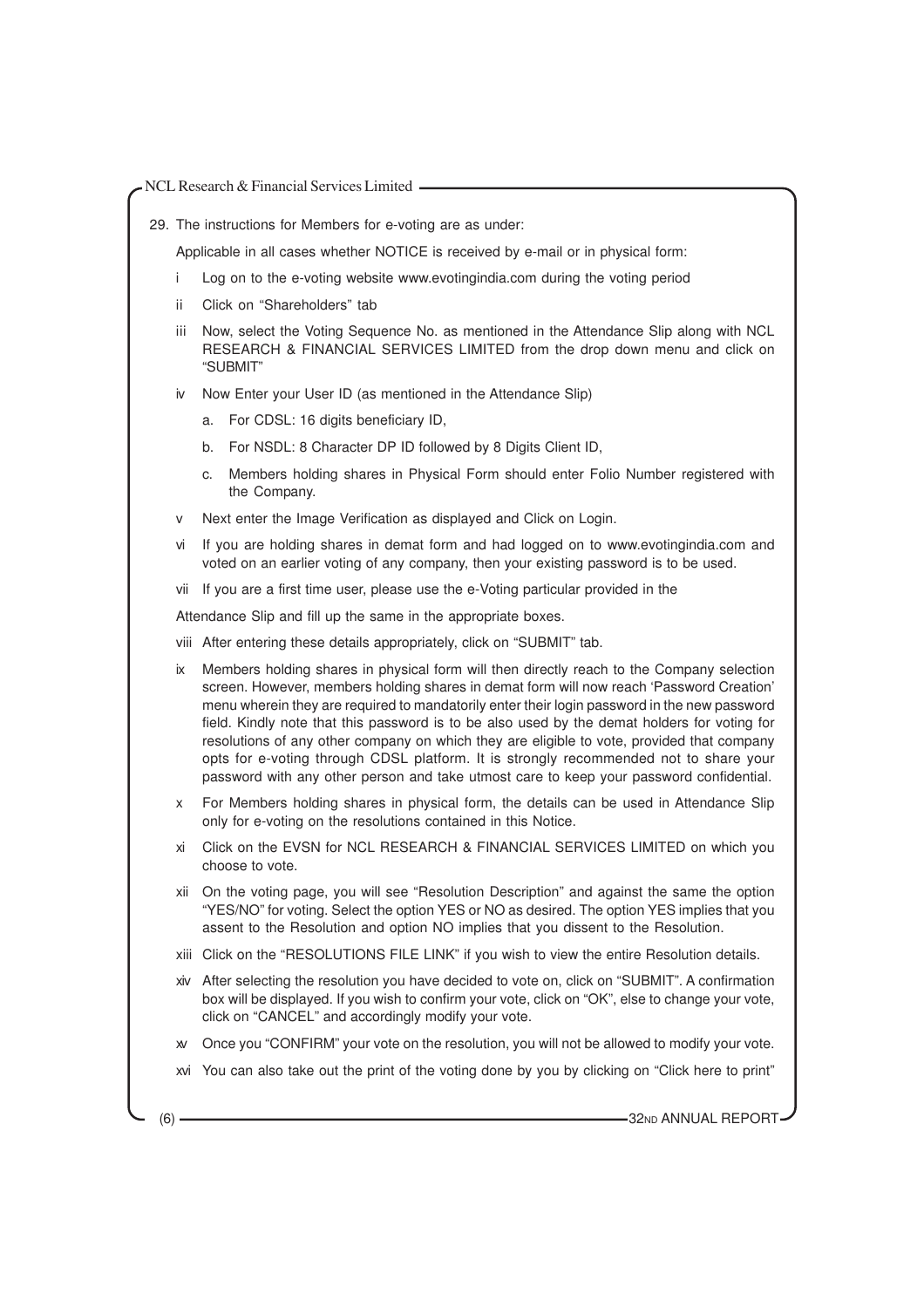option on the Voting page.

xvii If Demat account holder has forgotten the changed password then enter the User ID and the image verification code and click on Forgot Password & enter the details as prompted by the system.

xviii Shareholders can also cast their vote using CDSL's mobile app m-Voting available for android based mobiles. The m-Voting app can be downloaded from Google Play Store. Apple and Windows phone users can download the app from the App Store and the Windows Phone Store respectively. Please follow the instructions as prompted by the mobile app while voting on your mobile.

xix For Institutional Shareholders and Custodians :

- Institutional Shareholders (i.e. other than Individuals, HUF, NRI etc.) and Custodians are required to log on to www.evotingindia.com and register themselves as Corporate.
- A scanned copy of the Registration Form bearing the stamp and sign of the entity should be emailed to helpdesk.evoting@cdslindia.com.
- After receiving the login details a Compliance user should be created using the admin login and password. The Compliance User would be able to link the account(s) for which they wish to vote on.
- The list of accounts linked in the login should be mailed to helpdesk. evoting@cdslindia.com and on approval of the accounts they would be able to cast their vote.
- A scanned copy of the Board Resolution and Power of Attorney (POA) which they have issued in favour of the Custodian, if any, should be uploaded in PDF format in the system for the scrutinizer to verify the same.
- xx In case you have any queries or issues regarding e-voting, you may refer the Frequently Asked Questions ("FAQs") and e-voting manual available at www.evotingindia.com under help section or write an email to helpdesk. evoting@cdslindia.com.

Bhagyodaya Building, 3rd Floor 79, N. M. Road, Fort, Mumbai-400 023 Sd/- **Vijay J. Poddar** Mumbai, May 29, 2017 Managing Director

By order of the Board Registered Office : For **NCL Research & Financial Services Limited**

32ND ANNUAL REPORT-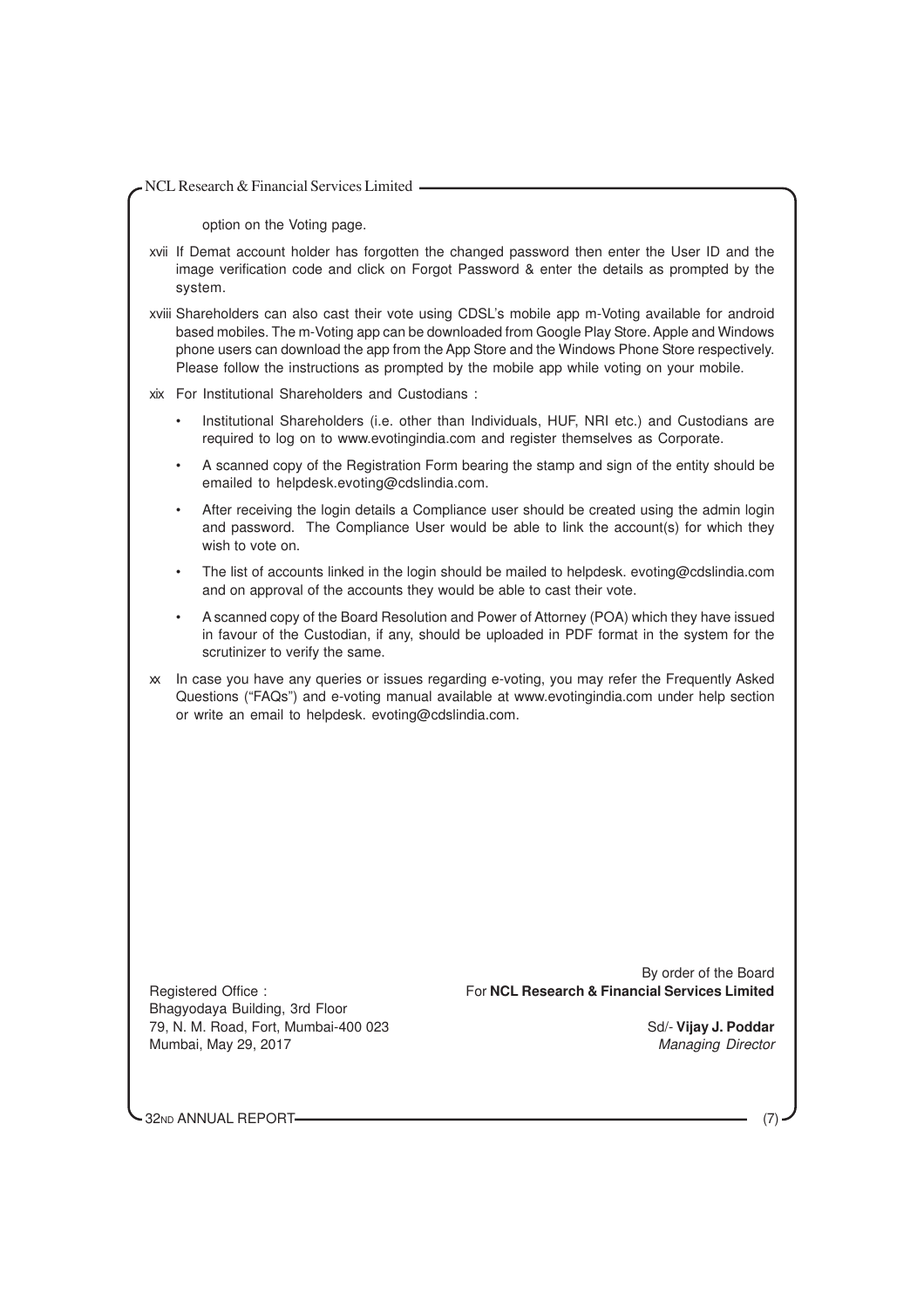# **STATEMENT PURSUANT TO SECTION 102 OF THE COMPANIES ACT 2013**

# **ITEM NO. 3**

Appointment of Vijay Jaideo Poddar (DIN: 00339268) as Chairman & Managing Director

The Board at its meeting held on May 29, 2017, appointed Mr. Vijay Jaideo Poddar as Managing Director of the Company for the period of 3 years with effect from 1st October 2017.

Mr. Vijay Jaideo Poddar is a Graduate in Commerce. He is contributing to the success of the Company by his vision, experience and vide contacts. Your Board feels that his expertise in the field of Project Management, Marketing, Financial Management, Implementing Policies and Cost Control will certainly contribute to the success of the Company in coming years.

In regard to remuneration and perquisites, to be determined and paid, will be decided by the Nomination & Remuneration Committee and will be within the limits prescribed in the Act.

Mr. Vijay Jaideo Poddar is interested in the resolutions set out respectively at Item No. 3 of the Notice with regard to his respective appointment.

The relatives of Mr. Vijay Jaideo Poddar may be deemed to be interested in the resolutions set out respectively at Item No. 3 of the Notice, to the extent of his shareholding interest, if any, in the Company.

Save and except the above, none of the other Directors/Key Managerial Personnel of the Company/ their relatives are, in any way, concerned or interested, financially or otherwise, in these resolutions. The Board recommends the resolutions set forth in the Item No. 3 of the Notice for approval of the members.

|      | Details of Director seeking re-appointment in the 32nd Annual General Meeting on 25th Sept., |  |  |  |
|------|----------------------------------------------------------------------------------------------|--|--|--|
| 2017 |                                                                                              |  |  |  |

| Name of Director                                                                                         | Mr. Vijay Jaideo Poddar                                                                                                     |
|----------------------------------------------------------------------------------------------------------|-----------------------------------------------------------------------------------------------------------------------------|
| Directors' Identification No. (DIN)                                                                      | 00339268                                                                                                                    |
| Date of Birth                                                                                            | 21st March 1972                                                                                                             |
| Date of Appointment on Board                                                                             | 30th January 2008                                                                                                           |
| Qualification                                                                                            | B. Com, Graduate                                                                                                            |
| Experience                                                                                               | Expertise in the field of Project Management,<br>Marketing, Financial Management, Implementing<br>Policies and Cost Control |
| Terms & Conditions of Appointment /<br>Re-appointment                                                    | 3 Years commencing from 1st October 2017.                                                                                   |
| Remuneration details                                                                                     | Not more than Rs 25,000/- per month plus<br>reimbursement of out of pocket expenses.                                        |
| Shareholding in Company                                                                                  | 40,62,500 Shares or 2.79% of Paid-up Capital                                                                                |
| Relationship with the Company & Other Directors                                                          | Part of Promoter Group; not having relations with<br>any other Directors on the Board                                       |
| No. of Board Meeting attended during the year                                                            | 9 (Nine)                                                                                                                    |
| List of Directorships held in other Companies<br>(excluding foreign, private and Section<br>8 Companies) | Not Any                                                                                                                     |
| Memberships / Chairmanships of                                                                           | Committee Chairmanship - Nil                                                                                                |
| Audit and Stakeholders' relationship<br>Committees across Public Companies                               | Committee Membership - 2                                                                                                    |
|                                                                                                          | By order of the Board                                                                                                       |
| Registered Office:                                                                                       | For NCL Research & Financial Services Limited                                                                               |
| Bhagyodaya Building, 3rd Floor                                                                           |                                                                                                                             |
| 79, N. M. Road, Fort, Mumbai-400 023                                                                     | Sd/- Vijay J. Poddar                                                                                                        |
| Mumbai, May 29, 2017                                                                                     | <b>Managing Director</b>                                                                                                    |

(8) **32ND ANNUAL REPORT**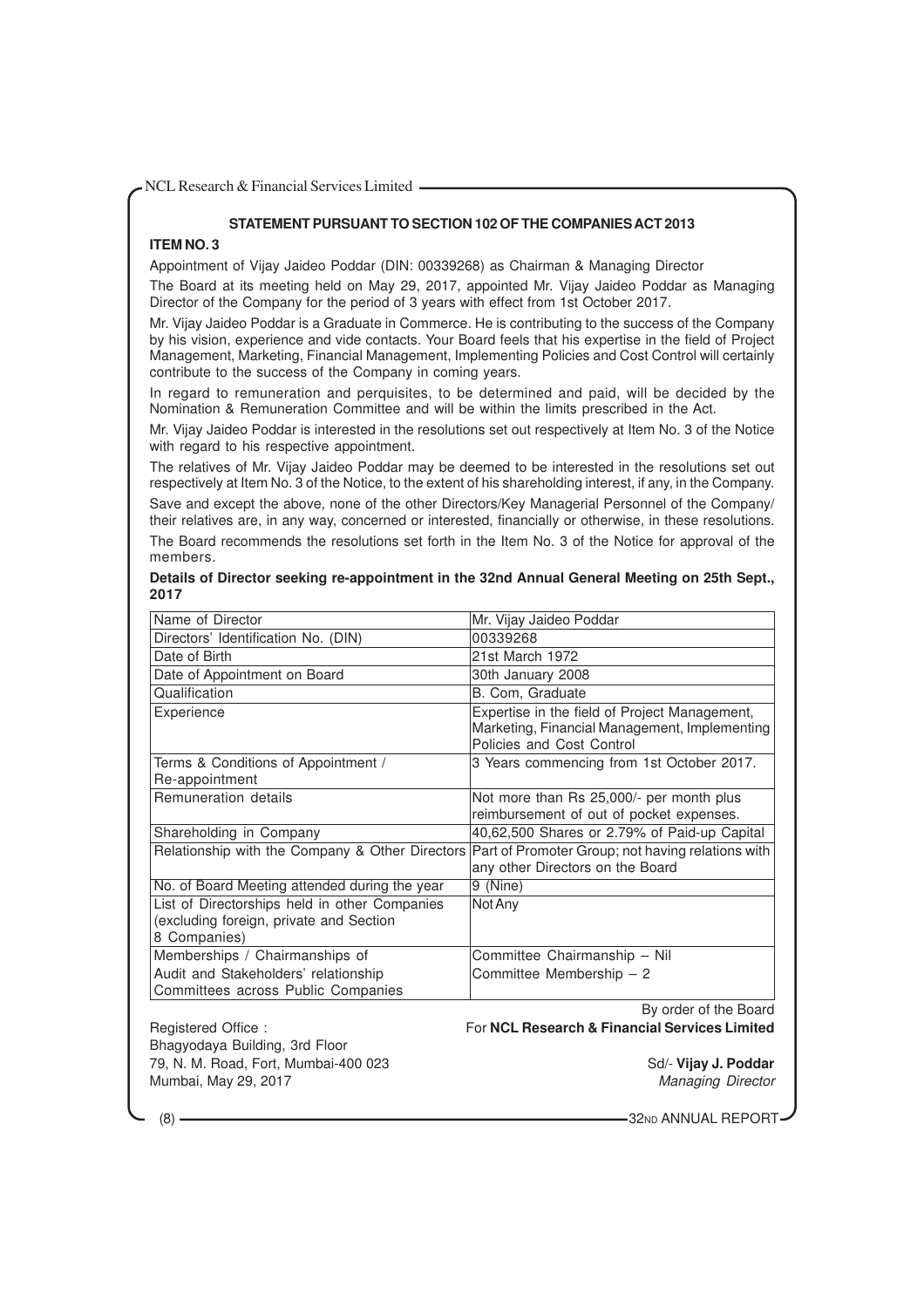# **DIRECTORS' REPORT**

# To

The Members,

Your Directors have pleasure in presenting the 32nd Annual Report of your Company together with the Audited Statements of Accounts for the year ended March 31, 2017.

|                                                                        |                                 | Rs in Lac                |
|------------------------------------------------------------------------|---------------------------------|--------------------------|
| <b>Financial Results</b>                                               | <b>Year Ended</b><br>31.03.2017 | Year Ended<br>31.03.2016 |
| Income                                                                 | 735.19                          | 466.94                   |
| Profit/(Loss) before Tax & extraordinary item                          | (6.68)                          | 12.30                    |
| Less: Provision for Taxation including Deferred Tax                    | (1.30)                          | 3.84                     |
| Profit/(Loss) after Tax                                                | (5.38)                          | 8.46                     |
| Less: Transfer to Statutory Reserves                                   | 0.00                            | 1.69                     |
| Less / (Add): Transfer to Contingent Provision against Standard Assets | 0.00                            | (9.49)                   |
| Add: Profit brought forward from Previous Year                         | 157.85                          | 141.59                   |
| Balance carried forward                                                | 152.47                          | 157.85                   |

# **OVERVIEW OF ECONOMY**

India remains the fastest growing economy in the world - economic fundamentals are strong, and reform momentum continues. GST is on track for implementation in the second quarter of the fiscal year, and is expected to yield substantial growth dividends from higher efficiencies, and raise more revenues in the long term, according to a new World Bank report released today. While, agriculture growth delivered in 2016-2017, the report notes that investment growth remains subdued, partly because of banking sector stress.

The report says the fundamentals of the Indian economy remain strong, with robust economic growth, strong fiscal consolidation, low current account deficit, higher agricultural output, growing FDI, low inflation and higher wages in rural areas. Favorable monsoons boosted agriculture and rural consumption, while urban consumption remained robust and exports rebounded in the third quarter of 2016-2017.

# **OVERALL PERFORMANCE & OUTLOOK**

The FY 2016-17 was continue to be sluggish for the Company due to continuous changes in law and regulations, fall in interest rates in retail segment as well as falling demand of financing due to smooth availability of finances with Banks due to recent demonetization. On the other hand, the stock market was continued to be on peak and thus the investment in stock market by Company remains low which was resulted into the fall in profitability of the Company.

Gross revenue from operations during the year stood at Rs 735.19 lakh in comparison to last years' figure of Rs 466.94 lakh. The Net Profit/(Loss) after Tax for the year was of Rs (5.38) lakh in comparison to last years' Net Profit of Rs 8.46 lakh.

The Company is one of the RBI registered NBFC and is in to the business of Investment in Shares & Securities and is also doing Financing activities.

32ND ANNUAL REPORT (9)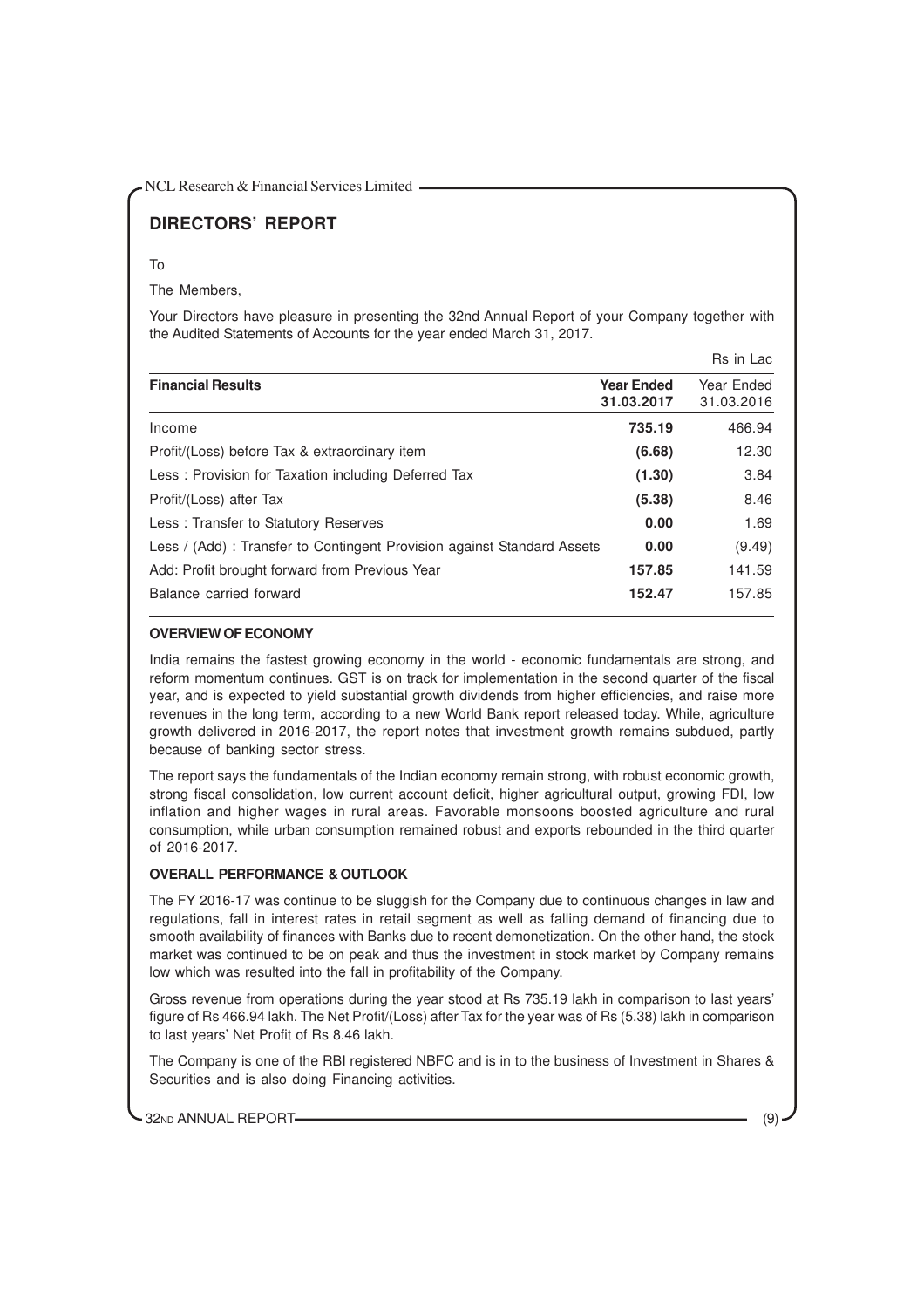Your Company is optimistic of recovering from bad phase and will grow as time progresses.

# **DIVIDEND**

In view of losses for the year and in order to meet financial requirements to implement its future plans, your Directors do not propose any dividend for the year under review.

#### **SHARE CAPITAL**

The paid up Equity Share Capital as on March 31, 2017 was ` 29.085 Crore. During the year under review, the Company has not issued any shares with differential voting rights nor has granted any stock options or sweat equity. As on March 31, 2017, none of the Directors of the Company hold instruments convertible into equity shares of the Company.

#### **FINANCE AND ACCOUNTS**

Your Company prepares its financial statements in compliance with the requirements the Companies Act, 2013 and the Generally Accepted Accounting Principles (GAAP) in India. The financial statements have been prepared on historical cost basis. The estimates and judgments relating to the financial statements are made on a prudent basis, so as to reflect in a true and fair manner, the form and substance of transactions and reasonably present the Company's state of affairs, profits/(loss) and cash flows for the year ended 31st March 2017.

The Company continues to focus on judicious management of its working capital. Receivables, inventories and other working capital parameters were kept under strict check through continuous monitoring.

#### **AUDITORS REMARK ON ACCOUNTS**

Information and explanations on items contained in the Auditors Report which might be considered to be "Reservations, Qualifications or adverse Remarks" is provided herein below:

#### **MANAGEMENT'S PERCEPTION OF AUDITORS REMARK**

With regard to inadequacy of supporting for some of the expenditure of revenue nature, the Board of Directors of the Company is on opinion that the same is wholly and exclusively attributable to the business of the Company.

#### **PARTICULARS OF LOANS, GUARANTEES & INVESTMENTS**

Details of Loans, Guarantees and Investments, if any, covered under the provisions of Section 186 of the Companies Act, 2013 are given in the notes to the Financial Statements.

# **SUBSIDIARY COMPANY**

The Company does not have any material subsidiary whose net worth exceeds 20% of the consolidated net worth of the holding company in the immediately preceding accounting year or has generated 20% of the consolidated income of the Company during the previous financial year. Accordingly, a policy on material subsidiaries has not been formulated.

# **RELATED PARTY TRANSACTIONS**

All transactions entered into with Related Parties as defined under the Companies Act, 2013 and Regulation 23 of Listing Regulations; during the financial year were in the ordinary course of business and on an arm's length pricing basis and do not attract the provisions of Section 188 of the Companies Act, 2013 and the Rules made thereunder are not attracted and thus disclosure in term of Section 134(3)(h) r/w Rule 8(2) of the Companies (Accounts) Rules, 2014 and under Regulation 34(3) &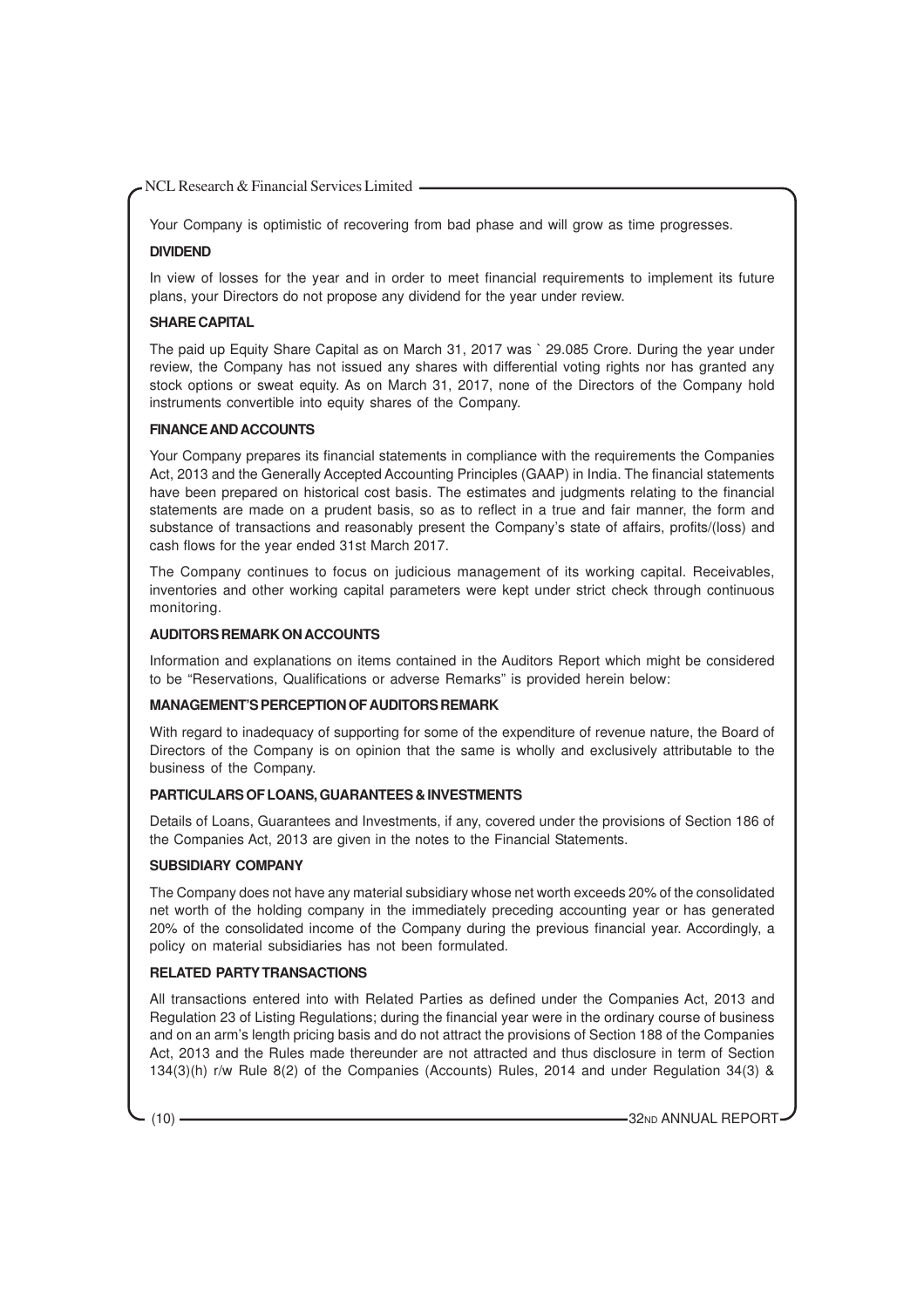53(f), Para A of Schedule V of SEBI (LODR) Regulations, 2015 is attached as Annexure I. Further, there are no materially significant transactions with related parties during the financial year which were in conflict with the interest of the Company. Suitable disclosure as required by the Accounting Standards (AS18) has been made in the notes to the Financial Statements. The policy on Related Party Transactions as approved by the Board is uploaded on the Company's website.

### **MANAGEMENT DISCUSSION & ANALYSIS**

The Management Discussion and Analysis on the operations of the Company as prescribed under Part B of Schedule V read with regulation 34(3) of the Listing Regulations, 2015 is provided in a separate section and forms part of the Directors' Report.

#### **CHANGE IN NATURE OF BUSINESS, IF ANY.**

There are no changes in the nature of business in the financial year 2016-17.

#### **BOARD EVALUATION**

The Board of Directors have laid down the manner for carrying out an annual evaluation of its own performance, its various Committees and individual directors pursuant to the provisions of the Act and relevant Rules and the Corporate Governance requirements are in compliance with Regulation 17 of Listing Regulations, 2015. The performance of the Board was evaluated by the Board after seeking inputs from all the Directors on the basis of various criteria such as Board Composition, process, dynamics, quality of deliberations, strategic discussions, effective reviews, committee participation, governance reviews etc. The performance of the Committees was evaluated by the Board after seeking inputs from the Committee members on the basis of criteria such as Committee composition, process, dynamics, deliberation, strategic discussions, effective reviews etc. The Nomination and Remuneration Committee reviewed the performance of the individual Directors on the basis of the criteria such as transparency, analytical capabilities, performance, leadership, ethics and ability to take balanced decisions regarding stakeholders etc.

# **NUMBER OF MEETINGS OF THE BOARD**

The details of the Board Meetings and other Committee Meetings held during the financial year 2016- 17 are given in the separate section of Corporate Governance Report.

#### **BOARD COMMITTEES**

All Committees of the Board of Directors are constituted in line with the provisions of the Companies Act, 2013 and applicable regulations of SEBI (Listing Obligations and Disclosure Requirements) Regulations, 2015.

# **MANAGEMENT**

There is no Change in Management of the Company during the year under review.

#### **DIRECTORS**

There was no change in composition of Board during the year.

All Independent Directors have given declarations that they meet the criteria of independence as laid down under Section 149(6) of the Companies Act, 2013 and Regulation 16 (b) of SEBI (Listing Obligations and Disclosure Requirements) Regulations, 2015.

Further, none of the Directors of the Company are disqualified under sub-section (2) of Section 164 of the Companies Act, 2013.

32ND ANNUAL REPORT (11)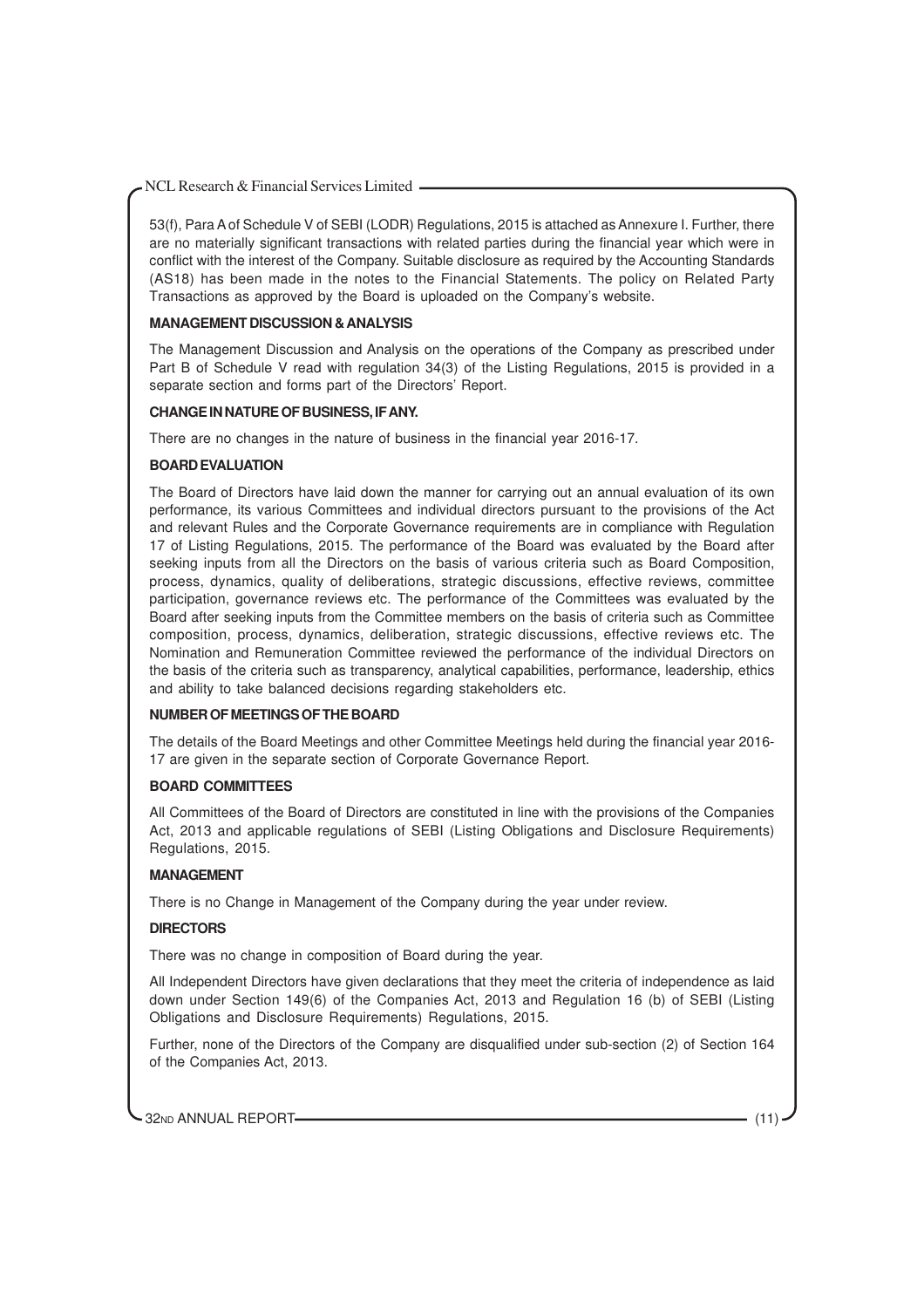# **INDEPENDENT DIRECTORS**

As per provisions of Section 149 of the 2013 Act, independent directors shall hold office for a term up to five consecutive years on the board of a company, but shall be eligible for re-appointment for another term up to five years on passing of a special resolution by the company and disclosure of such appointment in Board's Report. Further Section 152 of the Act provides that the independent directors shall not be liable to retire by rotation in the Annual General Meeting ('AGM') of the Company.

As per requirements of Regulation 25 of SEBI LODR Regulations, 2015, a person shall not serve as an independent director in more than seven listed entities: provided that any person who is serving as a whole time director in any listed entity shall serve as an independent director in not more than three listed entities. Further, independent directors of the listed entity shall hold at least one meeting in a year, without the presence of non-independent directors and members of the management and all the independent directors shall strive to be present at such meeting.

| SI.<br>No.     | <b>Name</b>          | <b>Designation</b> | Date of<br><b>Appointment</b> | Date of<br>Resignation |
|----------------|----------------------|--------------------|-------------------------------|------------------------|
|                | Madhu P. Dharewa     | СS                 | $\overline{\phantom{a}}$      | 15th Oct. 2016         |
| $\overline{c}$ | Swati Gidra          | СS                 | 15th Oct 2016                 | -                      |
| 3              | Priyadarshni U. Gote | CFO                | $\overline{\phantom{a}}$      | 15th Oct. 2016         |
| -4.            | Mayank Singh         | CFO                | 15th Oct. 2016                |                        |

#### **DETAILS OF DIRECTORS / KMPAPPOINTED AND RESIGNED DURING THE YEAR**

# **SIGNIFICANT AND MATERIAL ORDERS PASSED BY THE REGULATORS, TRIBUNALS OR COURTS**

There are no significant and material orders passed by the Regulators/Courts that would impact the going concern status of the Company and its future operations.

# **MATERIAL CHANGES AND COMMITMENTS AFFECTING FINANCIAL POSITION BETWEEN THE END OF THE FINANCIALYEAR AND DATE OF REPORT**

There have been no material changes and commitments affecting the financial position of the Company between the end of financial year and date of the report.

# **DIRECTORS RESPONSIBILITY STATEMENT**

To the best of knowledge and belief and according to the information and explanations obtained, your Directors make the following statement in terms of Section 134(3)(c) of the Companies Act, 2013:

- 1. that in the preparation of the Annual Accounts for the year ended March 31, 2017, the applicable accounting standards have been followed along with proper explanation relating to material departures, if any;
- 2. the directors had selected such accounting policies and applied them consistently and made judgments and estimates that are reasonable and prudent so as to give a true and fair view of the state of affairs of the Company as at March 31, 2017 and of the profit of the Company for the year ended on that date;
- 3. that the Directors have taken proper and sufficient care for the maintenance of adequate accounting records in accordance with the provisions of the Companies Act, 2013 for safeguarding the assets of the Company and for preventing and detecting fraud and other irregularities;
- 4. the annual accounts have been prepared on a going concern basis;

(12) **32ND ANNUAL REPORT**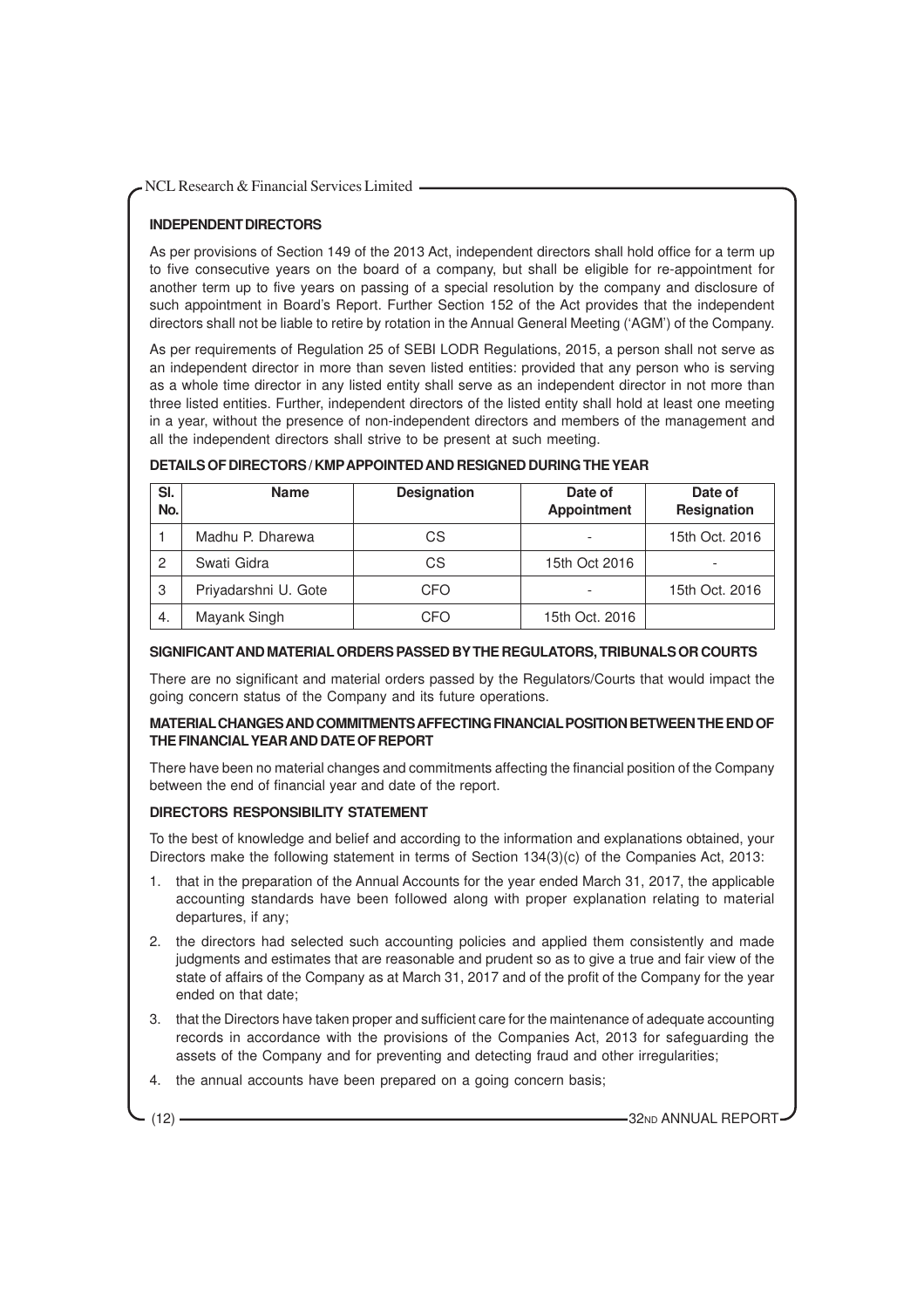- 5. that the Directors had laid down internal financial controls to be followed by the Company and that such internal financial controls are adequate and were operating effectively; and
- 6. that the Directors had devised proper systems to ensure compliance with the provisions of all applicable laws and that such systems were adequate and operating effectively.

#### **INFORMATION TECHNOLOGY**

Innovation and Technology are synonymous with the Company. The investment in technology acts as a catalyst and enables the Company to be innovative.

#### **BUSINESS RISK MANAGEMENT**

Risk management is embedded in your Company's operating framework. Your Company believes that managing risks helps in maximizing returns. The Company's approach to addressing business risks is comprehensive and includes periodic review of such risks and a framework for mitigating controls and reporting mechanism of such risks. The risk management framework is reviewed periodically by the Board and the Audit Committee.

However the Company is not required to constitute Risk Management Committee under SEBI LODR Regulations, 2015.

# **INTERNAL AUDIT AND INTERNAL FINANCIAL CONTROL AND ITS ADEQUACY**

Your Company has an Internal Control System, which is commensurate with the size, scale, scope and complexity of its operations. To maintain its objectivity and independence, an independent firm of Chartered accountants has been appointed as the Internal Auditors, who report to the Chairman of the Audit Committee of the Board.

The Internal Auditors monitor and evaluate the efficacy and adequacy of internal control system in your Company, its compliance with operating systems, accounting procedures and policies of your Company. Based on the report of the Internal Auditors placed before the Audit Committee, process owners undertake corrective action in their respective areas and thereby strengthen the controls. The internal controls have been reported by the Auditors to be adequate and effective during the year.

#### **VIGIL MECHANISM / WHISTLE BLOWER POLICY**

The Company has a Whistle Blower Policy to report genuine concerns or grievances. The Whistle Blower Policy has been posted on the website of the Company i.e. www.nclfin.com

#### **RESEARCH & DEVELOPMENT**

The Company believes that technological obsolescence is a reality. Only progressive research and development will help us to measure up to future challenges and opportunities. We invest in and encourage continuous innovation. During the year under review, expenditure on research and development is not significant in relation to the nature size of operations of your Company.

### **AUDITORS**

#### **Statutory Auditors**

The Auditors M/s DBS & Associates (FRN 018627N), Chartered Accountants, Mumbai who are Statutory Auditors of the Company and holds the office until the conclusion of ensuing Annual General Meeting and are recommended for re-appointment to audit the accounts of the Company from the conclusion of the 32nd Annual General Meeting up to the conclusion of the 35th consecutive Annual General Meeting (subject to ratification by the members at every subsequent AGM). As required under the provisions of Section 139 & 142 of the Companies Act, 2013 the Company has obtained written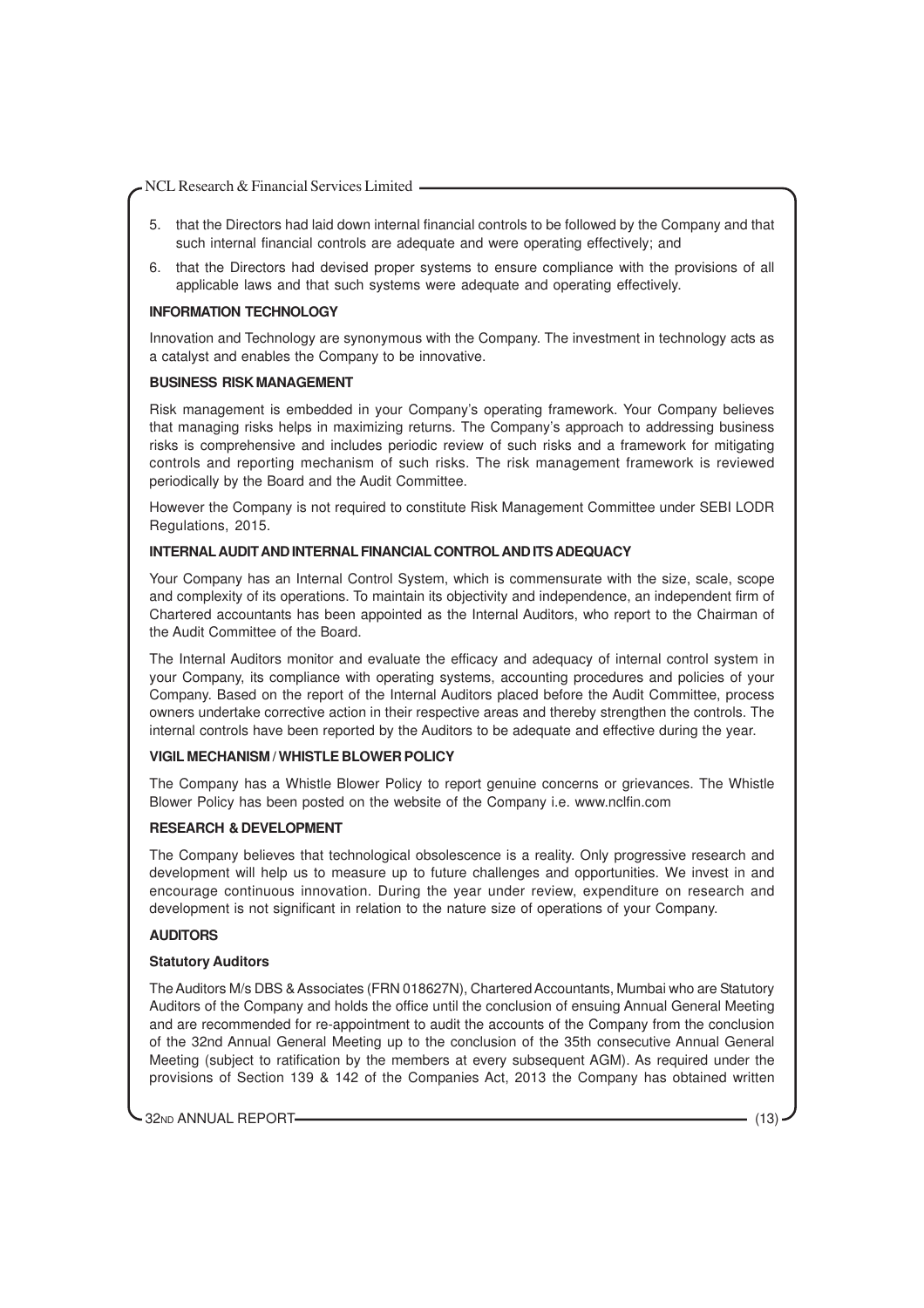confirmation under Rule 4 of the Companies (Audit and Auditors) Rules, 2014 from M/s. DBS & Associates (FRN 018627N); that they are eligible for appointment as auditors, and are not disqualified for appointment under the Companies Act, 2013, the Chartered Accountants Act, 1949, or the rules and regulations made there-under; the proposed appointment is as per the term and within the limits laid down by or under the authority of the Companies Act, 2013 and that there are no proceedings pending against them or any of their partners with respect to professional conduct.

#### **Secretarial Auditors**

Pursuant to the provisions of Section 204 of the Companies Act, 2013 and The Companies (Appointment and Remuneration of Managerial Personnel) Rules, 2014, the Company has appointed Ms. Priti Agarwal, Company Secretaries in Practice (CP No.: 9937) to undertake the Secretarial Audit of the Company. The Report of the Secretarial Audit Report is annexed in this Annual Report as Annexure II.

#### **EXTRACT OF ANNUAL RETURN**

Pursuant to the provisions of Section 134(3)(a) of the Companies Act, 2013, extract of the Annual Return for the financial year ended 31st March, 2017 made under the provisions of Section 92(3) of the Act is attached as Annexure III to this report.

#### **PARTICULARS OF EMPLOYEES**

In terms of the provisions of Section 197(12) of the Act read with Rules 5(2) and 5(3) of the Companies (Appointment and Remuneration of Managerial Personnel) Rules, 2014, the same is not applicable to the Company as none of employee is drawing remuneration in excess of the limits set out in the said rules and thus no disclosure has been provided in this Annual Report.

Disclosures pertaining to remuneration and other details as required under Section 197(12) of the Act read with Rule 5(1) of the Companies (Appointment and Remuneration of Managerial Personnel) Rules, 2014 by way of Companies (Appointment and Remuneration of Managerial Personnel) Rules, 2016 dated June 30, 2016 ("Amended Managerial Remuneration Rules, 2016"), the report is not applicable to the Company.

# **DISCLOSURES UNDER SEXUAL HARASSMENT OF WOMEN AT WORKPLACE (PREVENTION, PROHIBITION & REDRESSAL) ACT 2013 READ WITH RULES**

Pursuant to the requirements of Section 22 of Sexual Harassment of Women at Workplace (Prevention, Prohibition & Redressal) Act 2013 read with Rules thereunder, the Company has not received any complaint of sexual harassment during the year under review.

# **PARTICULARS UNDER SECTION 134(3)(m) OF THE COMPANIES ACT, 2013**

Since the Company is into the business of Financing (NBFC Activities) and into the trading and investment activities in Shares and Securities; the information regarding Conservation of Energy, Technology Absorption, Adoption and Innovation, as defined under section 134(3)(m) of the Companies Act, 2013 read with Rule, 8(3) of the Companies (Accounts) Rules, 2014, is reported to be NIL.

# **FOREIGN EXCHANGE EARNINGS AND OUTGO**

The Company has not earned or used foreign exchange earnings/outgoings during the year under review.

# **PUBLIC DEPOSITS**

During the year under review, your Company has not accepted any deposit from the public falling

(14) **32ND ANNUAL REPORT**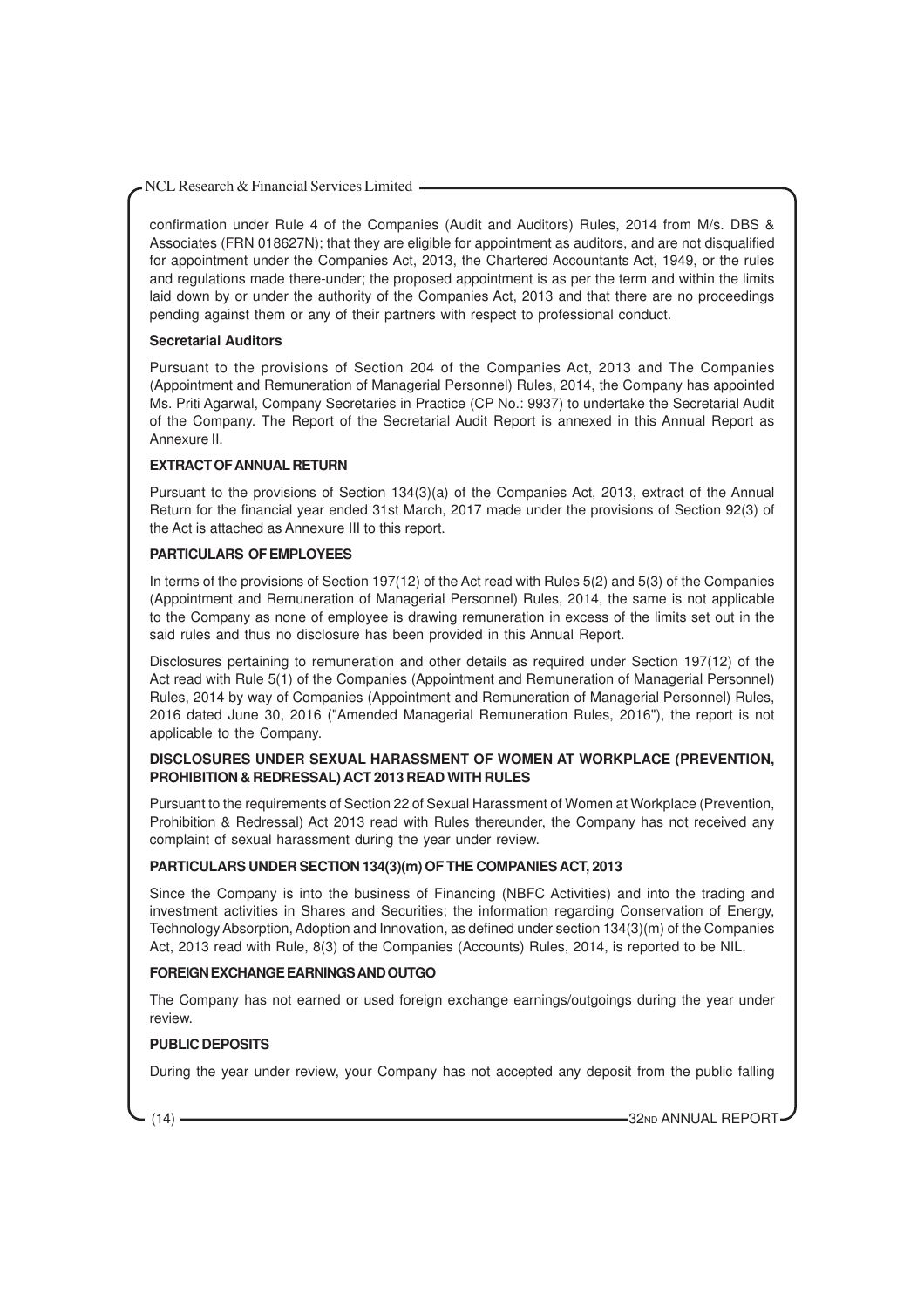within the ambit of Section 73 of the Companies Act, 2013 and The Companies (Acceptance of Deposits) Rules, 2014.

# **REPORT ON CORPORATE GOVERNANCE**

As per Regulation 34(3) read with Schedule V of the SEBI (Listing Obligations and Disclosure Requirements) Regulations, 2015, a separate section on corporate governance practices followed by the Company, together with a certificate from the Company's Auditors confirming compliance forms an integral part of this Report.

#### **CAUTIONARY STATEMENT**

Statements in this Directors' Report and Management Discussion and Analysis describing the Company's objectives, projections, estimates, expectations or predictions may be "forward-looking statements" within the meaning of applicable securities laws and regulations. Actual results could differ materially from those expressed or implied.

#### **APPRECIATION**

Your Directors wish to place on record their appreciation towards the contribution of all the employees of the Company and their gratitude to the Company's valued customers, bankers, vendors and members for their continued support and confidence in the Company.

Bhagyodaya Building, 3rd Floor 79, N. M. Road, Fort, Mumbai-400 023 **Vijay J. Poddar**

By order of the Board Registered Office : For **NCL Research & Financial Services Limited**

(DIN : 00339268)<br>Managing Director

Mumbai, May 29, 2017

32ND ANNUAL REPORT (15)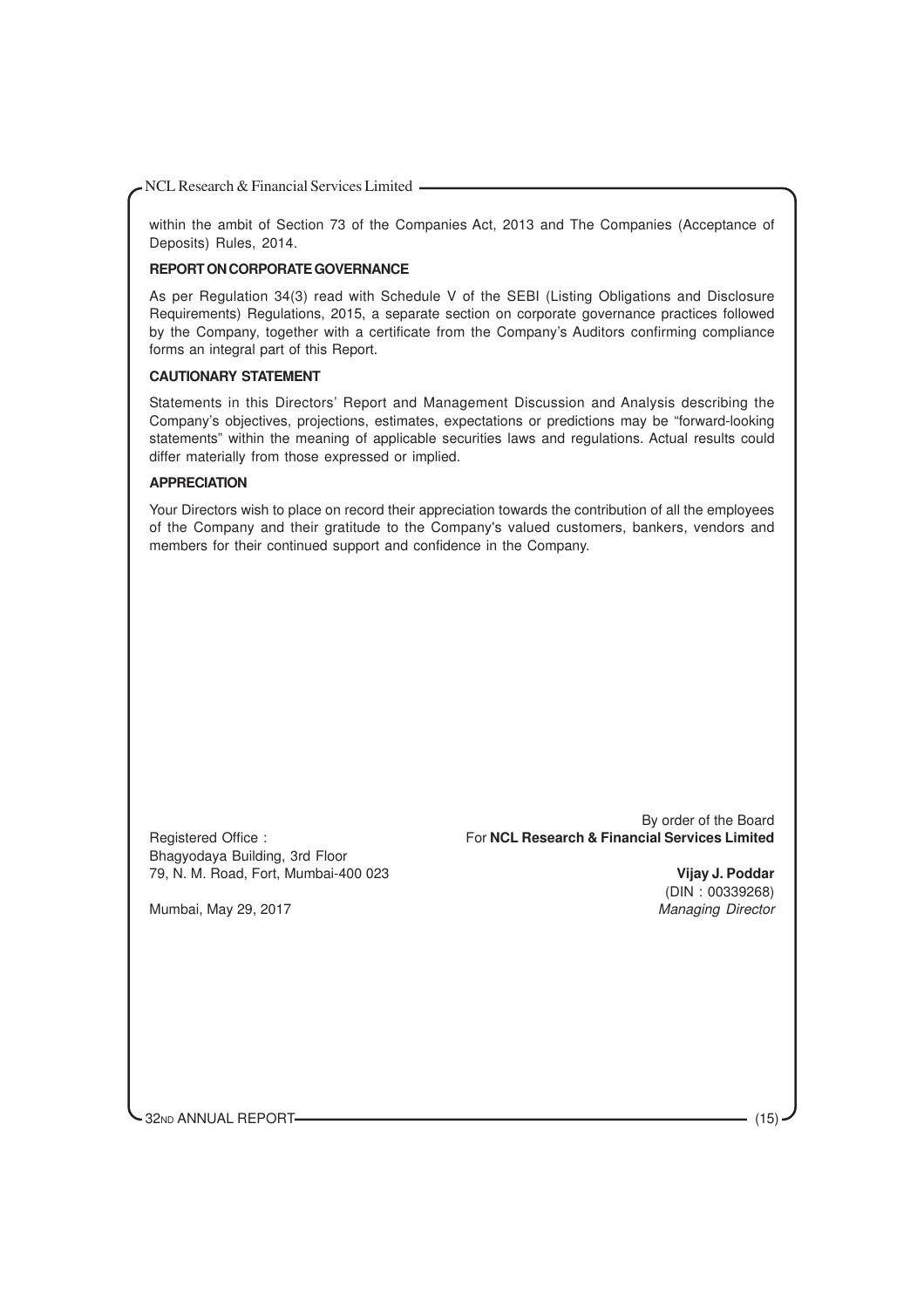# **MANAGEMENT DISCUSSIONS & ANALYSIS**

# **MACRO ECONOMIC ENVIRONMENT**

The macro-economic stability of the Indian economy improved in the first half of the current year, weathering global headwinds. Economic growth remained robust, current account balance improved despite continuing sluggishness in global demand, fiscal trends remained attuned to the consolidation plans and inflation remained broadly within the corridor. Economic growth was supported by good monsoon rains and better crop production, and, the expansion in Government expenditure due to payouts on account of the Seventh Pay Commission.

Various new initiatives were undertaken in this year as part of the economic reforms of the Government which include: the passage of Goods and Service Tax bill, the merger of railway budget with the general budget to allow for holistic planning and budgeting of transport infrastructure, advancing of the budget cycle by close-to-a-month, passage of the Insolvency and Bankruptcy Code 2016, formalization of the Monetary Policy Committee and instituting inflation targeting, changes in FDI policy regime with putting a large number of sectors on automatic route for FDI.

# **REVIEW OF OPERATIONS**

Gross revenue from operations during the year stood at Rs 735.19 lakh in comparison to last years' figure of Rs 466.94 lakh. The Net Profit/(Loss) after Tax for the year was of Rs (5.38) lakh in comparison to last years' Net Profit of Rs 8.46 lakh.

#### **BUSINESS SEGMENT**

Our Company is one of the RBI registered NBFC. The Company is into the business of Finance and Investments and is carrying the business of investment in shares & securities as well as financing activities in accordance with the Accounting Standard 17 notified by Companies (Accounting Standards) Rules 2006.

# **OPPORTUNITIES**

Non-banking finance companies (NBFCs) form an integral part of the Indian financial system. They play an important role in nation building and financial inclusion by complementing the banking sector in reaching out credit to the unbanked segments of society, especially to the micro, small and medium enterprises (MSMEs), which form the cradle of entrepreneurship and innovation. NBFCs' groundlevel understanding of their customers' profile and their credit needs gives them an edge, as does their ability to innovate and customize products as per their clients' needs. This makes them the perfect conduit for delivering credit to MSMEs.

Moreover, with the banking system clearly constrained in terms of expanding their lending activities, the role of NBFCs becomes even more important now, especially when the government has a strong focus on promoting entrepreneurship so that India can emerge as a country of job creators instead of being one of job seekers. Innovation and diversification are the important contributors to achieve the desired objectives.

# **THREATS & CONCERNS**

As newer business models (of the NBFCs) evolve, so must the regulations governing the NBFCs. In order for the NBFCs to realize their true potential in the economy, the regulatory framework must succeed in walking the thin line between under-regulation and over-regulation. With this objective, the Reserve Bank of India (RBI) has brought about a spate of reforms in the NBFC regulations. Regulations for smaller NBFCs that are not systemically important have been rationalized, while

(16) **32ND ANNUAL REPORT**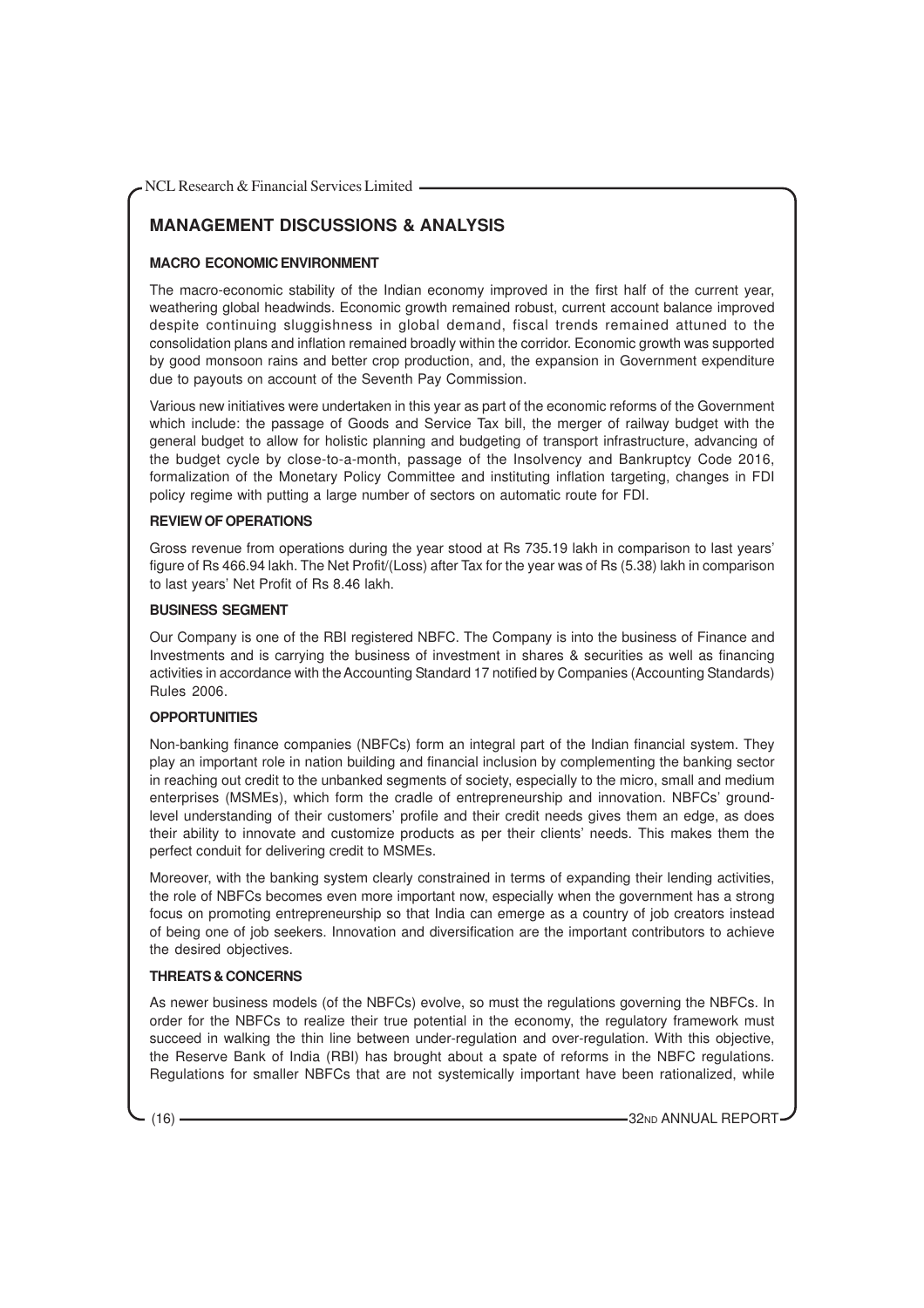systemically important NBFCs have been continuously strengthened to bring them on a par with the global standards. Some changes are also in the pipeline and should be rolled out soon. It will be interesting to see how the NBFC sector and the regulator work with each other to usher in an era of financial inclusion.

# **HUMAN RESOURCE DEVELOPMENT**

The Company recognizes that its success is deeply embedded in the success of its human capital. During 2016-2017, the Company continued to strengthen its HR processes in line with its objective of creating an inspired workforce. The employee engagement initiatives included placing greater emphasis on learning and development, launching leadership development programme, introducing internal communication, providing opportunities to staff to seek inspirational roles through internal job postings, streamlining the Performance Management System, making the compensation structure more competitive and streamlining the performance-link rewards and incentives.

#### **CORPORATE SUSTAINABILITY AND SOCIAL RESPONSIBILITY**

The provision of the Companies Act, 2013 relating to CSR Initiatives are not applicable to the Company.

#### **COMPLIANCE**

The Compliance function of the Company is responsible for independently ensuring that operating and business units comply with regulatory and internal guidelines. The Compliance Department of the Company is continued to play a pivotal role in ensuring implementation of compliance functions in accordance with the directives issued by regulators, the Company's Board of Directors and the Company's Compliance Policy. The Audit Committee of the Board reviews the performance of the Compliance Department and the status of compliance with regulatory/internal guidelines on a periodic basis.

The Company has complied with all requirements of regulatory authorities. No penalties/strictures were imposed on the Company by stock exchanges or SEBI or any statutory authority on any matter related to capital market during the last three years apart from suspending the trading in shares of the Company due to surveillance measure.

Bhagyodaya Building, 3rd Floor 79, N. M. Road, Fort, Mumbai-400 023 **Vijay J. Poddar**

By order of the Board Registered Office : For **NCL Research & Financial Services Limited**

(DIN : 00339268)

Mumbai, May 29, 2017 **Managing Director** Managing Director

32ND ANNUAL REPORT-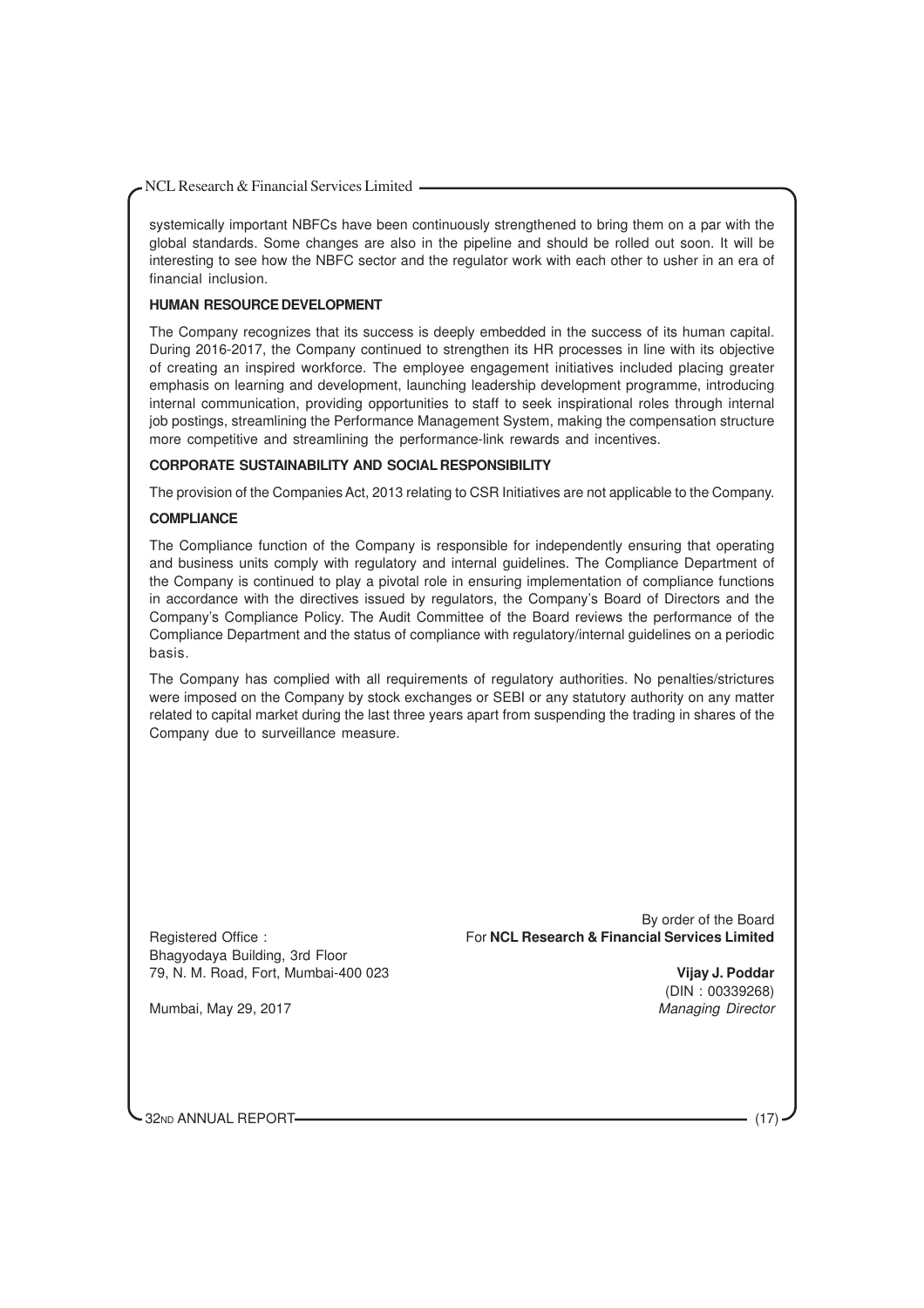Annexure – I

# **DETAILS OF RELATED PARTY TRANSACTIONS**

\DETAILS OF RELATED PARTYTRANSACTIONS

A. (Pursuant to clause (h) of sub-section (3) of section 134 of the Act and Rule 8(2) of the Companies (Accounts) Rules, 2014)

All related party transactions entered during the year were in ordinary course of business and on arm's length basis and the same have been disclosed under Note No. 45 of the Notes to Financial Statements.

No material related party transactions arising from contracts/ arrangements with related parties referred to in the Section 188(1) of the Companies Act, 2013 were entered during the year by the Company. Accordingly, the disclosure of related party transactions as required under Section 134(3)(h) of the Companies Act, 2013 in Form AOC-2 is not applicable.

B. Disclosures pursuant to Regulation 34(3) & 53(f) and Para A of Schedule V of SEBI (LODR) Regulations, 2015

| SI.<br>No. | In the<br><b>Account of</b> | Disclosures of amount at the year end and the maximum<br>amount of loans/advances/Investments outstanding<br>during the year.                |                          |
|------------|-----------------------------|----------------------------------------------------------------------------------------------------------------------------------------------|--------------------------|
| 1.         | Holding<br>Company          | Loans and advances in the nature of loans to subsidiaries<br>$\Omega$<br>by name and amount                                                  |                          |
|            |                             | Loans and advances in the nature of loans to associates<br>$\Omega$<br>by name and amount                                                    |                          |
|            |                             | Loans and advances in the nature of loans to<br>$\Omega$<br>Firms/Companies in which directors are interested by<br>name and amount          | <b>Not</b><br>Applicable |
| 2.         | Subsidiary                  | o Loans and advances in the nature of loans to subsidiaries<br>by name and amount                                                            |                          |
|            |                             | Loans and advances in the nature of loans to associates<br>$\Omega$<br>by name and amount                                                    |                          |
|            |                             | Loans and advances in the nature of loans to<br>$\Omega$<br>Firms/Companies in which directors are interested by<br>name and amount          |                          |
| 3.         | Holding<br>Company          | Investment by the loanee in the shares of parent<br>0<br>Company and subsidiary Company has made a loan or<br>advance in the nature of loan. |                          |

Bhagyodaya Building, 3rd Floor

By order of the Board Registered Office : For **NCL Research & Financial Services Limited**

79, N. M. Road, Fort, Mumbai-400 023 **Vijay J. Poddar**

(DIN : 00339268) Mumbai, May 29, 2017 **Managing Director** Managing Director

(18) **32ND ANNUAL REPORT**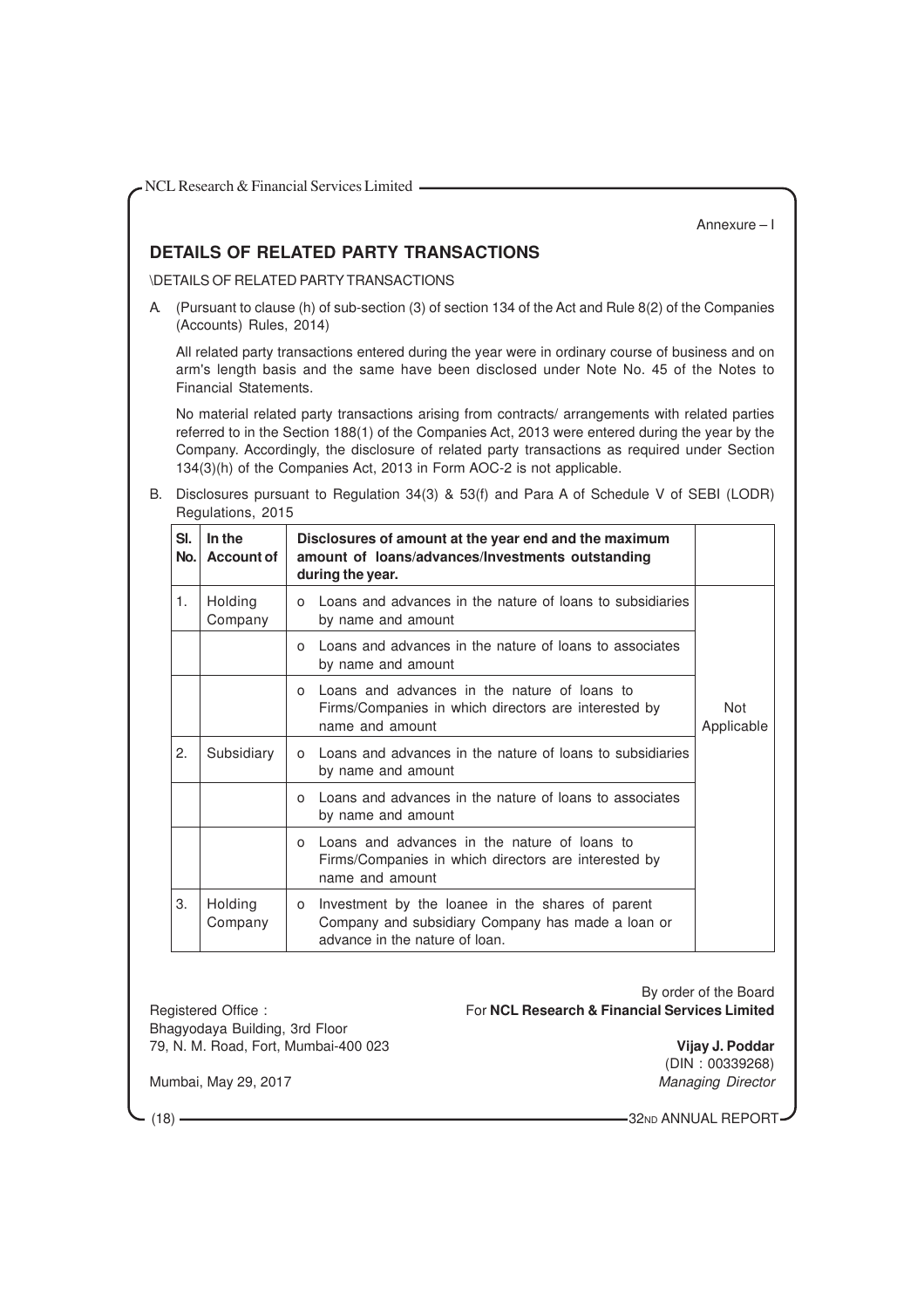Annexure – II

# **SECRETARIAL AUDIT REPORT FORM NO. MR-3**

# **FOR THE FINANCIAL YEAR ENDED ON 31ST MARCH 2017**

[Pursuant to Section 204(1) of the Companies Act, 2013 and Rule No. 9 of the Companies (Appointment and Remuneration of Managerial Personnel) Rules, 2014]

The Members,

NCL Research & Financial Services Limited

We have conducted the secretarial audit of the compliance of applicable statutory provisions and the adherence to good corporate practices by NCL Research & Financial Services Limited (hereinafter called the Company). Secretarial Audit was conducted in a manner that provided to us a reasonable basis for evaluating the corporate conducts/statutory compliances and expressing my opinion thereon.

Based on my verification of NCL Research & Financial Services Limited's books, papers, minute books, forms and returns filed and other records maintained by the Company and also the information provided by the Company, its officers, agents and authorized representatives during the conduct of secretarial audit, we hereby report that in our opinion, the Company has, during the audit period covering the financial year ended March 31, 2017, complied with the statutory provisions listed hereunder and also that the Company has proper Board-processes and compliance mechanism in place to the extent, in the manner and subject to the reporting made hereinafter.

We have examined the books, papers, minute books, forms and returns filed and other records maintained by the Company for the financial year ended on March 31, 2017 according to the provisions of:

- 1. The Companies Act, 2013 (the Act) and the rules made there under;
- 2. The Securities Contracts (Regulation) Act, 1956 ('SCRA') and the rules made there under;
- 3. The Depositories Act, 1996 and the Regulations and bye-laws framed there under;
- 4. Foreign Exchange Management Act, 1999 and the rules and regulations made there under;
- 5. The following Regulations and Guidelines prescribed under the Securities and Exchange Board of India Act, 1992 ('SEBI Act'):
	- a) The Securities and Exchange Board of India (Substantial Acquisition of Shares and Takeovers) Regulations, 2011;
	- b) The Securities and Exchange Board of India (Prohibition of Insider Trading) Regulations, 2015;
	- c) The Securities and Exchange Board of India (Issue of Capital and Disclosure Requirements) Regulations, 2009;
	- d) The Securities and Exchange Board of India (Employee Stock Option Scheme and Employee Stock Purchase Scheme) Guidelines, 1999;
	- e) The Securities and Exchange Board of India (Share Based Employee Benefits) Regulations, 2014; (Not applicable to the Company during audit period);
	- f) The Securities and Exchange Board of India (Issue and Listing of Debt Securities) Regulations, 2008;
	- g) The Securities and Exchange Board of India (Registrars to an Issue and Share Transfer Agents) Regulations, 1993, regarding the Companies Act and dealing with client;

32ND ANNUAL REPORT (19)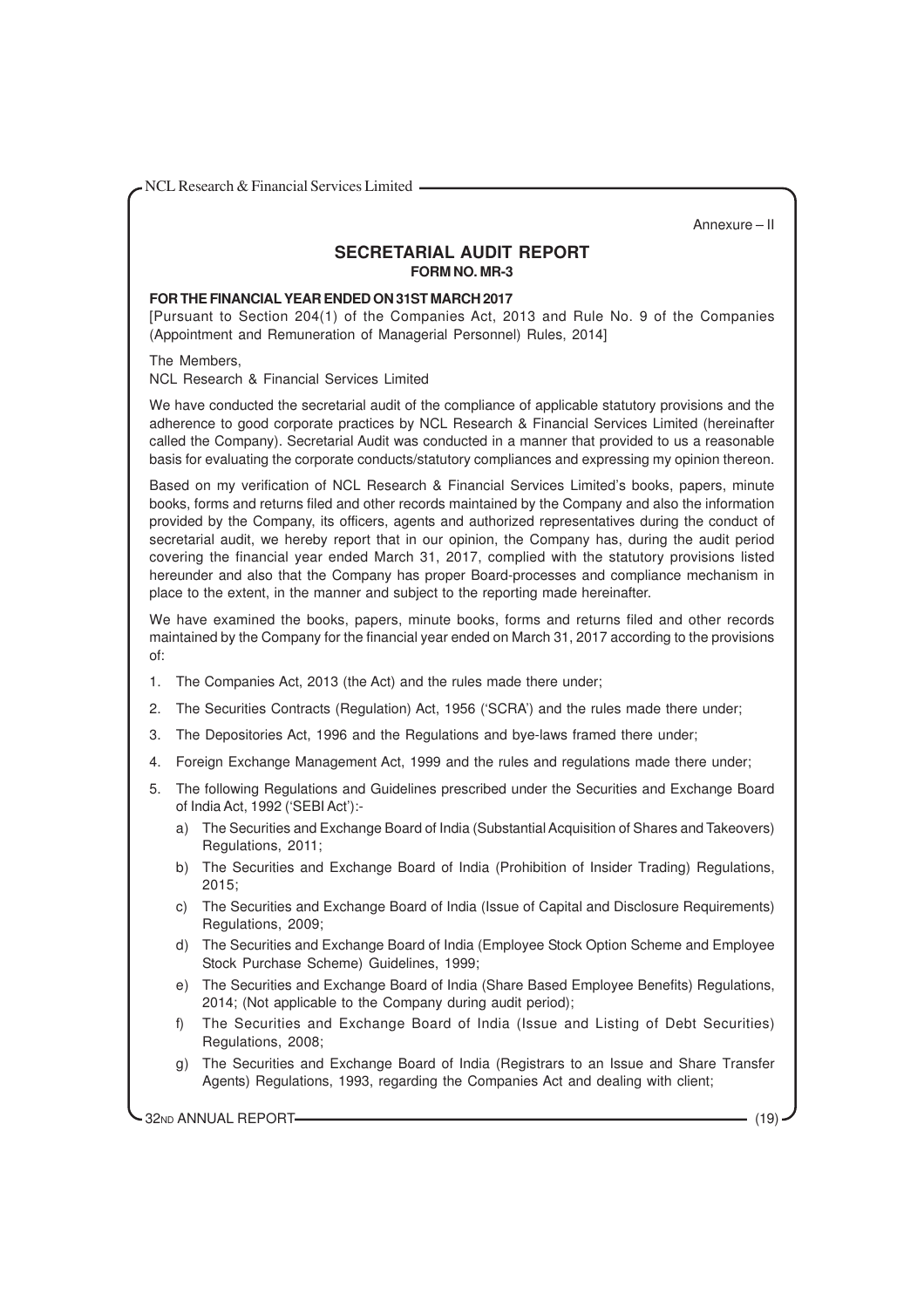- h) The Securities and Exchange Board of India (Delisting of Equity Shares) Regulations, 2009; (Not relevant / applicable, since there is no delisting of equity shares during the financial year)
- i) The Securities and Exchange Board of India (Buyback of Securities) Regulations, 1998; (Not relevant / applicable, since there is no delisting of equity shares during the financial year)
- 6. Other laws applicable specifically to the company namely:
	- a) Secretarial Standards issued by The Institute of Company Secretaries of India.
	- b) Securities and Exchange Board of India (Listing Obligations and Disclosure Requirements) Regulations, 2015; (with effect from December 1, 2015).
	- c) Reserve Bank of India Act, 1934 and the rules made there under to the extent of provisions applicable to Non-Banking Financial Companies and Regulations made thereunder;
	- d) Provident Fund Act 1952; and
	- e) Maharashtra Shop and Establishment Act 1948.

During the period under review the Company has complied with the provisions of the Act, Rules, Regulations, Guidelines, Standards, etc. mentioned above.

We further report that the Board of Directors of the Company is duly constituted with proper balance of Executive Directors, Non Executive Directors and Independent Directors. The changes in the composition of the Board of Directors that took place during the period under review were carried out in compliance with the provisions of the Act.

Adequate notice is given to all Directors to schedule the Board Meetings, agenda and detailed notes on agenda were sent at least seven days in advance, and a system exists for seeking and obtaining further information and clarifications on the agenda items before the meeting and for meaningful participation at the meeting.

Majority decision is carried through while the dissenting members' views are captured and recorded as part of the minutes.

We further report that there are adequate systems and processes in the Company commensurate with the size and operations of the Company to monitor and ensure compliance with applicable laws, rules, regulations and guidelines.

We further report that during the audit period, there were no instances of:

- a) Public / Rights / Preferential issue of shares / debentures / sweat equity.
- b) Redemption / buy-back of securities.
- c) Merger / amalgamation / reconstruction etc.
- d) Foreign technical collaborations.

For **A. L. Associates** Practicing Company Secretaries **CS Priti Agarwal** Place : Kolkata Partner New York 2012 and 2013 and 2014 and 2013 and 2014 and 2013 and 2014 and 2014 and 2014 and 2014 and 2014 and 2014 and 2014 and 2014 and 2014 and 2014 and 2014 and 2014 and 2014 and 2014 and 2014 and Date : May 29, 2017 Membership No. 26513, C. P. No. 9937

(20) **32ND ANNUAL REPORT**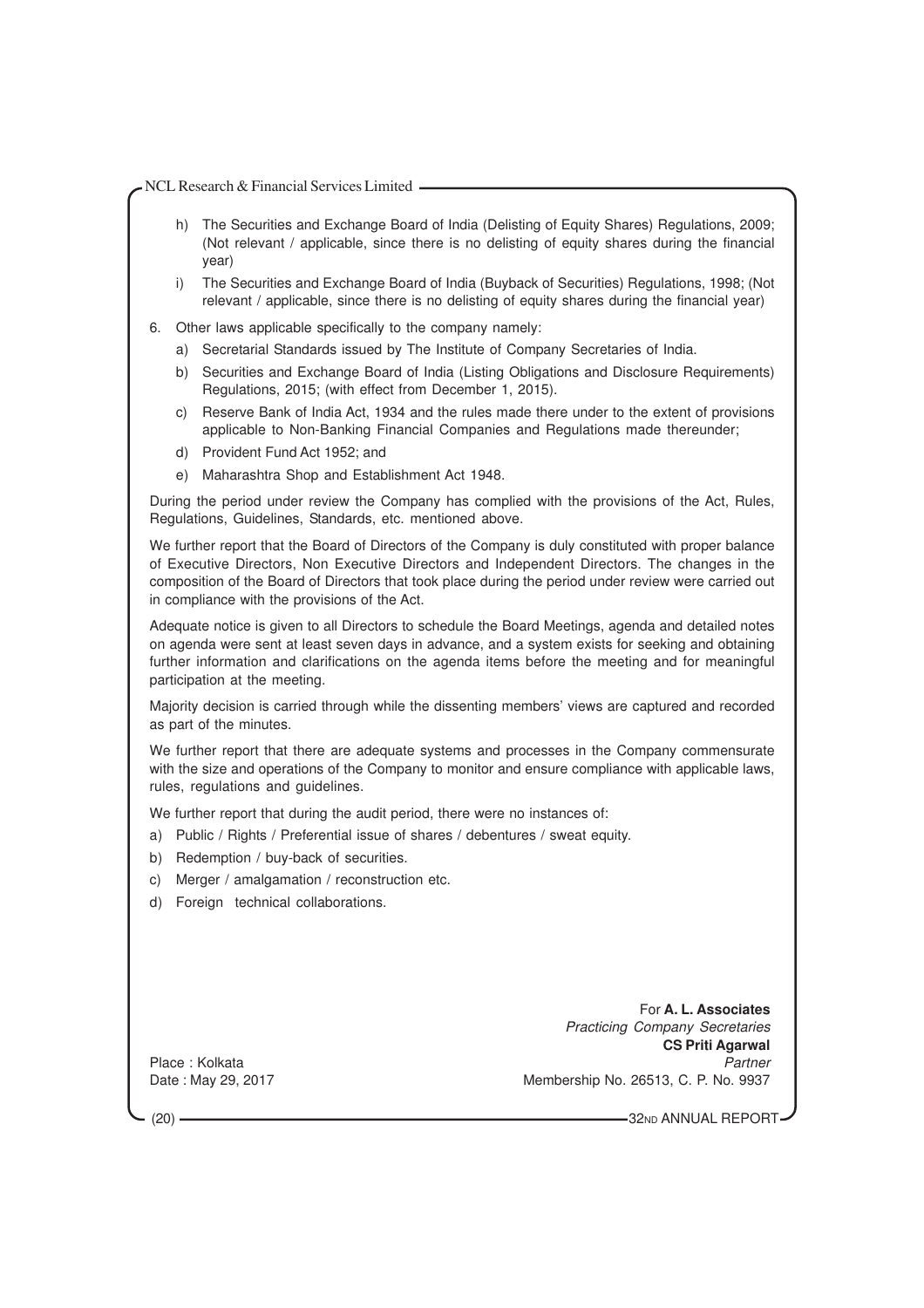## **Annexure A to the Secretarial Audit Report**

The Members, M/s. NCL Research & Financial Services Limited Mumbai

Our report of even date is to be read along with this letter.

- 1. Maintenance of Secretarial record is the responsibility of the management of the Company. Our responsibility is to express an opinion on these secretarial records based on our audit.
- 2. We have followed the audit practices and process as were appropriate to obtain reasonable assurance about the correctness of the Secretarial records. The verification was done on test check basis to ensure that correct facts are reflected in Secretarial records. We believe that the process and practices, we followed provide a reasonable basis of our opinion.
- 3. We have not verified the correctness and appropriateness of financial records and Books of Accounts of the Company.
- 4. Where ever required, we have obtained the Management representation about the Compliance of laws, rules and regulations and happening of events etc.
- 5. The Compliance of the provisions of Corporate and other applicable laws, rules, regulations, standards is the responsibility of management. Our examination was limited to the verification of procedure on test check basis.
- 6. The Secretarial Audit report is neither an assurance as to the future viability of the Company nor of the efficacy or effectiveness with which the management has conducted the affairs of the Company.

For **A. L. Associates** Practicing Company Secretaries **CS Priti Agarwal**

Place : Kolkata Partner Partner Partner Partner Partner Partner Partner Partner Partner Partner Partner Partner Date : May 29, 2017 Membership No. 26513, C. P. No. 9937

32ND ANNUAL REPORT (21)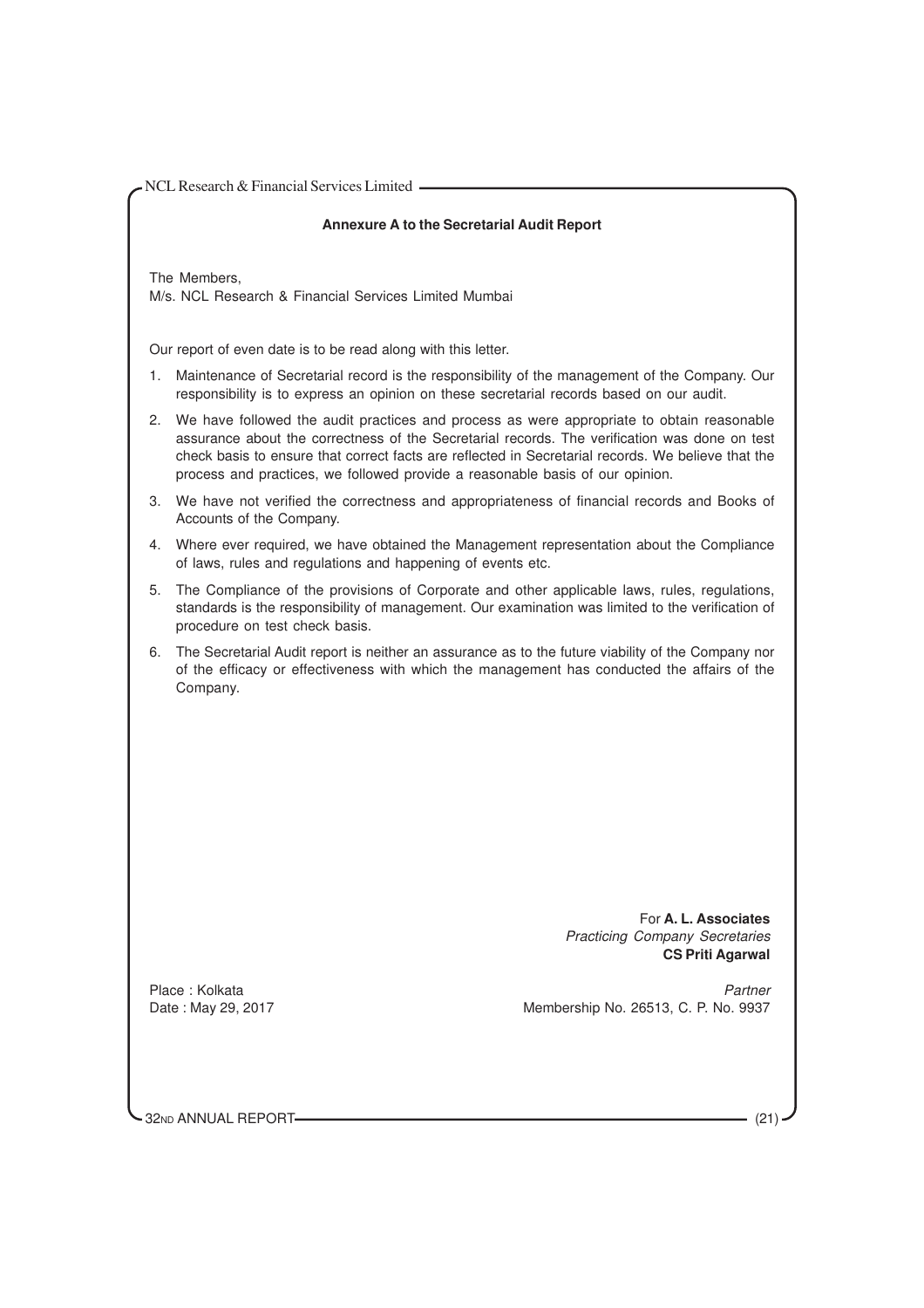## **EXTRACT OF ANNUAL RETURN**

Annexure-III

As on the financial year ended on 31st March, 2017 [Pursuant to Section 92(3) of the Companies Act, 2013 and rule 12(1) of the Companies (Management and Administration) Rules, 2014]

# **FORM NO. MGT-9**

| <b>REGISTRATION AND OTHER DETAILS</b>                                        |                                                                                                         |
|------------------------------------------------------------------------------|---------------------------------------------------------------------------------------------------------|
| <b>CIN</b>                                                                   | L65921MH1985PLC284739                                                                                   |
| <b>Registration Date</b>                                                     | 04/02/1985                                                                                              |
| Name of the Company                                                          | NCL Research & Financial Services Limited                                                               |
| Category / Sub-Category of the Company                                       | Category: Company having Share Capital Sub-<br>Category: Indian Non-Government Company                  |
| Address of the Registered Office<br>and contact details                      | Bhagyodaya Building, 3rd Floor<br>79, N. M. Road, Fort, Mumbai-400 023<br>Tel: +91 22 22703249          |
| Whether listed company                                                       | Listed Company                                                                                          |
| Name, address and contact details of<br>Registrar and Transfer Agent, if any | ABS Consultants Pvt. Ltd.<br>99, Stephen House, 6th Floor<br>Kolkata - 700026<br>Tel : +91 33-2220 1043 |

| Ш | <b>PRINCIPAL BUSINESS ACTIVITIES OF THE COMPANY</b>                                       |                                |                                       |  |  |  |  |  |
|---|-------------------------------------------------------------------------------------------|--------------------------------|---------------------------------------|--|--|--|--|--|
|   | All the business activities contributing 10% or more of the total turnover of the Company |                                |                                       |  |  |  |  |  |
|   | Name and Description of main Businesses                                                   | NIC Code of<br><b>Business</b> | % of Total Turnover<br>of the Company |  |  |  |  |  |
|   | NBFC Activities (Financing) & Trading / Investment in Shares & Securities                 | 66110                          | 100%                                  |  |  |  |  |  |

| III.<br><b>DETAILS OF SUBSIDIARY / ASSOCIATE / HOLDING COMPANIES</b> |                |                                     |                  |                    |  |  |  |
|----------------------------------------------------------------------|----------------|-------------------------------------|------------------|--------------------|--|--|--|
| Name & Address of<br>Company                                         | CIN/GLN        | Holding / Subsidiary /<br>Associate | % of Shares Held | Applicable Section |  |  |  |
| Not Any                                                              | Not Applicable | Not Applicable                      | Not Applicable   | Not Applicable     |  |  |  |

(22) **32ND ANNUAL REPORT**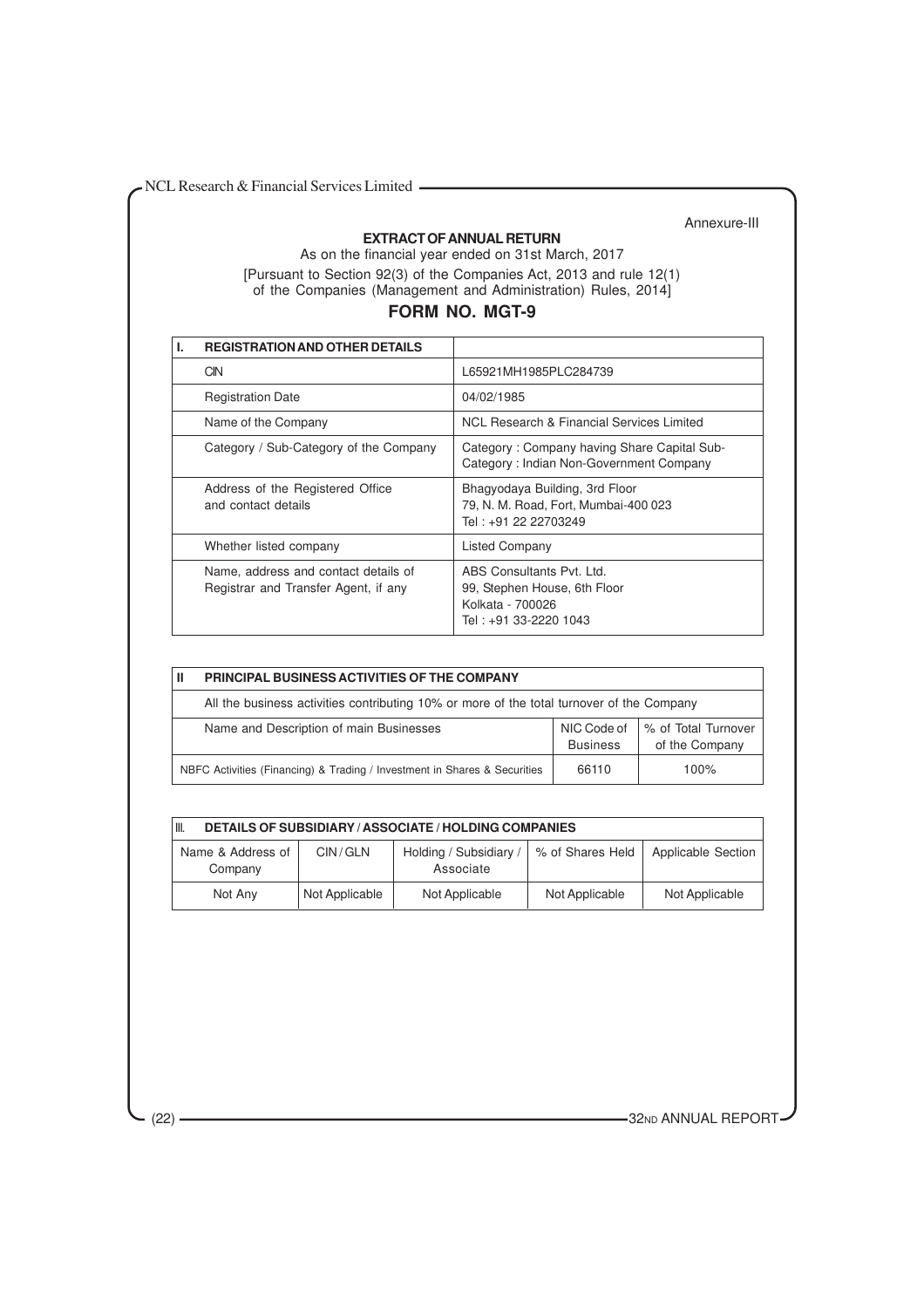#### IV) SHARE HOLDING PATTERN (Equity Share Capital Breakup as % of Total Equity) Category-wise Share Holding

| Category of Shareholders                                                     | No of Shares held at the beginning<br>of the year |                                |                              | No of Shares held at the end |             |                                     | %change                  |                          |                              |
|------------------------------------------------------------------------------|---------------------------------------------------|--------------------------------|------------------------------|------------------------------|-------------|-------------------------------------|--------------------------|--------------------------|------------------------------|
|                                                                              |                                                   |                                |                              | % of Total                   | of the year |                                     |                          | during                   |                              |
|                                                                              | Demat                                             | Physical                       | Total                        | Shares                       |             | Demat Physical                      | Total                    | %of Total<br>Shares      | the Year                     |
| A. Promoters                                                                 |                                                   |                                |                              |                              |             |                                     |                          |                          |                              |
| (1) Indian                                                                   |                                                   |                                |                              |                              |             |                                     |                          |                          |                              |
| a) Individual / HUF                                                          | 4062500                                           | L                              | 4062500                      | 2.79                         | 4062500     |                                     | 4062500                  | 2.79                     |                              |
| b) Central Govt. (s)                                                         |                                                   |                                |                              |                              |             |                                     |                          |                          |                              |
| c) State Govt. (s)                                                           |                                                   |                                |                              |                              |             |                                     |                          |                          |                              |
| d) Bodies Corporate                                                          |                                                   | ä,                             |                              |                              |             |                                     |                          | ä,                       |                              |
| e) Banks / Fls                                                               |                                                   |                                |                              |                              |             |                                     |                          | L,                       |                              |
| f) Any Other                                                                 |                                                   |                                |                              | ÷.                           |             |                                     |                          | ÷.                       |                              |
| Sub Total A(1)                                                               | 4062500                                           | ٠                              | 4062500                      | 2.79                         | 4062500     |                                     | 4062500                  | 2.79                     |                              |
| (2) Foreign                                                                  |                                                   |                                |                              |                              |             |                                     |                          |                          |                              |
| a) NRIs - Individuals                                                        |                                                   |                                |                              |                              |             |                                     |                          |                          |                              |
| b) Other - Individuals                                                       |                                                   |                                |                              |                              |             |                                     |                          |                          |                              |
| c) Bodies Corporate                                                          |                                                   | L.                             |                              |                              |             |                                     |                          | ä,                       |                              |
| d) Banks / Fls                                                               |                                                   |                                |                              |                              |             |                                     |                          |                          |                              |
| e) Any Other                                                                 |                                                   |                                |                              |                              |             |                                     |                          |                          |                              |
| Sub Total A(2)                                                               |                                                   |                                |                              |                              |             |                                     |                          |                          |                              |
| <b>Total Shareholding of</b>                                                 |                                                   |                                |                              |                              |             |                                     |                          |                          |                              |
| Promoters (A1) + (A2)                                                        | 4062500                                           |                                | 4062500                      | 2.79                         | 4062500     |                                     | 4062500                  | 2.79                     |                              |
| <b>B. Public Shareholding</b>                                                |                                                   |                                |                              |                              |             |                                     |                          |                          |                              |
| (1) Institutions                                                             |                                                   |                                |                              |                              |             |                                     |                          |                          |                              |
| a) Mutual Funds / UTI                                                        |                                                   |                                |                              |                              |             |                                     |                          |                          |                              |
| b) Banks / Fl                                                                |                                                   |                                |                              |                              |             |                                     |                          |                          |                              |
| c) Central Govt. (s)                                                         |                                                   |                                |                              |                              |             |                                     |                          | ä,                       |                              |
| d) State Govt. (s)                                                           |                                                   |                                |                              |                              |             |                                     |                          |                          |                              |
| e) Venture Capital Funds                                                     |                                                   |                                |                              |                              |             |                                     |                          |                          |                              |
| f) Insurance Companies                                                       |                                                   |                                |                              |                              |             |                                     |                          |                          |                              |
| g) Fils                                                                      |                                                   |                                |                              |                              |             |                                     |                          |                          |                              |
| h) Foreign Venture Capital Funds                                             |                                                   |                                |                              |                              |             |                                     |                          |                          |                              |
|                                                                              |                                                   |                                |                              |                              |             |                                     |                          |                          |                              |
| i) Others (Specify)                                                          |                                                   |                                |                              |                              |             |                                     |                          |                          |                              |
| Sub Total B(1)                                                               |                                                   |                                |                              |                              |             |                                     |                          |                          |                              |
| (2) Non-Institutions                                                         |                                                   |                                |                              |                              |             |                                     |                          |                          |                              |
| a) Bodies Corporate                                                          |                                                   |                                |                              |                              |             |                                     |                          |                          |                              |
| i. Indians                                                                   | 119060064                                         |                                | 12974325 132034389           | 90.80                        | 115277259   | 12974325                            | 128251584                | 88.19                    | 2.61                         |
| ii. Overseas                                                                 |                                                   |                                |                              |                              |             |                                     |                          |                          |                              |
| b) Individuals<br>i. Individual Shareholders holding                         |                                                   |                                |                              |                              |             |                                     |                          |                          |                              |
|                                                                              | 1224636                                           | 32900                          | 1257536                      | 0.86                         | 1225496     | 32900                               | 1258396                  | 0.87                     | 0.01                         |
| nominal share capital up to Rs 2 lakh<br>ii. Individual Shareholders holding |                                                   |                                |                              |                              |             |                                     |                          |                          |                              |
|                                                                              |                                                   |                                |                              |                              |             |                                     |                          |                          |                              |
| nominal share capital in excess<br>of Rs 2 lakh                              |                                                   |                                |                              |                              |             |                                     |                          |                          | 2.60                         |
|                                                                              | 6714775                                           | 1355000                        | 8069775                      | 5.55                         | 10496450    | 1355000                             | 11851450                 | 8.15                     |                              |
| c) Others (Specify)                                                          |                                                   |                                |                              |                              |             |                                     |                          |                          |                              |
| i. Clearing Members                                                          | $\overline{\phantom{a}}$                          |                                | $\overline{\phantom{a}}$     | $\sim$                       | ÷,          |                                     | $\overline{\phantom{a}}$ | $\overline{\phantom{a}}$ | $\blacksquare$               |
| ii. NRI                                                                      | 800                                               |                                | 800                          | 0.00                         | 1070        | $\frac{1}{2}$                       | 1070                     | 0.00                     | 0.00                         |
| Sub Total B(2)                                                               |                                                   | 127000275  14362225  141362500 |                              | 97.21                        |             | 127000275 14362225 141362500        |                          | 97.21                    | $\qquad \qquad \blacksquare$ |
| <b>Total Public Shareholding</b>                                             |                                                   |                                |                              |                              |             |                                     |                          |                          |                              |
| $B = B(1) + B(2)$                                                            |                                                   | 127000275 14362225 141362500   |                              | 97.21                        |             | 127000275 14362225 141362500        |                          | 97.21                    |                              |
| C. Shares held by Custodian                                                  |                                                   |                                |                              |                              |             |                                     |                          |                          |                              |
| for GDRs & ADRs                                                              |                                                   |                                | 131062775 14362225 145425000 |                              |             | 100.00 131062775 14362225 145425000 |                          | 100.00                   |                              |

-32ND ANNUAL REPORT (23)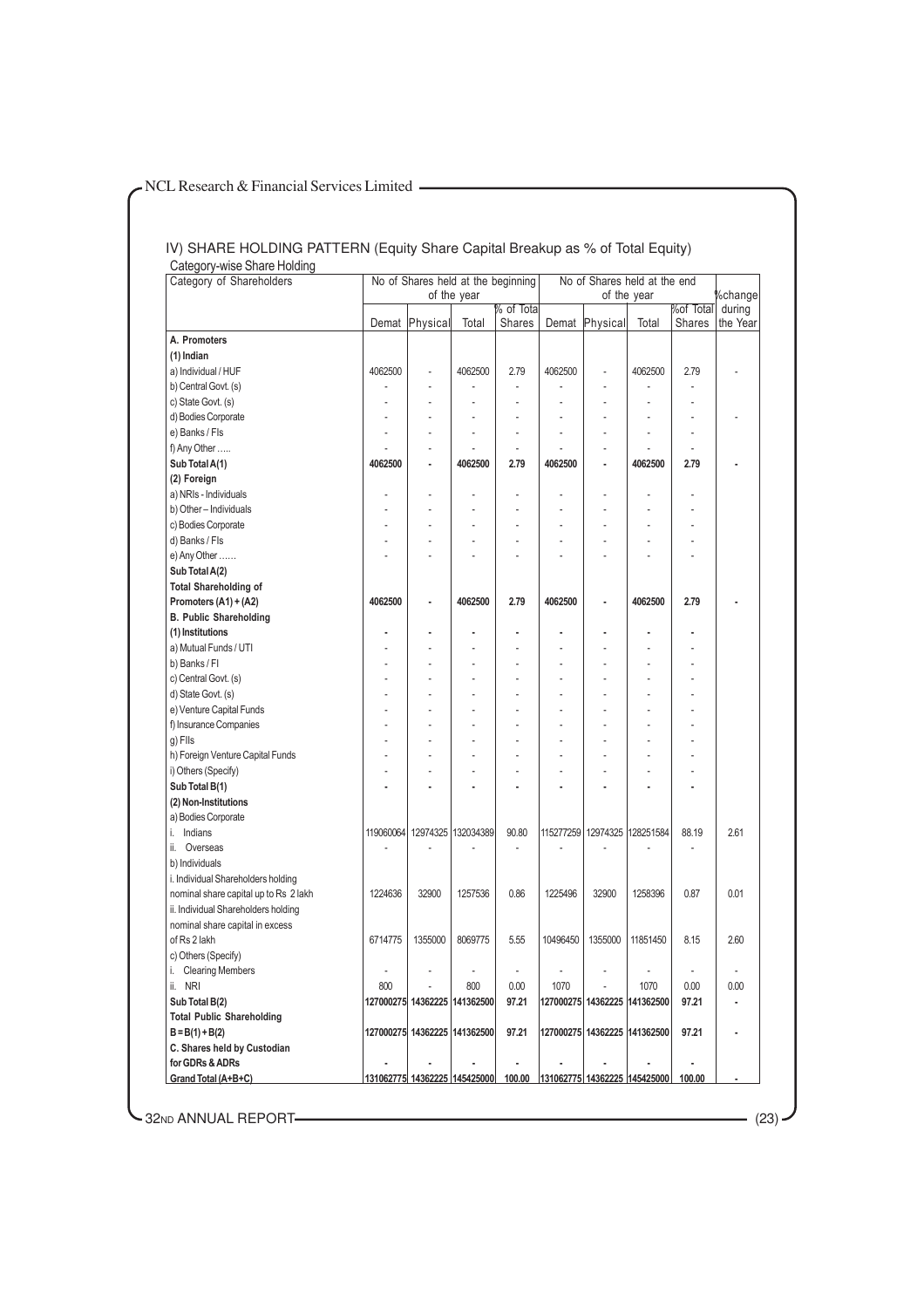|                          |         | Shareholding at the beginning |                 |                        | Shareholding during and |                 |            |  |
|--------------------------|---------|-------------------------------|-----------------|------------------------|-------------------------|-----------------|------------|--|
|                          | of year |                               |                 | at the end of the year | Share                   |                 |            |  |
|                          |         | % of total                    | % of Shares     |                        | % of total              | % of Shares     | holding    |  |
| <b>Shareholders Name</b> | No. of  | shares                        | Pledged /       | No. of                 | shares                  | Pledged /       | during the |  |
|                          | Shares  | of the                        | encumbered      | <b>Shares</b>          | of the                  | encumbered      | year       |  |
|                          |         | Company                       | to total shares |                        | Company                 | to total shares |            |  |
| Vijay Jaideo Poddar      | 4062500 | 2.79                          | Nil             | 4062500                | 2.79                    | Nil             | -          |  |

#### **iii) Change in Promoters' Shareholding (Please specify, if there is no change)**

| Particulars                  | Shareholding at the             |                |                 | <b>Cumulative Shareholding</b> | Date of | Reason  |
|------------------------------|---------------------------------|----------------|-----------------|--------------------------------|---------|---------|
|                              | beginning of the year           |                | during the year |                                | Changes | for     |
|                              | No. of Shares % of total shares |                | No. of          | % of total shares              |         | Changes |
|                              |                                 | of the Company | Shares          | of the Company                 |         |         |
| At the beginning of the year | 4062500                         | 2.79           | 4062500         | 2.79                           |         | N.A.    |
| At the end of the Year       | 4062500                         | 2.79           | 4062500         | 2.79                           |         |         |

# **iv) Shareholding of Top Ten Shareholders (Other than Directors, Promoters and Holders of GDRs & ADRs)**

| For Each of the Top 10 Shareholders   |           | Shareholding at the<br>beginning of the year | Date wise<br>increase/ | Shareholding during and<br>at the end of the year |               |  |
|---------------------------------------|-----------|----------------------------------------------|------------------------|---------------------------------------------------|---------------|--|
|                                       | No. of    | % of total                                   | decrease in            | No. of                                            | % of total    |  |
|                                       | Shares    | shares of the                                | Shareholding           | <b>Shares</b>                                     | shares of the |  |
|                                       |           | Company                                      |                        |                                                   | Company       |  |
| Goodshine Dealtrade Private Limited   | 82,56,800 | 5.68                                         | Not Any                | 82,56,800                                         | 5.68          |  |
| Venera IT Marketing Pvt. Ltd          | 22,63,450 | 1.56                                         | Refer Note 1 below     | 72,64,250                                         | 5.00          |  |
| Sankatsathi Agencies Private Limited  | 6,906,075 | 4.75                                         | Not Any                | 69,06,075                                         | 4.75          |  |
| Overload Financial Advisory Pvt. Ltd. | 6,292,350 | 4.33                                         | Not Any                | 62,92,350                                         | 4.33          |  |
| Looklike Trade Private Limited        | 5,693,625 | 3.92                                         | Not Any                | 56,93,625                                         | 3.92          |  |
| Everstrong Vincom Pvt Ltd             | 5,419,825 | 3.73                                         | Not Any                | 54,19,825                                         | 3.73          |  |
| Swadhinata Vintrade Private Limited   | 5,402,175 | 3.71                                         | Not Any                | 54,02,175                                         | 3.71          |  |
| Venera Property Pvt. Ltd.             | 0         | 0.00                                         | Refer Note 1 below     | 51,92,275                                         | 3.57          |  |
| Polpik Traders Private Limited        | 1,58,400  | 0.11                                         | Refer Note 1 below     | 45, 18, 175                                       | 3.11          |  |
| Core Commodities Private Limited      | 4,481,550 | 3.08                                         | Not Any                | 44,81,550                                         | 3.08          |  |

Note 1 : The Company does not procure Beneficiary Positions (BENPOS) on daily basis form Depositories and due to this reason the Company is unable to provide details of date wise change in Shareholding of top 10 shareholders during the current financial year.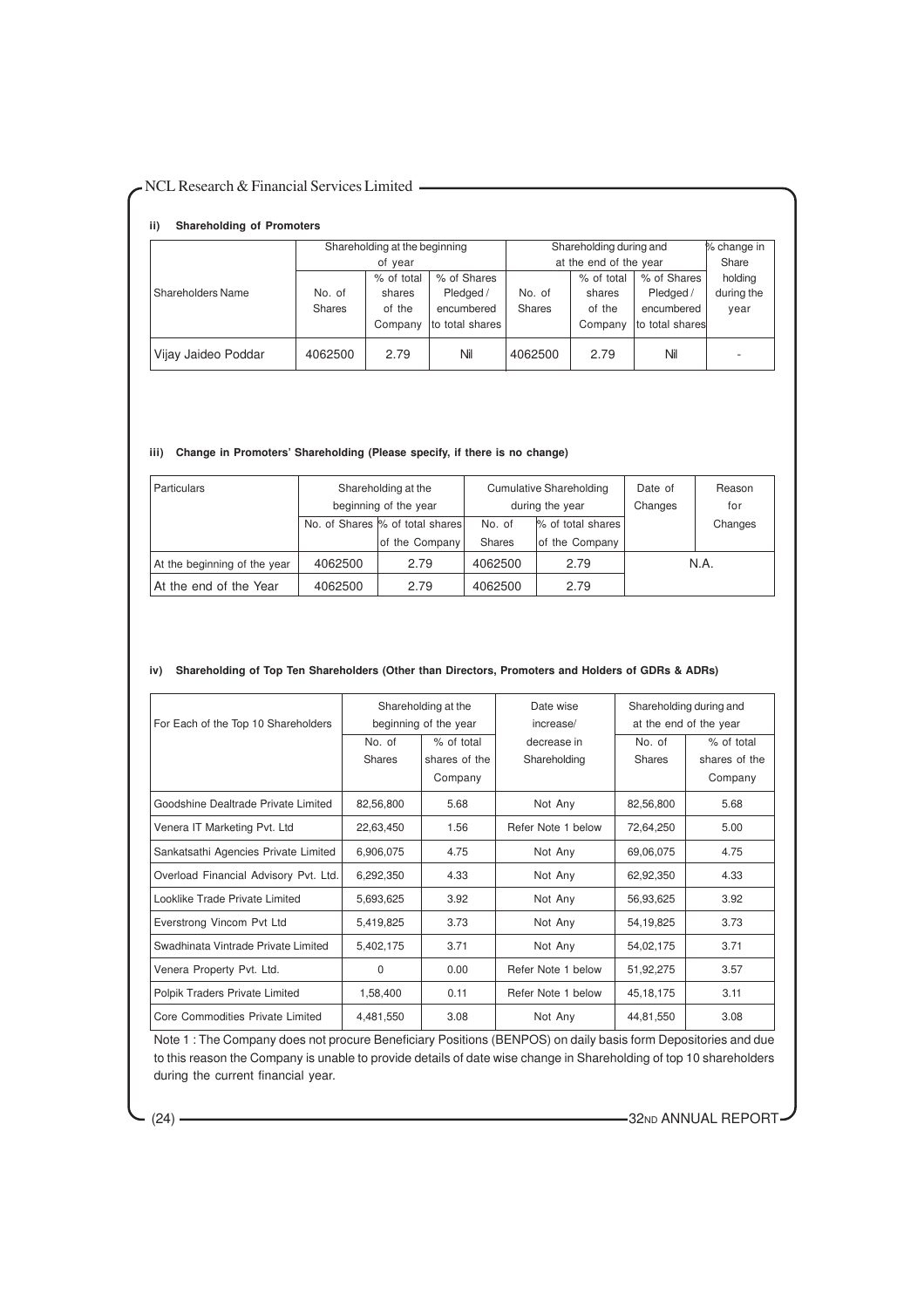#### **v) Shareholding of Directors and Key Managerial Personnel**

| For Each of Directors & KMP                           | Shareholding at the<br>beginning of the year |                   | Shareholding during and at the<br>end of the year |                   |
|-------------------------------------------------------|----------------------------------------------|-------------------|---------------------------------------------------|-------------------|
|                                                       | No. of                                       | % of total shares | No. of Shares                                     | % of total shares |
|                                                       | <b>Shares</b>                                | of the Company    | of the Company                                    |                   |
| Vijay Jaideo Poddar                                   |                                              |                   |                                                   |                   |
| At the beginning of the year                          | 4062500                                      | 2.79              | 4062500                                           | 2.79              |
| Date wise Increase/Decrease in<br>shareholding during | Not Any                                      |                   |                                                   |                   |

#### **v) INDEBTEDNESS**

In Indebtedness of the Company including interest outstanding/accrued but not due for payment

|                                                        | Secured Loans             | Unsecured  | Deposits   | Total        |
|--------------------------------------------------------|---------------------------|------------|------------|--------------|
|                                                        | <b>Excluding deposits</b> | Loans      |            | Indebtedness |
|                                                        | Rs in Lac                 | Rs in Lac  | Rs in Lac  | Rs in Lac    |
| Indebtedness at the beginning<br>of the financial year |                           |            |            |              |
| <b>Principal Amount</b><br>Ι.                          | Nil                       | Nil        | Nil        | Nil          |
| ii.<br>Interest due but not Paid                       | Nil                       | Nil        | Nil        | Nil          |
| iii.<br>Interest Accrued but not due                   | Nil                       | Nil        | Nil        | Nil          |
| Change in Indebtedness during<br>the financial year    |                           |            |            |              |
| Addition<br>$\bullet$                                  | Nil                       | Nil        | Nil        | Nil          |
| Reduction<br>$\bullet$                                 | Nil                       | Nil        | Nil        | Nil          |
| Indebtedness at the end of<br>the financial year       |                           |            |            |              |
| <b>Principal Amount</b><br>Ι.                          | Nil                       | Nil        | Nil        | Nil          |
| ii.<br>Interest due but not Paid                       | Nil                       | Nil        | Nil        | Nil          |
| iii.<br>Interest Accrued but not due                   | Nil                       | Nil        | Nil        | Nil          |
| Total (i+ii+iii)                                       | <b>Nil</b>                | <b>Nil</b> | <b>Nil</b> | <b>Nil</b>   |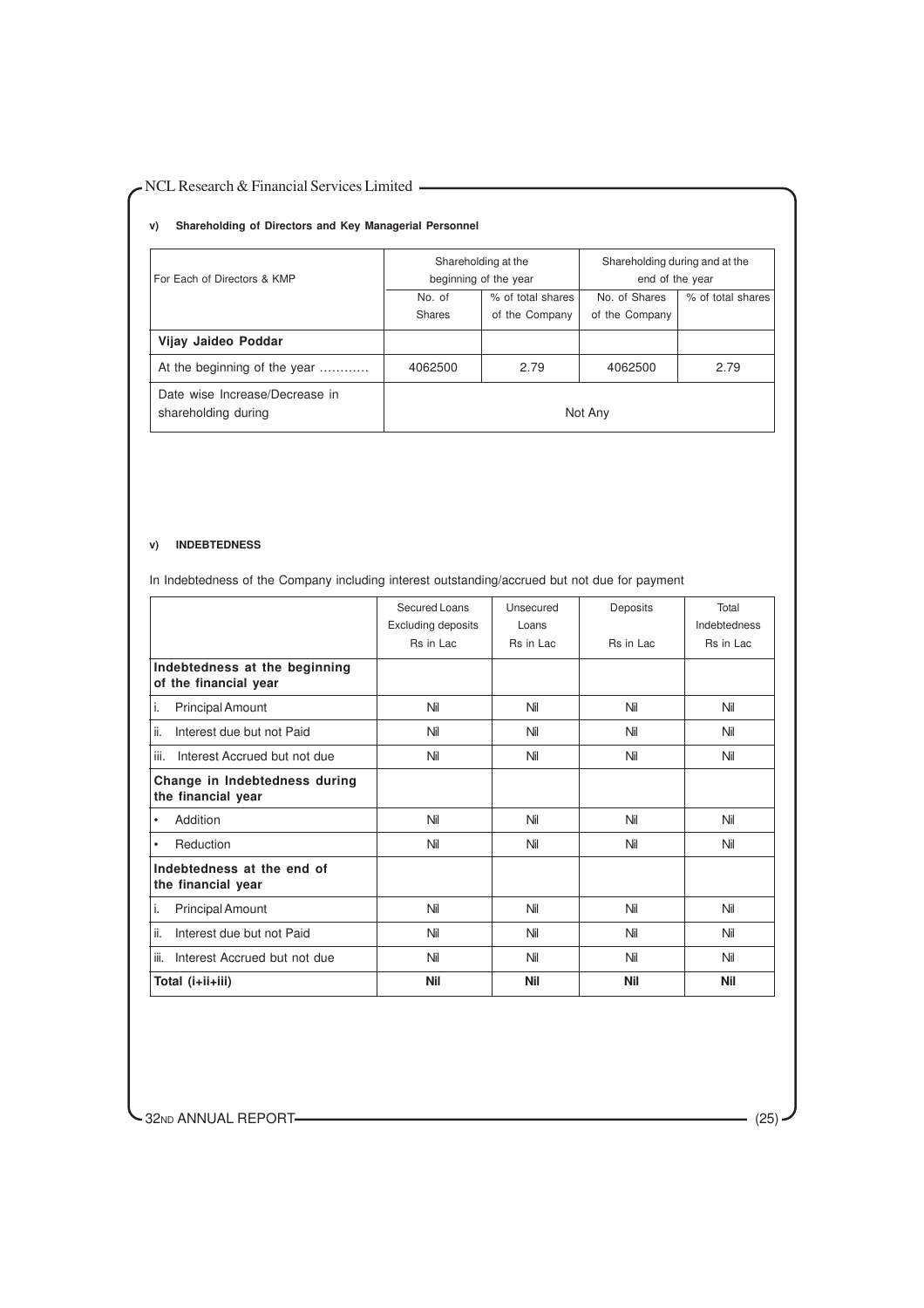#### **VI. REMUNERATION OF DIRECTORS AND KEY MANAGERIAL PERSONNEL**

| No. | Particulars of<br>Remuneration | Vijay Jaideo<br>Poddar, MD | Madhu P<br>Dharewa, CS | Priyadarshini<br>Gote, CFO | Mayank<br>Singh, CFO | Swati<br>Gidra, CS |
|-----|--------------------------------|----------------------------|------------------------|----------------------------|----------------------|--------------------|
| 1.  | Gross Salary                   | Nil                        | Rs 2,64,000            | Rs 3,00,000                | Rs 1,06,267          | Rs 35,000          |
| 2.  | Value of Perguisites           | Nil                        | Nil                    | Nil                        | Nil                  | Nil                |
| 3.  | <b>Stock Options</b>           | Nil                        | Nil                    | Nil                        | Nil                  | Nil                |
| 4.  | <b>Sweat Equity</b>            | Nil                        | Nil                    | Nil                        | Nil                  | Nil                |
| 5.  | Commission                     | Nil                        | Nil                    | Nil                        | Nil                  | Nil                |
| 6.  | Others (Please specify)        | Nil                        | Nil                    | Nil                        | Nil                  | Nil                |

### **VII. PENALTIES / PUNISHMENT / COMPOUNDING OF OFFENCES:**

| Type                         | Section of the<br>Companies<br>Act | <b>Brief</b><br>Description | Details of Penalty /<br>Punishment /<br>Compounding fees<br>imposed | Authority<br>[RD / NCLT /<br>COURT] | Appeal made, if<br>any (give details) |
|------------------------------|------------------------------------|-----------------------------|---------------------------------------------------------------------|-------------------------------------|---------------------------------------|
| A. Company                   |                                    |                             |                                                                     |                                     |                                       |
| Penalty                      |                                    |                             |                                                                     |                                     |                                       |
| Punishment                   |                                    |                             | No Instance                                                         |                                     |                                       |
| Compounding                  |                                    |                             |                                                                     |                                     |                                       |
| <b>B.</b> Directors          |                                    |                             |                                                                     |                                     |                                       |
| Penalty                      |                                    |                             |                                                                     |                                     |                                       |
| Punishment                   |                                    |                             | No Instance                                                         |                                     |                                       |
| Compounding                  |                                    |                             |                                                                     |                                     |                                       |
| C. Other Officers in Default |                                    |                             |                                                                     |                                     |                                       |
| Penalty                      |                                    |                             |                                                                     |                                     |                                       |
| Punishment                   |                                    |                             | No Instance                                                         |                                     |                                       |
| Compounding                  |                                    |                             |                                                                     |                                     |                                       |

(26) 32ND ANNUAL REPORT

3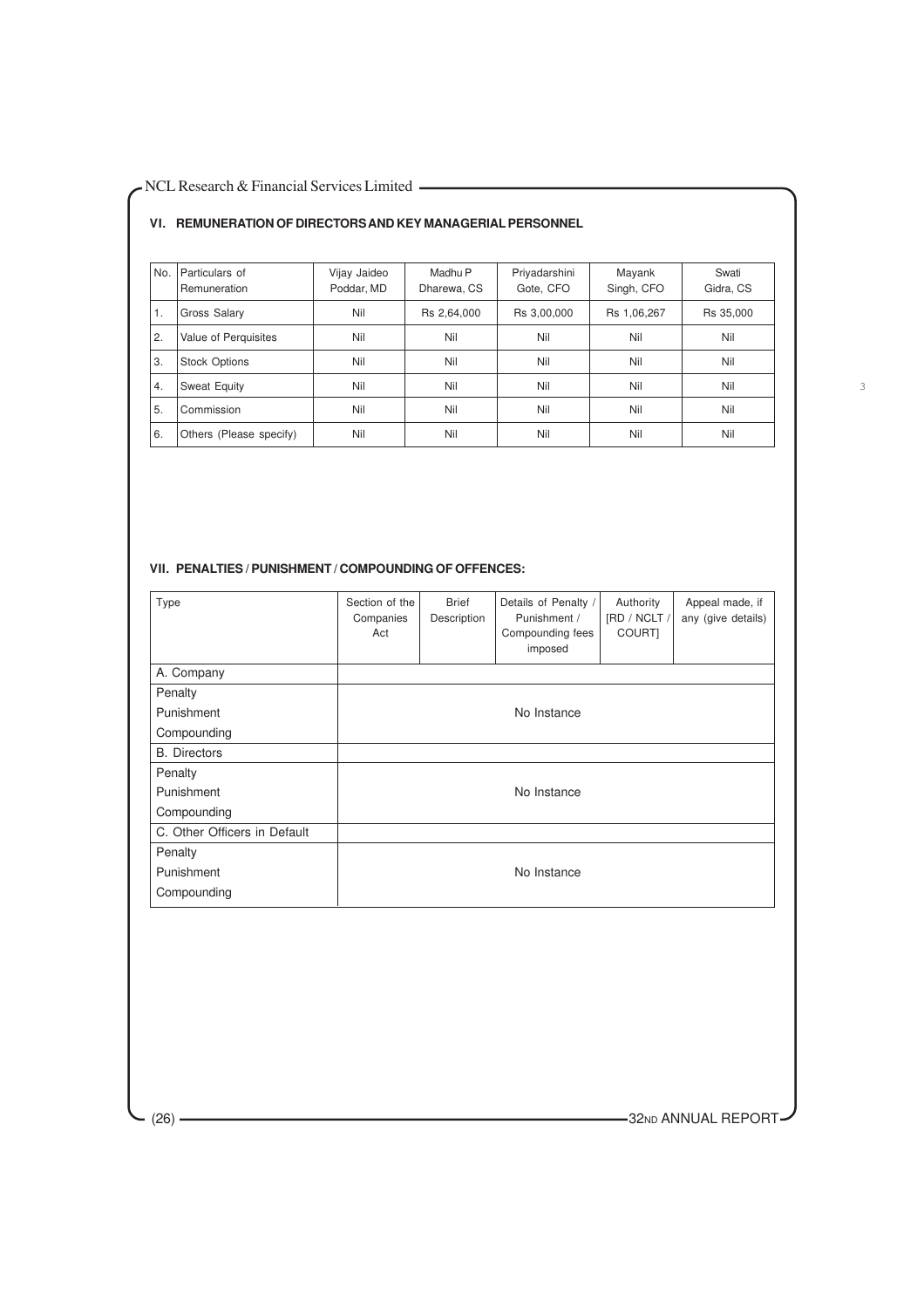# **Annexure to the Directors' Report**

## **CORPORATE GOVERNANCE**

Pursuant to Regulation 34(3) read with Schedule V of SEBI (Listing Obligations and Disclosure Requirements) Regulations, 2015 (hereinafter referred as "Listing Regulations") along with other requirements as specified in Schedule V of these regulations, Compliance with the requirements of Corporate Governance is set out below.

## **COMPANY'S PHILOSOPHY ON CORPORATE GOVERNANCE**

The Company's governance philosophy is based on trusteeship, transparency and accountability. As a corporate citizen, our business fosters a culture of ethical behavior and disclosures aimed at building trust of our stakeholders. The Company's Code of Business Conduct and Ethics, Internal Code of Conduct for Regulating, Monitoring and Reporting of Trades by Insiders and the Charter– Business for Peace are an extension of our values and reflect our commitment to ethical business practices, integrity and regulatory compliances.

The Company's governance framework is based on the following principles:

- <sup>l</sup> Appropriate composition and size of the Board, with each member bringing in expertise in their respective domains;
- Timely disclosure of material operational and financial information to the stakeholders;
- <sup>l</sup> Availability of Information to the members of the Board and Board Committees to enable them to discharge their fiduciary duties;
- Systems and processes in place for internal control; and
- Proper business conduct by the Board, Senior Management and Employees.

#### **BOARD OF DIRECTORS GOVERNANCE STRUCTURE**

The Corporate Governance Structure at NCL Research & Financial Services Ltd. (NCL) is as under :-

- 1. **Board of Directors :** The Board is entrusted with the ultimate responsibility of the management, directions and performance of the Company. As its primary role is fiduciary in nature, the Board provides leadership, strategic guidance, objective and independent view to the Company's management while discharging its responsibilities, thus ensuring that the management adheres to ethics, transparency and disclosure.
- 2. **Committees of the Board :** The Board has constituted the following committees viz. Audit Committee, Nomination & Remuneration Committee and Stakeholders' Relationship Committee. Each of said Committee has been managed to operate within a given framework.

#### **Size & Composition of Directors**

The Board has four members with an executive Chairman. The Independent Directors on the Board are competent and highly respected professionals from their respective fields and have vast experience in general corporate management, finance, banking and other allied fields which enable them to contribute effectively to the Company in their capacity as members of the Board. The day to day management of the Company is conducted by Managing Director subject to supervisions and control of the Board.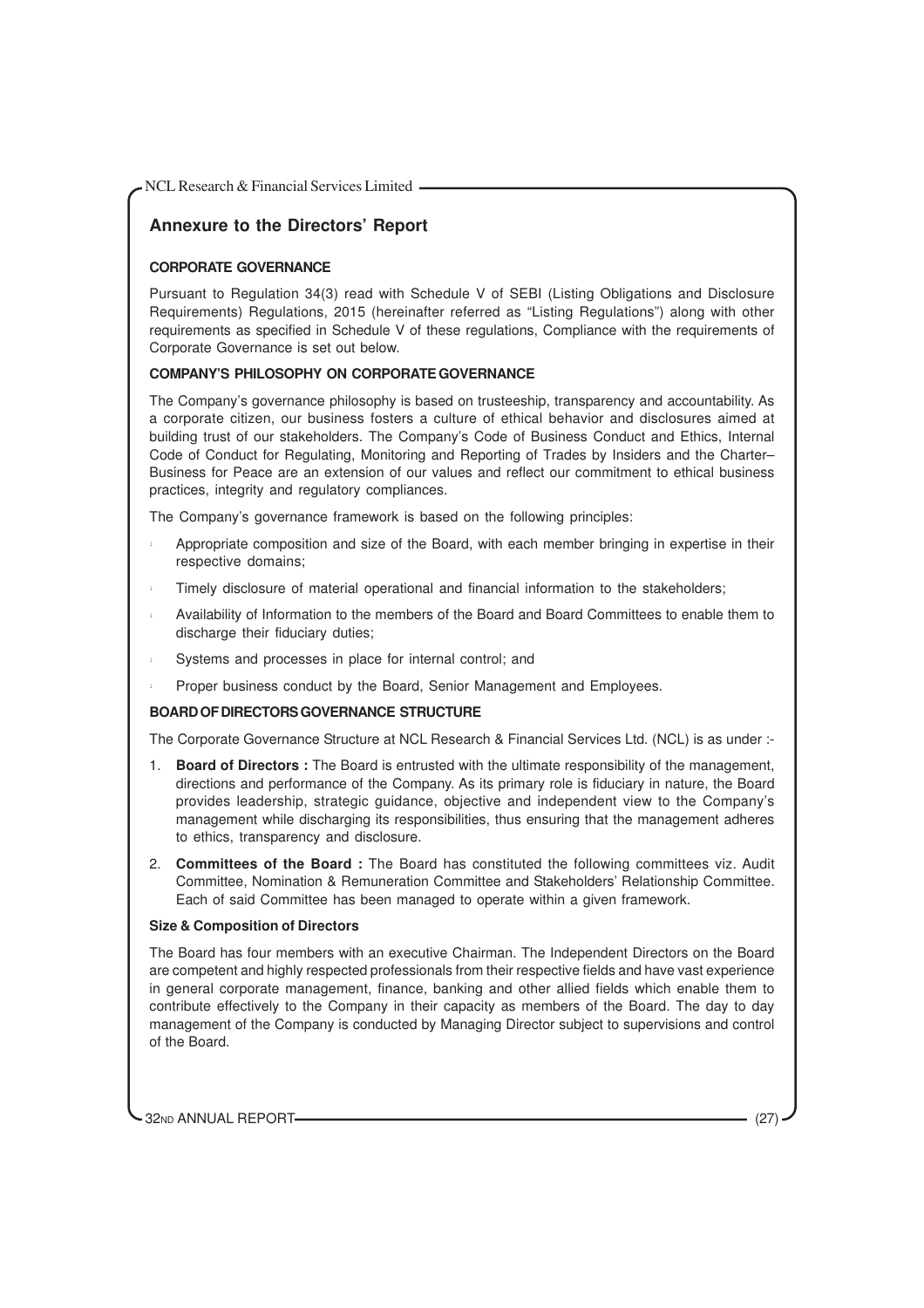The composition and category of the Board of Directors as at March 31, 2017, the number of other Directorships/Committee memberships held by them and also the attendance of the Directors at the Board meetings of the Company are as under:

|                        |                                           |            |                    | Committee         | Committee    | No. of       |
|------------------------|-------------------------------------------|------------|--------------------|-------------------|--------------|--------------|
| Name                   | Designation                               | <b>DIN</b> | Date of            | Membership        | Chairmanship | Directorship |
|                        |                                           |            | Joining            | in other          | in other     | in other     |
|                        |                                           |            |                    | <b>Listed Cos</b> | Listed Cos   | Listed Cos   |
| Vijay J. Poddar*       | Chairman &<br>Managing<br><b>Director</b> | 00339268   | 30th Jan.<br>2008  | Nil               | Nil          | Nil          |
| Goutam Bose            | Independent<br>Director                   | 02504803   | 25th July<br>2009  | 2                 | Nil          |              |
| L. N. Sharma           | Independent<br>Director                   | 00356855   | 25th July<br>2009  | 7                 | 5            | 5            |
| Puspa Devi<br>Saraswat | Independent<br><b>Director</b>            | 05165143   | 27th March<br>2015 | Nil               | Nil          |              |

\*Chairman of the Board

#### **NOTES:**

- 1. Directorships exclude Private Limited Companies, Foreign Companies and Section 8 Companies.
- 2. Chairmanship/Membership of Committee only includes Audit Committee and Stakeholders' Relationships Committee in Indian Public Limited companies other than M/s. NCL Research & Financial Services Limited.
- 3. Members of the Board of the Company do not have membership of more than ten Board-level Committees or Chairperson of more than five such Committees.
- 4. No Directors are related with each other.
- 5. Details of Director(s) retiring or being re-appointed are given in notice to Annual General Meeting.

# **Board Independence**

The Non-Executive Independent Directors fulfill the conditions of independence as specified in Section 149 of Companies Act, 2013 and Rules made there under and to meet with requirements of Regulation 16(b) of Listing Regulations. Further, none of the Independent Director is serving more than seven listed companies. A formal letter of appointment to Independent Director as provided in Companies Act, 2013 and the Listing Regulations has been issued and draft of the same has been disclosed on website of the Company.

# **Board Meetings**

The Board meets at regular intervals to discuss and decide on business strategies/policies and review the financial performance of the Company and its subsidiaries. The Board Meetings are prescheduled and a tentative annual calendar of the Board is circulated to the Directors well in advance to facilitate the Directors to plan their schedules. In case of business exigencies, the Board's calls the meeting as pre requirements of prevailing Act.

The notice and detailed agenda along with the relevant notes and other material information are sent in advance separately to each Director and in exceptional cases tabled at the Meeting with the approval of the Board. This ensures timely and informed decisions by the Board. The Board reviews the performance of the Company.

(28) **32ND ANNUAL REPORT**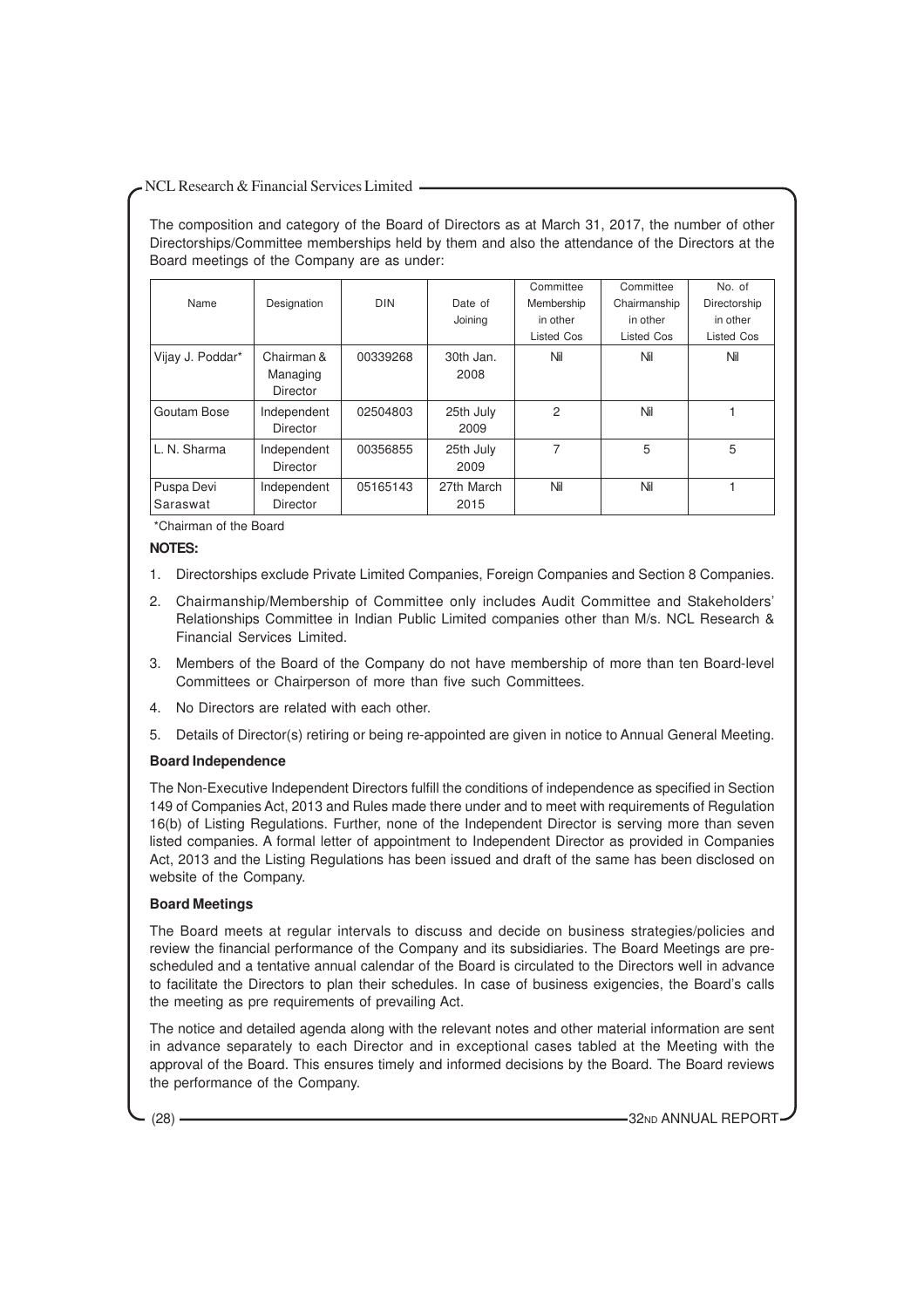# **Information placed before the Board**

The Company provides the information as set out in Regulation 17 read with Part A of Schedule II of Listing Regulations to the Board and the Board Committees to the extent it is applicable and relevant. Such information is submitted either as part of the agenda papers in advance of the respective meetings or by way of presentations and discussions during the meeting.

# **Post Meeting Mechanism**

The important decisions taken at the Board / Board Committee meetings are communicated to the concerned department/s and/or division.

#### **Board Support**

The Company Secretary attends the Board meetings and advises the Board on Compliances with applicable laws and governance.

#### **Familiarization Programme for Directors**

At the time of appointing Director, a formal letter of appointment is given to him/her, which inter alia explains the role, function, duties and responsibilities expected of him/her as a Director of the Company. The Director is also explained in detail the Compliance required from him/her under the Companies Act, 2013, requirements of Listing Regulations, 2015 and other relevant regulations and affirmation taken with respect to the same. The Chairman & Managing Director also has one to one discussion with the newly appointed Director to familiarize him/her with the Company's operations. Further, the Company has put in place a system to familiarize the Independent Directors about the Company, its services, business and the on- going events relating to the Company.

Further, at the time of appointment of Independent Director, the Company issues a formal letter of appointment outlining his/her role, function, duties and responsibilities as a Director. The format of the letter of appointment is available on Company website.

#### **Details of Board Meetings**

The Board of Directors met 9 times on 16th May, 28th May, 11th August, 16th August, 30th September, 22nd October, 10th November and on 7th December in year 2016 and on 13th February in the year 2017 during the financial year 2016-2017.

| Name                | Designation                  | Attendance at<br>the AGM | Meetings<br>Attended |
|---------------------|------------------------------|--------------------------|----------------------|
| Vijay J. Poddar*    | Chairman & Managing Director | Yes                      | 9                    |
| Goutam Bose         | Independent Director         | Yes                      | 9                    |
| L. N. Sharma        | Independent Director         | Yes                      | 9                    |
| Puspa Devi Saraswat | Independent Director         | Yes                      | 9                    |

Attendance of Board of Directors at the Board Meeting and at the last Annual General Meeting :

\*Chairman of the Board

# **AUDIT COMMITTEE**

Audit Committee of the Board of Directors ("the Audit Committee") is entrusted with the responsibility to supervise the Company's internal controls and financial reporting process. The composition, quorum, powers, role and scope are in accordance with Section 177 of the Companies Act, 2013 and the provisions of Regulation 18 of the Listing Regulations. All members of the Audit Committee are

32ND ANNUAL REPORT (29)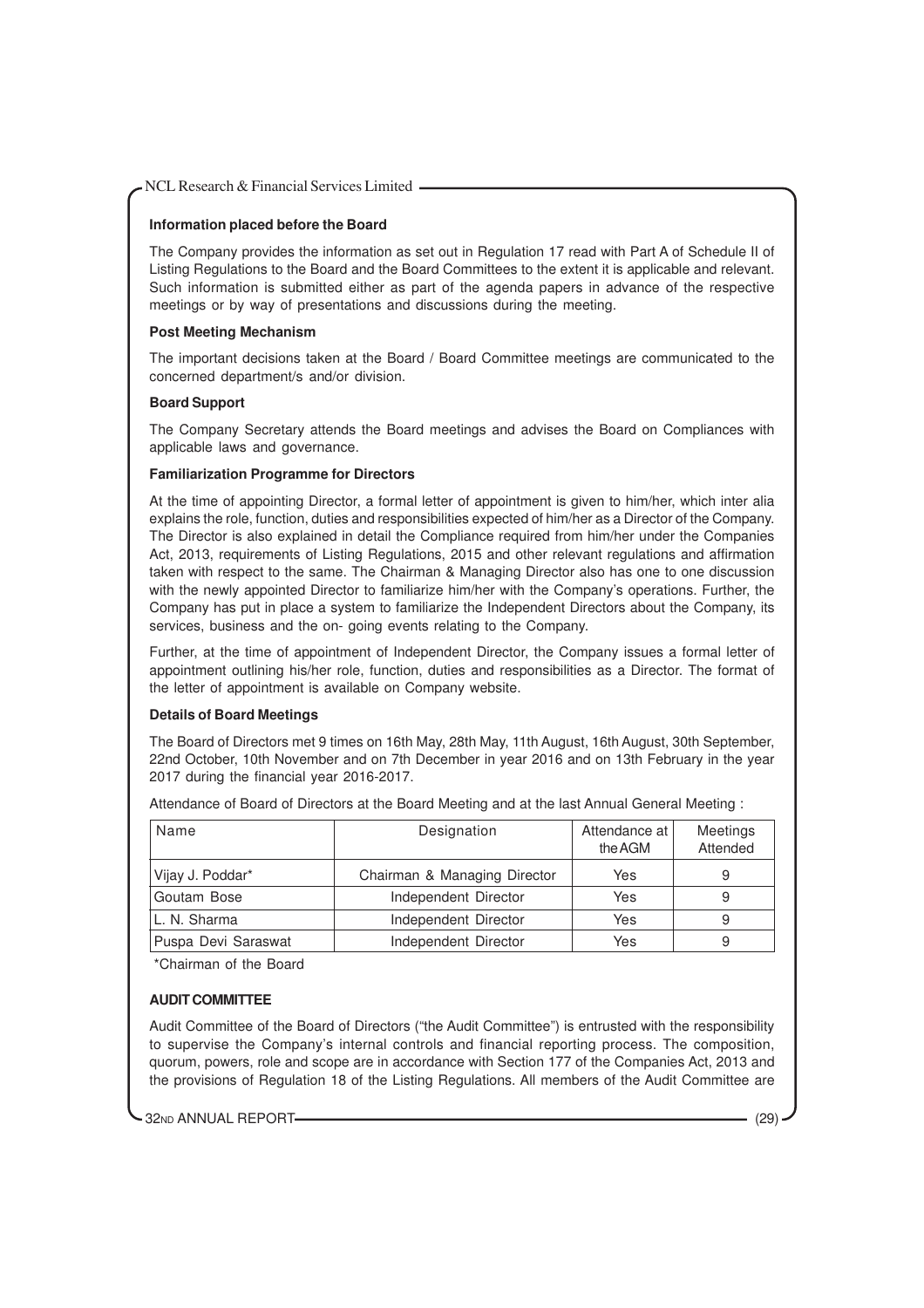financially literate and bring in expertise in the fields of Finance, Taxation, Economics, Risk and International Finance. It functions in accordance with its terms of reference that defines its authority, responsibility and reporting function.

#### **TERMS OF REFERENCE**

The Audit Committee inter alia performs the functions of approving Annual Internal Audit Plan, review of financial reporting system, internal controls system, discussion on financial results, interaction with Statutory and Internal Auditors, one–on-one meeting with Statutory and Internal Auditors, recommendation for the appointment of Statutory Auditors and their remuneration, recommendation for the appointment and remuneration of Internal Auditors, Review of Business Risk Management Plan, Management Discussions and Analysis, Review of Internal Audit Reports, significant related party transactions. The Company has framed the Audit Committee Charter for the purpose of effective compliance of provisions of section 177 of the Companies Act, 2013 and Regulation 18 of the Listing Regulations. In fulfilling the above role, the Audit Committee has powers to investigate any activity within its terms of reference, to seek information from employees and to obtain outside legal and professional advice.

# **FUNCTIONS OF AUDIT COMMITTEE**

The Audit Committee, while reviewing the Annual Financial Statements also reviews the applicability of various Accounting Standards (AS) referred to in Section 133 of the Companies Act, 2013. Compliance of the Accounting Standards as applicable to the Company has been ensured in the preparation of the Financial Statements for the year ended March 31, 2017.

The Audit Committee bridges the gap between the Internal Auditors and the Statutory Auditors. To ensure good Governance, the Company has been rotating Partners of Statutory Auditors. The Statutory Auditors are responsible for performing Independent audit of the Company's financial statements in accordance with the generally accepted auditing practices and issuing reports based on such audits, while the Internal Auditors are responsible for the internal risk controls.

Besides the above, Chairman and Managing Director, Chief Financial Officer, the representatives of the Statutory Auditors and the Internal Auditors are permanent invitees to the Audit Committee Meetings. The Company Secretary acts as a Secretary to the Committee as required by Regulation 18(1)(e) of the Listing Regulations.

The Company follows best practices in financial reporting. The Company has been reporting on quarterly basis, the Un-audited Financial Results as required by the Regulation 33 of the Listing Regulations. The Company's quarterly Un-audited Standalone Financial Results are made available on the web-site www.nclfin.com and are also sent to the Stock Exchanges where the Company's equity shares are listed for display at their respective websites.

The Audit Committee also oversees and reviews the functioning of a vigil mechanism (implemented in the Company as Whistle Blower Policy) and reviews the finding of investigation into cases of material nature and the actions taken in respect thereof.

# **INTERNAL CONTROLS AND GOVERNANCE PROCESSES**

The Company continuously invests in strengthening its internal control and processes. The Audit Committee along with the CFO formulates a detailed plan to the Internal Auditors for the year, which is reviewed at the Audit Committee Meetings. The Internal Auditors attend the meetings of Audit Committee at regular intervals and submit their recommendations to the Audit Committee and provide a road map for the future.

(30) 32ND ANNUAL REPORT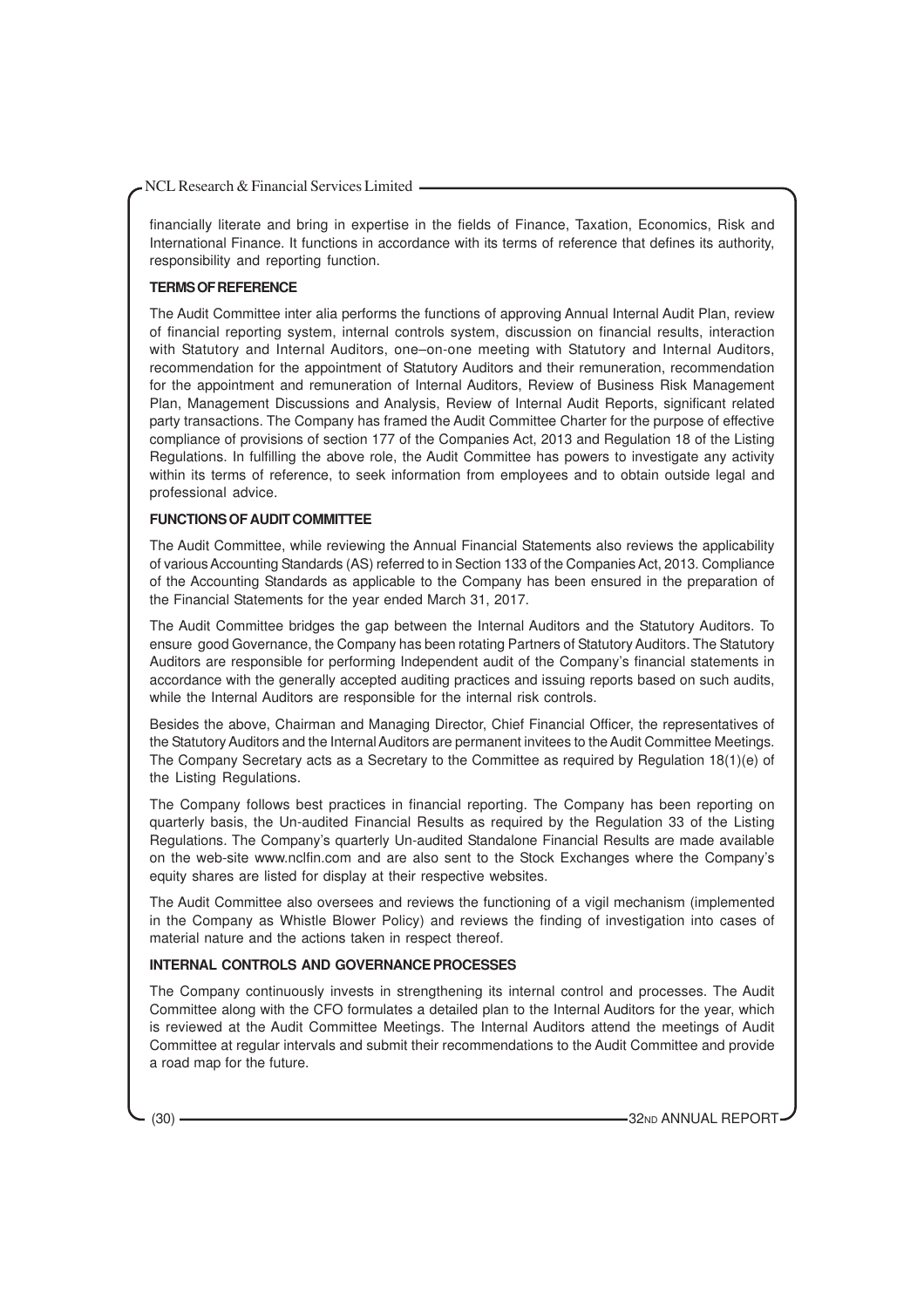# **CONSTITUTION AND MEETINGS OF AUDIT COMMITTEE**

The members of Audit Committee met eight times on 16th May, 28th May, 11th August, 30th September, 22nd October, 10th November and 7th December in year 2016 and on 13th February in the year 2017 during the financial year ended on 31st March 2017.

| Name                | Number of Meetings Held | Meetings Attended |
|---------------------|-------------------------|-------------------|
| Mr. Vijay J. Poddar |                         |                   |
| Mr. Goutam Bose*    |                         |                   |
| Mr. L. N. Sharma    |                         |                   |

\* Chairman of the Committee

#### **NOMINATION AND REMUNERATION COMMITTEE**

The Nomination and Remuneration Committee consists of three Non-executives, Independent Directors. All members of the Nomination and Remuneration Committee are financially literate and they have accounting or related financial management expertise. The Composition of Remuneration and Nomination Committee is pursuant to the provisions of Section 178 of the Companies Act, 2013 and Regulation 19 of Listing Regulations.

#### **Terms of Reference**

•

The Board has framed the Remuneration and Nomination Committee Charter which ensure effective Compliance of Section 178 of the Companies Act, 2013 and Regulation 19 of Listing Regulations, which are as follows:

- Reviewing the overall compensation policy, service agreements and other employment conditions of Managing/Whole-time Director(s) and Senior Management (one level below the Board):
- to help in determining the appropriate size, diversity and composition of the Board;
- to recommend to the Board appointment/reappointment and removal of Directors;
- to frame criteria for determining qualifications, positive attributes and independence of Directors;
- to recommend to the Board remuneration payable to the Directors (while fixing the remuneration to Executive Directors the restrictions contained in the Companies Act, 2013 is to be considered);
- to create an evaluation framework for Independent Directors and the Board;
- to provide necessary reports to the Chairman after the evaluation process is completed by the Directors;
- to assist in developing a succession plan for the Board;
- to assist the Board in fulfilling responsibilities entrusted from time-to-time;
- Delegation of any of its powers to any Member of the Committee or the Compliance Officer.

# **POLICY FOR SELECTION AND APPOINTMENT OF DIRECTORS AND THEIR REMUNERATION**

The Nomination and Remuneration (N&R) Committee has adopted a Charter which, inter alia, deals with the manner of selection of Board of Directors and CEO & Managing Director and their remuneration. This Policy is accordingly derived from the said Charter.

## **Criteria of selection of Non-Executive Directors**

• The Non-Executive Directors shall be of high integrity with relevant expertise and experience so

32ND ANNUAL REPORT (31)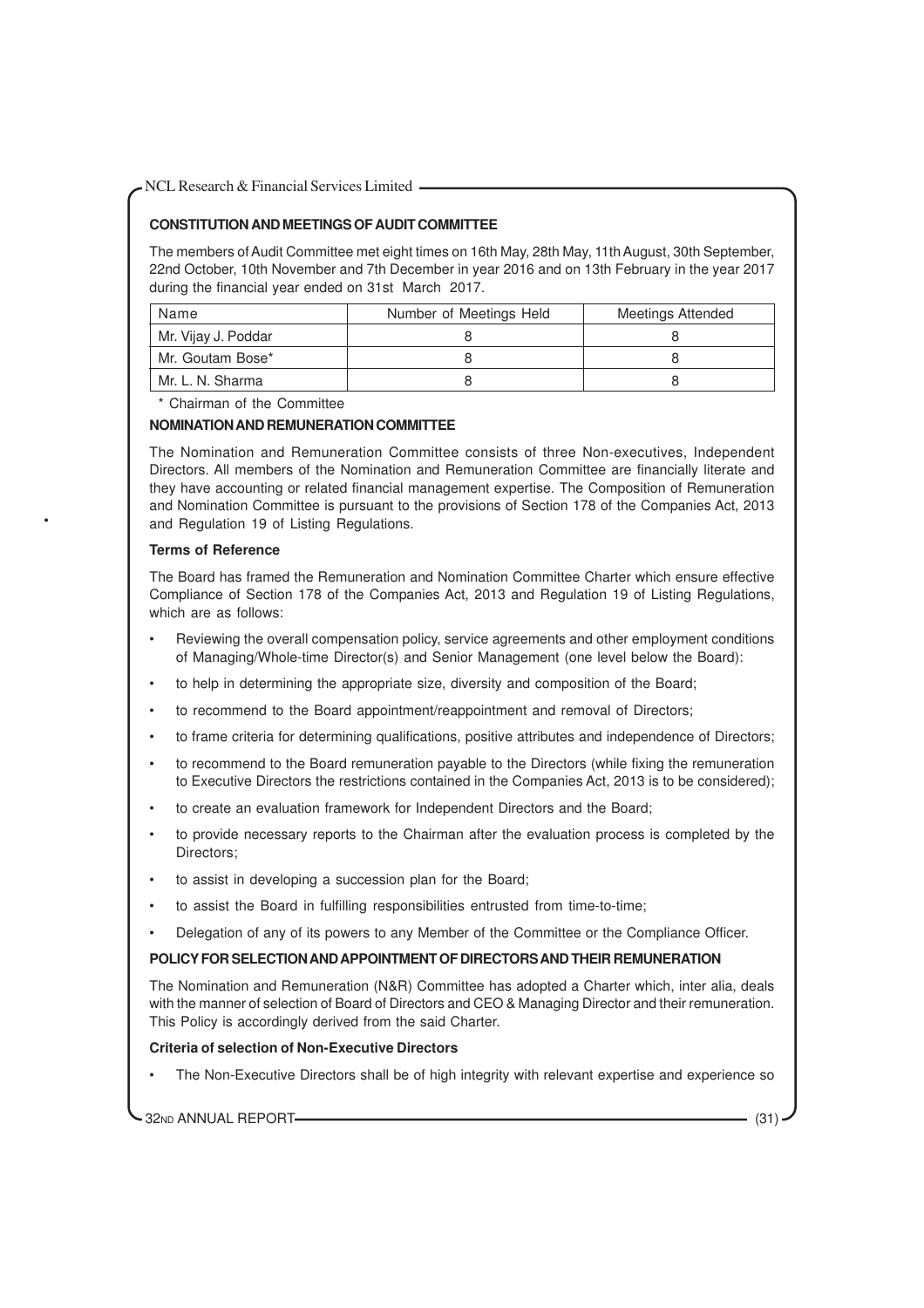as to have a diverse Board with Directors having expertise in the fields of accounting, finance, taxation, law etc. However Women Director is exempted from said criteria.

- In case of appointment of Independent Directors, the N&R Committee shall satisfy itself with regard to the independent nature of the Directors vis-à-vis the Company so as to enable the Board to discharge its function and duties effectively.
- The N&R Committee shall ensure that the candidate identified for appointment as a Director is not disqualified for appointment under Section 164 of the Companies Act, 2013.
- The N&R Committee shall consider the following attributes / criteria, whilst recommending to the Board the candidature for appointment as Director –
	- a. Qualification, expertise and experience of the Directors in their respective fields;
	- b. Personal, Professional or business standing;
	- c. Diversity of the Board.
- In case of re-appointment of Non-Executive Directors, the Board shall take into consideration the performance evaluation of the Director and his engagement level.

#### **Remuneration**

The Non-Executive Directors shall be entitled to receive remuneration by way of sitting fees, reimbursement of expenses for participation in the Board / Committee meetings. A Non-Executive Director shall be entitled to receive sitting fees for each meeting of the Board or Committee of the Board attended by him, of such sum as may be approved by the Board of Directors within the overall limits prescribed under the Companies Act, 2013 and The Companies (Appointment and Remuneration of Managerial Personnel) Rules, 2014.

# **CEO & Managing Director – Criteria for selection / appointment**

For the purpose of selection of the CEO & MD, the N&R Committee shall identify persons of integrity who possess relevant expertise, experience and leadership qualities required for the position and shall take into consideration recommendation, if any, received from any member of the Board.

The Committee will also ensure that the incumbent fulfills such other criteria with regard to age and other qualifications as laid down under the Companies Act, 2013 or other applicable laws.

# **Remuneration for the CEO & Managing Director**

- At the time of appointment or re-appointment, the CEO & Managing Director shall be paid such remuneration as may be mutually agreed between the Company (which includes the N&R Committee and the Board of Directors) and the CEO & Managing Director within the overall limits prescribed under the Companies Act, 2013.
- The remuneration shall be subject to the approval of the Members of the Company in General Meeting.
- The remuneration of the CEO & Managing Director is paid by way of salary, allowances, perquisites, amenities and retirement benefits.

# **PERFORMANCE EVALUATION**

Pursuant to the provisions of the Companies Act, 2013 and Regulation 17 of the Listing Regulations, the Board has carried out the annual evaluation of its own performance, its Committees and Directors individually. A structured questionnaire was prepared after circulating the draft forms, covering various

(32) **32ND ANNUAL REPORT**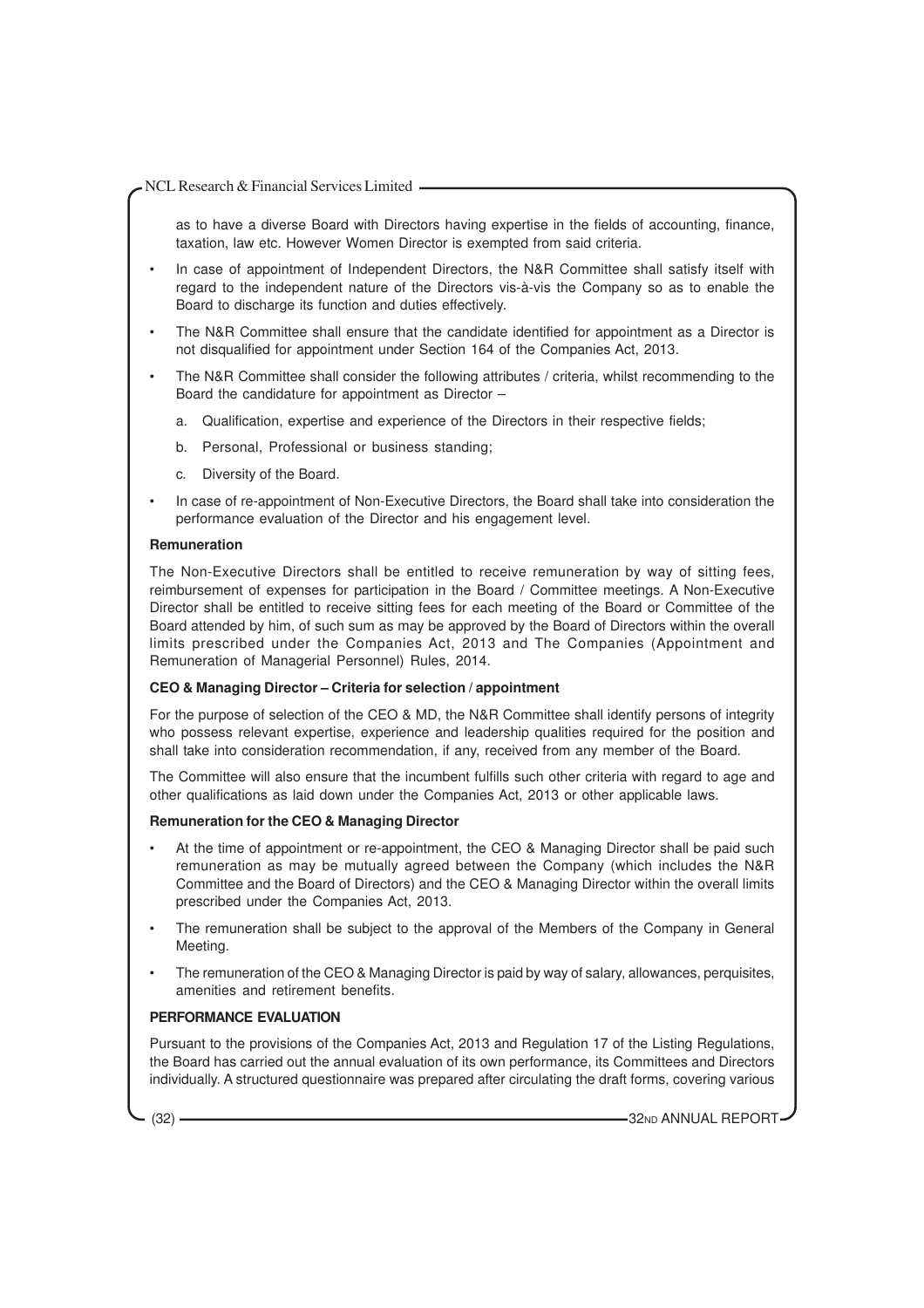aspects of the Board's functioning such as adequacy of the composition of the Board and its Committees, Board culture, execution and performance of specific duties, obligations and governance.

The performance evaluation of the Chairman and Managing Director and the Non Independent Directors was carried out by the Independent Directors. The Directors express their satisfaction with the evaluation process.

#### **Constitution and Meetings of Nomination & Remuneration Committee**

The members of Nomination & Remuneration Committee met four times on 16th May, 30th September, 22nd October and 7th December in year 2016 during the financial year ended on 31st March 2017.

| Name                     | Number of Meetings Held | <b>Meetings Attended</b> |
|--------------------------|-------------------------|--------------------------|
| Mr. L. N. Sharma*        |                         |                          |
| Mr. Goutam Bose          |                         |                          |
| Mrs. Puspa Devi Saraswat |                         |                          |

\* Chairman of the Committee

# **STAKEHOLDERS' RELATIONSHIP COMMITTEE**

The Stakeholder's Relationship Committee is constituted in line with the provisions of Regulation 20 of the SEBI LODR Regulations 2015, read with Section 178 of the Act and rules made thereunder.

#### **Terms of Reference**

The Board has clearly defined the terms of reference for this committee, which generally meets once a month. The Committee looks into the matters of Shareholders / Investors grievances along with other matters listed below:

- approval of transfer of shares/debentures and issue of duplicate/split/consolidation/sub-division of share/ debenture certificates;
- opening/modification of operation and closing of bank accounts;
- grant of special/general Power of Attorney in favour of employees of the Company from time to time in connection with the conduct of the business of the Company particularly with Government and Quasi-Government Institutions; to fix record date/book closure of share/debenture transfer book of the Company from time to time;
- to appoint representatives to attend the General Meeting of other companies in which the Company is holding shares;
- to change the signatories for availment of various facility from Banks/Financial Institutions;
- to carry out any other duties that may be delegated to the Committee by the Board of Directors from time-to-time.

The Secretarial Department of the Company and the Registrar and Share Transfer Agent, ABS Consultants Private Limited attend to all grievances of the shareholders received directly or through SEBI, Stock Exchanges, Ministry of Corporate Affairs, Registrar of Companies, etc. The Minutes of the Stakeholders' Relationship Committee Meetings are circulated to the Board and noted by the Board of Directors at the Board Meetings.

Continuous efforts are made to ensure that grievances are more expeditiously redressed to the complete satisfaction of the investors.

Shareholders are requested to furnish their updated telephone numbers and e-mail addresses to facilitate prompt action.

32ND ANNUAL REPORT (33)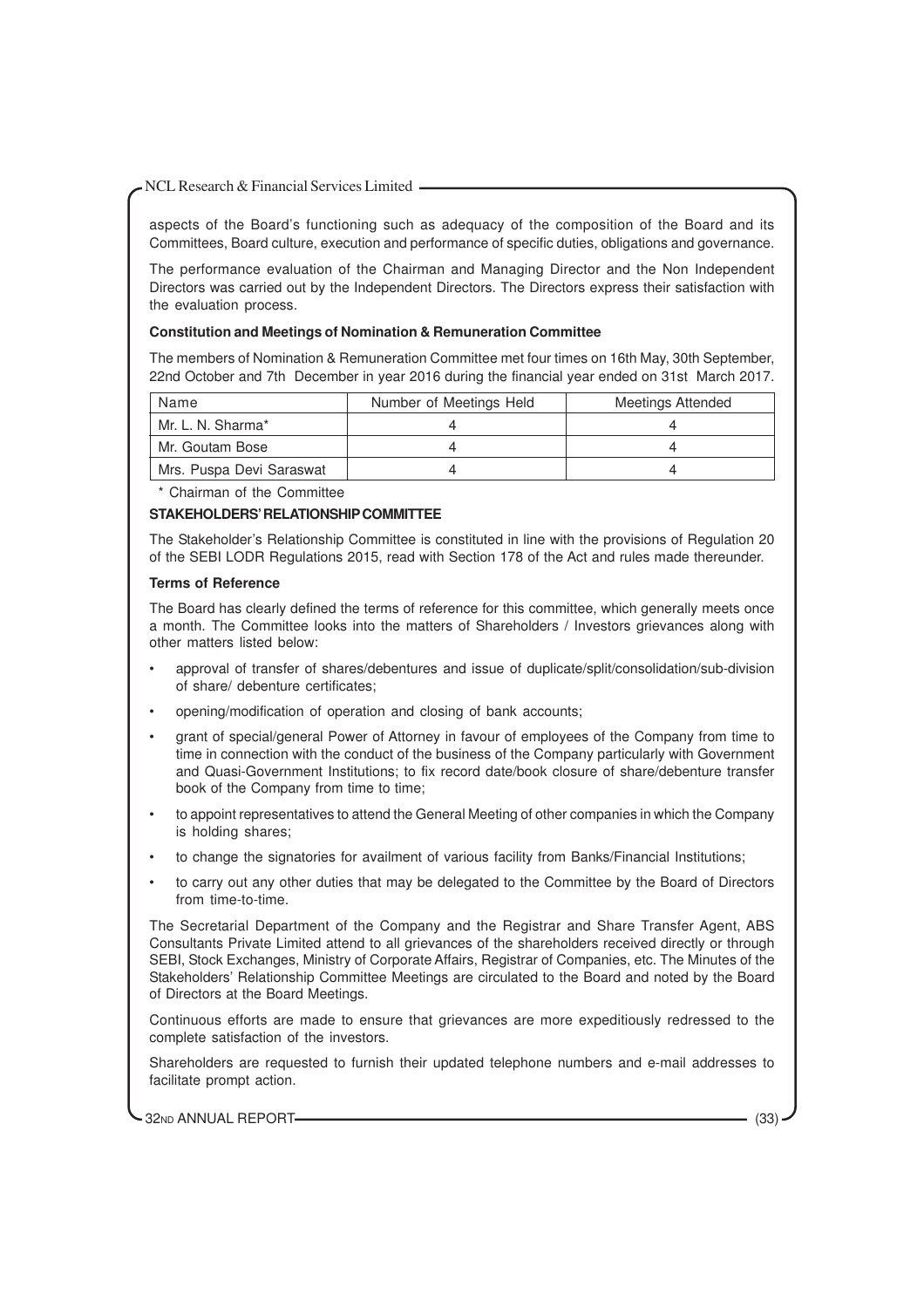# **Compliance Officer**

The Company has appointed Ms. Swati Agarwal, Company Secretary as a Compliance Officer within the meaning of Regulation 6 of Listing Regulations.

#### **Composition of Committee and Meetings attended**

During the year, four meetings of the Stakeholders' Relationship Committee were held on 16th May, 11th August, and 10th November in year 2016 and on 13th February in the year 2017 during the financial year ended on 31st March 2017.

Brief Details of Names, Position, Category and meeting attended by Members of Committee is as follows:

| Name              | Position   | Category                   | <b>Meetings Attended</b> |
|-------------------|------------|----------------------------|--------------------------|
| Mr. L. N. Sharma* | Chairman I | Independent, Non-Executive |                          |
| Mr. Vijay Poddar  | Member     | <b>Executive Director</b>  |                          |
| Mr. Goutam Bose   | Member     | Independent, Non-Executive |                          |

# **Details of Shareholders' Complaints**

There was Nil Complaint pending at the beginning of the Financial Year. During the year the Company did not receive any compliant from any of the shareholders. Further, there was no pending complaint at the close of the financial year.

As required under Regulation 40(9) of Listing Regulations, a Certificate on half-yearly basis confirming due compliance of share transfer formalities by the Company from Practicing Company Secretary has been submitted to the Stock Exchanges within stipulated time.

The Company has designated email id ncl.research@gmail.com to lodge Investor complaints. Apart from this, the SEBI has also facilitated Investors to lodge complaints directly on SCORES on SEBI website for faster addressing and resolutions of Investor Complaints.

# **Independent Directors' Meeting**

During the year under review, the Independent Directors met on March 27, 2017, inter alia, to discuss:

- Evaluation of the Performance of Non-Independent Directors and the Board of Directors as a whole;
- Evaluation of the Performance of Chairman of the Company; taking into account the views of the Executive and Non Executive Directors.
- Evaluation of the quality, content and timelines of flow of information between the Management and the Board that is necessary for the Board to effectively and reasonably perform its duties.

All the Independent Directors were present at the Meeting.

# **GENERAL BODY MEETINGS**

Location & time for the last three Annual General Meetings :

| Annual General Meeting      | Date & Time                   | Venue                                                                       |
|-----------------------------|-------------------------------|-----------------------------------------------------------------------------|
| 31st Annual General Meeting |                               | 30th September 2016, 12.50 PM Ramee Guest Line Hotel, 462, A. B. Nair Road, |
|                             |                               | Opp. Sun-N-Sand Hotel, Juhu, Vile Parle (W),                                |
|                             |                               | Mumbai-400 049                                                              |
| 30th Annual General Meeting | 26th September 2015, 11.00 AM | <b>Registered Office</b>                                                    |
| 29th Annual General Meeting | 15th September 2014, 10.30 AM | <b>Registered Office</b>                                                    |

(34) **32ND ANNUAL REPORT**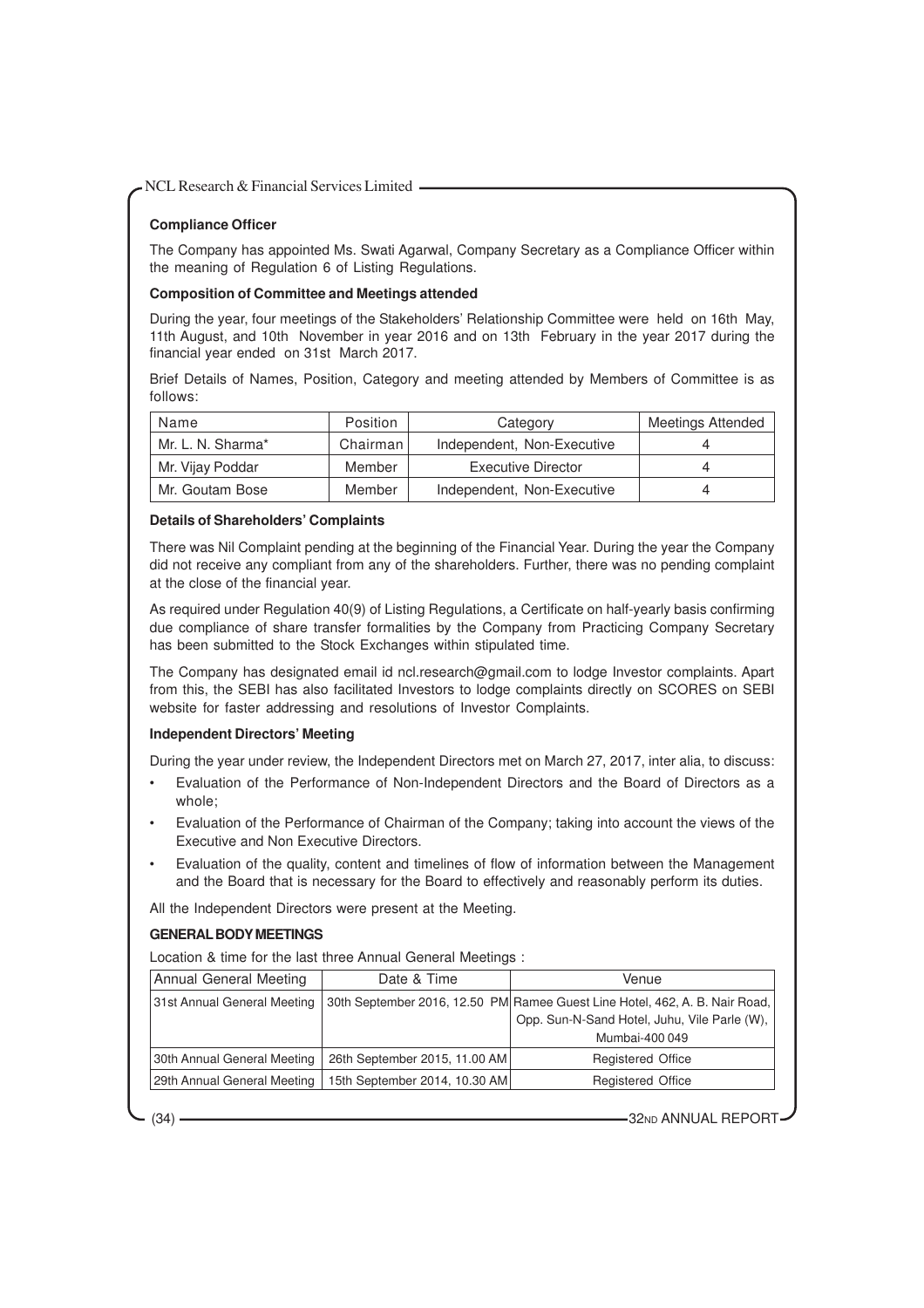# **LOCATION AND TIME OF EXTRA-ORDINARY GENERAL MEETINGS :**

No Extra-Ordinary General Meeting was being held during last three financial years.

#### **PASSING OF RESOLUTION BY POSTAL BALLOT:**

Special Resolution was passed on 18th February 2014 by way of Postal Ballot Rules 2011, to shift its Registered Office from State of Uttar Pradesh to the State of Maharashtra.

#### **SPECIAL RESOLUTION PASSED AT LAST THREE ANNUAL GENERAL MEETINGS:**

Company has passed following Special Resolution in Pursuance of the prevailing Laws, Rules, Regulations, Guidelines, and Standards ect. During following Annual General Meetings –

| Details of Annual General Meeting | Subject matter of Special Resolution                                                                                                |
|-----------------------------------|-------------------------------------------------------------------------------------------------------------------------------------|
| 29th Annual General Meeting       | To Increase Authorished Capital from Rs. 7.00 Crore to<br>Rs. 30.00 Crore and to amend Memorandum of Association<br>of the Company. |
| 30th Annual General Meeting       | Adoption of New set of Articles of Association of the<br>Company as per Section 14 of the Companies Act, 2013.                      |
| 31st Annual General Meeting       | Change in Place of keeping RTA/Shareholders Records                                                                                 |

#### **BOARD DISCLOSURES**

Compliance with Governance Framework

The Company is in compliance with all mandatory requirements under Listing Regulations, 2015.

#### **STRICTURES AND PENALTIES**

No strictures or penalties have been imposed on the Company by any of the Stock Exchanges or by the Securities and Exchange Board of India (SEBI) or by any Statutory Authority on any matters related to capital markets during the last three years.

#### **DISCLOSURE OF ACCOUNTING TREATMENT**

In the preparation of the financial statements, the Company has followed the Accounting Standards referred to in Section 133 of the Companies Act, 2013. The significant accounting policies which are consistently applied have been set out in the Notes to the Financial Statements.

#### **RISK MANAGEMENT**

Risk management is embedded in your Company's operating framework. Your Company believes that managing risks helps in maximizing returns. The Company's approach to addressing business risks is comprehensive and includes periodic review of such risks and a framework for mitigating controls and reporting mechanism of such risks. The risk management framework is reviewed periodically by the Board and the Audit Committee.

#### **SEBI / STOCK EXCHANGE COMPLIANCE**

The Company has complied with all requirements of the Listing Agreement entered into in accordance with the SEBI (Prohibition of Insider Trading) Regulations, 2015 (The PIT Regulations); with Stock Exchanges and also Listing Regulations (effective from 1st December 2015). Consequently there were no strictures or penalties imposed either by SEBI or Stock Exchange or any Statutory Authority for non-compliance of any matter related to the Capital Markets during the last three years.

#### **PREVENTION OF INSIDER TRADING**

The Company has adopted a Code of Conduct for prevention of Insider Trading with a view to regulate trading in securities by the Directors and designated employees of the Company. The Code requires pre- clearance for dealing in the Company's shares and prohibits the purchase or sale of Company

32ND ANNUAL REPORT (35)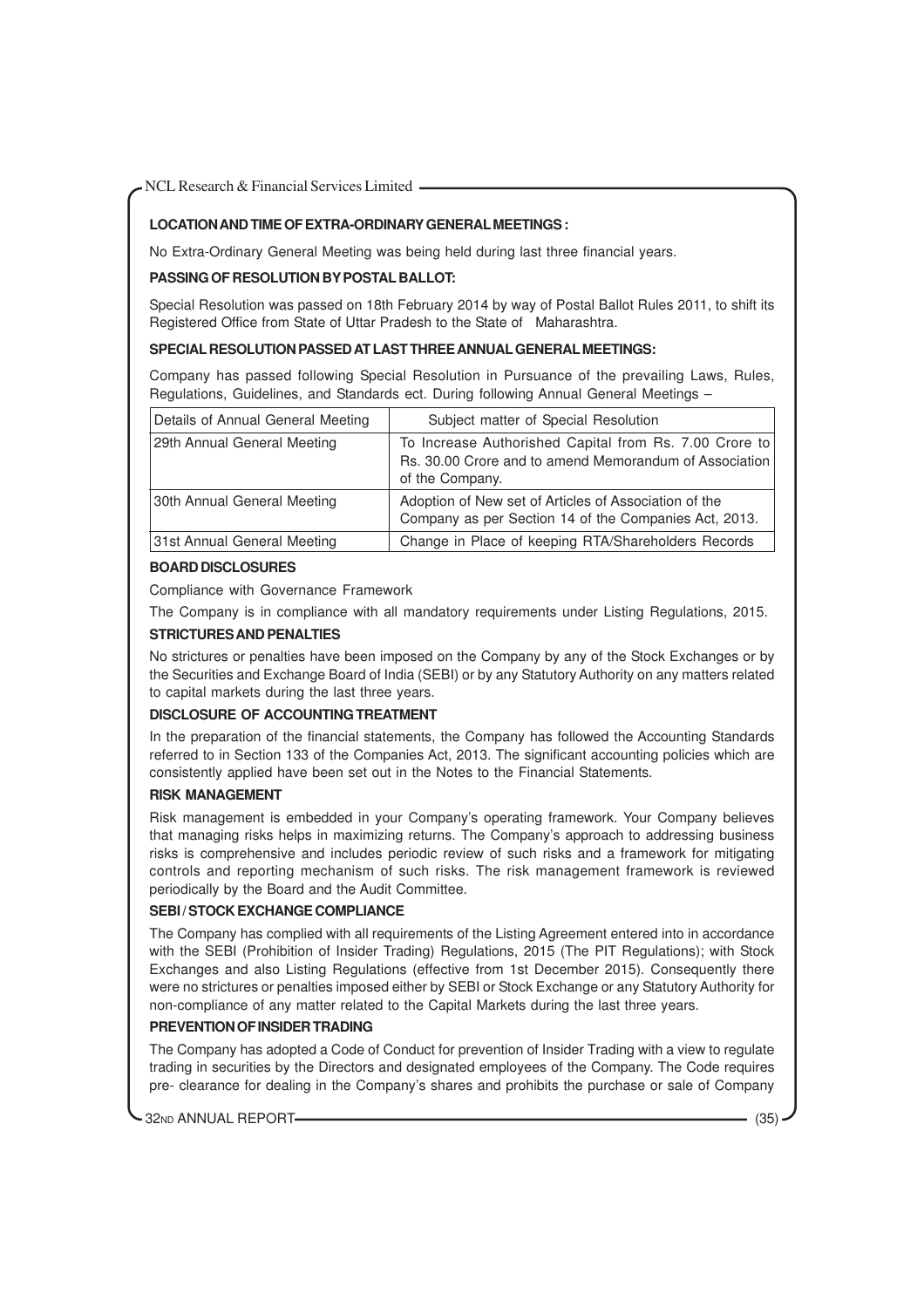shares by the Directors and the designated employees while in possession of unpublished price sensitive information in relation to the Company and during the period when the trading window is closed. The Company Secretary is responsible for implementation of the Code.

All Board Directors and the designated employees have confirmed compliance with the Code.

#### **DISCLOSURES**

- (a) There are no transactions with related parties i.e. with Promoters, Directors, Management, Subsidiaries or Relatives that may have potential conflict of interest with the Company at large.
- (b) There has been no instance of non-compliance by the Company on any matter related to Capital Markets and hence the question of penalties or strictures being imposed on the Company by the Stock Exchange or SEBI or any Statutory Authority does not arise.
- (c) In Compliance with the Securities & Exchange Board of India (Prohibition of Insider Trading Regulations, 2015) as amended till date, on Prohibition of Insider Trading, the Company has a comprehensive Code of Conduct and the same is being strictly adhered to by its management, staff and relevant business associates. The code expressly lays down the guidelines and the procedure to be followed and disclosures to be made, while dealing with shares of the Company and cautioning them on the consequences of non-compliance thereof.
- (d) **Reconciliation of Share Capital Audit :** As stipulated by SEBI, a qualified Practicing Company Secretary carries out Secretarial Audit to reconcile the total admitted capital with National Securities Depository Limited (NSDL) and Central Depository Services (India) Limited (CDSL) and the total issued and listed capital. This audit is carried out every quarter and the report thereon is submitted to the Stock Exchanges where the company's shares are Listed the audit confirms that the total Listed and Paid-up Capital is in agreement with the aggregate of the total number of shares in dematerialized form (held with NSDL and CDSL) and total number of shares in physical form.

# **CODE OF BUSINESS CONDUCT & ETHICS**

The Company has adopted Code of Business Conduct and Ethics ("the Code") which is applicable to the Board of Directors and senior management team (one level below the Board of Directors) of the Company. The Board of Directors and the members of senior management Team are required to affirm semi-annual compliance of this Code. The Code requires Directors and Employees to act honestly, fairly, ethically and with integrity, conduct themselves in professional, courteous and respectful manner. The Code is displayed on the Company website.

#### **CONFLICT OF INTEREST**

Each Director informs the Company on an annual basis about the Board and the Committee positions he occupies in other companies including Chairmanships and notifies changes during the year. Members of Board while discharging their duties, avoid conflict of interest in the decision making process. The members of Board restrict themselves from any discussions and voting in transactions that they have concern or interest.

#### **VIGIL MECHANISM / WHISTLE BLOWER POLICY**

Pursuant to Section 177(9) and (10) of the Companies Act, 2013, and Regulation 22 of the Listing Regulations, the Company has formulated Whistle Blower Policy for vigil mechanism of Directors and employees to report to the management about the unethical behavior, fraud or violation of Company's Code of Conduct. The mechanism provides for adequate safeguards against victimization of employees and Directors who use such mechanism and makes provision for direct access to the chairperson of the Audit Committee in exceptional cases. None of the personnel of the Company has

(36) **32ND ANNUAL REPORT**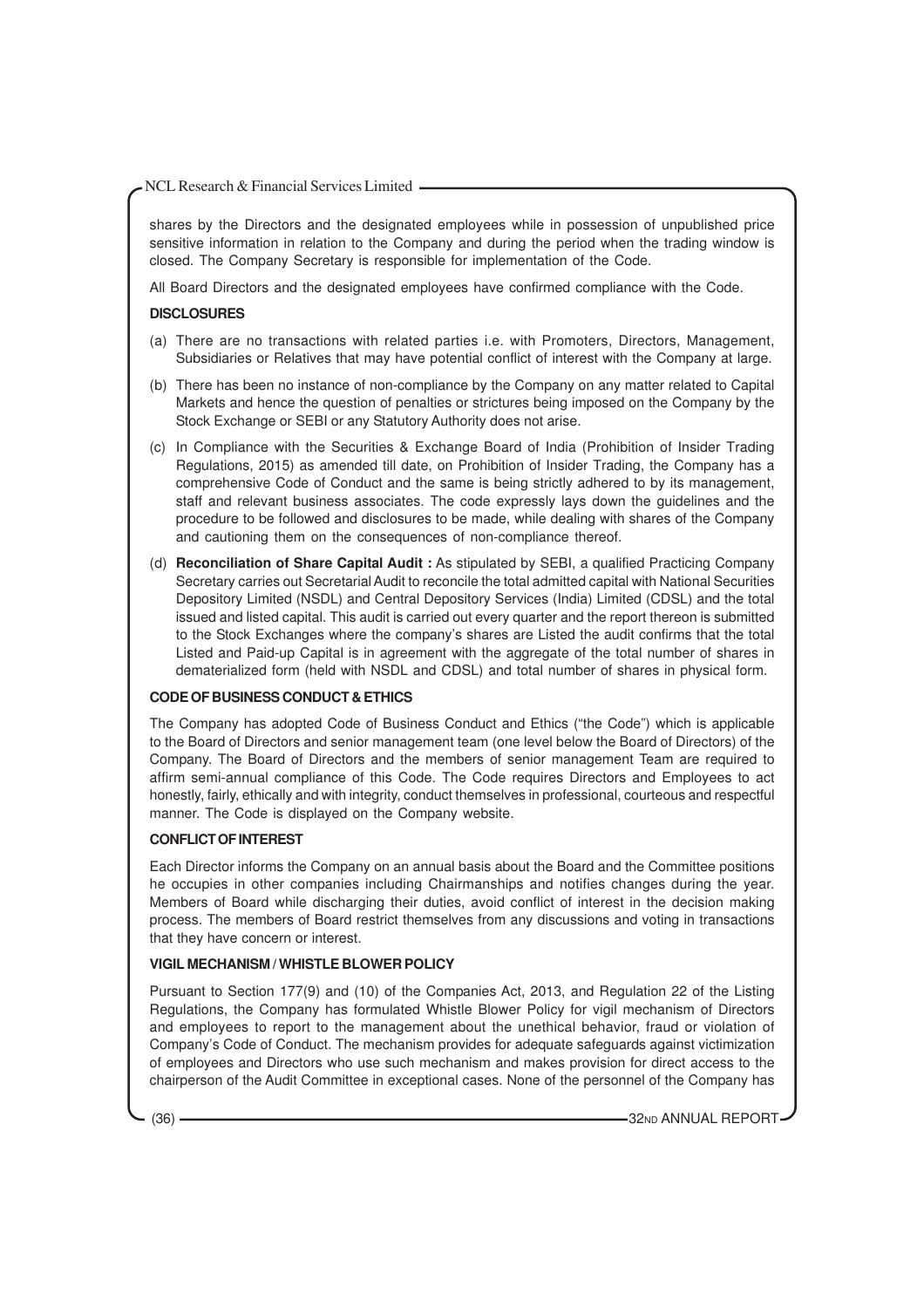been denied access to the Audit Committee. The Whistle Blower Policy is displayed on the Company's website viz. www.nclfin.com

## **COMMUNICATION WITH THE MEMBERS/SHAREHOLDERS**

- The unaudited quarterly / half yearly results are announced within forty-five days of the close of the quarter. The audited annual results are announced within sixty days from the close of the financial year as per the requirements of the Listing Regulations.
- The approved financial results are forthwith sent to the Stock Exchanges and are published in a national English newspaper and in local language (Hindi / Marathi) newspaper, within forty-eight hours of approval thereof. Presently the same are not sent to the shareholders separately.
- The Company's financial results and official press releases are displayed on the Company's Website- www.nclfin.com.
- Any presentation made to the institutional investors or/and analysts are also posted on the Company's website.
- Management Discussion and Analysis forms part of the Annual Report, which is sent to the shareholders of the Company and is also placed on the Company's website: www.nclfin.com and can be downloaded.
- The quarterly results, shareholding pattern, quarterly compliances and all other corporate communication to the Stock Exchanges viz. BSE Limited are filed electronically. The Company has complied with filing submissions through BSE's BSE Listing Centre.
- The Company also informs by way of intimation to BSE, all price sensitive matters or such other matters, which in its opinion are material and of relevance to the members.
- A separate dedicated section under 'Investors' on the Company's website gives information on unclaimed dividends, quarterly compliance reports / communications with the Stock Exchanges and other relevant information of interest to the investors / public.

#### **DISCLOSURES ON NON-MANDATORY REQUIREMENTS**

Adoption of non-mandatory requirements of Listing Regulations is being reviewed by the Board from time-to-time.

#### **GENERAL SHAREHOLDER INFORMATION**

Detailed information in this regard is provided in section "Shareholders Information" which forms part of this Annual Report.

#### **SHAREHOLDERS' INFORMATION**

#### **a. Next Annual General Meeting**

The information regarding 32nd Annual General Meeting for the financial year ended on 31st March 2017 is as follows :-

Date : Monday, 25th September, 2017

Time : 11.30 A.M.

Venue : Bhagyodaya Building, 3rd Floor 79, N. M. Road, Fort, Mumbai-400 023

32ND ANNUAL REPORT (37)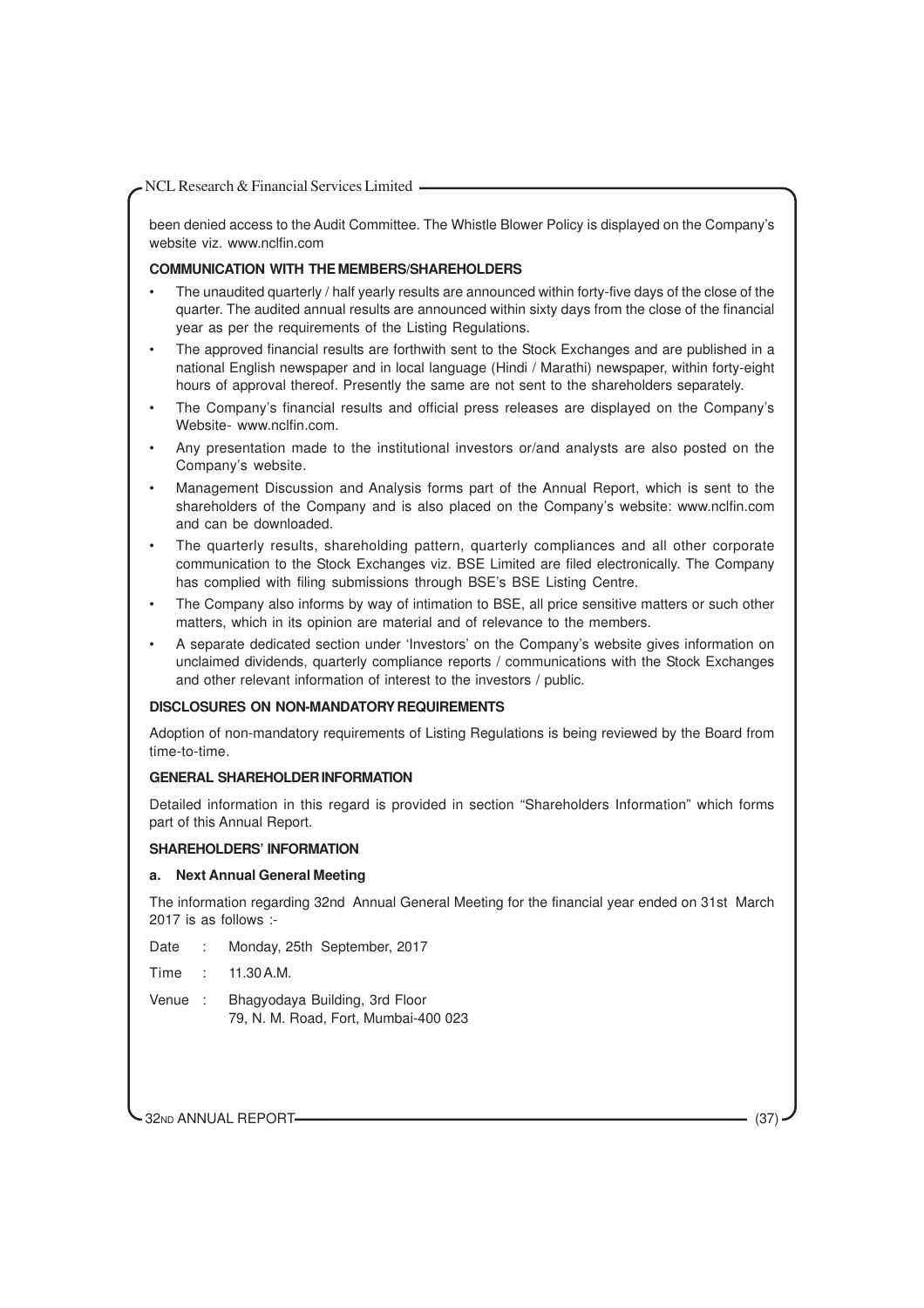**b.** Financial Calendar : 1st April to 31st March

## **c. Future Calendar for the year ended 31st March 2018 :**

| <b>Subject Matter</b>                                                                   | <b>Tentative Date</b> |
|-----------------------------------------------------------------------------------------|-----------------------|
| Financial Reporting of 1st Quarter ended on 30th June 2017                              | Mid of August, 2017   |
| Financial Reporting of 2nd Quarter ended on 30th September 2017   Mid of November, 2017 |                       |
| Financial Reporting of 3rd Quarter ended on 31st December 2017   Mid of February 2018   |                       |
| Financial Reporting of 4th Quarter ended on 31st March 2018                             | During May 2018       |
| Date of Annual General Meeting                                                          | During September 2018 |

- **d. Date of Book Closure :** September 19 to September 25, 2017. (Both days inclusive)
- **e. Dividend Payment :** No Dividend has been recommended for the year.
- **f. Dividend History for last 10 years :**

| l Sr. | Year of Declaration | Date of Declaration | Amount Declared | Face Value |
|-------|---------------------|---------------------|-----------------|------------|
| lNo.  | of Dividend         | of Dividend         | per Share       | of Shares  |
|       | 2013-2014           | May 27, 2014        | Rs 0.50         | Rs 10.00   |

# **g. Unclaimed Dividend / Share Certificates**

Pursuant to the provisions of Section 124(5) of the Companies Act, 2013, if the dividend transferred to the Unpaid Dividend Account of the Company remains unpaid or unclaimed for a period of seven years from the date of such transfer then such unclaimed or unpaid dividend shall be transferred by the company along with interest accrued, if any to the Investor Education and Protection Fund ('the IEPF'), a fund established under sub-section (1) of section 125. The details of unclaimed/unpaid dividend are available on the website of the Company viz. www.nclfin.com

Section 124(6) of the Companies Act, 2013 mandates transfer of all those shares, in respect of which Unpaid or Unclaimed dividend has been transferred by the Company to the IEPF.

Details of Unclaimed Dividend and Due Dates for transfer are as follows as on March 31, 2017:

| Sr. | Year of Declaration | Date of Declaration | Unclaimed   | Due Date for transfer to |
|-----|---------------------|---------------------|-------------|--------------------------|
| No. | of Dividend         | of Dividend         | Amount      | <b>IEPF Account</b>      |
|     | 2013-2014           | May 27, 2014        | Rs 729217/- | 14th September 2021      |

Further, as required to be disclosed under Regulation 34(3) read with Schedule V of Listing Regulations, Nil Shares are lying at the beginning or at the close of financial year in the Suspense Account. Further the Company did not moved in/out any Equity Share in said Suspense Account during the current financial year.

- **h. Listing of Shares :** BSE Limited (BSE)
	-
- 
- **i. Listing Fees** : Annual Listing Fees to BSE for FY 2016-2017 have been paid.
- 
- **j. Stock Code & ISIN** : 530557, Demat ISIN No. in NSDL & CDSL–INE132F01020
- **k. Market Price Data :**

Trading in Equity Shares of the Company have been suspended w.e.f. January 7, 2015 due to surveillance measure as per BSE Notice dated 1st January 2015. Further the BSE has lift suspension from the trading in Equity Shares of the Company w.e.f. 10th April 2017 vide its notice 20170405-28 dated 5th April 2017.

(38) **32ND ANNUAL REPORT**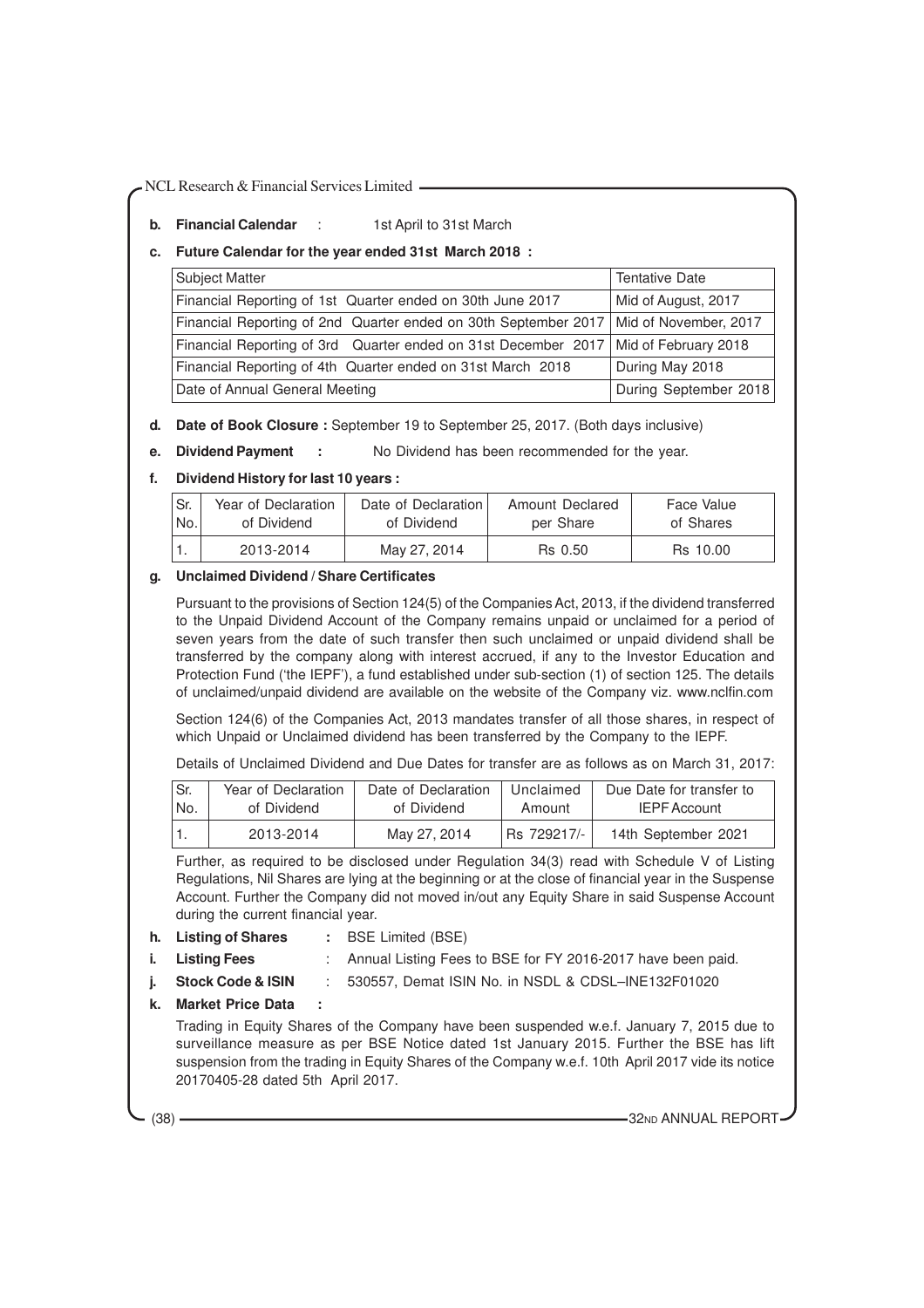# **l. Registrar & Share Transfer Agent.**

M/s. ABS Consultants Pvt. Ltd. has been appointed as Registrar & Share Transfer Agent for all work relating to share registry in terms of both physical and electronic mode. All transfer, transmission, request related to correspondence/queries, intimation of change of address etc. should be addressed to our RTA directly at the following Address:

M/s. ABS Consultants Pvt. Ltd.

99, Stephen House, 6th Floor, 4, B.B.D. Bag (East), Kolkata-700 001

Phone - 033-22430153 / 033-22201043,

Fax 033-22430153, E-Mail: absconsultant@vsnl.net

#### **m. Share Transfer Systems**

The trading in Equity Shares of the Company is permitted only in dematerialized form as per circular issued by Securities & Exchange Board of India (SEBI) on September 24, 1998.

The Share transfer is processed by the Registrar & Share Transfer Agent, ABS Consultants Pvt. Ltd. and approved by Stakeholders' Relationship Committee, if the documents are complete in all respects, within 15 days from the date of lodgment.

# **n. Distribution Schedule as on 31st March 2017**

| No. of Equity<br><b>Shares</b> | No. of<br>Share Holders | $%$ of<br><b>Share Holders</b> | Total No. of<br>Shares Held | $%$ of<br>Share Holding |
|--------------------------------|-------------------------|--------------------------------|-----------------------------|-------------------------|
| $1 - 500$                      | 303                     | 47.87                          | 56190                       | 0.04                    |
| 501-1000                       | 60                      | 9.48                           | 48846                       | 0.03                    |
| 1001-2000                      | 38                      | 6.00                           | 59034                       | 0.04                    |
| 2001-3000                      | 22                      | 3.48                           | 55894                       | 0.04                    |
| 3001-4000                      | 9                       | 1.42                           | 32402                       | 0.02                    |
| 4001-5000                      | 12                      | 1.90                           | 57900                       | 0.04                    |
| 5001-10000                     | 10                      | 1.58                           | 73789                       | 0.05                    |
| 10001-50000                    | 48                      | 7.58                           | 1332103                     | 0.92                    |
| 50001-100000                   | 17                      | 2.69                           | 1249110                     | 0.86                    |
| 100001 and Above               | 114                     | 18.01                          | 142459732                   | 97.96                   |
| Total                          | 633                     | 100.00                         | 145425000                   | 100.00                  |

# **o. Shareholding Pattern as on 31st March 2017**

| Categories                                                    | No. of Shares | % of Shareholding |
|---------------------------------------------------------------|---------------|-------------------|
| Promoters, Directors, Relatives & Person<br>acting in concert | 4062500       | 2.79              |
| Indian Bank                                                   | 0             | 0.00              |
| Others (NRI)                                                  | 1070          | 0.00              |
| Private Corporate Bodies                                      | 128251584     | 88.19             |
| Indian Public                                                 | 13109846      | 9.02              |
| Total                                                         | 145425000     | 100.00            |

32ND ANNUAL REPORT (39)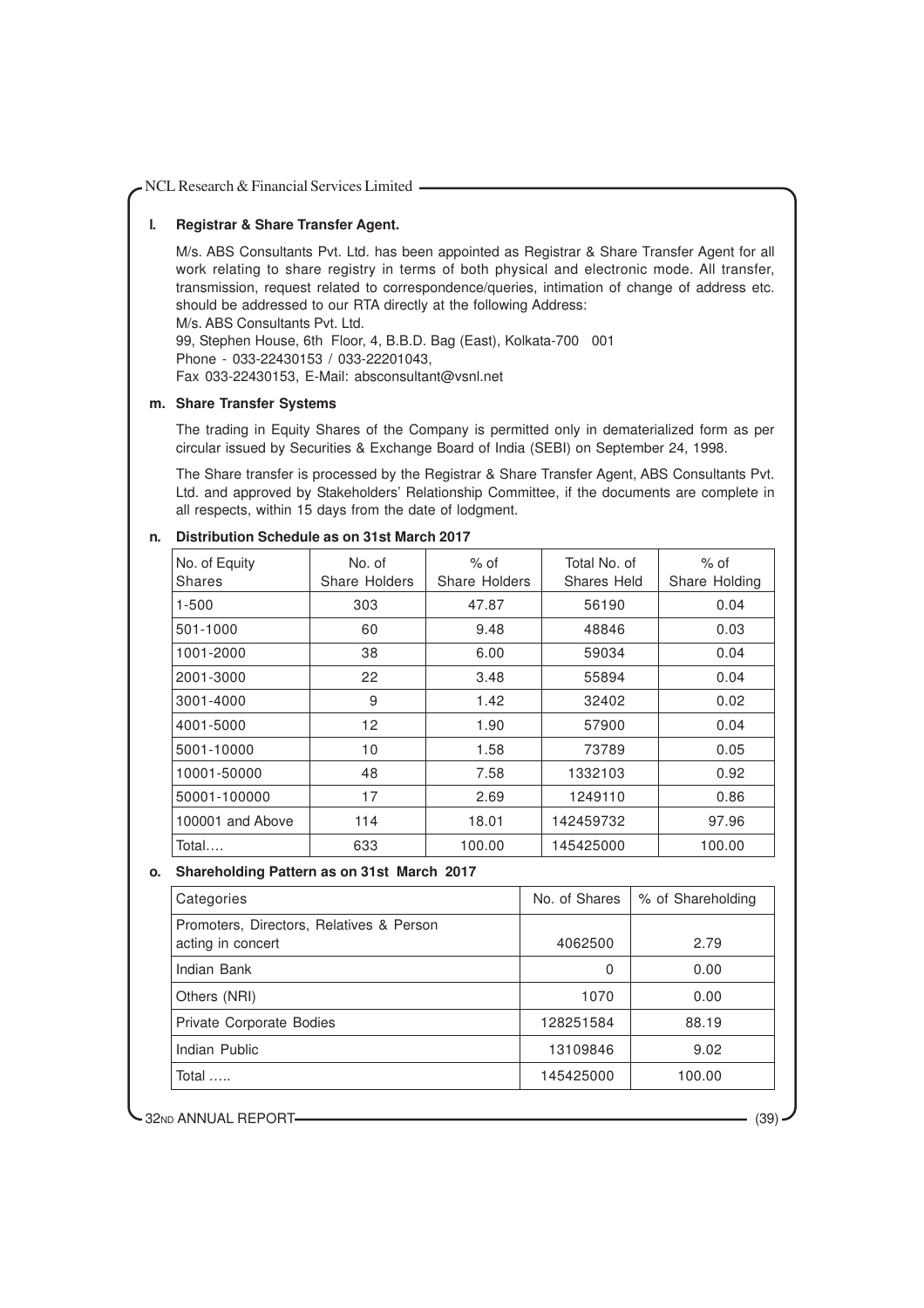#### **p. Dematerialization of Equity Shares & Liquidity**

The Company's Equity Shares are in Demat trading segment and the Company had established connectivity with both NSDL & CDSL by signing the necessary agreements.

Procedures for dematerialization / rematerialization of Equity Shares:-

Shareholders seeking demat / remat of their shares need to approach their Depository Participants (DP) with whom they maintain a demat account. The DP will generate an electronic request and will send the physical share certificates to Registrar and Share Transfer Agents of the Company. Upon receipt of the request and share certificates, the Registrar will verify the same. Upon verification, the Registrar will request NSDL/CDSL to confirm the demat request. The demat account of the respective share holder will be credited with equivalent number of shares. In case of rejection of the request, the same shall be communicated to the shareholder.

In case of remat, upon receipt of the request from the shareholder, the DP generates a request and verification of the same is done by the Registrar. The Registrar then requests NSDL or CDSL to confirm the same. Approval of the Company is being sought and equivalent numbers of shares are issued in physical form to the shareholder. The share certificates are dispatched within 15 days from the date of issue of Shares.

As on 31st March 2017, 89.84% Equity Shares of the Company of public category are in dematerialized form.

#### **q. Nomination**

Individual Shareholders holding shares singly or jointly in physical form can nominate a person in whose name the shares shall be transferable in case of death of the registered shareholder(s). Nomination facility in respect of shares held in electronic form is also available with the depository participants as per the bye- laws and business rules applicable to NSDL and CDSL. Nomination form SH-13 ([Pursuant to section 72 of the Companies Act, 2013 and rule 19(1) of the Companies (Share Capital and Debentures) Rules 2014] can be obtained from the Company's Registrar and Share Transfer Agent. It is also available on Public domain.

#### **r. Requirement of PAN Card in case of Transfer of Shares in Physical Form**

Pursuant to SEBI Circular, the shareholders holding shares in physical form are requested to submit self certified copy of PAN at the time of sending their request for share transfer/transmission of name/transposition of name.

#### **s. For the Attention of Shareholders holding shares in electronic form**

Shareholders holding shares in electronic mode should address all their correspondence to their respective Depository Participants (DPs).

#### **t. Electronic Clearing Service**

The Securities and Exchange Board of India (SEBI) has made it mandatory for all companies to use the bank account details furnished by the Depositories for depositing dividends. Dividend will be credited to the Members' bank account through NECS wherever complete core banking details are available with the Company. In case where the core banking details are not available, dividend warrants will be issued to the Members with bank details printed thereon as available in the Company's records. This ensures that the dividend warrants, even if lost or stolen, cannot be used for any purpose other than for depositing the money in the accounts specified on the

(40) **32ND ANNUAL REPORT**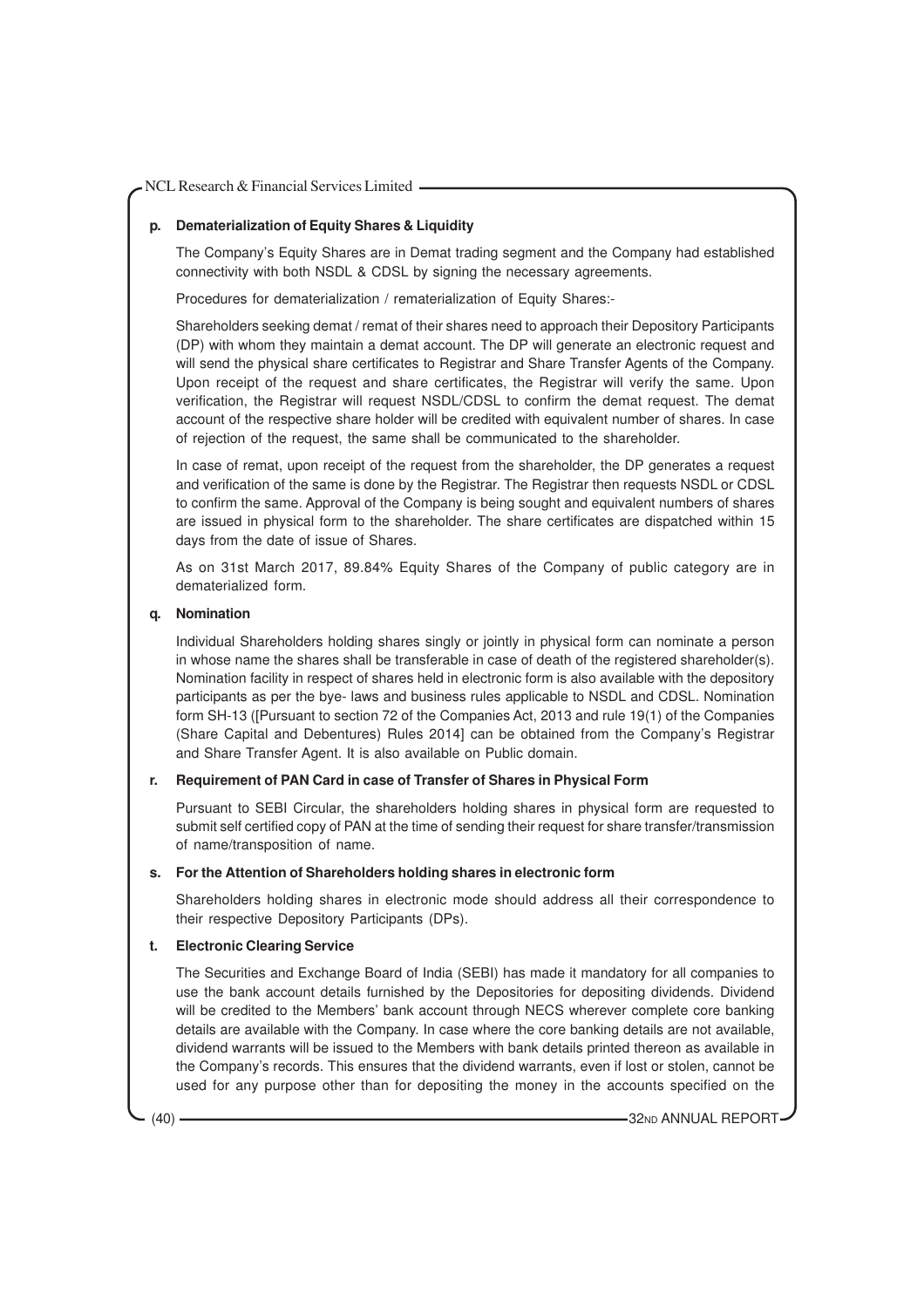dividend warrants and ensures safety for the investors. The Company complies with the SEBI requirement.

#### **u. Service of Documents through Electronic Mode**

As a part of Green Initiatives, the members who wish to receive the notice/documents through email, may kindly intimate their e-mail address to the Company's Registrar and Share Transfer Agent, ABS Consultants Pvt. Ltd. to their dedicated e-mail id i.e., "absconsultant@vsnl.net."

#### **v. Details on use of Public Funds Obtained in the last three years :**

No Fund has been raised during last three financial years.

**w. Outstanding GDRs / ADRs / Warrants or any convertible instruments, conversion data likely impact on Equity :**

Not Applicable.

# **x. Investors' Correspondence**

Shareholders can contact the following Officials for secretarial matters of the Company :- Ms. Swati Agarwal - ncl.research@gmail.com

#### **y. Code of Conduct**

The Board of Directors of the Company has laid down Code of Conduct for Directors and for Senior Management & Employees. All Board Members and Senior Management have affirmed compliance with the Code of Conduct for the year under review. Declaration to this effect signed by the Managing Director & Chief Executive Officer is annexed to this report.

# **z. Address for Correspondence**

NCL Research and Financial Services Limited Bhagyodaya Building, 3rd Floor, 79, N. M. Road, Fort, Mumbai-400 023 Telefax : +91 22 2270 3249; Email : ncl.research@gmail.com; URL : www.nclfin.com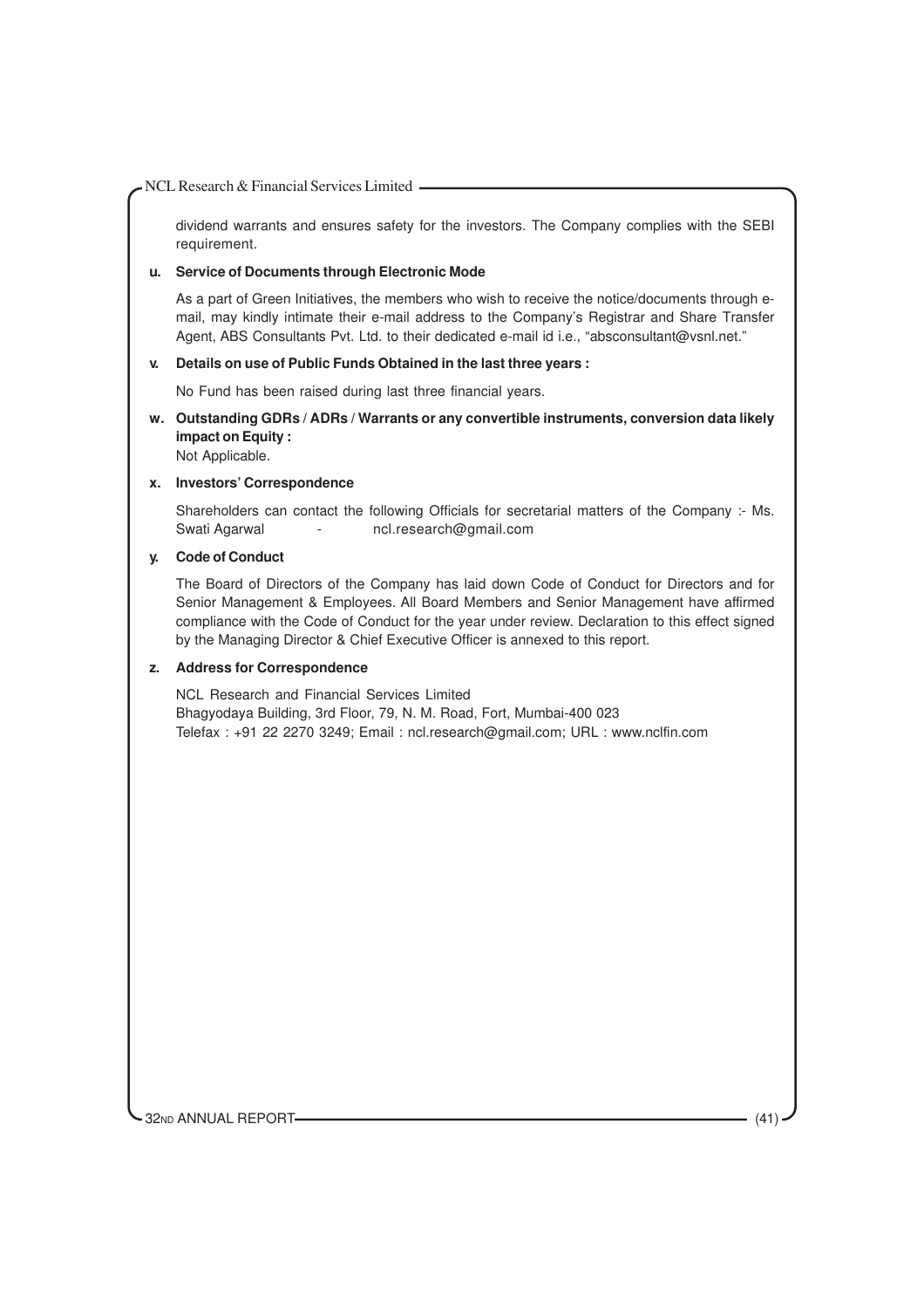| NCL Research & Financial Services Limited |  |  |
|-------------------------------------------|--|--|
|                                           |  |  |

# **CEO / CFO CERTIFICATION**

We the undersigned, in our respective capacities as Managing Director and Chief Financial Officer of M/s. NCL Research & Financial Services Limited ("the Company") to the best of our knowledge and belief certify that:

- (a) We have reviewed financial statements and the cash flow statement for the year and that to the best of our knowledge and belief, we certify that:
	- (i) these statements do not contain any materially untrue statement or omit any material fact or contain statements that might be misleading;
	- (ii) these statements together present a true and fair view of the company's affairs and are in compliance with existing accounting standards, applicable laws and regulations.
- (b) We further state that to the best of our knowledge and belief, no transactions entered into by the company during the year which are fraudulent, illegal or violative of the company's code of conduct.

(c) We accept responsibility for establishing and maintaining internal controls for financial reporting and that we have evaluated the effectiveness of internal control systems of the company pertaining to financial reporting and we have disclosed to the auditors and the Audit Committee, deficiencies in the design or operation of such internal controls, if any, of which we are aware and the steps we have taken or propose to take to rectify these deficiencies.

- (d) we have indicated to the auditors and the Audit committee
	- (i) significant changes, if any, in internal control over financial reporting during the year;
	- (ii) significant changes, if any, in accounting policies during the year and that the same have been disclosed in the notes to the financial statements; and
	- (iii) instances of significant fraud of which we have become aware and the involvement therein, if any, of the management or an employee having a significant role in the company's internal control system over financial reporting.

For **NCL Research & Financial Services Ltd.** For **NCL Research & Financial Services Ltd.** S/d- S/d-

**Mayank Singh Vijay Jaideo Poddar** (DIN : 00339268)

Chief Financial Officer **Chairman & Managing Director** Chairman & Managing Director

## **ANNUAL CERTIFICATE UNDER REGULATION 26(3) OF THE SEBI (LISTING OBLIGATIONS AND DISCLOSURE REQUIREMENTS) REGULATIONS, 2015**

As provided under Regulation 26(3) of the SEBI (Listing Obligations and Disclosure Requirements) Regulations, 2015, all Board Members and Senior Management Personnel have affirmed compliance with M/s. NCL Research & Financial Services Limited, Code of Business Conduct and Ethics for the year ended March 31, 2017.

For **NCL Research & Financial Services Ltd.** S/d- **Vijay Jaideo Poddar** (DIN : 00339268) Mumbai, May 29, 2017 Chairman & Managing Director

Mumbai, May 29, 2017

(42) **32ND ANNUAL REPORT**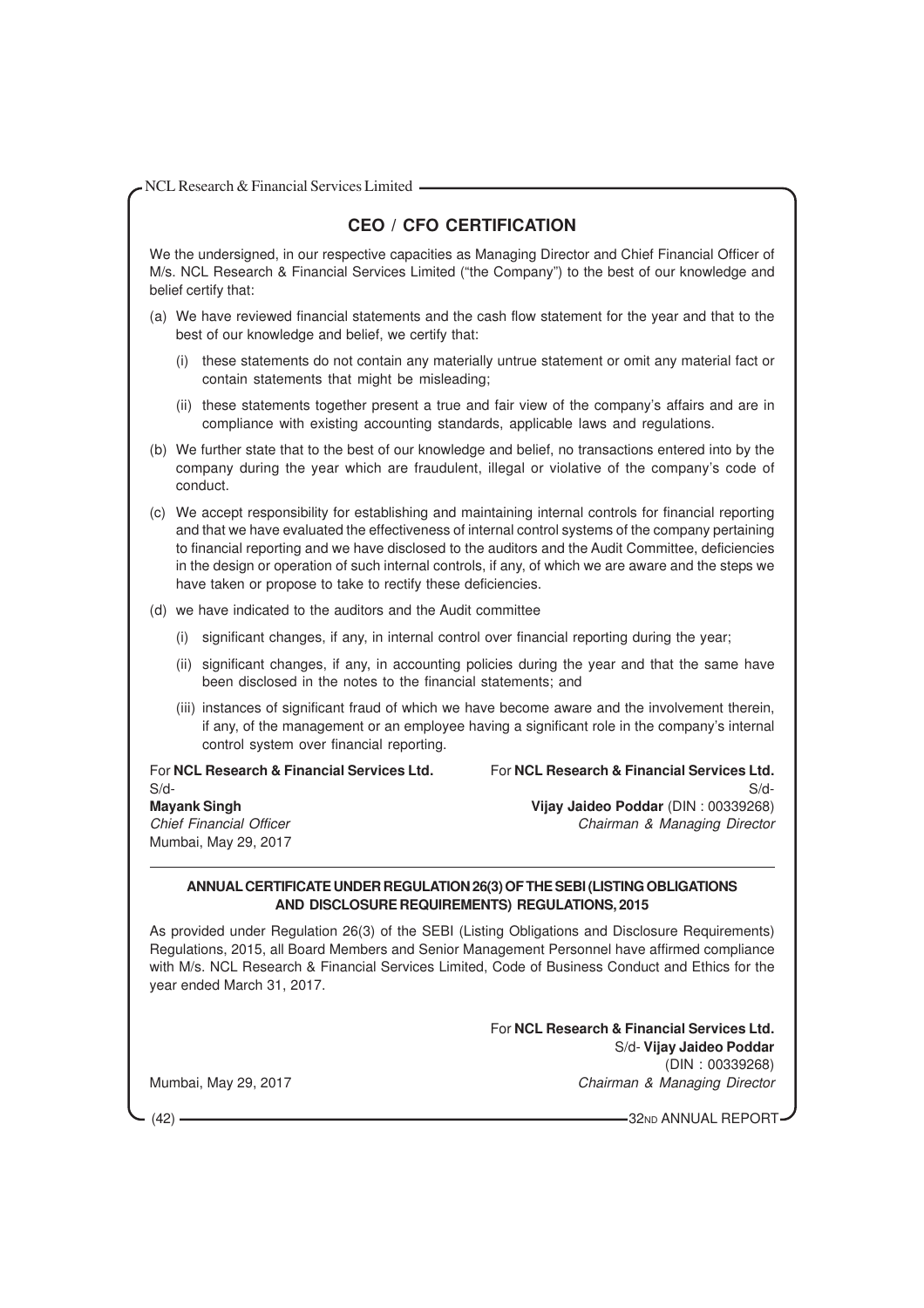# **AUDITORS' CERTIFICATE ON CORPORATE GOVERNANCE**

To the Members of NCL Research and Financial Services Limited

We have examined the compliance of conditions of Corporate Governance by M/s. NCL Research & Financial Services Ltd. (The Company), for the year ended March 31, 2017 as stipulated in Regulations 17, 18, 19, 20, 21, 22, 23, 24, 25, 26, 27 and clauses (b) to (i) of sub-regulation (2) of regulation 46 and para C, D and E of Schedule V of the Securities and Exchange Board of India (Listing Obligations and Disclosure Requirements) Regulations, 2015 (collectively referred to as "SEBI Listing Regulations, 2015").

The compliance of conditions of Corporate Governance is the responsibility of the Company's management. Our examination was carried out in accordance with the Guidance Note on Certification of Corporate Governance, issued by the Institute of Chartered Accountants of India and was limited to procedures and implementation thereof, adopted by the Company for ensuring the compliance of the conditions of Corporate Governance. It is neither an audit nor an expression of opinion on the financial statements of the Company.

In our opinion and to the best of our information and according to the explanations given to us, we certify that the Company has complied with the conditions of Corporate Governance as stipulated in the SEBI Listing Regulations, 2015.

We state that such compliance is neither an assurance as to the future viability of the Company nor the efficiency or effectiveness with which the management has conducted the affairs of the Company.

> For **DBS & Associates** Chartered Accountants

FRN : 018627N **Roxy Teniwal** Date : May 29, 2017 **Membership No. 141538** 

Place : Mumbai

32ND ANNUAL REPORT (43)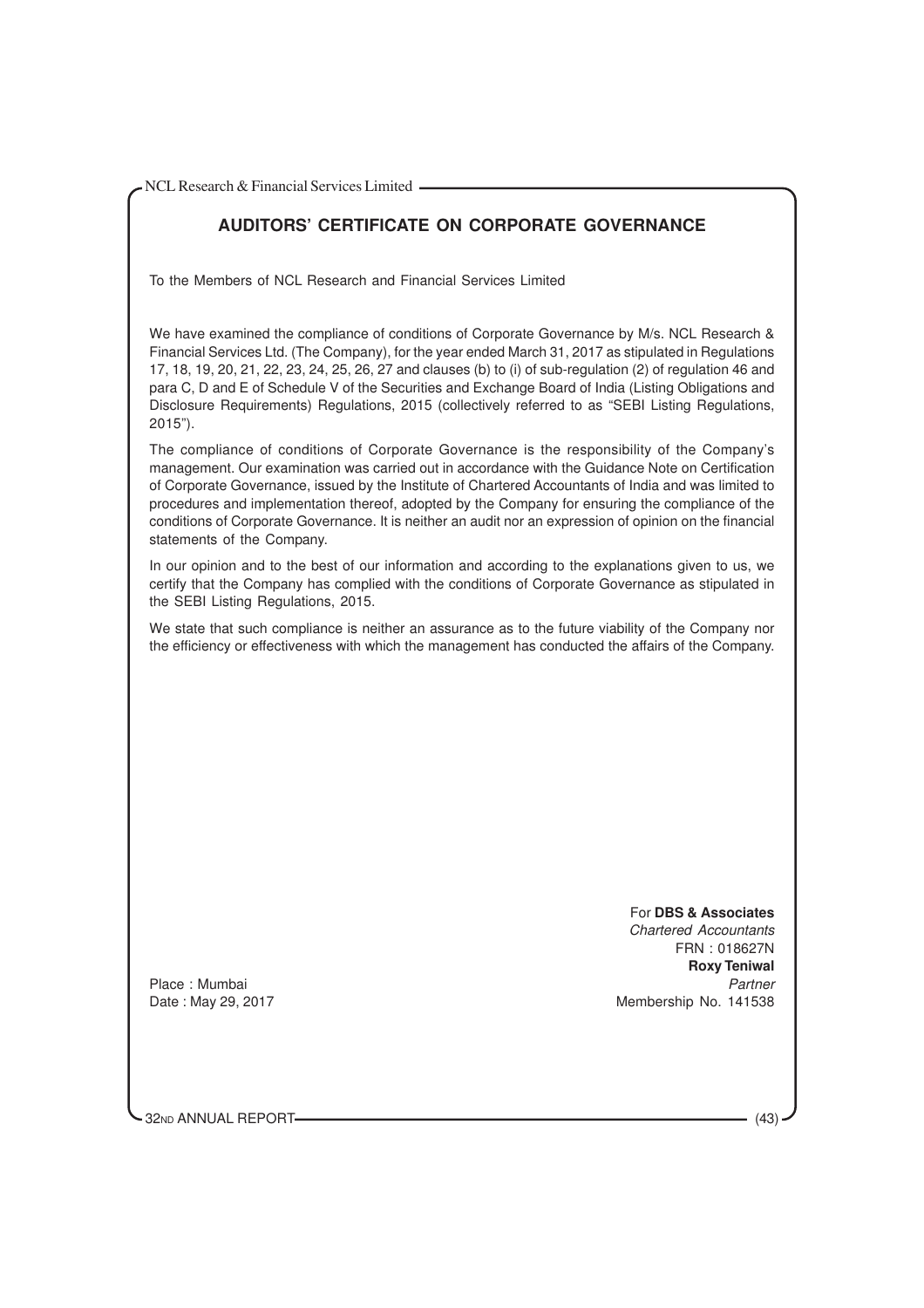# **INDEPENDENT AUDITORS' REPORT**

#### To

The Members of NCL Research and Financial Services Limited Report on the Financial Statements

1. We have audited the accompanying financial statements of M/s. NCL Research & Financial Services Limited, which comprise the Balance Sheet as at 31st March, 2017, the Statement of Profit and Loss and the Cash Flow Statement for the year then ended, and a summary of the significant accounting policies and other explanatory information.

#### **Management's Responsibility for the Financial Statements**

2. The Company's Board of Directors is responsible for the matters in section 134(5) of the Companies Act, 2013 ("the Act") with respect to the preparation of these financial statements that give a true and fair view of the financial position, financial performance and cash flows of the Company in accordance with the accounting principles generally accepted in India, including the Accounting Standards specified under Section 133 of the Act, read with Rule 7 of the Companies (Accounts) Rules, 2014. This responsibility also includes the maintenance of adequate accounting records in accordance with the provision of the Act for safeguarding of the assets of the Company and for preventing and detecting the frauds and other irregularities; selection and application of appropriate accounting policies; making judgments and estimates that are reasonable and prudent; and design, implementation and maintenance of internal financial control, that were operating effectively for ensuring the accuracy and completeness of the accounting records, relevant to the preparation and presentation of the financial statements that give a true and fair view and are free from material misstatement, whether due to fraud or error.

#### **Auditors' Responsibility**

- 3. Our responsibility is to express an opinion on these financial statements based on our audit.
- 4. We have taken into account the provisions of the Act, the accounting and auditing standards and matters which are required to be included in the audit report under the provisions of the Act and the Rules made there under.
- 5. We conducted our audit in accordance with the Standards on Auditing specified under section 143(10) of the Act. Those Standards require that we comply with ethical requirements and plan and perform the audit to obtain reasonable assurance about whether the financial statements are free from material misstatement.
- 6. An audit involves performing procedures to obtain audit evidence about the amounts and disclosures in the financial statements. The procedures selected depend on the auditor's judgment, including the assessment of the risks of material misstatement of the financial statements, whether due to fraud or error. In making those risk assessments, the auditor considers internal financial control relevant to the Company's preparation of the financial statements that give true and fair view in order to design audit procedures that are appropriate in the circumstances. An audit also includes evaluating the appropriateness of accounting policies used and the reasonableness of the accounting estimates made by Company's Directors, as well as evaluating the overall presentation of the financial statements.
- 7. We believe that the audit evidence we have obtained is sufficient and appropriate to provide a basis for our audit opinion on the financial statements.

#### **Opinion**

8. In our opinion and to the best of our information and according to the explanations given to us, the aforesaid financial statements, give the information required by the Act in the manner so required and give a true and fair view in conformity with the accounting principles generally accepted in India, of the statement of affairs of the company as at 31st March 2017, and its loss and its cash flow for the year ended on that date In our opinion and to the best of our information and according

(44) **32ND ANNUAL REPORT**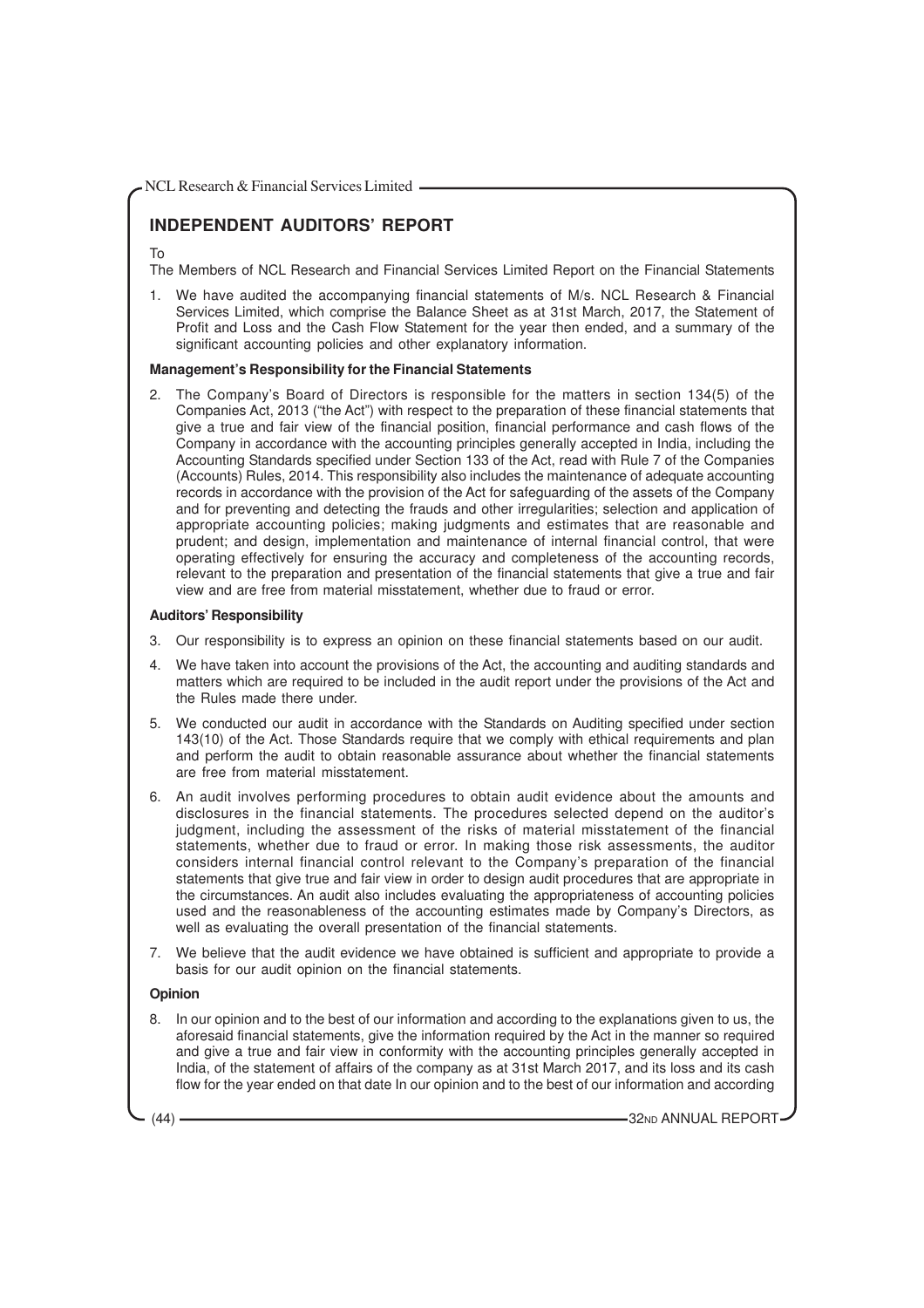to the explanations given to us, the aforesaid financial statements, give the information required by the Act in the manner so required and give a true and fair view in conformity with the accounting principles generally accepted in India, of the statement of affairs of the company as at 31st March 2017, and its loss and its cash flow for the year ended on that date.

#### **Report on Other Legal and Regulatory Requirements**

9. As required by the Companies (Auditor's Report) Order, 2016 ('the Order') issued by the Central Government of India in terms of sub section (11) of section 143 of the Act, we give in the Annexure "A" statement on the matters specified in the paragraph 3 and 4 of the Order, to the extent applicable.

#### 10. As required by section 143(3) of the Act, we report that:

- a) We have sought and obtained all the information and explanations which to the best of our knowledge and belief were necessary for the purposes of our audit.
- b) In our opinion proper books of account as required by law have been kept by the Company so far as appears from our examination of those books.
- c) The Balance Sheet, the Statement of Profit and Loss, and Cash Flow Statement dealt with by this Report are in agreement with the books of account.
- d) In our opinion, the Balance Sheet, Statement of Profit and Loss and Cash Flow Statement comply with the Accounting Standards referred to in section 133 of the Companies Act, 2013, read with rule 7 of the Companies (Accounts) Rules, 2014.
- e) On the basis of written representations received from the directors as on 31 March, 2017, taken on record by the Board of Directors, none of the directors is disqualified as on 31 March, 2017, from being appointed as a director in terms of Section 164(2) of the Act.
- f) With respect to the adequacy of the internal financial control over financial reporting of the Company and the operating effectiveness of such controls, refer to our separate report in 'Annexure B'; and
- g) With respect to the other matters included in the Auditor's Report and to our best of our information and according to the explanations given to us:
	- i The Company has disclosed the impact of pending litigations on its financial position in its financial statements;
	- ii The Company does not have any long-term contracts including derivatives contracts for which any provision is required;
	- iii The Company is not required to transfer amounts to the Investor Education and Protection Fund.
	- The Company has provided requisite disclosures in its financial statements as to holdings as well as dealings in Specified Bank Notes during the period from 8 November, 2016 to 30 December, 2016 and these are in accordance with the books of accounts maintained by the Company. Refer Note 18.6 to the standalone Ind AS financial statements.

For **DBS & Associates** Chartered Accountants FRN : 018627N **Roxy Teniwal** Place : Mumbai Partner Partner Partner Partner Partner Partner Partner Partner Partner Partner Partner Partner Date : May 29, 2017 **Membership No. 141538** 

32ND ANNUAL REPORT (45)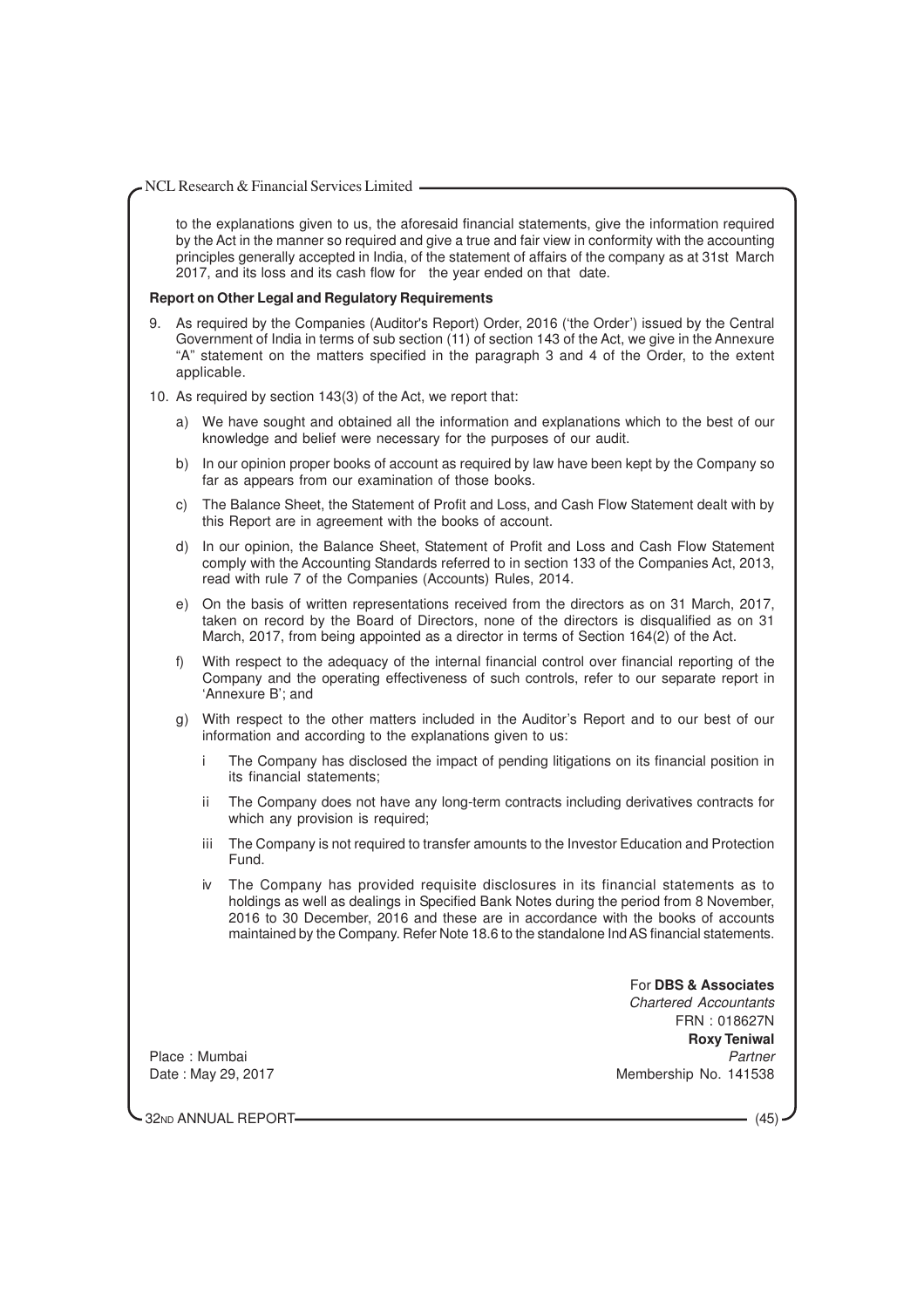# **ANNEXURE A TO INDEPENDENT AUDITORS' REPORT**

Referred to in paragraph 9 of the Independent Auditors' Report of even date to the members of M/s. NCL Research & Financial Services Limited on the standalone financial statements for the year ended March 31, 2017 –

- 1) a) The Company has maintained proper records showing full particulars, including quantitative details and situation of fixed assets;
	- b) These fixed assets have been physically verified by the management at reasonable intervals; no material discrepancies were noticed on such verification, the same have been properly dealt with in the books of account;
- 2) a) The management has conducted physical verification of inventory at reasonable intervals during the year.
	- b) The procedures of physical verification of inventory followed by the management are reasonable and adequate in relation to the size of the Company and the nature of its business.
	- c) The company is maintaining proper records of inventory and no material discrepancies were noticed on physical verification.
- 3) The Company has not granted any loan to any parties covered in the register maintained under section 189 of the Companies Act, 2013. Hence clauses (b) & (c) are not applicable.
- 4) The Company has not granted loans or made investment or given any guarantee or security as covered in the provisions of section 185 and 186 of the Companies Act, 2013 therefore, Clause (IV) of the order is not applicable to the company.
- 5) The Company has not accepted any deposits from the public within the meaning of Sections 73, 74, 75 and 76 of the Act and the Rules framed there under to the extent notified.
- 6) The requirement of maintaining Cost Records as specified by the Central Government under section 148(1) of the Companies Act, 2013 is not applicable to the company.
- 7) a) The Company is regular in depositing with appropriate authorities undisputed statutory dues including provident fund, investor education and protection fund, employees' state insurance, income-tax, sales-tax, wealth-tax, service tax, customs duty, excise duty, cess and other material statutory dues applicable to it.
	- b) According to the information and explanations given to us, no disputed amounts payable in respect of provident fund, investor education and protection fund, employees' state insurance, income-tax, wealth-tax, service tax, customs duty, excise duty cess and other material statutory dues were outstanding, at the year end, for a period of more than six months from the date they became payable.
	- c) The Company is not required to transfer any funds to the Investor Education and Protection Fund in accordance with the relevant provisions of the Companies Act.
- 8) The Company has not taken loan from any financial institution or bank therefore, Clause (VIII) of the order is not applicable to the company.
- 9) According to the information and explanations given to us, the Company has not raised any money by way of initial public offer or further public offer, hence not commented upon.
- 10) Based on the Audit procedures performed for the purpose of reporting the true and fair view of financial statements and according to the information and explanations provided to us, we report

(46) **32ND ANNUAL REPORT**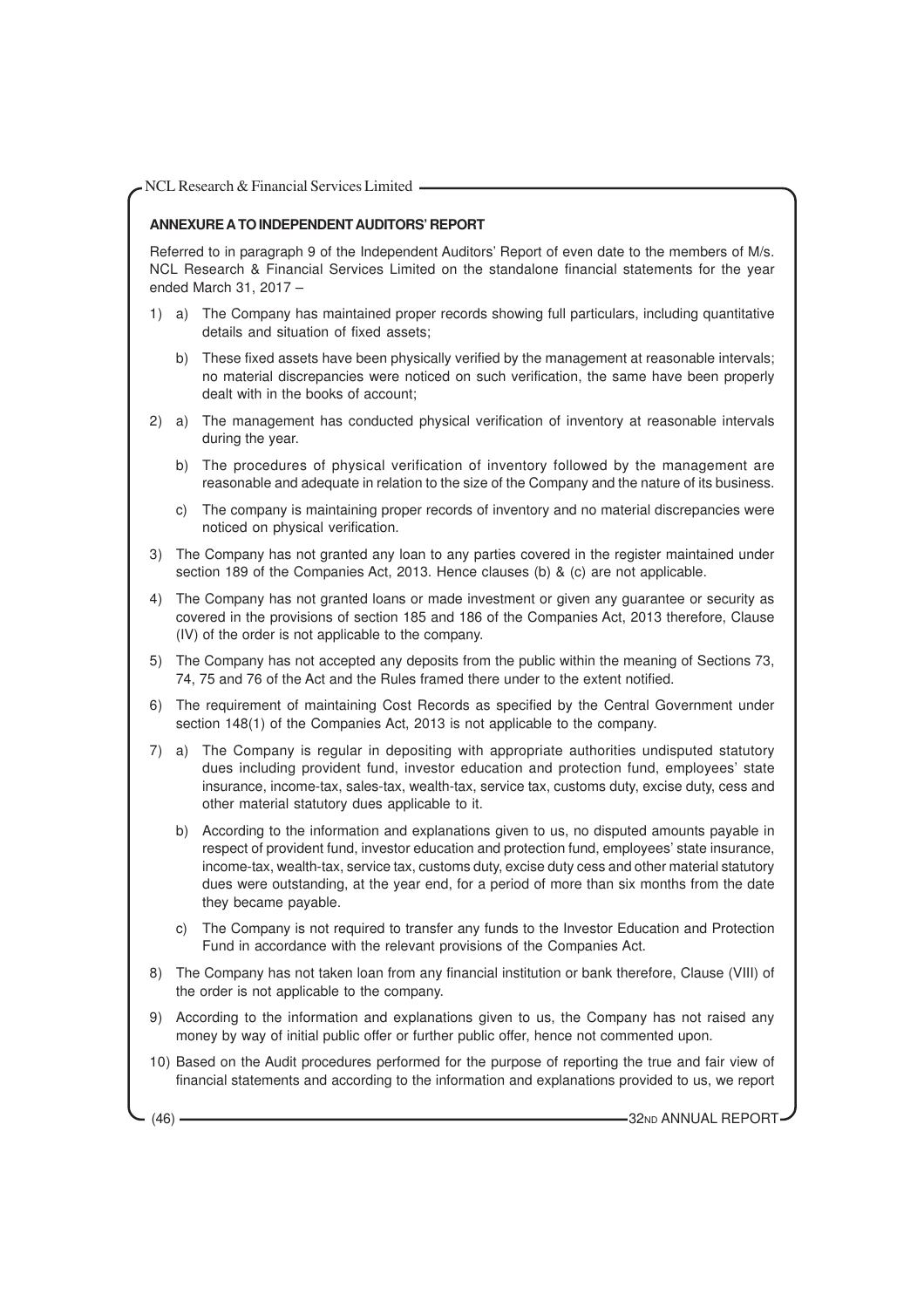| NCL Research & Financial Services Limited |
|-------------------------------------------|
|-------------------------------------------|

that no material fraud by the Company or on the Company by the officers and employees of the Company has been noticed or reported during the year.

- 11) According to the information and explanations given to us, the managerial remuneration has been paid and provided in accordance with the requisite approvals mandated by the provisions of Section 197, read with Schedule V of the Act.
- 12) In our opinion, the Company is not a nidhi company. Therefore the provisions of Clause 3(xii) of the order are not applicable to the Company and hence not commented upon.
- 13) According to the information and explanations given to us, transactions with related parties are in compliances with section 177 and 188 of the Act where applicable and details have been disclosed in the notes to the financial statements, as required by the applicable accounting standards.
- 14) According to the information and explanations given to us, and on overall examination of Balance Sheet, the Company has not made any Preferential Allotment or private placement of Shares or fully or partly convertible debentures during the year and hence, reporting requirements under clause 3(xiv) are not applicable to the Company, and not commented upon.
- 15) According to the information and explanations given to us, the Company has not entered into any non-cash transactions with Directors or persons connected with him.
- 16) The Company is already registered under section 45-IA of the Reserve Bank of India Act, 1934.

For **DBS & Associates** Chartered Accountants FRN : 018627N **Roxy Teniwal** Place : Mumbai **Partner** Place : Mumbai Partner Place in the Partner Partner Partner Partner Partner Partner Partner Date : May 29, 2017 **Membership No. 141538** 

32ND ANNUAL REPORT (47)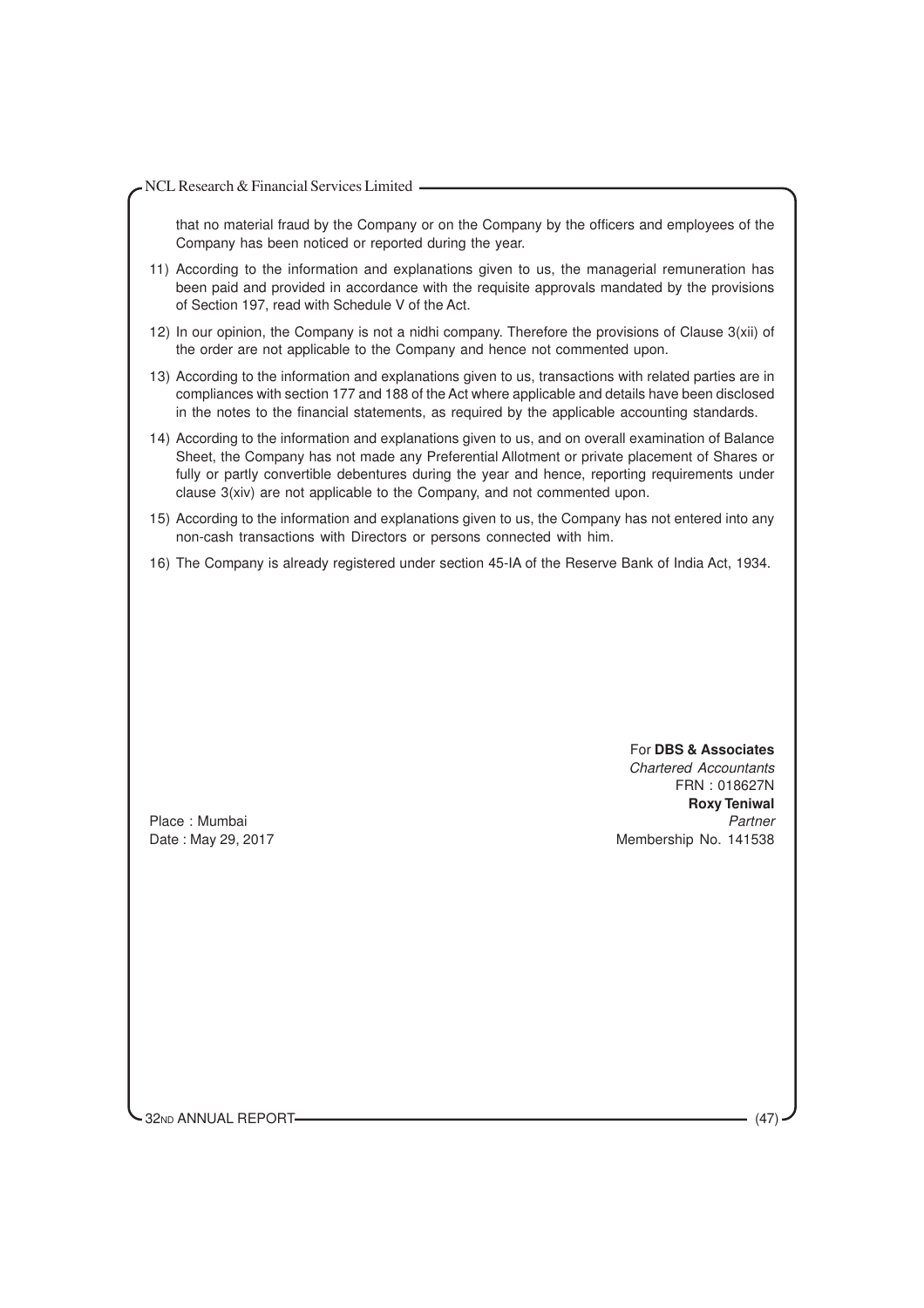# **ANNEXURE B TO INDEPENDENT AUDITORS' REPORT**

Report on the Internal Financial Controls under Clause (i) of Sub-section 3 of Section 143 of the Companies Act, 2013 ("the Act")

We have audited the internal financial controls over financial reporting of NCL RESEARCH & FINANCIAL SERVICES LIMITED ("the Company") as of March 31, 2017 in conjunction with our audit of the standalone financial statements of the Company for the year ended on that date.

#### **Management's Responsibility for Internal Financial Controls**

The Company's management is responsible for establishing and maintaining internal financial controls based on the internal control over financial reporting criteria established by the Company considering the essential components of internal control stated in the Guidance Note on Audit of Internal Financial Controls over Financial Reporting issued by the Institute of Chartered Accountants of India ('ICAI'). These responsibilities include the design, implementation and maintenance of adequate internal financial controls that were operating effectively for ensuring the orderly and efficient conduct of its business, including adherence to company's policies, the safeguarding of its assets, the prevention and detection of frauds and errors, the accuracy and completeness of the accounting records, and the timely preparation of reliable financial information, as required under the Companies Act, 2013.

#### **Auditors' Responsibility**

Our responsibility is to express an opinion on the Company's internal financial controls over financial reporting based on our audit. We conducted our audit in accordance with the Guidance Note on Audit of Internal Financial Controls over Financial Reporting (the "Guidance Note") and the Standards on Auditing, issued by ICAI and deemed to be prescribed under section 143(10) of the Companies Act, 2013, to the extent applicable to an audit of internal financial controls, both applicable to an audit of Internal Financial Controls and, both issued by the Institute of Chartered Accountants of India. Those Standards and the Guidance Note require that we comply with ethical requirements and plan and perform the audit to obtain reasonable assurance about whether adequate internal financial controls over financial reporting was established and maintained and if such controls operated effectively in all material respects.

Our audit involves performing procedures to obtain audit evidence about the adequacy of the internal financial controls system over financial reporting and their operating effectiveness. Our audit of internal financial controls over financial reporting included obtaining an understanding of internal financial controls over financial reporting, assessing the risk that a material weakness exists, and testing and evaluating the design and operating effectiveness of internal control based on the assessed risk. The procedures selected depend on the auditors' judgement, including the assessment of the risks of material misstatement of the financial statements, whether due to fraud or error.

We believe that the audit evidence we have obtained is sufficient and appropriate to provide a basis for our audit opinion on the Company's internal financial controls system over financial reporting.

# **Meaning of Internal Financial Controls over Financial Reporting**

A company's internal financial control over financial reporting is a process designed to provide reasonable assurance regarding the reliability of financial reporting and the preparation of financial statements for external purposes in accordance with generally accepted accounting principles. A company's internal financial control over financial reporting includes those policies and procedures that (1) pertain to the maintenance of records that, in reasonable detail, accurately and fairly reflect the transactions and dispositions of the assets of the company; (2) provide reasonable assurance that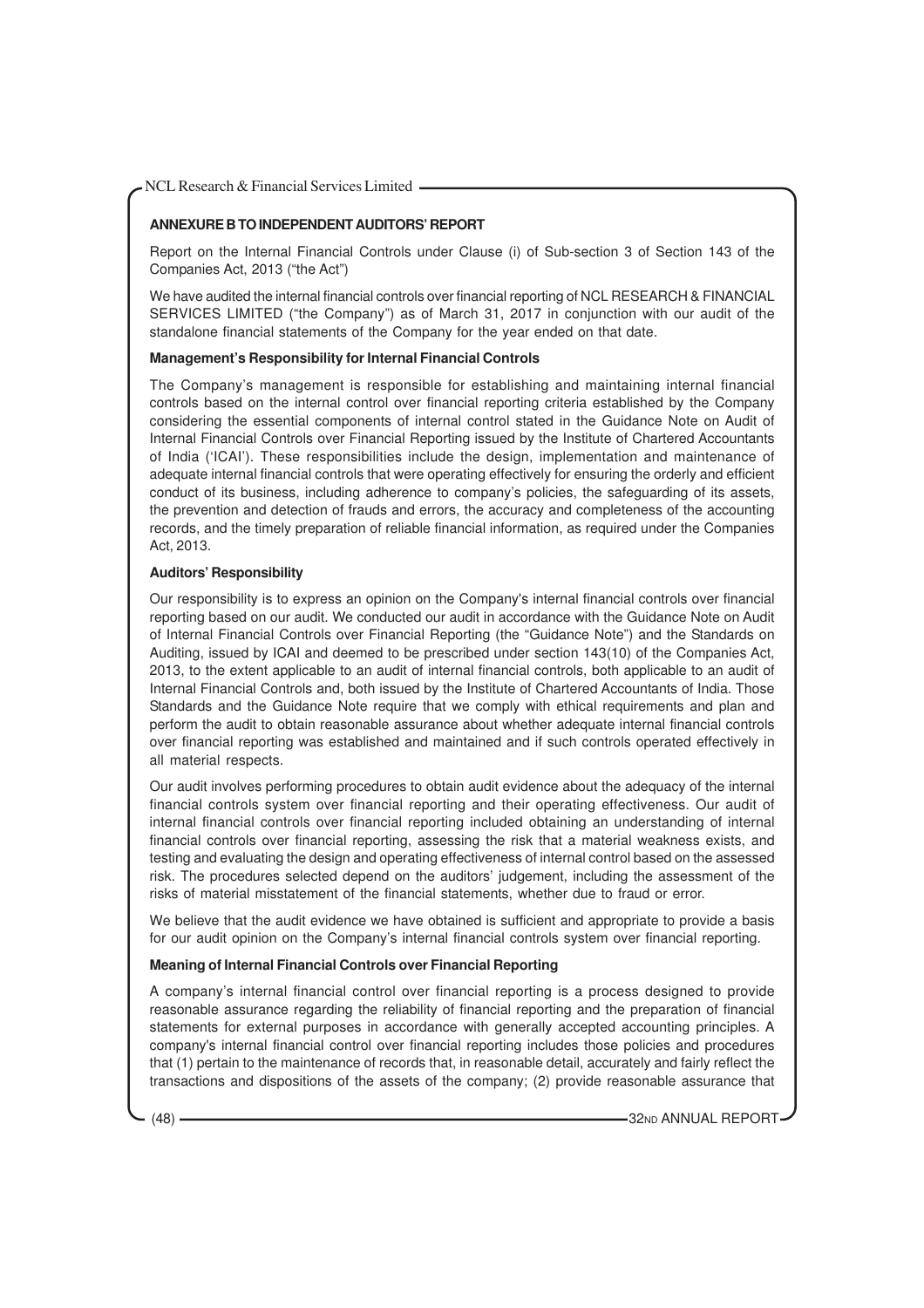transactions are recorded as necessary to permit preparation of financial statements in accordance with generally accepted accounting principles, and that receipts and expenditures of the company are being made only in accordance with authorisations of management and directors of the company; and (3) provide reasonable assurance regarding prevention or timely detection of unauthorised acquisition, use, or disposition of the company's assets that could have a material effect on the financial statements.

#### **Inherent Limitations of Internal Financial Controls over Financial Reporting**

Because of the inherent limitations of internal financial controls over financial reporting, including the possibility of collusion or improper management override of controls, material misstatements due to error or fraud may occur and not be detected. Also, projections of any evaluation of the internal financial controls over financial reporting to future periods are subject to the risk that the internal financial control over financial reporting may become inadequate because of changes in conditions, or that the degree of compliance with the policies or procedures may deteriorate.

#### Opinion

In our opinion, the Company has, in all material respects, an adequate internal financial controls system over financial reporting and such internal financial controls over financial reporting were operating effectively as at March 31, 2017, based on the internal control over financial reporting criteria established by the Company considering the essential components of internal control stated in the Guidance Note on Audit of Internal Financial Controls Over Financial Reporting issued by the Institute of Chartered Accountants of India

#### For **DBS & Associates**

Chartered Accountants FRN : 018627N **Roxy Teniwal** Place : Mumbai Partner New York 1999 and 2008 and 2009 and 2009 and 2009 and 2009 and 2009 and 2009 and 2009 and 2009 and 2009 and 2009 and 2009 and 2009 and 2009 and 2009 and 2009 and 2009 and 2009 and 2009 and 2009 and 2 Date : May 29, 2017 **Membership No. 141538** 

32ND ANNUAL REPORT (49)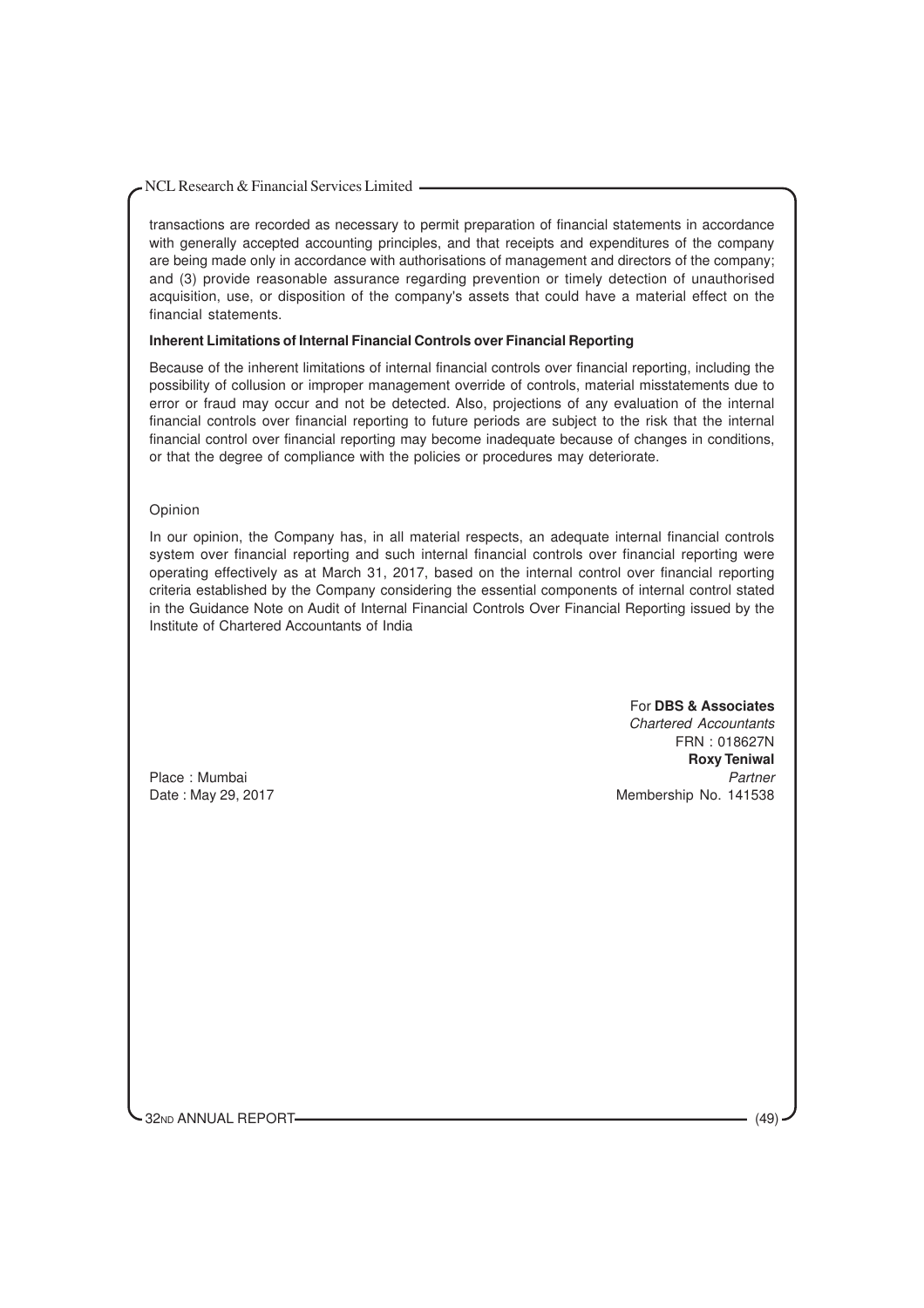# **Financial Statements for the year 2016-2017**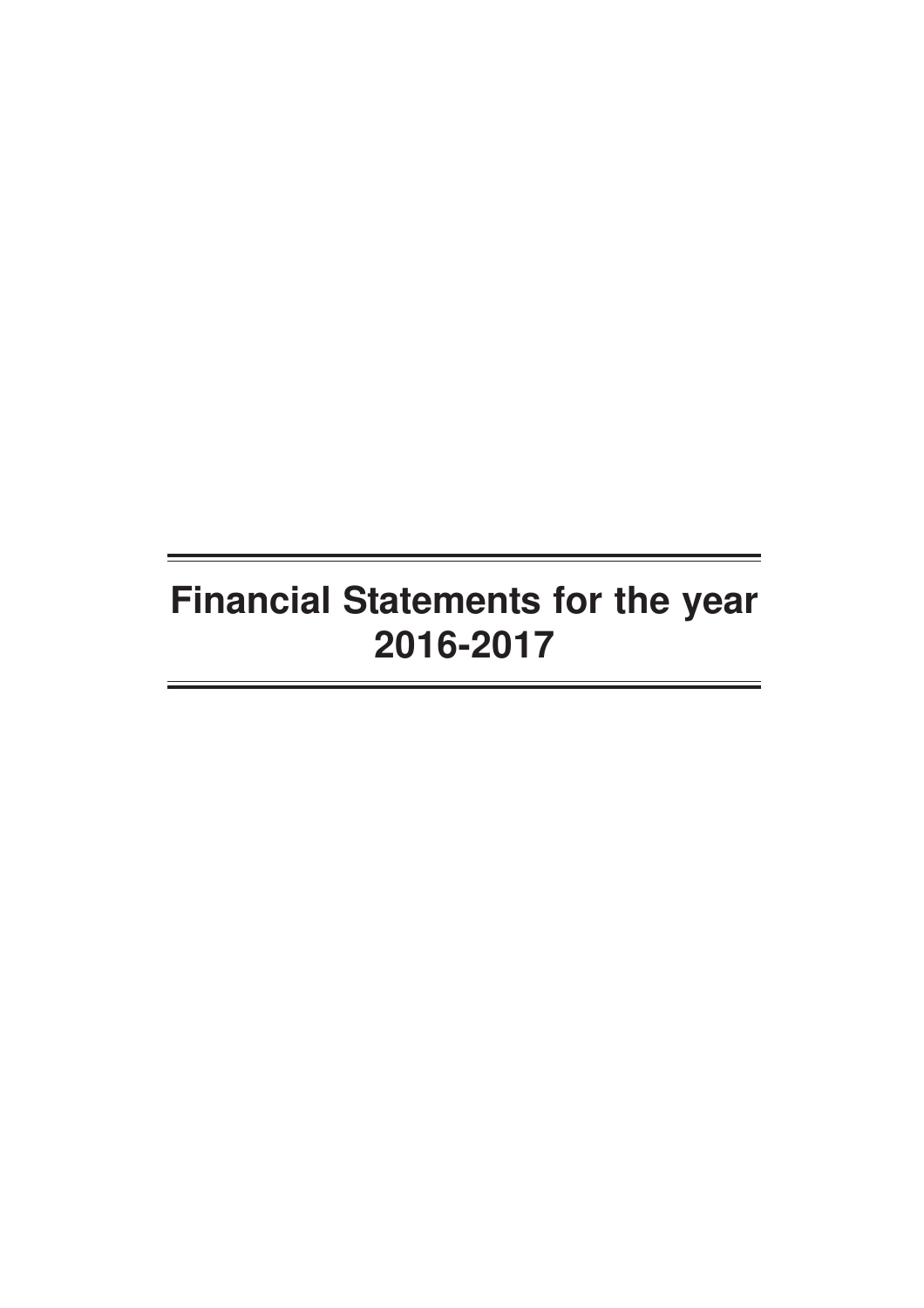| <b>Particulars</b>                                                                                                                                                                                                                                                  | <b>Refer Note</b>                                                         | 31st                                                                                                                  | 31st         |
|---------------------------------------------------------------------------------------------------------------------------------------------------------------------------------------------------------------------------------------------------------------------|---------------------------------------------------------------------------|-----------------------------------------------------------------------------------------------------------------------|--------------|
|                                                                                                                                                                                                                                                                     | No.                                                                       | <b>March, 2017</b>                                                                                                    | March, 2016  |
| <b>EQUITY AND LIABILITIES</b>                                                                                                                                                                                                                                       |                                                                           |                                                                                                                       |              |
| <b>Shareholders' Funds</b>                                                                                                                                                                                                                                          |                                                                           |                                                                                                                       |              |
| Share Capital                                                                                                                                                                                                                                                       | 1                                                                         | 29,08,50,000                                                                                                          | 29,08,50,000 |
| Reserves and Surplus                                                                                                                                                                                                                                                | $\overline{c}$                                                            | 32,58,81,093                                                                                                          | 32,64,56,703 |
| <b>Non-Current Liablity</b><br>Deffered Tax Liablities (Net)                                                                                                                                                                                                        | 3                                                                         |                                                                                                                       |              |
| <b>Current liabilities</b>                                                                                                                                                                                                                                          |                                                                           |                                                                                                                       |              |
| Trade payables                                                                                                                                                                                                                                                      | 4                                                                         | 9,02,500                                                                                                              | 3,28,520     |
| <b>Other Current Liabilities</b>                                                                                                                                                                                                                                    | 5                                                                         | 48,850                                                                                                                | 50,874       |
| Short term Provisions                                                                                                                                                                                                                                               | 6                                                                         | 12,60,666                                                                                                             | 12,26,137    |
| <b>TOTAL</b>                                                                                                                                                                                                                                                        |                                                                           | 61,89,43,109                                                                                                          | 61,89,12,234 |
| <b>ASSETS</b><br><b>Non-current assets</b><br><b>Fixed Assets</b><br>Tangible Assets                                                                                                                                                                                | 7                                                                         | 2,51,248                                                                                                              | 2,78,278     |
| Deferred Tax Assets(Net)                                                                                                                                                                                                                                            | 8                                                                         | 3,57,815                                                                                                              | 2,27,098     |
| <b>Current assets</b><br>Inventory                                                                                                                                                                                                                                  | 9                                                                         | 53,62,650                                                                                                             | 3,59,33,100  |
| <b>Current Invesment</b>                                                                                                                                                                                                                                            | 10                                                                        | 6,25,00,000                                                                                                           |              |
| <b>Trade Receivables</b>                                                                                                                                                                                                                                            | 11                                                                        | 1,75,93,507                                                                                                           | 1,97,37,232  |
| Cash and Cash Equivalents                                                                                                                                                                                                                                           | 12                                                                        | 96,68,223                                                                                                             | 1,67,84,315  |
| Short-term Loans and Advances                                                                                                                                                                                                                                       | 13                                                                        | 51, 52, 28, 577                                                                                                       | 54,13,96,042 |
| <b>Other Current Assets</b>                                                                                                                                                                                                                                         | 6                                                                         | 79,81,090                                                                                                             | 45,56,169    |
| <b>TOTAL</b>                                                                                                                                                                                                                                                        |                                                                           | 61,89,43,109                                                                                                          | 61,89,12,234 |
| Summary of significant accounting policies<br>The accompanying notes are an integral part of the financial statement.<br>As per our report of even date<br>For DBS & Associates<br><b>Chartered Accountants</b><br>Firm Reg. No. 018627N<br><b>CA. Roxy Teniwal</b> | 19<br>Mr Vijay Jaidev Poddar                                              | For and on behalf of Board of Directors of<br>M/s. NCL Research & Financial Services Limited<br><b>Mr Goutam Bose</b> |              |
| Partner<br>Mem. No. 141538<br>Place: Mumbai<br>Date: 29/05/2017                                                                                                                                                                                                     | <b>Managing Director</b><br>Director<br>Place: Mumbai<br>Date: 29/05/2017 |                                                                                                                       |              |

-32ND ANNUAL REPORT (51)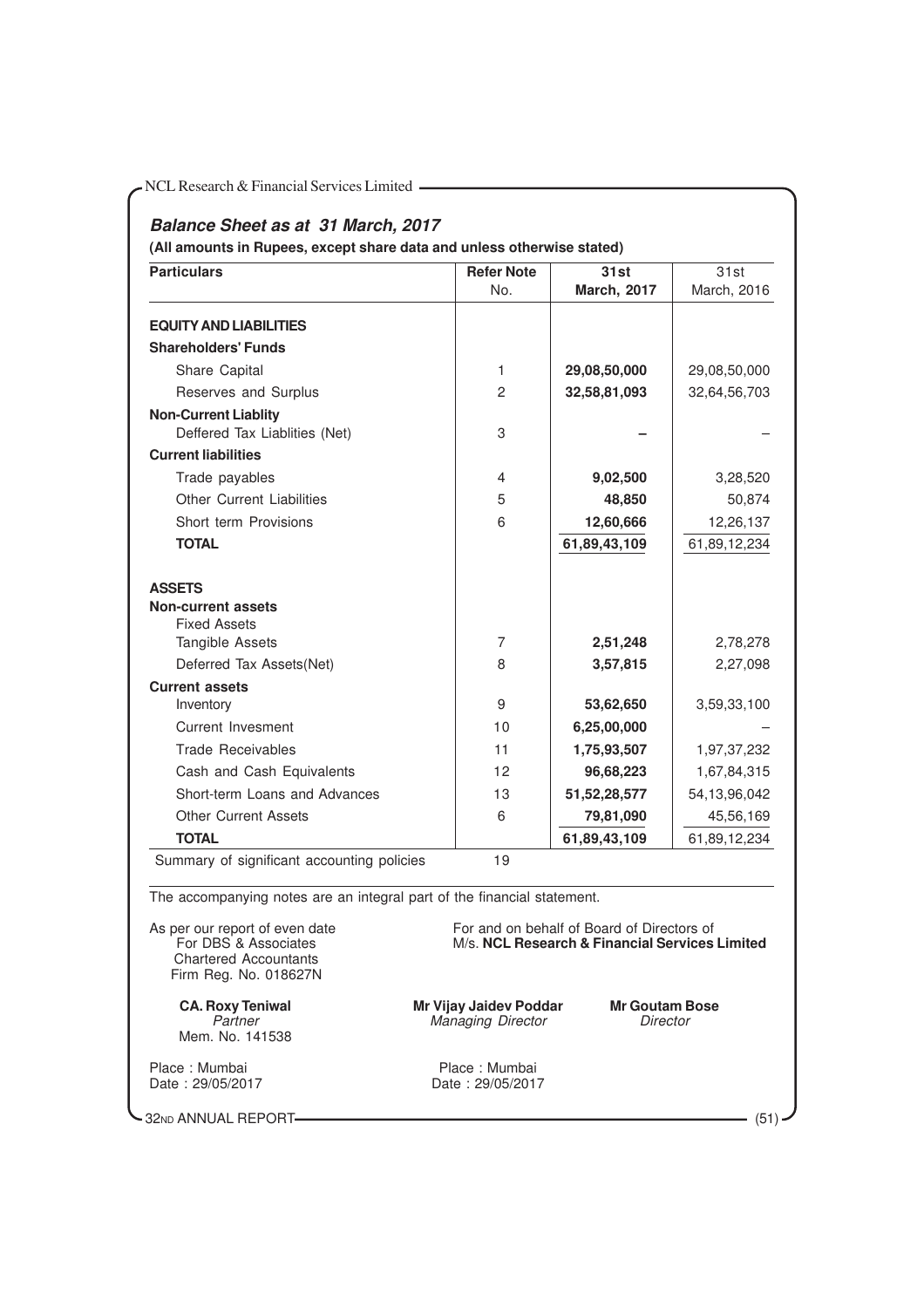# **Statement of Profit and loss for the year ended 31 March 2017**

| Particulars                                                                                                     | Refer Note<br>No.                                                                | March 31, 2017<br>Rs.                                                                        | March 31, 2016<br>Rs. |
|-----------------------------------------------------------------------------------------------------------------|----------------------------------------------------------------------------------|----------------------------------------------------------------------------------------------|-----------------------|
| <b>INCOME:</b>                                                                                                  |                                                                                  |                                                                                              |                       |
| Revenue from operations                                                                                         | 14                                                                               | 7,35,18,713                                                                                  | 4,66,94,209           |
| <b>Total Revenue (I)</b>                                                                                        |                                                                                  | 7,35,18,713                                                                                  | 4,66,94,209           |
| <b>EXPENSES:</b>                                                                                                |                                                                                  |                                                                                              |                       |
| Purchases of Stock-in-Trade                                                                                     | 15                                                                               | 3,41,42,879                                                                                  | 6,21,39,554           |
| Changes in inventories of Stock-in-Trade                                                                        | 16                                                                               | 3,05,70,450                                                                                  | (2,68,03,375)         |
| Employee benefits expense                                                                                       | 17                                                                               | 54,27,226                                                                                    | 63,60,971             |
| Depreciation                                                                                                    | 7                                                                                | 27,030                                                                                       | 4,43,224              |
| Other expenses                                                                                                  | 18                                                                               | 40,20,269                                                                                    | 33,23,290             |
| <b>Total Expenses (II)</b>                                                                                      |                                                                                  | 7,41,87,854                                                                                  | 4,54,63,664           |
| Profit Before Taxation and Exceptional /                                                                        |                                                                                  |                                                                                              |                       |
| Extraordinery items [(I) - (II) ]                                                                               |                                                                                  | (6,69,141)                                                                                   | 12,30,545             |
| <b>Profit Before Taxation</b>                                                                                   |                                                                                  | (6,69,141)                                                                                   | 12,30,545             |
| <b>Tax Expense:</b>                                                                                             |                                                                                  |                                                                                              |                       |
| Current tax                                                                                                     |                                                                                  |                                                                                              | 3,61,000              |
| Deferred tax                                                                                                    |                                                                                  | (1, 30, 717)                                                                                 | 23,068                |
| <b>Profit After Taxation</b>                                                                                    |                                                                                  | (5, 38, 424)                                                                                 | 8,46,477              |
| Profit (Loss) for the period after Tax                                                                          |                                                                                  | (5, 38, 424)                                                                                 | 8,46,477              |
| Earnings per equity share:                                                                                      |                                                                                  |                                                                                              |                       |
| <b>Basic</b>                                                                                                    |                                                                                  |                                                                                              |                       |
| Note and significant accounting policies                                                                        | 19                                                                               |                                                                                              |                       |
| The accompanying notes are an integral part of the financial statement.                                         |                                                                                  |                                                                                              |                       |
| As per our report of even date<br>For DBS & Associates<br><b>Chartered Accountants</b><br>Firm Reg. No. 018627N |                                                                                  | For and on behalf of Board of Directors of<br>M/s. NCL Research & Financial Services Limited |                       |
| <b>CA. Roxy Teniwal</b><br>Partner<br>Mem. No. 141538                                                           | Mr Vijay Jaidev Poddar<br><b>Mr Goutam Bose</b><br>Managing Director<br>Director |                                                                                              |                       |
| Place: Mumbai<br>Date: 29/05/2017                                                                               | Place: Mumbai<br>Date: 29/05/2017                                                |                                                                                              |                       |
| – (52) –                                                                                                        |                                                                                  |                                                                                              | -32ND ANNUAL REPORT-  |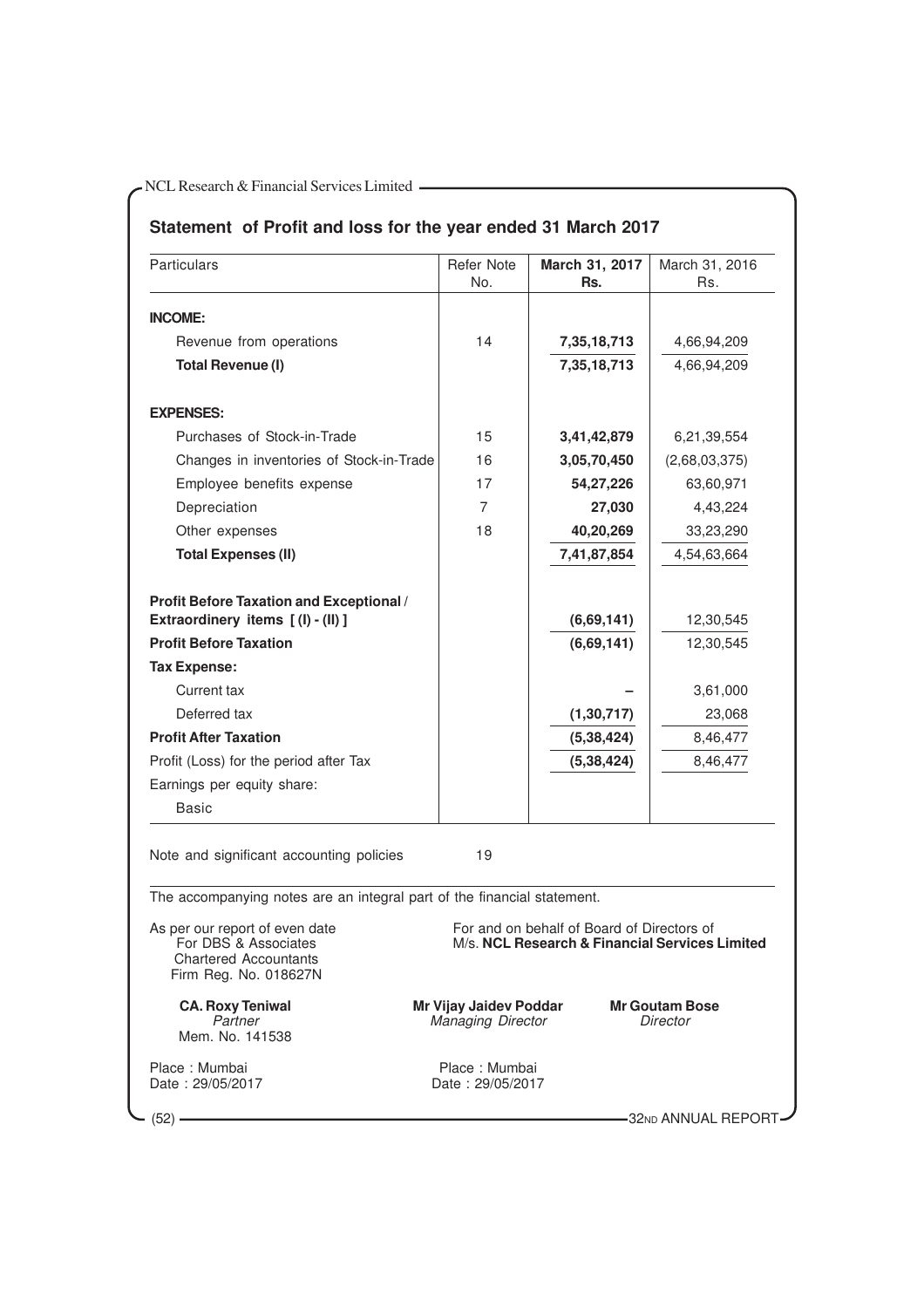# **Cash Flow Statement for the year ended 31st March 2017**

| <b>Particulars</b>                                                          |             | 31st March, 2017<br>(Rs.) | 31st March, 2016<br>(Rs.) |
|-----------------------------------------------------------------------------|-------------|---------------------------|---------------------------|
| A.Cash Flow from Operating Activities                                       |             |                           |                           |
| Net Profit before tax and extraordinary Items                               |             | (6,69,141)                | 12,30,545                 |
| Adjustments for                                                             |             |                           |                           |
| Depreciation                                                                |             | 27,030                    | 4,43,224                  |
| Operating profit before working capital charges                             | T           | (6, 42, 110)              | 16,73,769                 |
| Adjustments for Capital Changes                                             |             |                           |                           |
| Decrease (Increase) in Trade and other Receivables                          |             | 21,43,725                 | 27,56,275                 |
| Decrease (Increase) in Loan & Advances                                      |             | 2,61,67,465               | 3,51,26,506               |
| Decrease (Increase) in Trade Payable                                        |             | 5,73,980                  | (34, 99, 760)             |
| Decrease (Increase) in other current liabilities & Provisions               |             | 32,505                    | (4, 81, 049)              |
| Increase in Current Investment                                              |             | (6, 25, 00, 000)          |                           |
| Decrease (Increase) in Fixed Deposits                                       |             |                           |                           |
| Decrease (Increase) in Other Advances                                       |             | (34, 24, 921)             | (45, 56, 169)             |
| <b>Cash Generated From Operations</b>                                       | Ш           | (3,70,07,246)             | 2,93,45,803               |
| Net Cash From Operating Activities                                          | ŀШ          | (3,76,49,356)             | 3,10,19,572               |
| Income Tax Adjustments                                                      | ⊪           |                           | 3,61,000                  |
| Cash Flow before Extra-Ordinary Items                                       | $  +  +   $ | (3,76,49,356)             | 3,06,58,572               |
| Extra Ordinary Items                                                        |             | (37, 186)                 | 9,48,673                  |
| Net Cash Flow From Operating Activities<br>$[1 + 11 + 11]$                  | A           | (3,76,86,542)             | 3, 16, 07, 245            |
| B. Cash Flow from Investing Activities<br>Purchase / (Sale) of Fixed Assets |             |                           |                           |
| Decrease / (Increase) in Investments                                        |             | 3,05,70,450               | (2,68,03,375)             |
| Net Cash from Investing Activities                                          | B           | 3,05,70,450               | (2,68,03,375)             |
| C. Cash Flow From Financing Activities                                      |             |                           |                           |
| Proceeds from Preferential Issue                                            |             |                           |                           |
| Net Cash used in Financing Activities                                       | C           |                           |                           |
| D. Net Increase in Cash & Cash Equivalents                                  | D           | (71, 16, 092)             | 48,03,870                 |
| Opening Balance of Cash & Cash Equivalents                                  |             | 1,67,84,315               | 1,19,80,445               |
| E. Closing Balance of Cash & Cash Equivalents                               |             | 96,68,223                 | 1,67,84,315               |

The accompanying notes are an integral part of the financial statement.

Chartered Accountants Firm Reg. No. 018627N

Mem. No. 141538

Place : Mumbai **Place : Mumbai Place : Mumbai Place : Mumbai** Place : Mumbai Place : 29/05/2017

As per our report of even date For and on behalf of Board of Directors of<br>For DBS & Associates M/s. **NCL Research & Financial Services M/s. NCL Research & Financial Services Limited** 

**CA. Roxy Teniwal Mr Vijay Jaidev Poddar Mr Goutam Bose** Managing Director

Date : 29/05/2017 Date : 29/05/2017

32ND ANNUAL REPORT (53)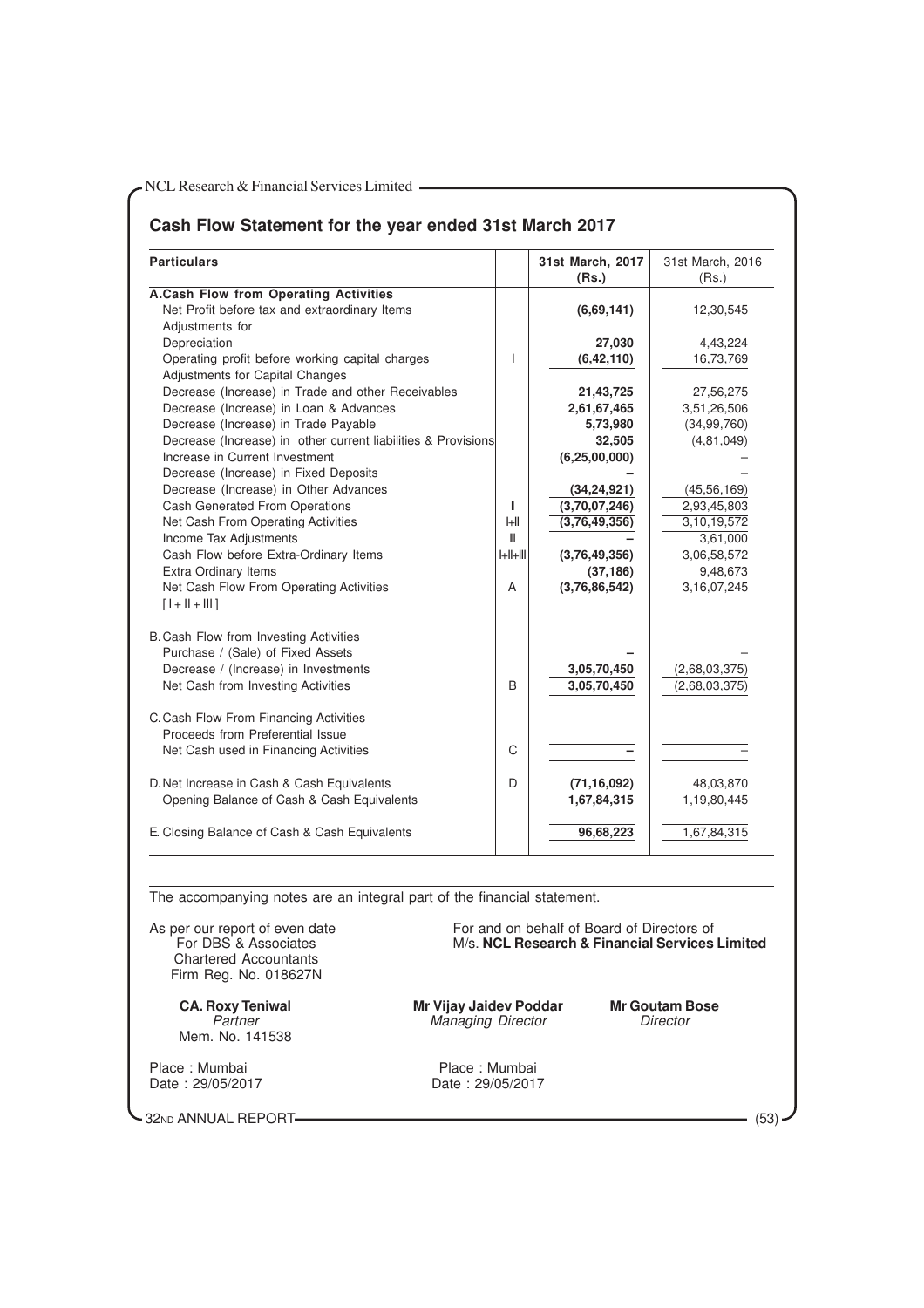# **II Schedules Forming part of Notes on Accounts**

**NOTE 1.1 : SHARE CAPITAL**

**1.1 : Each class of Shares Capital Authorised shares** 15,00,00,000 (15,00,00,000) 31 March 2016) equity shares of Rs. 2/- Each **Issued,Subscribed and Paid up** 14,54,25,000 (14,54,25,000 31 March 2016) equity shares of Rs.2/- each **Total 29,08,50,000 29,08,50,000 29,08,50,000** 

| Rs                           | 31st March, 2017 31st March, 2016<br>Вs |
|------------------------------|-----------------------------------------|
| 30,00,00,000                 | 30,00,00,000                            |
| 29,08,50,000<br>20 US EU UUU | 29,08,50,000<br>20 UP EN UUU            |

# **1.2 : A reconciliation of the number of shares outstanding at the beginning and at the end of the reporting period;**

| <b>Particulars</b>                 | <b>31st March 2017</b> |              | 31st March 2016 |              |
|------------------------------------|------------------------|--------------|-----------------|--------------|
|                                    | No.                    | Rs.          | No.             | Rs           |
| Shares outstanding at the          |                        |              |                 |              |
| beginning of the year              | 14,54,25,000           | 29,08,50,000 | 14,54,25,000    | 29,08,50,000 |
| Shares Issued during the year      |                        |              |                 |              |
| Shares bought back during the year |                        |              |                 |              |
| Shares outstanding at the end      |                        |              |                 |              |
| of the year of Rs. 2/- each        | 14,54,25,000           | 29,08,50,000 | 14,54,25,000    | 29,08,50,000 |

#### **Note 2 : RESERVES AND SURPLUS**

|                                                              | <b>31st March, 2017</b> 31st March, 2017 |              |
|--------------------------------------------------------------|------------------------------------------|--------------|
| <b>Particulars</b>                                           | <b>Rs</b>                                | Rs           |
| Securities Premium (As Per Last Balance Sheet)               | 29,03,20,000                             | 29,03,20,000 |
| Less: Bonus Shares issued 4:1                                |                                          |              |
|                                                              | 29,03,20,000                             | 29,03,20,000 |
| <b>General Reserves</b>                                      |                                          |              |
| Opening Balance                                              | 1,60,00,000                              | 1,60,00,000  |
| (+) Profit & Loss Appropriation                              |                                          |              |
| (+) Current Year Transfer                                    |                                          |              |
| Closing Balance                                              | 1,60,00,000                              | 1,60,00,000  |
| Special Reserve - NBFC Fund (As per Last Balance Sheet)      | 43,51,851                                | 41,82,556    |
| Add: transfer from surplus during the year                   |                                          | 1,69,295     |
|                                                              | 43,51,851                                | 43,51,851    |
| Surplus in the statement of profit and loss                  |                                          |              |
| Balance as per last financial statements                     | 1,57,84,851                              | 1,41,58,997  |
| (+) Net Profit for the current year                          | (5, 38, 424)                             | 8,46,477     |
| (-) Transfer to Statutory Reserves 20% of above              |                                          | 1,69,295     |
| (-) Transfer to Contingent Provision against Standard Assets | 37,186                                   | (9, 48, 673) |
| 0.25% on Loans                                               |                                          |              |
| (-) Adjustment of fixed assets whose useful life is Nil      |                                          |              |
| Net surplus in the statement of profit and loss              | 1,52,09,242                              | 1,57,84,851  |
| Total reserves and surplus                                   | 32,58,81,093                             | 32,64,56,703 |
| *Note Special Reserve                                        |                                          |              |

In terms of section 45IC of Reserve Bank of India Act 1934 20% of profit after tax have been transfer to statuory reserve

(54) **32ND ANNUAL REPORT-**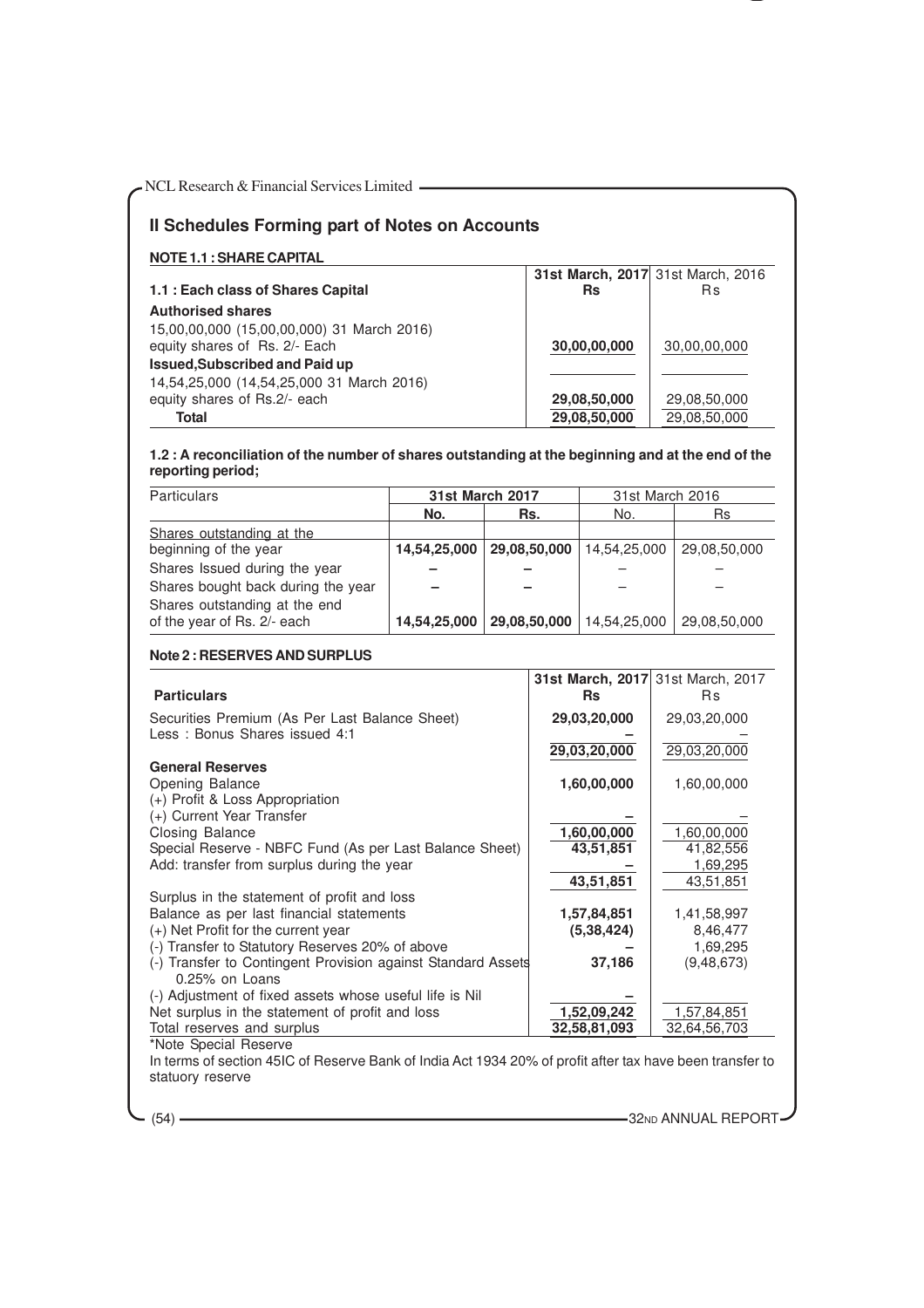|                                                                                                                                   | 31st March, 2017 31st March, 2017 |                  |
|-----------------------------------------------------------------------------------------------------------------------------------|-----------------------------------|------------------|
| <b>Particulars</b>                                                                                                                | <b>Rs</b>                         | <b>Rs</b>        |
| Opening Deferred tax Liability                                                                                                    | (2, 27, 098)                      | (2,50,166)       |
| Add: Deferred Tax Asset                                                                                                           |                                   |                  |
| 1. Fixed Asset : Impect of difference in tax depreciation<br>and depreciation/amortization charged for the<br>financial reporting |                                   |                  |
| Gross deferred tax asset (A)                                                                                                      |                                   |                  |
| Less: Deferred Tax Liability                                                                                                      |                                   |                  |
| 1. On the Difference Between Book balance &<br>Tax Balance of Fixed Assets                                                        | 62,160                            | 39,415           |
| 2. On Expenditure deferred in books but allowable<br>for income tax                                                               | (2, 13, 210)                      | (2,66,513)       |
| 3. On Loss during the year                                                                                                        | (2,06,765)                        |                  |
| Gross deferred tax liabilities (B)                                                                                                | (3,57,815)                        | (2, 27, 098)     |
| Net deferred tax liability created during the year (A-B)                                                                          | 1,30,717                          | (23,068)         |
| <b>Closing balance</b>                                                                                                            | (3,57,815)                        | (2, 27, 098)     |
|                                                                                                                                   |                                   |                  |
| <b>Particulars</b>                                                                                                                | <b>Rs</b>                         | Rs               |
| Other than Acceptance                                                                                                             | 9,02,500                          | 3,28,520         |
| <b>Total</b>                                                                                                                      | 9,02,500                          | 3,28,520         |
| <b>NOTE 5 : OTHER CURRENT LIABILITIES</b>                                                                                         |                                   |                  |
|                                                                                                                                   | 31st March, 2017 31st March, 2017 |                  |
| <b>Particulars</b>                                                                                                                | Rs                                | Rs               |
| Other Payables                                                                                                                    |                                   |                  |
| a) Statutory Remittance                                                                                                           | 48,850                            | 50,874           |
| Others<br>b)                                                                                                                      |                                   |                  |
| <b>Total</b>                                                                                                                      | 48,850                            | 50,874           |
| <b>NOTE 6: SHORT TERM PROVISIONS</b>                                                                                              |                                   |                  |
|                                                                                                                                   | 31st March, 2017                  | 31st March, 2017 |
| <b>Particulars</b>                                                                                                                | <b>Rs</b>                         | Rs               |
| Provisions Salary & Expenses                                                                                                      | 50,865                            | 53,522           |
| Provisions Income Tax (Net)                                                                                                       | (79, 81, 090)                     | (45, 56, 169)    |
| Contingent Provision against Standard Assets                                                                                      | 12,09,801                         | 11,72,615        |
| <b>Total</b>                                                                                                                      | 12,60,666                         | 12,26,137        |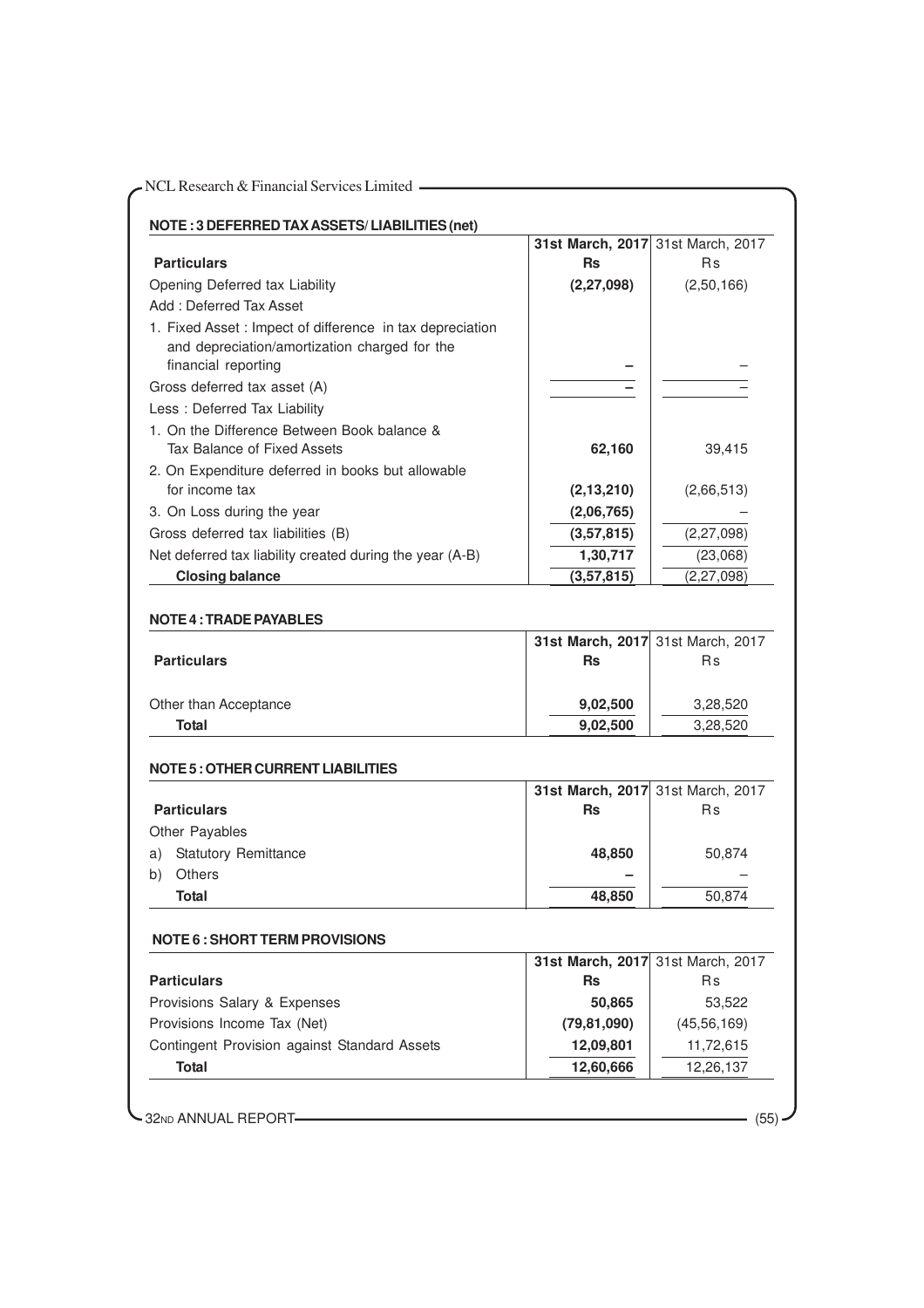|                        |                  |                                    |           | Gross Block                     |                                  |                     |                     |                                | Depreciation                                       |                |                     |                     | Net Block           |
|------------------------|------------------|------------------------------------|-----------|---------------------------------|----------------------------------|---------------------|---------------------|--------------------------------|----------------------------------------------------|----------------|---------------------|---------------------|---------------------|
| Sr Particulars         | life<br>Useful I | Depreciation 01.04.2016<br>Rate of | As on     | Additions<br>the Year<br>During | Deductions<br>During<br>the Year | As on<br>31.03.2017 | As on<br>01.04.2016 | Deprecation<br>for the<br>year | Adjustment   Deductions<br>in ratained<br>earnings |                | As on<br>31.03.2017 | As on<br>31.03.2017 | As on<br>31.03.2016 |
|                        |                  | Rδ                                 | Ra        | Rã                              | Rδ                               | RS                  | Rs                  | Rs                             | Rs                                                 | Rs             | Rs                  | Rs                  | Rs                  |
| Tangible Assets-Owned  |                  |                                    |           |                                 |                                  |                     |                     |                                |                                                    |                |                     |                     |                     |
| 1 Computer             | 3 years          | 0.00%                              | 11,14,500 |                                 |                                  | 11,14,500           | 11,14,500           |                                | $\mathbf{I}$                                       | $\overline{1}$ | 11,14,500           | $\overline{1}$      |                     |
| Computer<br>$\sim$     | 3 years          | 31.67%                             | 85,350    | I                               | I                                | 85,350              | 31,472              | 27,030                         | I                                                  | 58,502         | 26,848              | 53,878              |                     |
| Computer<br>က          | 3 years          | 31.67%                             | 22,44,000 | Ï                               | I                                | 22,44,000           |                     | 20,19,600                      | I                                                  | Ï              | 20,19,600           | 2,24,400            | 2,24,400            |
| CURRENT YEAR (RUPEES)  |                  |                                    | 34,43,850 | $\overline{1}$                  | I                                | 34,43,850           | 31,65,572           | 27,030                         | $\mathbf{I}$                                       | $\mathbf{I}$   | 31,92,602           | 2,51,248            | 2,78,278            |
| PREVIOUS YEAR (RUPEES) |                  |                                    | 34,43,850 | $\overline{\phantom{a}}$        | $\overline{\phantom{a}}$         | 34,43,850           | 27,22,348           | 4,43,224                       | $\overline{\phantom{a}}$                           | I              | 31,65,572           | 2,78,278            | 7,21,502            |

(56) 32ND ANNUAL REPOR T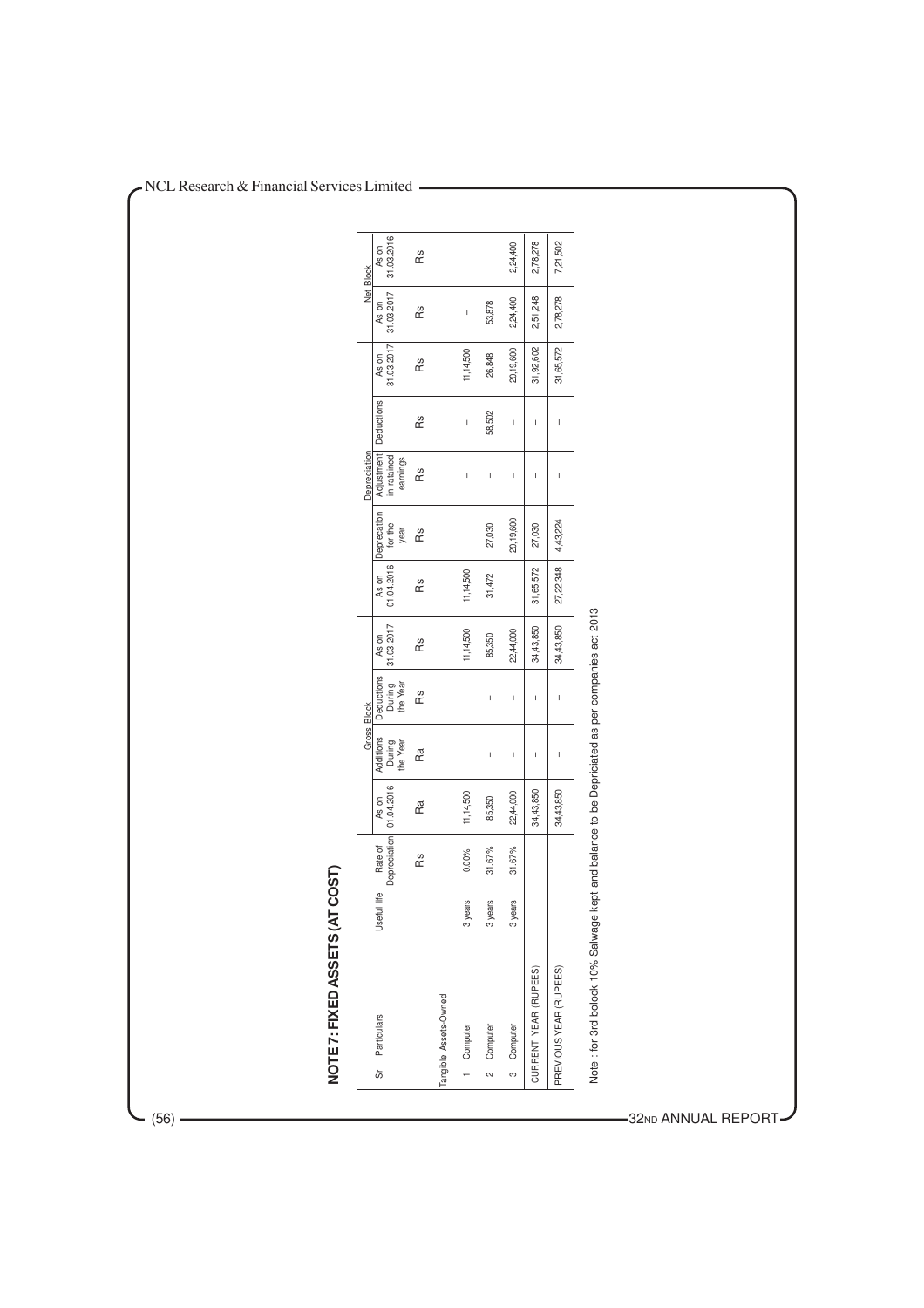| <b>NOTE 8</b>                                                                                                                          |             |                                                |           |                                              |
|----------------------------------------------------------------------------------------------------------------------------------------|-------------|------------------------------------------------|-----------|----------------------------------------------|
| <b>DETAILS OF INVENTORIES</b>                                                                                                          |             |                                                |           |                                              |
| Sl. Description<br>No.                                                                                                                 | <b>QNTY</b> | As on 31st March 2017<br><b>VALUE</b>          | QNTY      | As on 31st March 2016<br>VALUE               |
|                                                                                                                                        | <b>Nos</b>  | Rs                                             | Nos       | <b>Rs</b>                                    |
| QUOTED<br>A.                                                                                                                           |             |                                                |           |                                              |
| Life Line Drugs & Pharma Ltd.<br>1.                                                                                                    | 38,000      | 51,07,200                                      | 38,000    | 51,07,200                                    |
| Jackson Investment Limited<br>2                                                                                                        | 65,000      | 2,55,450                                       |           |                                              |
| Ojas Asset Ltd<br>3                                                                                                                    |             |                                                | 13,98,000 | 3,08,25,900                                  |
| <b>TOTAL(A)</b>                                                                                                                        | 1,03,000    | 53,62,650                                      | 14,36,000 | 3,59,33,100                                  |
| <b>UNQUOTED</b><br>В.                                                                                                                  |             |                                                |           |                                              |
| <b>TOTAL(B)</b>                                                                                                                        |             |                                                |           |                                              |
| GRAND TOTAL (A+B)                                                                                                                      | 1,03,000    | 53,62,650                                      | 14,36,000 | 3,59,33,100                                  |
|                                                                                                                                        |             | <b>Rs</b>                                      |           | <b>Rs</b>                                    |
| <b>Total</b>                                                                                                                           |             | 53,62,650<br>53,62,650                         |           | 3,59,33,100<br>3,59,33,100                   |
|                                                                                                                                        |             |                                                |           |                                              |
|                                                                                                                                        |             | 31st March, 2017 31st March, 2017<br><b>Rs</b> |           | R <sub>S</sub>                               |
|                                                                                                                                        |             | 6,25,00,000                                    |           |                                              |
| Stock in Trade<br><b>NOTE 10: CURRENT INVESTMENT</b><br><b>Particulars</b><br>Pitti Holdings Private Limited<br>6250000 Shares @10each |             |                                                |           |                                              |
| <b>Total</b>                                                                                                                           |             | 6,25,00,000                                    |           |                                              |
|                                                                                                                                        |             |                                                |           |                                              |
| <b>NOTE 11:</b>                                                                                                                        |             | 31st March, 2017                               |           |                                              |
|                                                                                                                                        |             | <b>Rs</b>                                      |           | Rs                                           |
| Other Trade Receivables                                                                                                                |             | 1,75,93,507                                    |           | 1,80,93,507                                  |
| <b>Particulars</b><br><b>Total</b>                                                                                                     |             | 1,75,93,507                                    |           | 31st March, 2017<br>16,43,725<br>1,97,37,232 |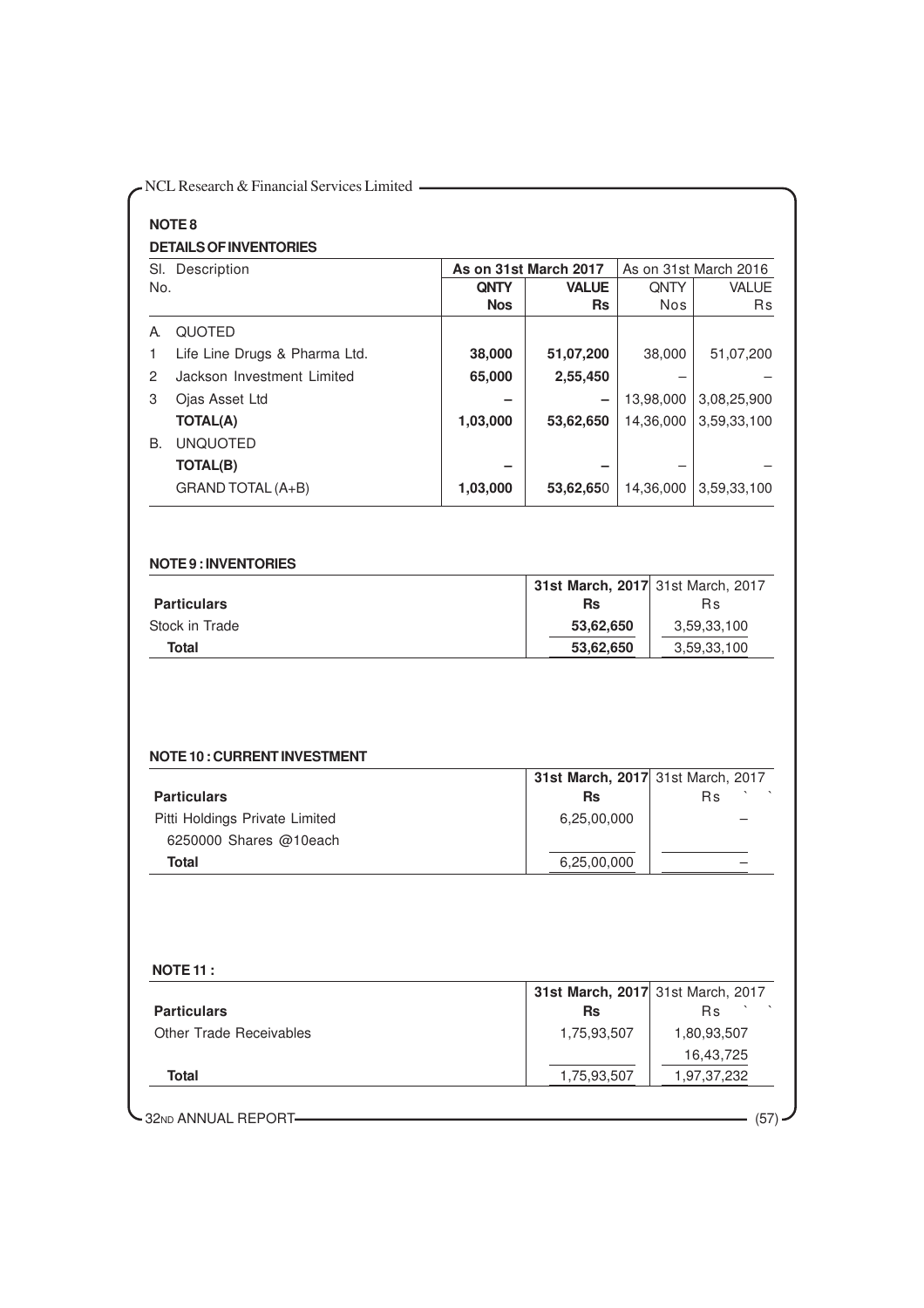|                                                |                 | 31st March, 2017 31st March, 2017 |
|------------------------------------------------|-----------------|-----------------------------------|
| <b>Particulars</b>                             | <b>Rs</b>       | <b>Rs</b>                         |
| Balances with banks                            |                 |                                   |
| This includes:                                 |                 |                                   |
| i) In current accounts                         |                 |                                   |
| ICICI Bank - 000405103048                      |                 |                                   |
| ICICI Bank - 000405106010                      |                 | 9,358                             |
| Fixed Deposit(Maturity less then 3 months)     |                 |                                   |
| Yes Bank- 000483900003508                      | 61,65,082       | 1,31,35,342                       |
| Cash on hand                                   | 35,03,141       | 36,39,615                         |
| <b>Total</b>                                   | 96,68,223       | 1,67,84,315                       |
|                                                |                 |                                   |
|                                                |                 | 31st March, 2017 31st March, 2017 |
|                                                | <b>Rs</b>       | <b>Rs</b>                         |
| Prapaid Expenses                               |                 |                                   |
| Unsecured, considered good                     | 1,08,181        | 1,10,000                          |
| <b>Others</b>                                  |                 |                                   |
| Unsecured, considered good                     | 51,51,20,396    | 57,64,12,548                      |
| <b>Particulars</b><br><b>Total</b>             | 51, 52, 28, 577 | 54, 13, 96, 042                   |
|                                                |                 |                                   |
| <b>NOTE 13.: SHORT-TERM LOANS AND ADVANCES</b> |                 |                                   |
| <b>NOTE 14: REVENUE FROM OPERATIONS</b>        |                 | 31st March, 2017 31st March, 2017 |

| <b>Particulars</b>           | <b>Rs</b>   | <b>Rs</b>   |  |
|------------------------------|-------------|-------------|--|
| Interest on loans given      | 4,08,42,246 | 4,08,33,272 |  |
| Interest on Fixed Deposits   |             | 1.074       |  |
| Sale of Shares & Commodities |             |             |  |
| Sale of Shares               | 3,26,76,467 | 58,59,863   |  |
| F&O Profit/Loss              |             |             |  |
| Total                        | 7,35,18,713 | 4,66,94,209 |  |

| NOTE 15 : PURCHASES OF STOCK IN TRADE |  |
|---------------------------------------|--|
|                                       |  |

|                    | 31st March, 2017 31st March, 2017 |             |
|--------------------|-----------------------------------|-------------|
| <b>Particulars</b> | Rs                                | <b>Rs</b>   |
| Purchase of Shares | 3,41,42,879                       | 6,21,39,554 |
| Total              | 3,41,42,879                       | 6,21,39,554 |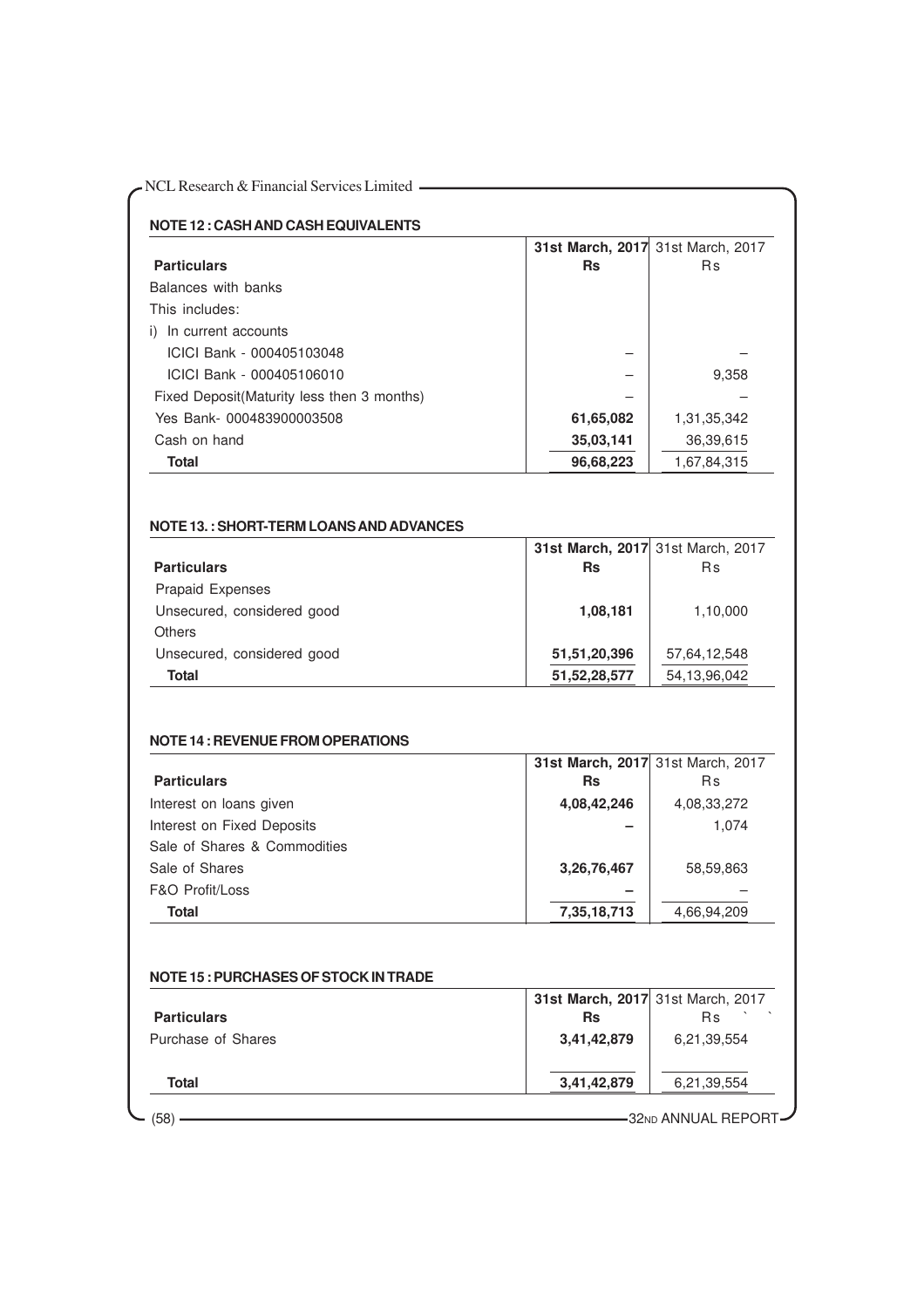# **NOTE 16 : CHANGES IN INVENTORIES OF FINISHED GOODS WORK-IN-PROGRESS AND STOCK-IN-TRADE**

|                                            |             | 31st March, 2017 31st March, 2017       |
|--------------------------------------------|-------------|-----------------------------------------|
| <b>Particulars</b>                         | <b>Rs</b>   | Rs                                      |
| Closing Stock of Shares                    | 53,62,650   | 3,59,33,100                             |
| Opening Stock of Shares                    | 3,59,33,100 | 91,29,725                               |
| Total                                      | 3,05,70,450 | (2,68,03,375)                           |
|                                            |             |                                         |
| NOTE 17 : EMPLOYEE BENEFITS EXPENSE        |             |                                         |
| <b>Particulars</b>                         | <b>Rs</b>   | 31st March, 2017 31st March, 2017<br>Rs |
| Salaries                                   |             |                                         |
| Salary to staff                            | 50,18,897   | 58,55,725                               |
| <b>Staff Welfare</b>                       | 4,08,329    | 5,05,246                                |
| <b>Total</b>                               | 54,27,226   | 63,60,971                               |
|                                            |             |                                         |
| <b>NOTE 18: OTHER EXPENSES</b>             |             |                                         |
|                                            |             | 31st March, 2017 31st March, 2017       |
| <b>Particulars</b>                         | <b>Rs</b>   | Rs                                      |
| <b>Advertisement Expenses</b>              | 1,10,085    | 1,27,700                                |
| <b>Audit Fees</b>                          | 25,000      | 64,120                                  |
| <b>Bank Charges</b>                        | 5,414       | 18,406                                  |
| Book & Periodicals                         | 27,590      | 26,170                                  |
| <b>Business Promotion Expenses</b>         | 1,41,560    | 50,133                                  |
| Commission & Brokerage                     | 9,50,000    | 3,00,000                                |
| <b>Communication Expenses</b>              | 3,99,592    | 2,42,793                                |
| Donation 80G                               |             | 50,000                                  |
| <b>Electicity Charges</b>                  | 43,290      | 47,297                                  |
| General Expenses                           | 2,70,970    | 2,30,436                                |
| Internet Expenses                          | 64,190      | 74,626                                  |
| Postage and telegram                       | 70,930      | 60,466                                  |
| Printing & Stationery                      | 1,29,920    | 80,952                                  |
| Professional & Registrar Fess              | 3,27,750    | 4,82,891                                |
| Registration fees                          |             | 2,250                                   |
| Rent                                       | 2,03,819    | 2,06,000                                |
| Repairs & Maintainance -Computers          | 69,815      | 61,850                                  |
| Repairs & Maintainance - General           | 1,24,925    | 66,689                                  |
| <b>ROC filing Fees</b>                     | 17,900      | 3,20,900                                |
| Stock Exchange & Other Regulatory Expenses | 4,08,568    | 4,02,170                                |
| Travelling & Conveyanc Expenses            | 6,28,951    | 4,07,441                                |
| <b>Total</b>                               | 40,20,269   | 33,23,290                               |

-32ND ANNUAL REPORT (59)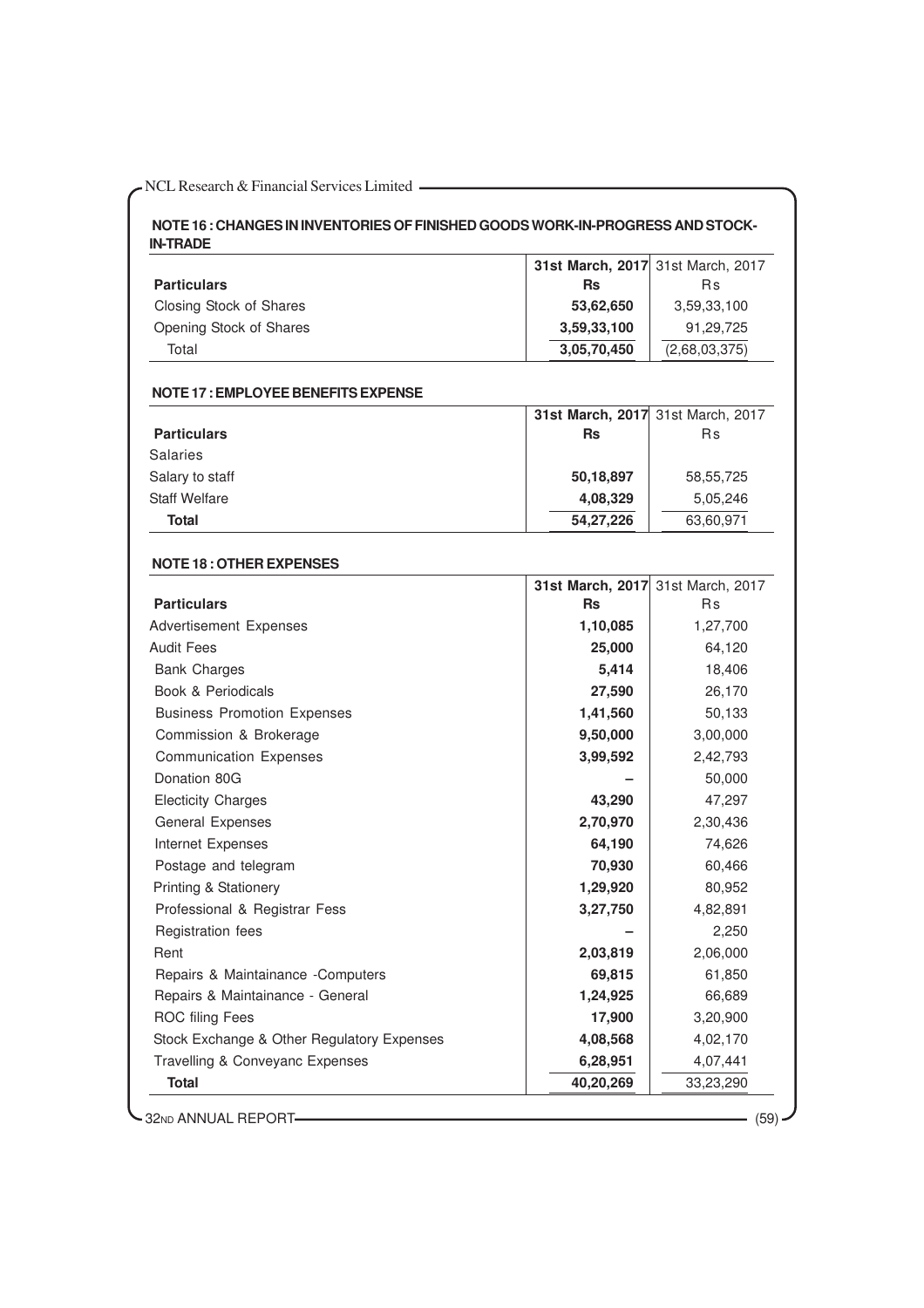| <b>NOTE 18.1 : PAYMENT TO AUDITOR</b> |                                   |        |  |  |  |
|---------------------------------------|-----------------------------------|--------|--|--|--|
|                                       | 31st March, 2017 31st March, 2017 |        |  |  |  |
| <b>Particulars</b>                    | Rs                                | Rs     |  |  |  |
| As Auditor:                           |                                   |        |  |  |  |
| <b>Statutory Audit Fees</b>           | 25,000                            | 64,120 |  |  |  |
| Total                                 | 25,000                            | 64.120 |  |  |  |

## **19 SIGNIFICANT ACCOUNTING POLICIES**

#### **19.01 Basis of accounting and preparation of financial statements**

These financial statements have been prepared to comply with the Generally Accepted Accounting Principles in India (Indian GAAP), including the Accounting Standards notified under the relavant provisions of the Companies Act, 2013.The financial statements are prepared on accrual basis under historical cost convention. The financial statements are presented in Indian Rupees.

#### **19.02 Tangible Fixed Assets**

- i "Fixed Assets are stated at cost less depreciation, Cost comprises the purchase price and any attributable cost of bringing the assets to working condition for its intended use."
- ii "Expenditure, for additions improvements and renewals are capitalised and expenditure for maintenance & repairs are charged to the Profit & Loss account. When assets are sold or discarded, their cost and accumulated depreciation is removed from the account & any gain or loss, resulting from their disposal is included in the Profit & loss account."

## **19.03 Depreciation and Amortisation**

During the year, the Company has used its method of charging depreciation on Straight Line Method. Depreciation is provided using the Straight Line Method Method at the rates and in the manner specified in schedule II to the Companies Act 2013. Depreciation on additions/ deletions during the year is provided on a pro-rata basis from the date of addition/up to the date of deletion.

#### **19.04 Revenue Recognition**

- i " Income are accounted on accrual basis."
- ii "Expenses other than Interest are net of recoveries, wherever applicable."

#### **19.05 Employee Benefits**

"The company provides for unutilised leave benefits on the basis of the last salary drawn and the leave balance available to the credit of the employee on the last date of the year."

# **19.06 Segment Reporting**

The Company identifies primary segments based on the dominant source, nature of risks and returns and the internal organsiation and management structure.The operating segments are the segments for which separate financial information available and for which operating profit/Loss amounts are evaluated regularly by the executive Management in deciding how to allocate resources in assessing performance.

(60) **32ND ANNUAL REPORT** 60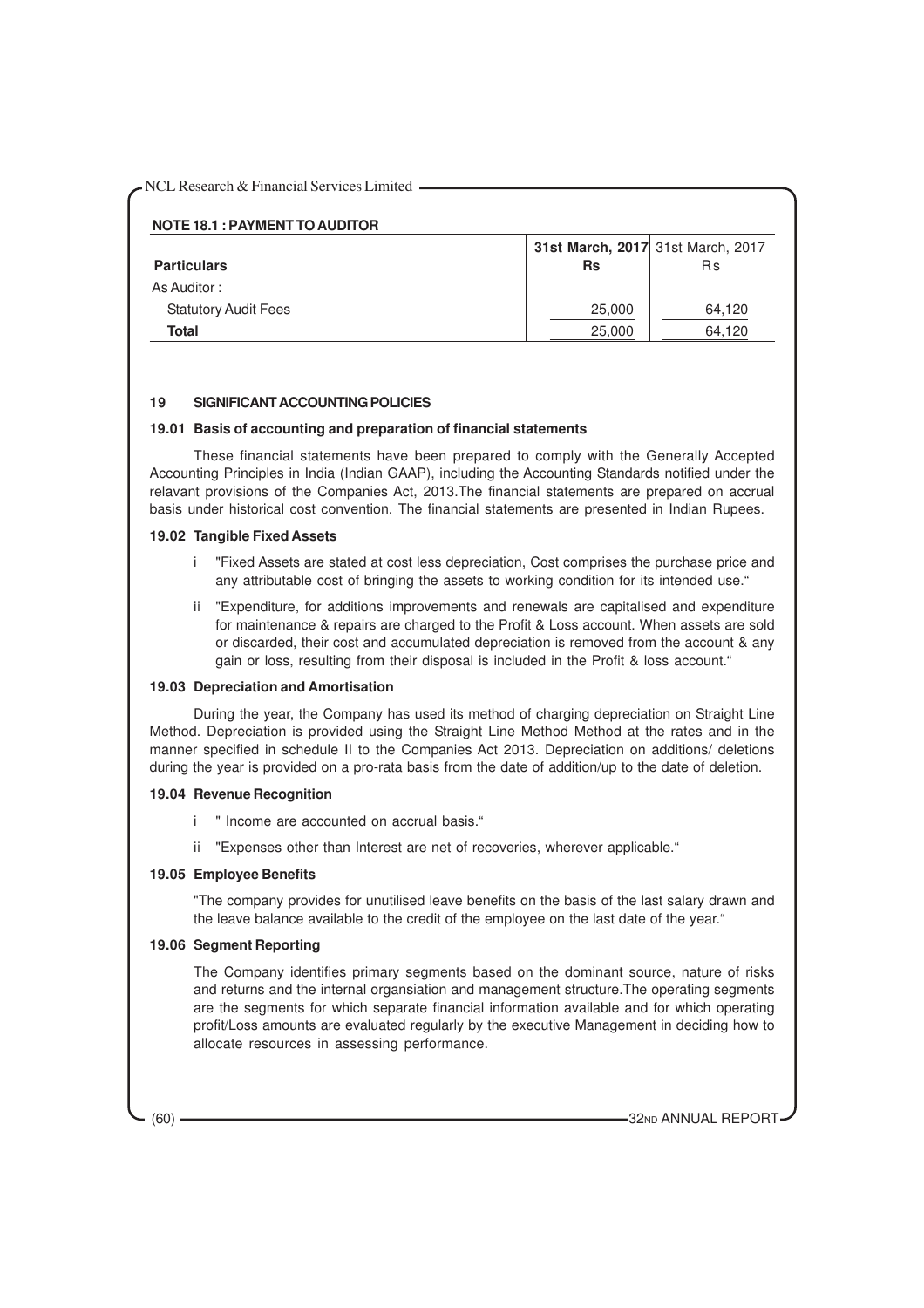The accounting policies adopted for segment reporting are in line with the accounting policies of the company. Segment revenue,segment expenses,segment assests and Segment liabilities have been identified to segments on the basisi of their relationship to the operating activities of the segment.

Inter-segment revenue is accounted on the basis of transcation which are primarly determined based on market /fair value factors.

Revenue expenses, assets and liabilities which relate to the company as a whole and are not allocable to segments on reasonable basis have been included under "unallocated revenue/ expenses/assets/liabilities".

#### **19.07 Taxes on Income**

- i "Income tax payable for the year is determined in accordance with the provisions of the Income Tax Act, 1961."
- ii "Deferred tax expense or benefit is recognized on "timing difference" being the difference between taxable income and accounting income that originate in one period and are capable of reversal in one or more subsequent periods. Deferred tax assets and liabilities are measured using the tax rates and laws that are enacted or substantively enacted as on the balance sheet date."" Deferred tax assets in respect of unabsorbed depreciation and carry forward of losses are recognized only to the extent that there is virtual certainty that sufficient taxable income will be available to realize these assets. All other deferred tax assets are recognized only to the extent that there is a reasonable certainty that sufficient future taxable income will be available to realize these assets.""

#### **19.08 Inventories**

Inventory are valued as under :

Trading in Shares - At Cost or Net Realisable Value Whichever is lower.

#### **19.09 Impairment of Assets**

"At each balance sheet date, the Company reviews the carrying amounts of its fixed assets to determine whether there is any indication that those assets suffered an impairment loss. If any such indication exists, the recoverable amount of the assets is estimated in order to determine the extent of impairment loss."" Recoverable amount is the higher of an asset's net selling price and value in use. In assessing value in use, the estimated future cash flows expected from the continuing use of the asset from its disposal are discounted to their present value using pre tax discount rate that reflects the current market assessments of time value of money and the risks specific to the asset."" An impairment loss is charged to Profit and Loss Account in the year in which an asset is identified as impaired. Reversal of impairment loss is recognized immediately as income in the profit and loss account."

#### **19.10 Provisions and Contingencies**

Provisions involving substantial degree of estimation in measurement are recognized when there is present obligation as a result of past events and it is probable that there will be an outflow of resources. Contingent Liabilities are not recognized but are disclosed by way of Notes to Accounts. Contingent Assets are neither recognized nor disclosed in the Financial Statements.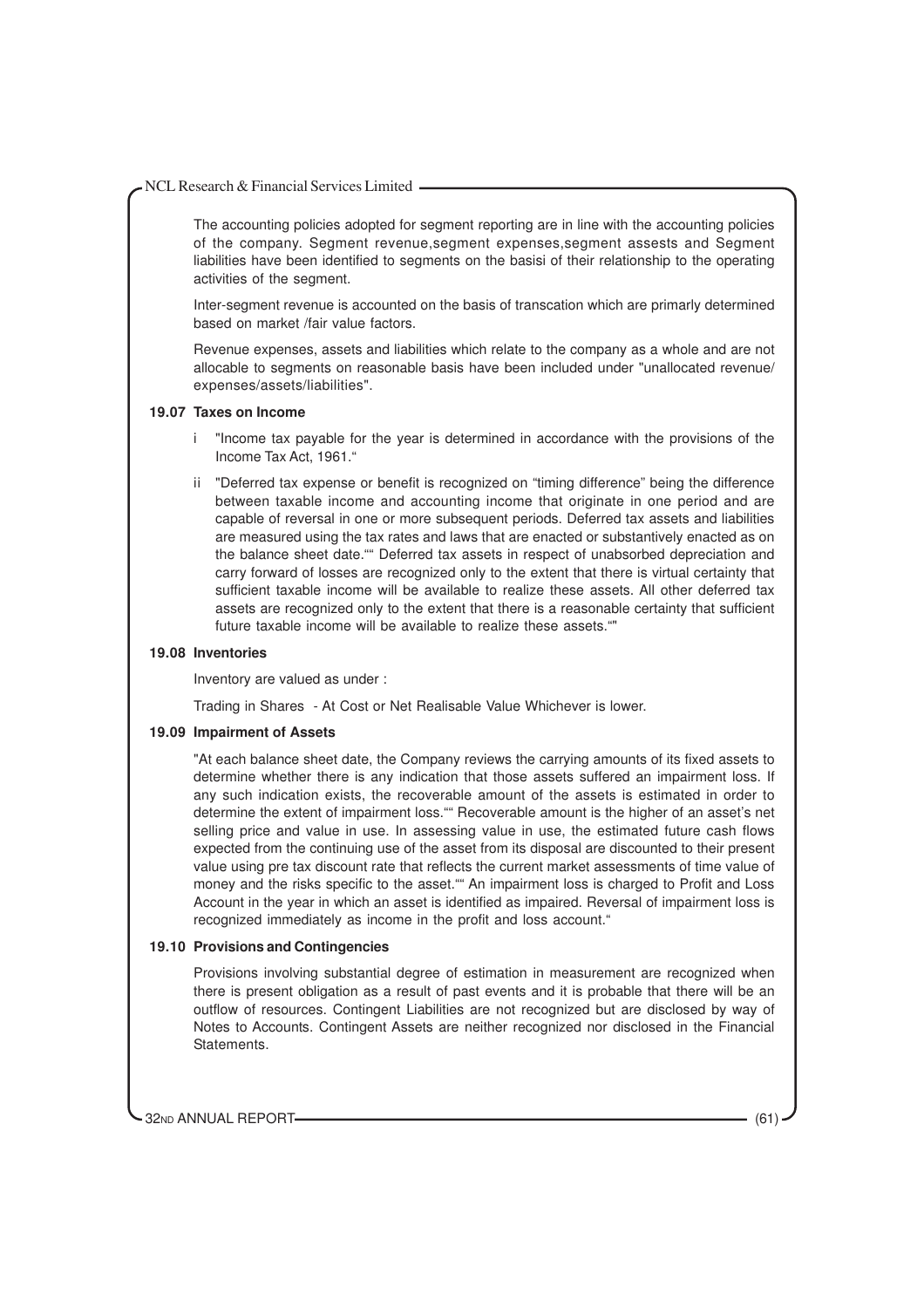### **19.11 Cash Flow Statement**

Cash Flows are reported using the indirect method, where by profit / loss before extra ordinery item and tax is adjusted for the effets of the transactions of Non cash nature and andy deferrals or accruals of past or futuer cash receipts or payments. Cash flow from Opetrating , Investing and Financial activities of the company are segregated based on the availalble information.

- 19.12 "Material events occurring after Balance Sheet date and till the date of signing of accounts are taken into cognizance."
- 19.13 Information as required in terms of paragraph 13 of Non Banking Financial (Non Deposit accepting or holding) Companies Prudential Norms (Reserve Bank) Directions, 2007 is given in separate annexure.

## **"Notes on Accounts:"**

- 19.14 The profit and Loss Account for the year includes certain expenses which are supported only by internal vouchers duly approved as per authorised limits assigned at each levels and in some cases third party evidence/invoices are not available. The board of Directors of the Company has approved such expenses as in the opinon of the Board of Directors, the company has incured such expenses wholly and exclusively attributable to the business if the company and the nature of such expenses are consistent with the previous years.
- 19.15 During the year, the Company has incurred certain expenditure of revenue nature, adequate supportings in respect of some of them are not available, however in the opinion of the Board of Directors of the Company, the same is wholly and exclusively attributale to the business of the Company.
- 19.16 "In the opinion of the Board, the Current Assets, Sundry Debtors, Sundry Creditors, Loans & Advances have a value on realisation in the ordinary course of business at least equal to the amount at which they are stated in the Financial Statements. The balances thereof are as per Books of Accounts only."

# **19.17 Segment reporting**

- A] Primary Segment Reporting (by Business Segements)
	- i The Company's business segments are identified as Commodity Trascation, Invesment in Shares & Securities and money lending Activities
	- ii The accounting polices used in the preparation of the financial statement of the Company are also applied for segment reporting.
	- iii Segment revenures, expenses, assets and liabilities are those , which are directly attribute to the segment or are allocated on an appropriate basis. Corporate and other revenues, expenses, assets and liabilities to the extent not allocable to segments are disclosed in the reconciliation of reportable segments with the financials.
	- iv Figures in brackets are in respect of the previous year.

(62) **32ND ANNUAL REPORT** 32ND ANNUAL REPORT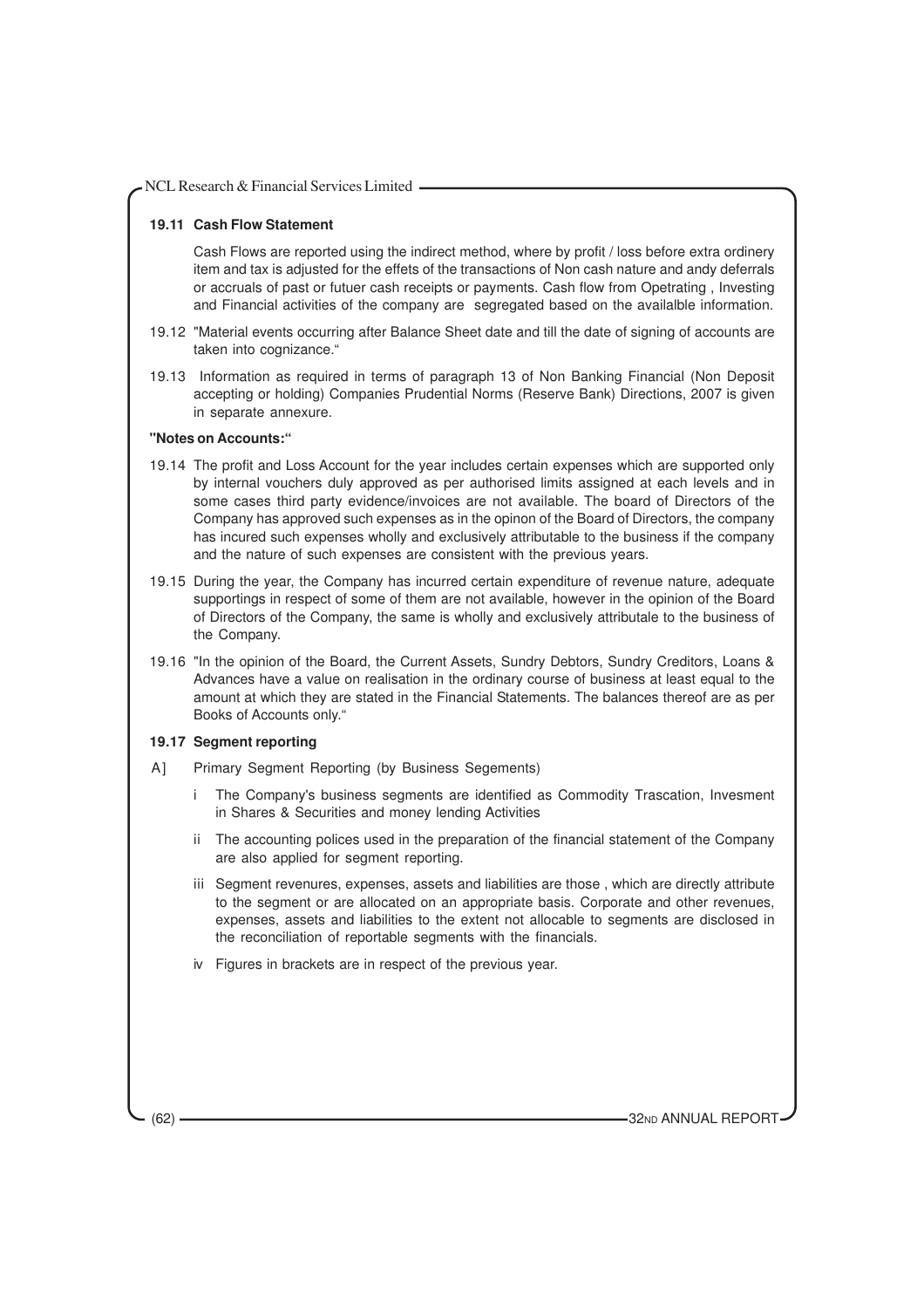v Segment Revenues, result and other Information.

| Particulars                           | Money             | Dealing in    | Commodities | Consolidated |
|---------------------------------------|-------------------|---------------|-------------|--------------|
|                                       | Lending,          | Shares &      |             |              |
|                                       | <b>Activities</b> | Securities    |             |              |
| Revenue                               |                   |               |             |              |
| <b>External Income</b>                |                   |               |             |              |
| (Net of Expenses)                     | 4,08,42,246       | (3,20,36,862) |             | 88,05,384    |
|                                       | (4,08,33,272)     | (2,94,76,316) |             | 1,13,56,956  |
| Intersegment Income                   |                   |               |             |              |
| <b>Total Revenue</b>                  | 4,08,42,246       | (3,20,36,862) |             | 88,05,384    |
|                                       | (4,08,33,272)     | (2,94,76,316) |             | 1,13,58,030  |
| <b>Segment Result</b>                 |                   |               |             |              |
| <b>Unallocated Corporate Expenses</b> |                   |               |             | 94,74,525    |
|                                       |                   |               |             | 1,01,27,485  |
| Unallocated Interest Expenses         |                   |               |             |              |
| Unallocated Other Income              |                   |               |             |              |
| <b>Taxes</b>                          |                   |               |             | (1, 30, 717) |
|                                       |                   |               |             | 3,84,068     |
| Profit from Ordinery Activities       |                   |               |             | (5, 38, 424) |
|                                       |                   |               |             | (8, 46, 477) |
| Extraordinery Profit / (Loss)         |                   |               |             |              |
| <b>Net Profit</b>                     |                   |               |             | (5, 38, 424) |
|                                       |                   |               |             | (8, 46, 477) |

# **B] Secondry Segment reporting (by Geographical Segments)**

The Company Operates predominately within the geographical limits of India. It has no secondary Segment revenue .

### **19.18 Related Party Disclosure**

Related party disclosures, as required by AS-18, "Related party Disclosures" are given below

# **A) Relationships**

a) Related parties where commom control exists

Name of the Companies where the directors can exercise the control.

# b) Key Management Personnel

| Mr. Vijay Jaideo Poddar | <b>Managing Director</b> |
|-------------------------|--------------------------|
| Mr. Gautam Bose         | Director                 |
| Mr. L. N. Sharma        | Director                 |
| Swati Gidra             | <b>Company Secretary</b> |
| Mayank Singh            | CEO                      |

# **B) Transactions with related parties**

No Transcations were Carried out during the year with the Related party.

32ND ANNUAL REPORT (63)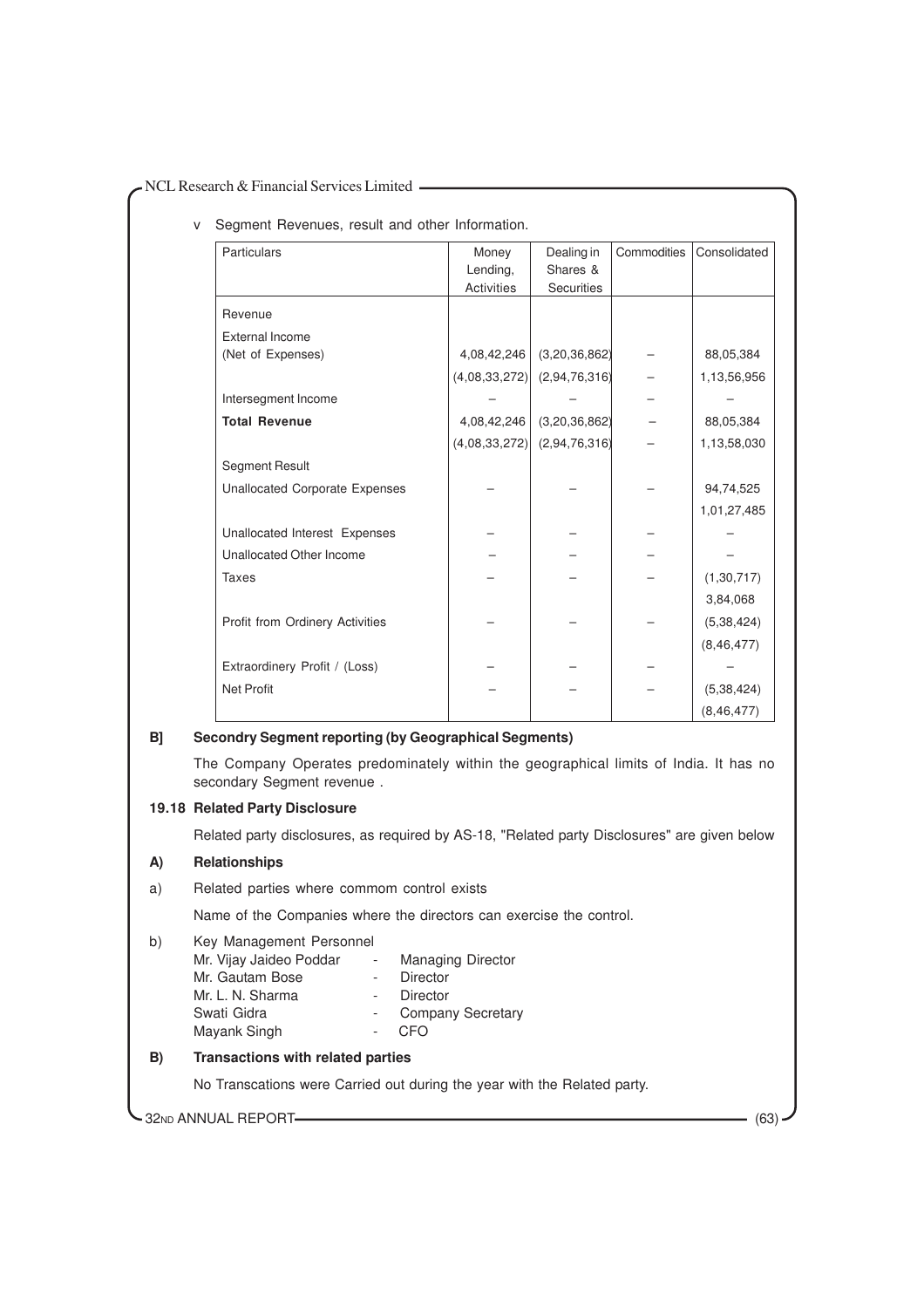19.19 The previous year's figures have been reworked, regrouped, rearranged and reclassified wherever necessary. Amounts and other disclosures for the preceding year are included as an integral part of the current year financial statements and are to be in relation to the amounts and other disclosures relating to the current year.

#### **19.20 Specified Bank Noted Disclousers**

During the Year, the Company had specified bank notes or other denomination note as defined in the MCA notification G.S.R. 308(E), Dated March 31, 2017 on the details of Specified Bank Notes (SBNS) held and transacted during the period from November 08, 2016 to December 30, 2016, the denomination wise SBNs and other notes as per the notification is given below:

| <b>Particulars</b>                    | <b>SBNs</b><br>(Rs. 500 &<br>Rs. 1000) | Other<br>Denominated<br><b>Notes</b> | Total     |
|---------------------------------------|----------------------------------------|--------------------------------------|-----------|
|                                       |                                        |                                      |           |
| Closing cash in hand as on 08.11.2016 | 25,00,000                              | 38,06,964                            | 63,06,964 |
| (+) Permitted receipts                |                                        | $3,50,000**$                         | 3,50,000  |
| (-) Permitted payments                |                                        | 7,30,180                             | 7,30,180  |
| (-) Amount deposited in Banks         | 25,00,000                              | 10,000                               | 25,10,000 |
| Closing cash in hand as on 30.12.2016 |                                        | 34,26,784                            | 34,26,784 |

\*\*Permitted receipts includes Rs.3,50,000/- of cash withdrawal from bank

Chartered Accountants Firm Reg. No. 018627N

Mem. No. 141538

Place : Mumbai **Place : Mumbai Place : Mumbai Place : Mumbai**<br>Date : 29/05/2017 **Place : 29/05/2017** Date : 29/05/2017 Date : 29/05/2017

As per our report of even date For and on behalf of Board of Directors of For DBS & Associates M/s. **NCL Research & Financial Services Limited**

**CA. Roxy Teniwal Mr Vijay Jaidev Poddar Mr Goutam Bose** Managing Director

(64) **32ND ANNUAL REPORT** 32ND ANNUAL REPORT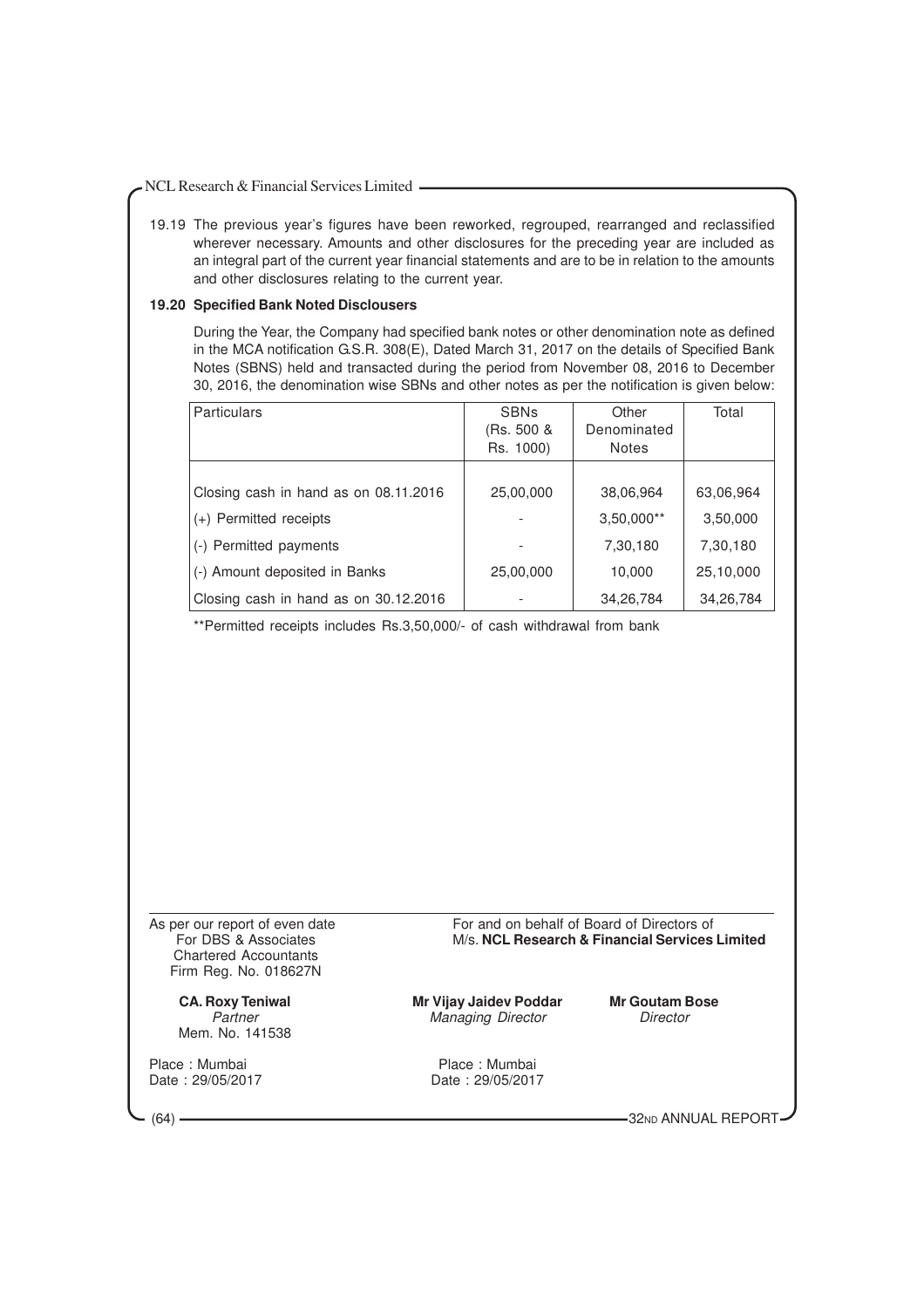# **SCHEDULE TO THE BALANCE SHEET AS AT 31.03.2017**

Non-Deposit taking & Non-Banking Financial Company

[as required in terms of Paragraph 13 of Non-Banking Financial (Deposit Accepting or Holding) Companies Prudential Norms (Reserve Bank) Directions, 2007]

(Figure in Rs.)

| No.  | SI. Liabilities side                                                                                          | Amount<br>outstanding | Amount<br>overdue |
|------|---------------------------------------------------------------------------------------------------------------|-----------------------|-------------------|
|      | (1) Loans and advances availed by the NBFCs inclusive of<br>interest accrued thereon but not paid:            |                       |                   |
|      | (a) Debentures<br>$:$ Secured                                                                                 | Nil                   | Nil               |
|      | : Unsecured                                                                                                   | Nil                   | Nil               |
|      | (other than falling within<br>the meaning of public deposits)                                                 |                       |                   |
|      | <b>Deferred Credits</b><br>(b)                                                                                | Nil                   | Nil               |
|      | Term Loans (Bank Loan against Fixed Deposit)<br>(c)                                                           | Nil                   | Nil               |
|      | Inter-corporate loans and borrowings<br>(d)                                                                   | Nil                   | Nil               |
|      | (e)<br><b>Commercial Paper</b>                                                                                | Nil                   | Nil               |
|      | <b>Public Deposits</b><br>(f)                                                                                 | Nil                   | Nil               |
|      | Other Loans<br>(q)                                                                                            | Nil                   | Nil               |
| (2)  | Break-up of (1)(f) above (Outstanding public deposits<br>inclusive of interest accrued thereon but not paid): |                       |                   |
|      | In the form of Unsecured Debentures<br>(a)                                                                    | Nil                   | Nil               |
|      | In the form of Partly Secured Debentures i.e.,<br>(b)<br>Debentures where there is a shortfall in the         |                       |                   |
|      | value of security                                                                                             | Nil                   | Nil               |
|      | Other Public Deposits<br>(C)                                                                                  | Nil                   | Nil               |
|      | <b>ASSETS SIDE</b>                                                                                            | Amount outstanding    |                   |
|      | (3) Break-up of Loans and Advances including bills receivables<br>[other than those included in (4) below]:   |                       |                   |
|      | (a) Secured                                                                                                   | Nil                   |                   |
|      | (b) Unsecured                                                                                                 | 515120395.6           |                   |
| (4)  | Break-up of Leased Assets and Stock on Hire and other<br>assets counting towards AFC activities               |                       |                   |
| (i)  | Lease Assets including lease rentals under sundry debtors:                                                    | Nil                   |                   |
|      | (a) Financial lease                                                                                           | Nil                   |                   |
|      | (b) Operating lease                                                                                           | Nil                   |                   |
| (ii) | Stock on Hire including hire charges under sundry debtors:                                                    | Nil                   |                   |
|      | (a) Assets on Hire                                                                                            | Nil                   |                   |
|      | (b) Repossessed Assets                                                                                        | Nil                   |                   |
|      | (iii) Other loans counting towards AFC activities                                                             | Nil                   |                   |
|      | (a) Loans where assets have been repossessed                                                                  | Nil                   |                   |
|      | (b) Loans other than (a) above                                                                                | Nil                   |                   |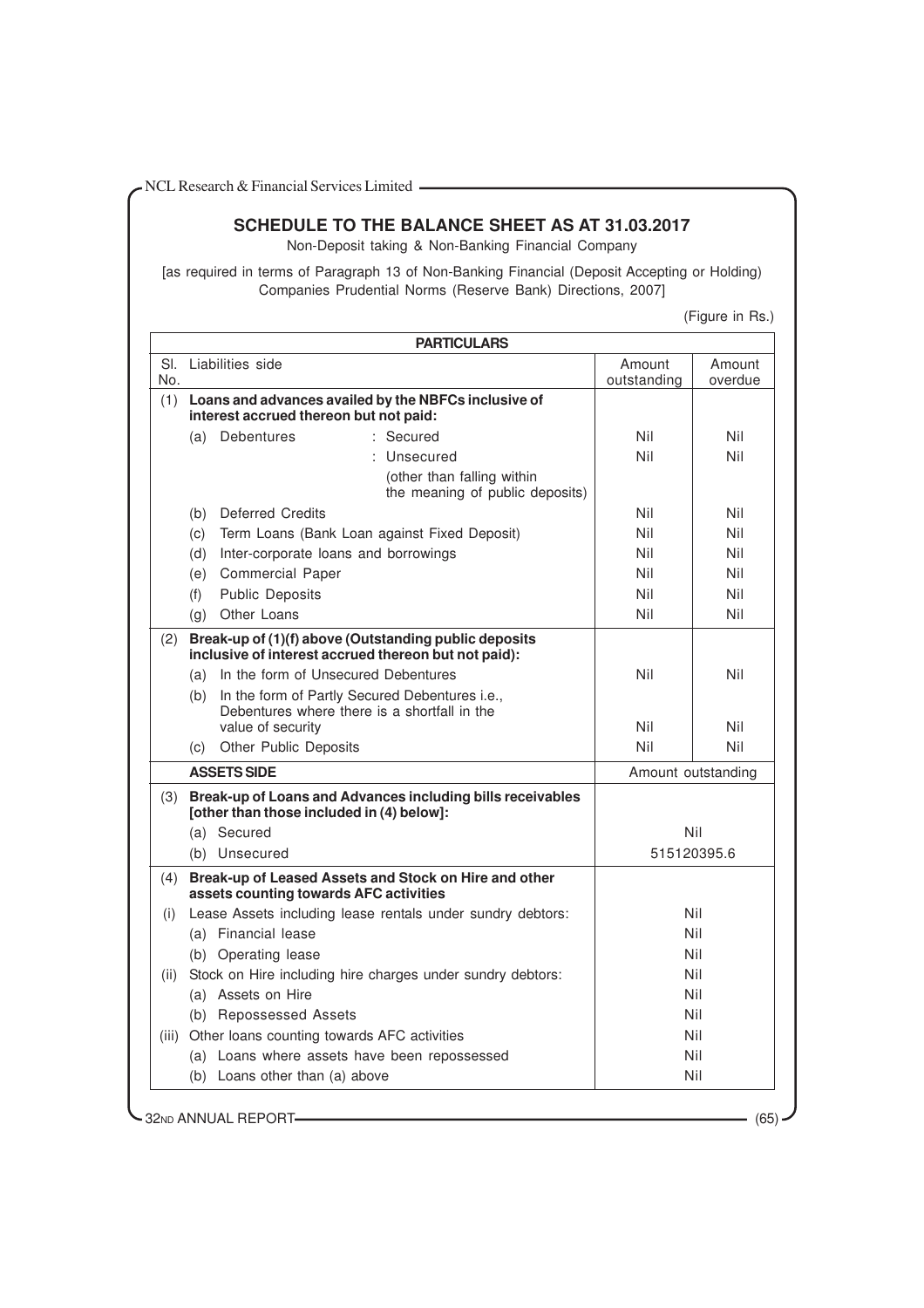| (5) Break-up of Investments:                |         |                          | Amount outstanding       |
|---------------------------------------------|---------|--------------------------|--------------------------|
| <b>Current Investments (Stock-in-trade)</b> |         |                          |                          |
| Quoted:<br>1.                               |         |                          |                          |
| Shares:<br>(a) Equity<br>(i)                |         |                          | Nil                      |
| (b) Preference                              |         |                          | Nil                      |
| (ii) Debentures and Bonds                   |         |                          | Nil                      |
| (iii) Units of Mutual Funds                 |         |                          |                          |
| (iv) Government Securities                  |         |                          | Nil                      |
| Nil<br>(v) Others                           |         |                          |                          |
| Unquoted:<br>2.                             |         |                          |                          |
| Shares:<br>(i)<br>(a) Equity                |         |                          | Nil                      |
| (b) Preference                              |         |                          | Nil                      |
| (ii) Debentures and Bonds                   |         |                          | Nil                      |
| (iii) Units of Mutual Funds                 |         |                          | Nil                      |
| (iv) Government Securities                  |         |                          | Nil                      |
| (v) Others<br>Nil                           |         |                          |                          |
| <b>Long Term Investments:</b>               |         |                          |                          |
| Quoted:<br>1.                               |         |                          |                          |
| Shares:<br>(i)<br>(a) Equity                |         |                          | Nil                      |
| (b) Preference                              |         |                          | Nil                      |
| (ii) Debentures and Bonds                   |         |                          | Nil                      |
| (iii) Units of Mutual Funds                 |         |                          | Nil                      |
| (iv) Government Securities                  |         |                          | Nil                      |
| (v) Others                                  |         |                          |                          |
| Unquoted:<br>2.                             |         |                          |                          |
| Shares:<br>(i)<br>(a) Equity                |         |                          | Nil                      |
| (b) Preference                              |         |                          | Nil                      |
| (ii) Debentures and Bonds                   |         |                          | $\overline{\phantom{a}}$ |
| (iii) Units of Mutual Funds                 |         |                          | Nil                      |
| (iv) Government Securities                  |         |                          | Nil                      |
| Gold<br>(v)                                 |         |                          | Nil                      |
| (vi) Silver                                 |         |                          | Nil                      |
| (6) Borrower group-wise classification of   |         |                          |                          |
| assets financed as in (3) and (4) above:    |         |                          |                          |
|                                             |         | Amount net of provisions |                          |
| Category                                    | Secured | Unsecured                | Total                    |
| <b>Related Parties</b><br>1.                |         |                          |                          |
| (a) Subsidiaries                            | Nil     | Nil                      | Nil                      |
| (b) Companies in the same group             | Nil     | Nil                      | Nil                      |
| (c) Other related parties                   | Nil     |                          |                          |
| Other than related parties<br>2.            | Nil     | Nil                      | Nil                      |
| Total                                       | Nil     | Nil                      | Nil                      |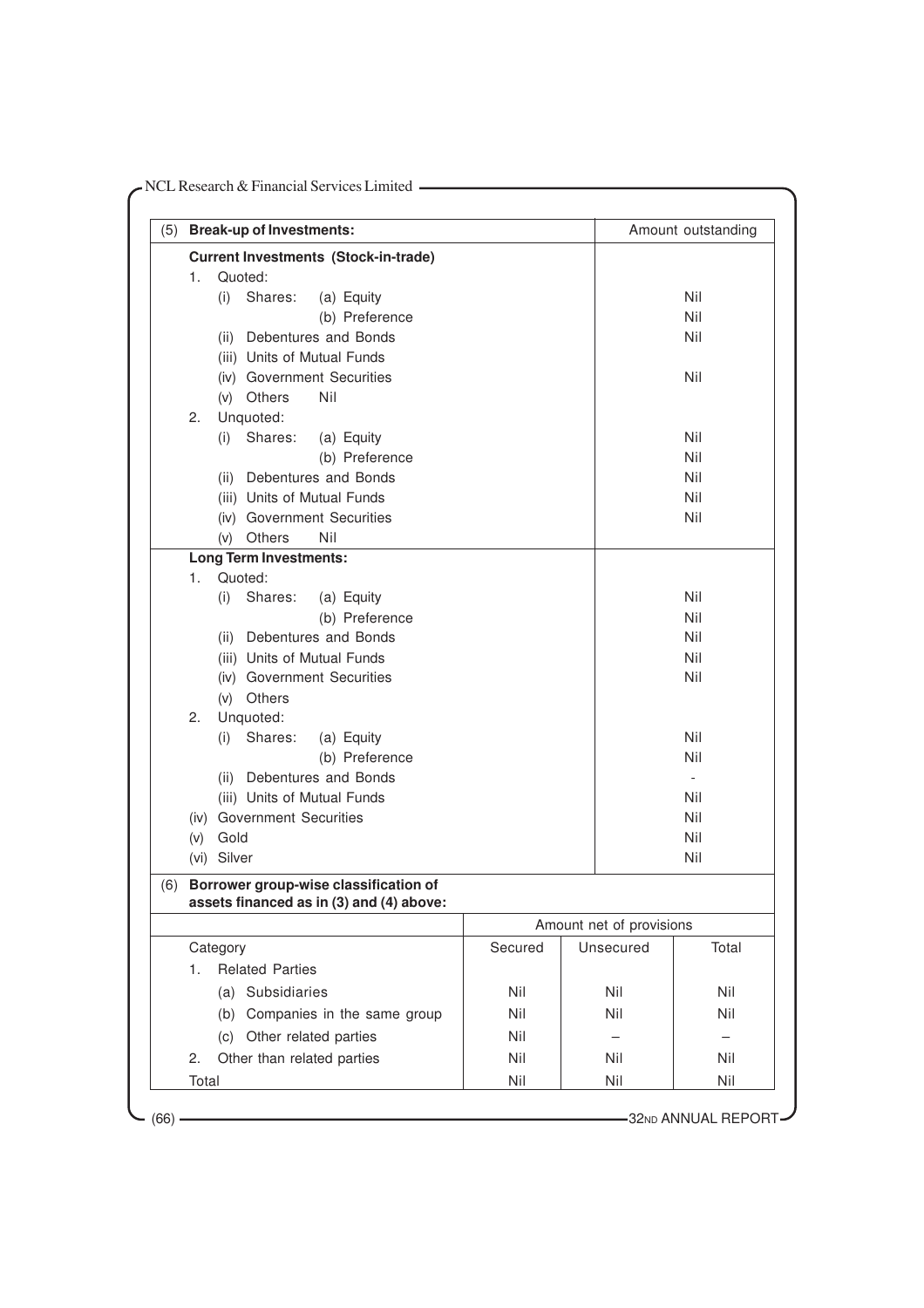|                                               | Market Value/Break-up<br>or Fair Value or NAV | <b>Book Value</b><br>(Net of Provisions)                                                                                        |
|-----------------------------------------------|-----------------------------------------------|---------------------------------------------------------------------------------------------------------------------------------|
| <b>Related Parties</b><br>1.                  |                                               |                                                                                                                                 |
| (a) Subsidiaries                              | Nil                                           | Nil                                                                                                                             |
| (b) Companies in the same group               | Nil                                           | Nil                                                                                                                             |
| (c) Other related parties                     | Nil                                           | Nil                                                                                                                             |
| Other than related parties<br>2.              | Nil                                           | Nil                                                                                                                             |
| Total                                         | Nil                                           | Nil                                                                                                                             |
| (8) Other Informations:                       |                                               |                                                                                                                                 |
| Particulars                                   |                                               | Amount                                                                                                                          |
| Gross Non-Performing Assets<br>(i)            |                                               |                                                                                                                                 |
| (a) Related Parties                           |                                               | Nil                                                                                                                             |
| (b) Other than related parties                |                                               | Nil                                                                                                                             |
| Net Non-Performing Assets<br>(ii)             |                                               |                                                                                                                                 |
| (a) Related Parties                           |                                               | Nil                                                                                                                             |
| (b) Other than related parties                |                                               | Nil                                                                                                                             |
| (iii) Assets acquired in satisfaction of debt |                                               | Nil                                                                                                                             |
| Place: Mumbai                                 |                                               | For DBS & Associates<br><b>Chartered Accountants</b><br>FRN: 018627N<br><b>Roxy Teniwal</b><br>Partner<br>Membership No. 141538 |

32ND ANNUAL REPORT (67)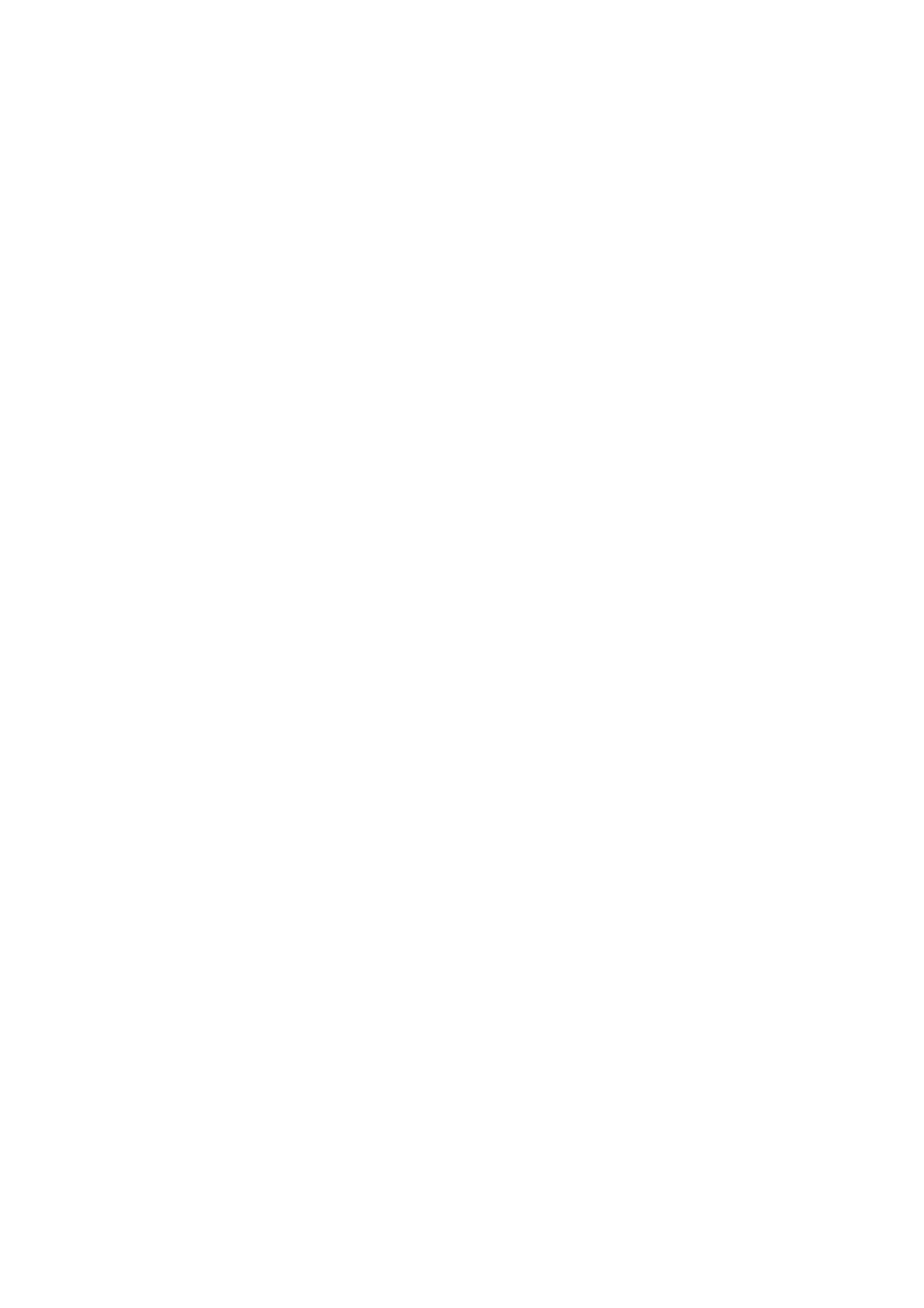CIN : L65921MH1985PLC284739

Regd. Office : Bhagyodaya Building, 3rd Floor, 79, Nagindas Master Road, Fort, Mumbai – 400 023 Tel : +91 22 2270 3249, Email : ncl.research@gmail.com; Website : www.nclfin.com

# **ATTENDANCE SLIP**

| Regd. Folio / DP ID & Client ID                                                           |  |
|-------------------------------------------------------------------------------------------|--|
|                                                                                           |  |
| Name and Address of the Shareholder                                                       |  |
|                                                                                           |  |
|                                                                                           |  |
|                                                                                           |  |
| hereby record my presence at the 32nd Annual General Meeting of the Company to be held on |  |

- 1. I hereby record my presence at the 32nd Annual General Meeting of the Company, to be held on Monday, 25th September 2017 at 11.30 A.M. at Bhagyodaya Building, 3rd Floor, 79, Nagindas Master Road, Fort, Mumbai – 400 023 and at any adjournment thereof.
- 2. Signature of the Shareholder/Proxy Present

- 3. Shareholder / Proxy holder wishing to attend the meeting must bring the Attendance Slip to the meeting and handover the same at the entrance duly signed.
- 4. Shareholder / Proxy holder desiring to attend the meeting may bring his / her copy of the Annual Report for reference at the meeting.

# **Please hand it over at the Attendance Verification Counter at the Entrance of the Meeting Venue**

PLEASE CUT HERE AND BRING THE ABOVE ATTENDANCE SLIP TO THE MEETING

# **ELECTRONIC VOTING PARTICULARS**

| <b>EVSN</b>            | $\left( 2\right)$ | (3)                          | (4)              |
|------------------------|-------------------|------------------------------|------------------|
| (E-Voting Sequence No. | USER ID.          | PAN or Relevant No. as under | Bank Account No. |
|                        |                   |                              | (See Note No.1)  |

Notes:

- 1. Where Bank Account Number is not registered with the Depositories or Company, please enter your User Id as mentioned in column (2) above.
- 2. Please read the Instructions printed under the Item No. 27 to the Notice dated 29th May 2017 of the 32nd Annual General Meeting. The e-Voting period starts from 9.00 A.M. on 22.09.2017 and ends at 5.00 P.M. on 24.09.2017, the e-voting module shall be disabled by CDSL for voting thereafter.

# **No gift of any nature will be distributed at the Annual General Meeting**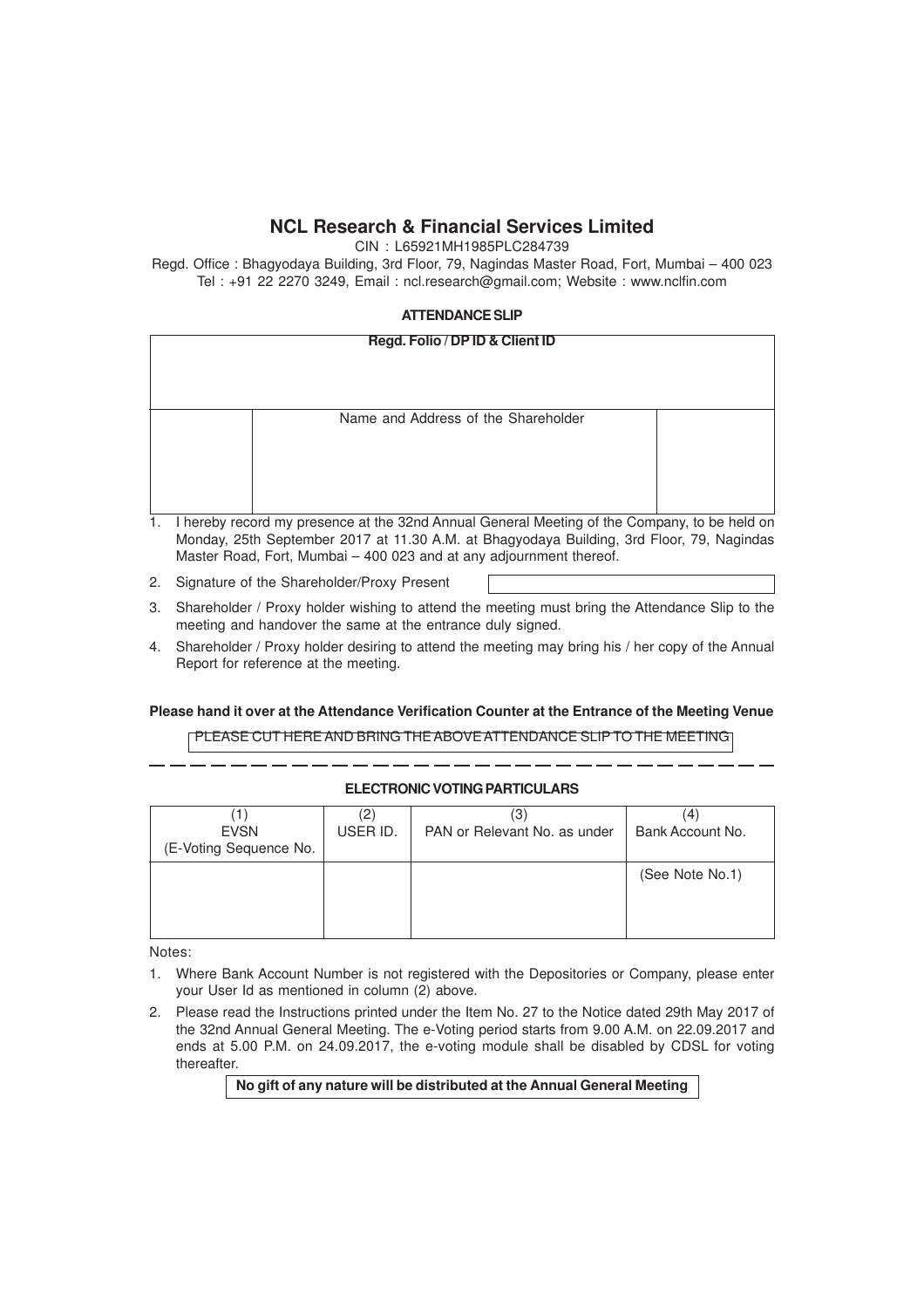CIN : L65921MH1985PLC284739

Regd. Office : Bhagyodaya Building, 3rd Floor, 79, Nagindas Master Road, Fort, Mumbai – 400 023 Tel : +91 22 2270 3249, Email : ncl.research@gmail.com; Website : www.nclfin.com

#### **Form No. MGT – 11, PROXY FORM / BALLOT FORM**

(Pursuant to the section 105(6) of the Companies Act, 2013 and rule 19(3) of the Companies (Management and Administration), 2014)

|         | Name of the Member         |                 |           |                                                         |
|---------|----------------------------|-----------------|-----------|---------------------------------------------------------|
|         | <b>Registered Address</b>  |                 |           |                                                         |
|         | Folio No. / DP/Client ID   |                 | Email ID  |                                                         |
| appoint | I/We, being the members of |                 |           | Shares of NCL Research & Financial Services Ltd. hereby |
| 2.      |                            | having email Id | Signature | or failing him                                          |
| -3.     |                            | having email Id | Signature |                                                         |

As my/our Proxy to attend and vote (on a poll) for me/us and on my/our behalf at the 32nd Annual General Meeting of the Company, to be held on Monday, 25th September 2017 at 11.30 A.M. and at any adjournment thereof in respect of such resolution(s) as are indicated below :

|                           | <b>Ordinary Business:</b>                                                                                                                  |  | For | <b>Against</b>    |  |
|---------------------------|--------------------------------------------------------------------------------------------------------------------------------------------|--|-----|-------------------|--|
|                           | Adoption of Financial Statements for the year ended March 31, 2017                                                                         |  |     |                   |  |
| 2.                        | Ratification of appointment of M/s. DBS & Associates, Chartered<br>Accountants, Mumbai as Statutory Auditors and to fix their remuneration |  |     |                   |  |
| <b>Special Resolution</b> |                                                                                                                                            |  |     |                   |  |
| 3.                        | Appointment of Mr. Vijay Jaideo Poddar as Managing Director of the<br>Company for the Period of 3 years                                    |  |     |                   |  |
|                           | Signed on this state of the state of the Signed on this<br>2017<br>day of                                                                  |  |     |                   |  |
| Sign of Shareholder       |                                                                                                                                            |  |     | Affix<br>Revenue  |  |
|                           | Signature of Proxy                                                                                                                         |  |     | Stamp<br>$Re 1/-$ |  |

**Notes :** 1. This Form of Proxy in order to be effective should be duly completed and deposited at the Registered Office of the Company, not less than 48 hours before the commencement of the Annual General Meeting.

2. For the Resolutions, Explanatory Statement and Notes, please refer to the Notice of the 32nd Annual General Meeting.

#### **Location Plan of venue of AGM of M/s. NCL Research & Financial Services Ltd.**

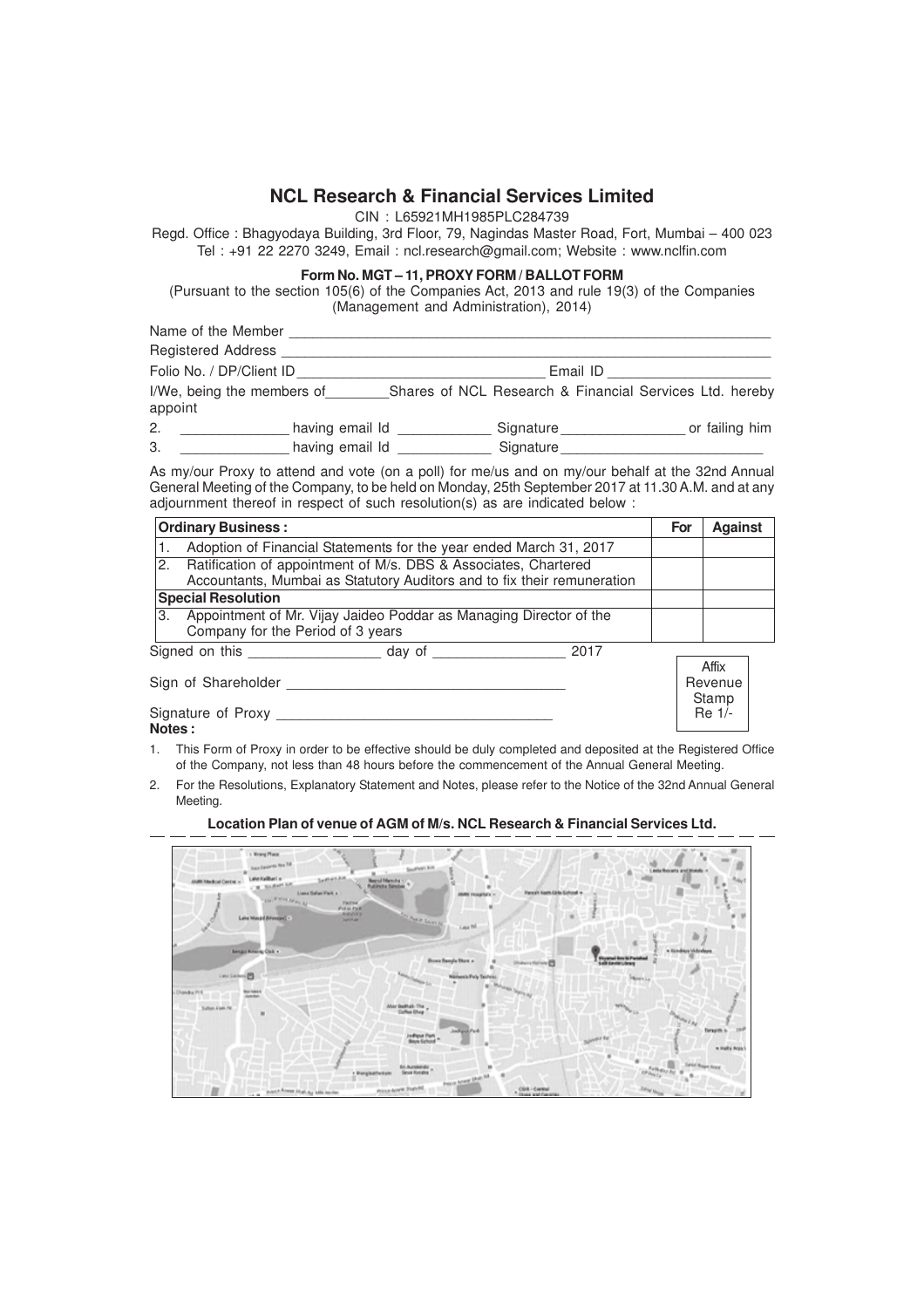## **NCL Research & Financial Services Limited**

CIN : L65921MH1985PLC284739

Regd. Office : Bhagyodaya Building, 3rd Floor, 79, Nagindas Master Road, Fort, Mumbai – 400 023 Tel : +91 22 2270 3249, Email : ncl.research@gmail.com; Website : www.nclfin.com

## **ATTENDANCE SLIP**

Dear Shareholder(s),

This is to inform you that the company is in process of updation of records of the shareholders in order to reduce the physical documentation as far as possible.

With new BSE listing agreement, it is mandatory for all the investors including transferors to complete their KYC information. Hence, we have to update your PAN No., Phone no. and E-mail id in our records. We would also like to update your current signature records in our system to have better services in future.

To achieve this we solicit your co-operation in providing the following details to us :

- 1. If you are holding the shares in dematerialized form you may update all your records with your Depository Participant (DP).
- 2. If you are holding shares in physical form, you may provide the following :

| Folio No.                       | ٠            |       |  |
|---------------------------------|--------------|-------|--|
| PAN No.                         | ٠            |       |  |
| E-mail ID                       | ٠            |       |  |
| Telephone Nos. with<br>STD Code | ÷            | $+91$ |  |
| Name and Signatures             | $\mathbf{r}$ | 1.    |  |
|                                 |              | 2.    |  |
|                                 |              | 3.    |  |

Thanking you,

For **NCL Research & Financial Services Limited**

S/d-

**Swati Agarwal** Company Secretary & Compliance Officer